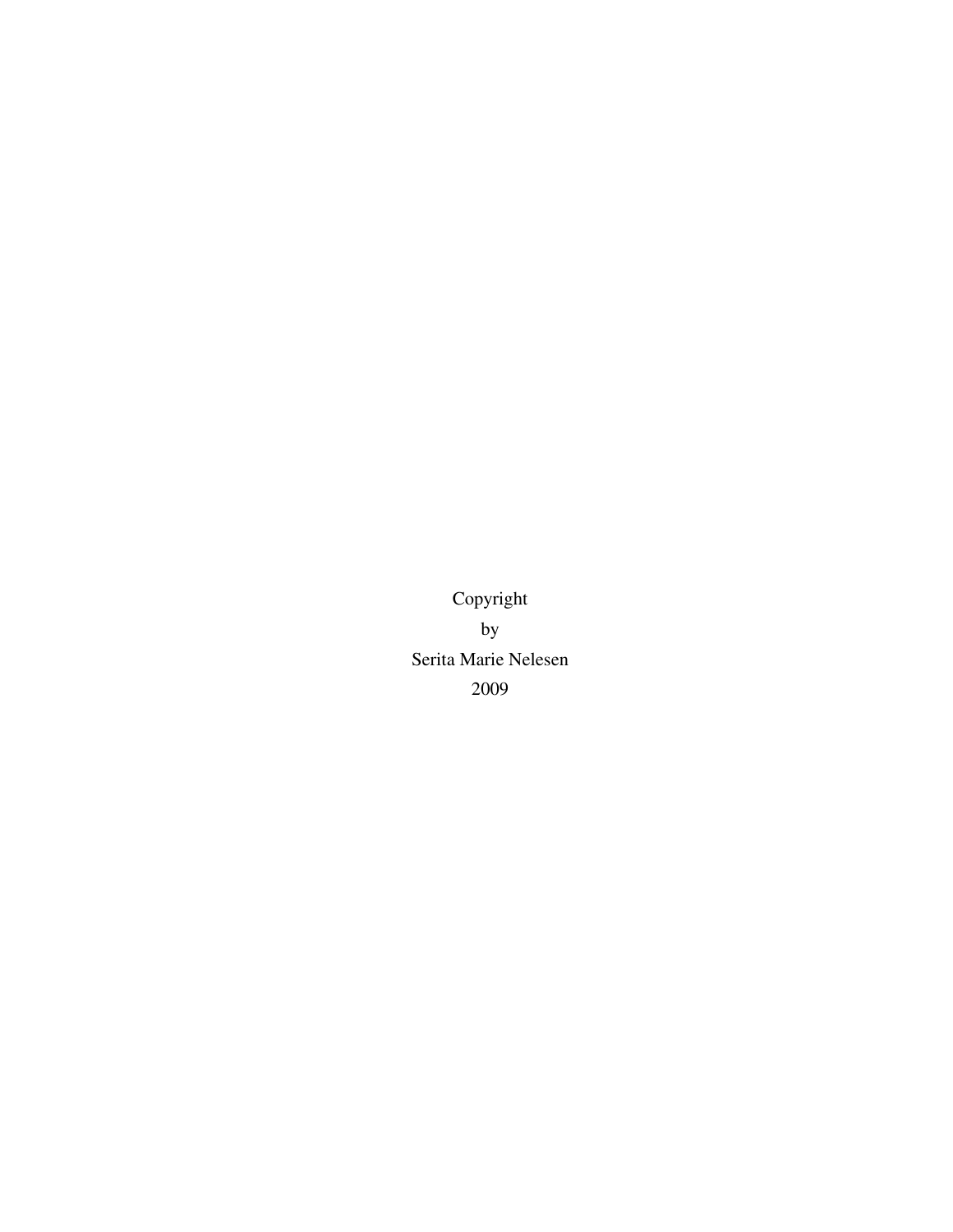The Dissertation Committee for Serita Marie Nelesen certifies that this is the approved version of the following dissertation:

# Improved Methods for Phylogenetics

Committee:

Warren A. Hunt Jr., Supervisor

Tandy J. Warnow, Supervisor

Robert S. Boyer

David M. Hillis

Craig R. Linder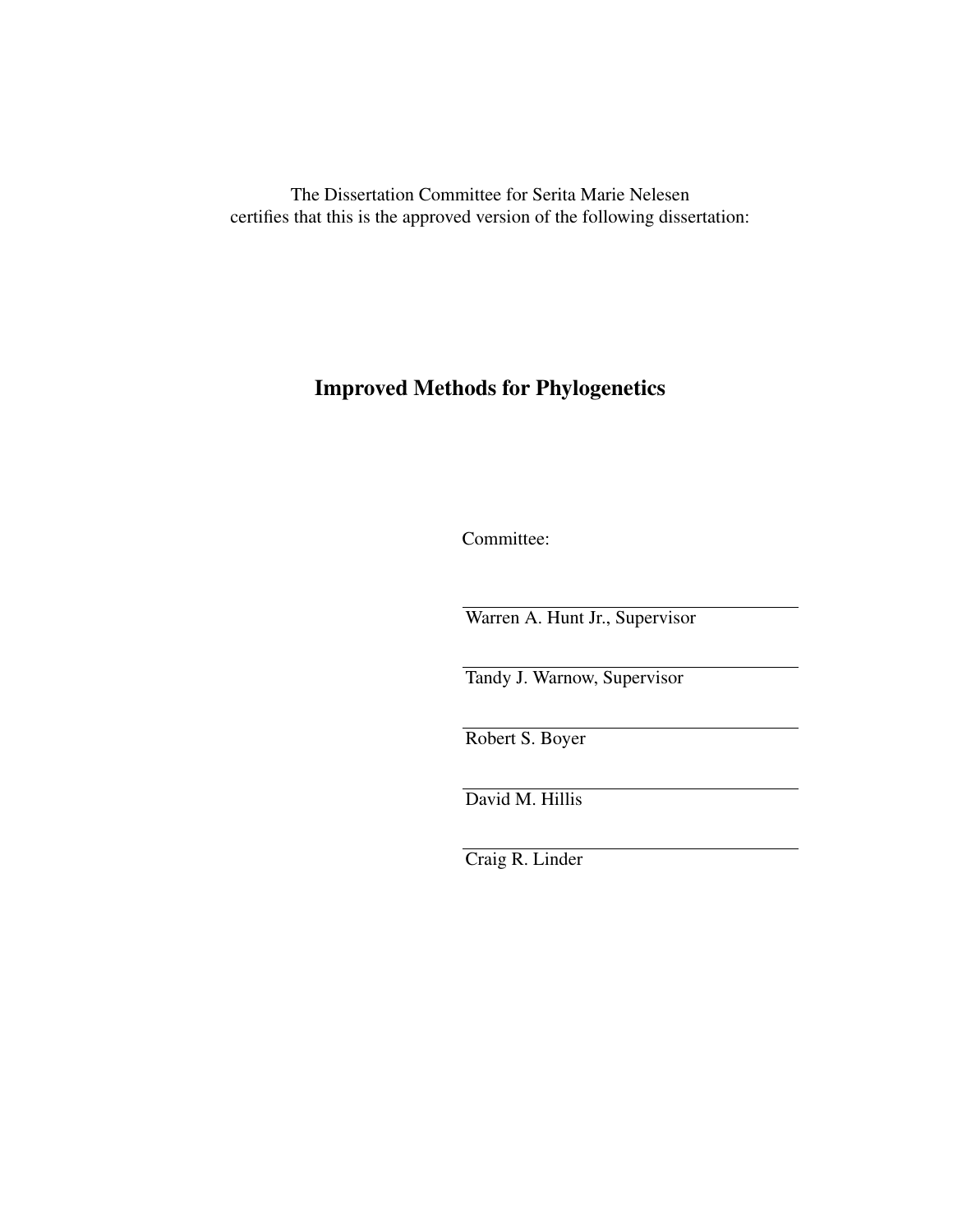## Improved Methods for Phylogenetics

by

## Serita Marie Nelesen, B.A.; B.S.; M.S.C.S.

### **DISSERTATION**

Presented to the Faculty of the Graduate School of The University of Texas at Austin in Partial Fulfillment of the Requirements for the Degree of

### DOCTOR OF PHILOSOPHY

THE UNIVERSITY OF TEXAS AT AUSTIN

December 2009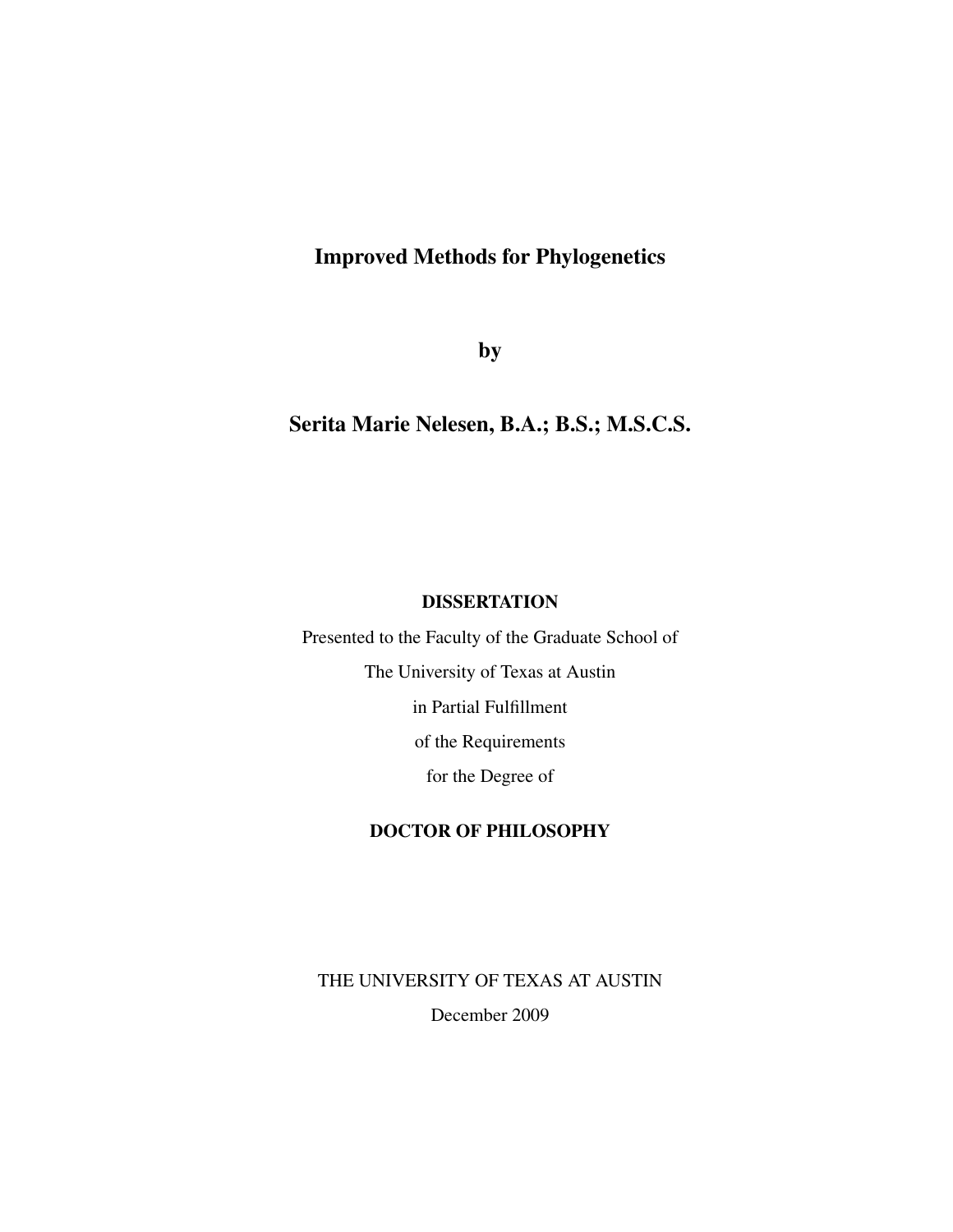To my family: all of them!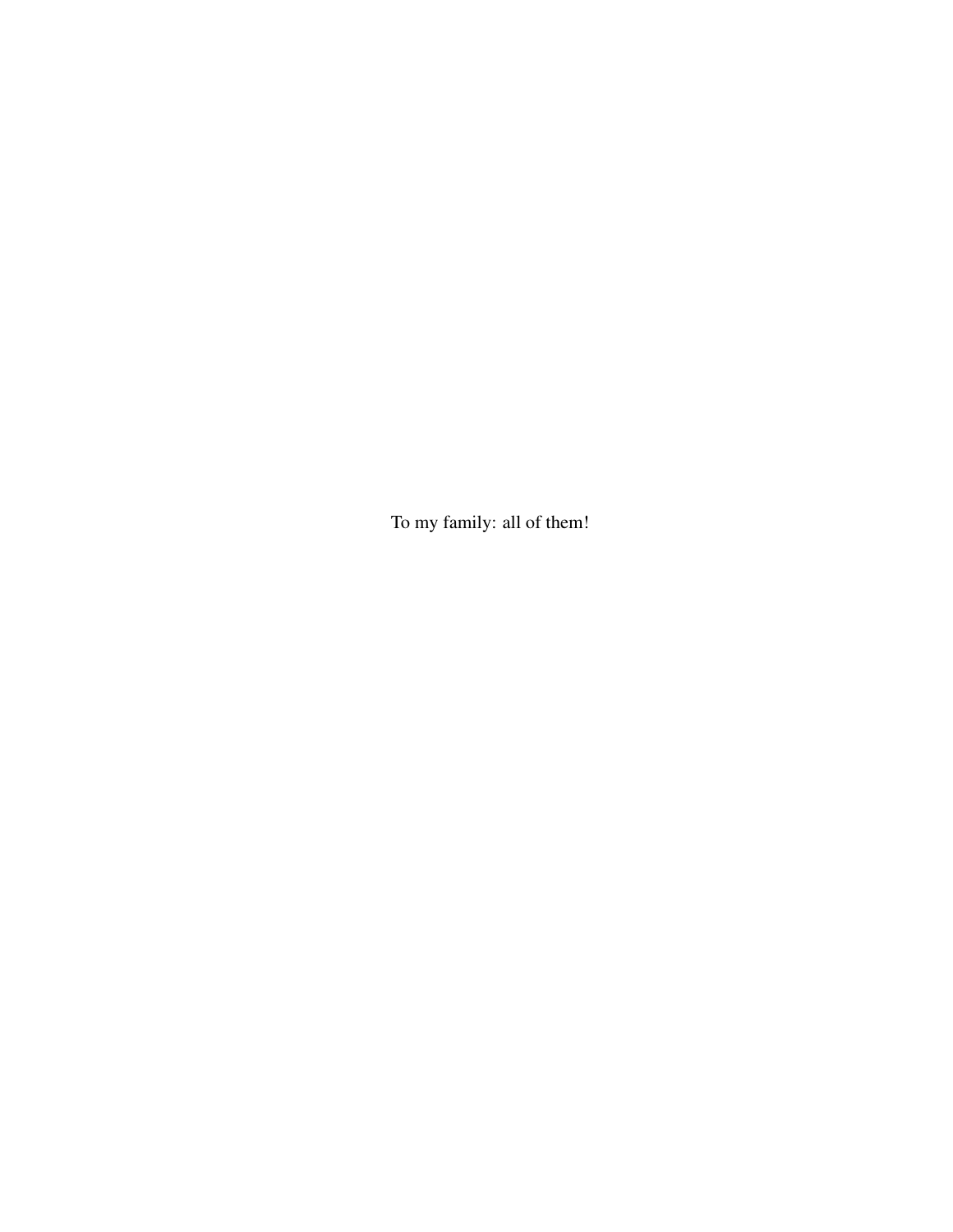## Acknowledgments

My path to a doctorate began in Grade 3. I know this seems hard to believe, but I remember clearly the day in Math Club that Dr. Leo Jonker, a mathematics professor at Queen's University, encouraged me to pursue a doctorate. I was marvelling at Pythagorean theorem, and he told me that if loved math, as I obviously did, I should become a professor, at which point he would hire me. That was the beginning.

My path continued to junior year at Calvin College, where I was debating adding a Computer Science major to my Math major. I was chatting with friends before an Operating Systems class, saying that my overload of Math and CS classes were making me reconsider the CS major. The professor of the class, Dr. Joel Adams, overheard me, and told me that I should definitely keep the CS major and to go talk to him after class. When I did, he encouraged me to stick with Computer Science, and even to go to graduate school for CS instead of Math.

Dr. Jonker and Dr. Adams are just two of the people who have encouraged me to pursue this doctorate, or have otherwise helped me along the way. Friends and lab mates, teachers and advisers, colleagues and collaborators, each have been invaluable: Alison, Greg, Harry, Shel, Ron, Matt, Jenn, Maria, Adam, Raj, Heather, Jenny, Michael, Kevin, Sindhu, Shruthi, Rahul, Tandy, Warren, Randy, Bob Boyer, Usman, Luay, Tiffani, David, Tracy, Ruth, Shannon and many more from both the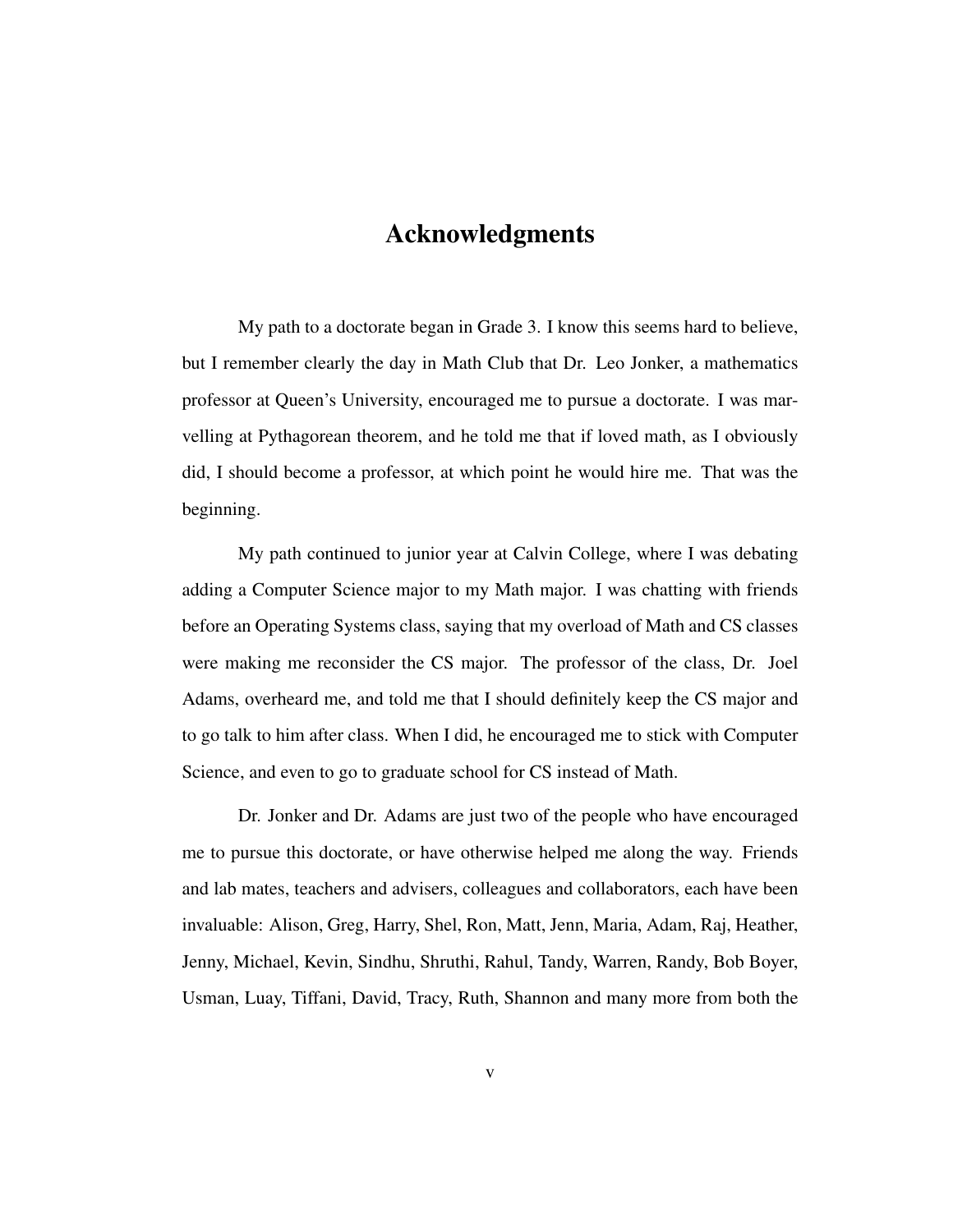IGERT program in Computational Phylogenetics and Applications to Biology at UT-Austin and from the CIPRES project.

But the biggest influence has been my family, each member of which has had a role in shaping me. My parents gave me confidence, and encouraged curiousity. They pushed me to do my best, all while making it clear that they will always love and respect me, no matter what. And they give great guidance and perspective. My sisters are the best friends I will ever have, regardless of where we live.

And finally, these acknowledgements would not be complete without Bob, but what can I say about my husband? He moved to Texas to be with me, and together we "make it work".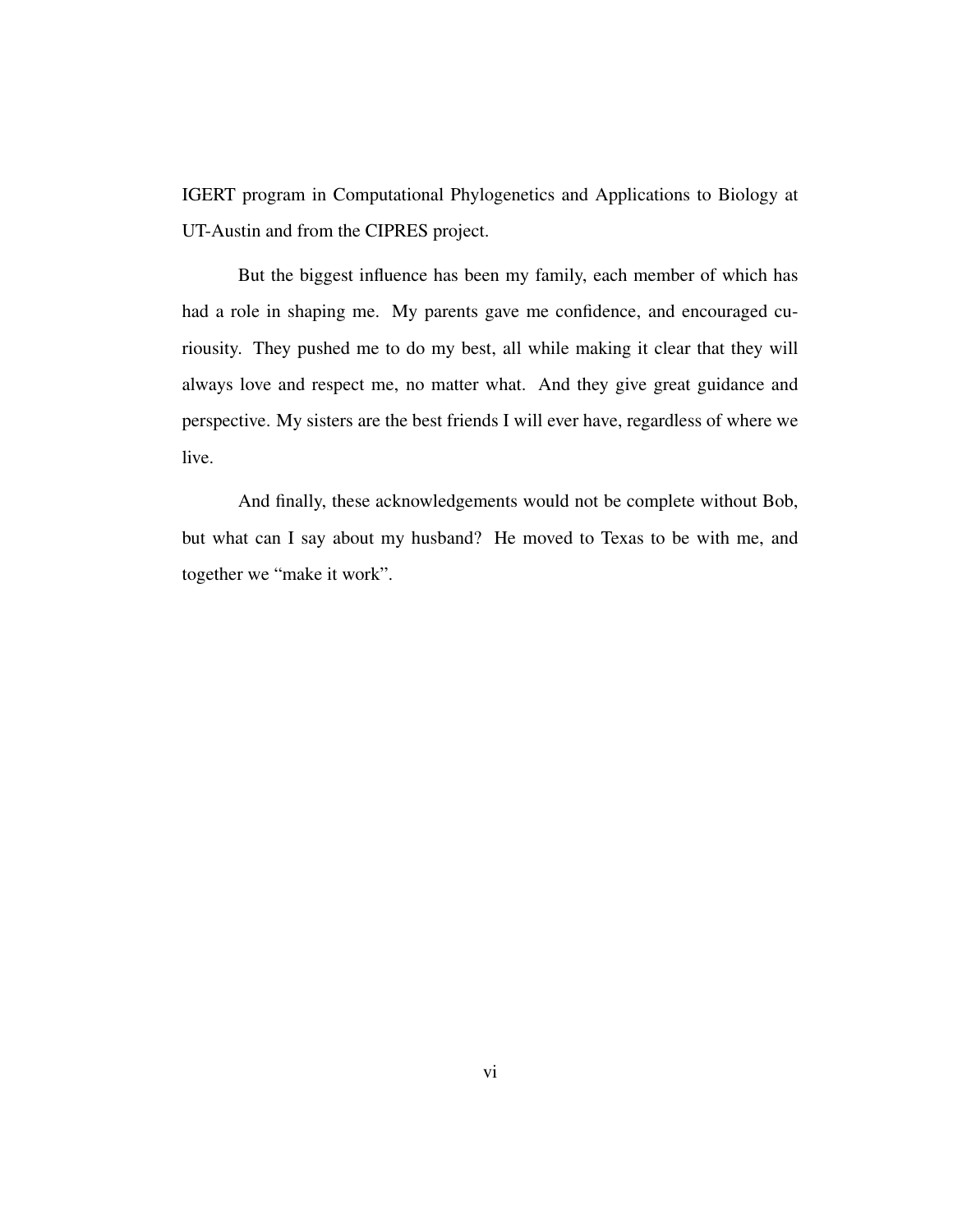## Improved Methods for Phylogenetics

Publication No.

Serita Marie Nelesen, Ph.D. The University of Texas at Austin, 2009

Supervisors: Warren A. Hunt Jr. Tandy J. Warnow

Phylogenetics is the study of evolutionary relationships. It is a scientific endeavour to discover history, and it is not easy. Massive amounts of data together with computationally difficult optimization problems mean that heuristics are prevalent, and ever better techniques are sought. New approaches are valuable if they are more accurate, but are considered even more so if they are faster than pre-existing methods. Improvements to existing algorithms, whether in terms of space requirements, or faster running times, are also worthwhile. This dissertation explores three new techniques, each of which is valuable according to the previous definitions.

The first contribution is TASPI, a system for storing collections of phylogenetic trees, and performing post-tree analyses. TASPI stores collections of trees more compactly than the previous method, and this compact structure lends itself to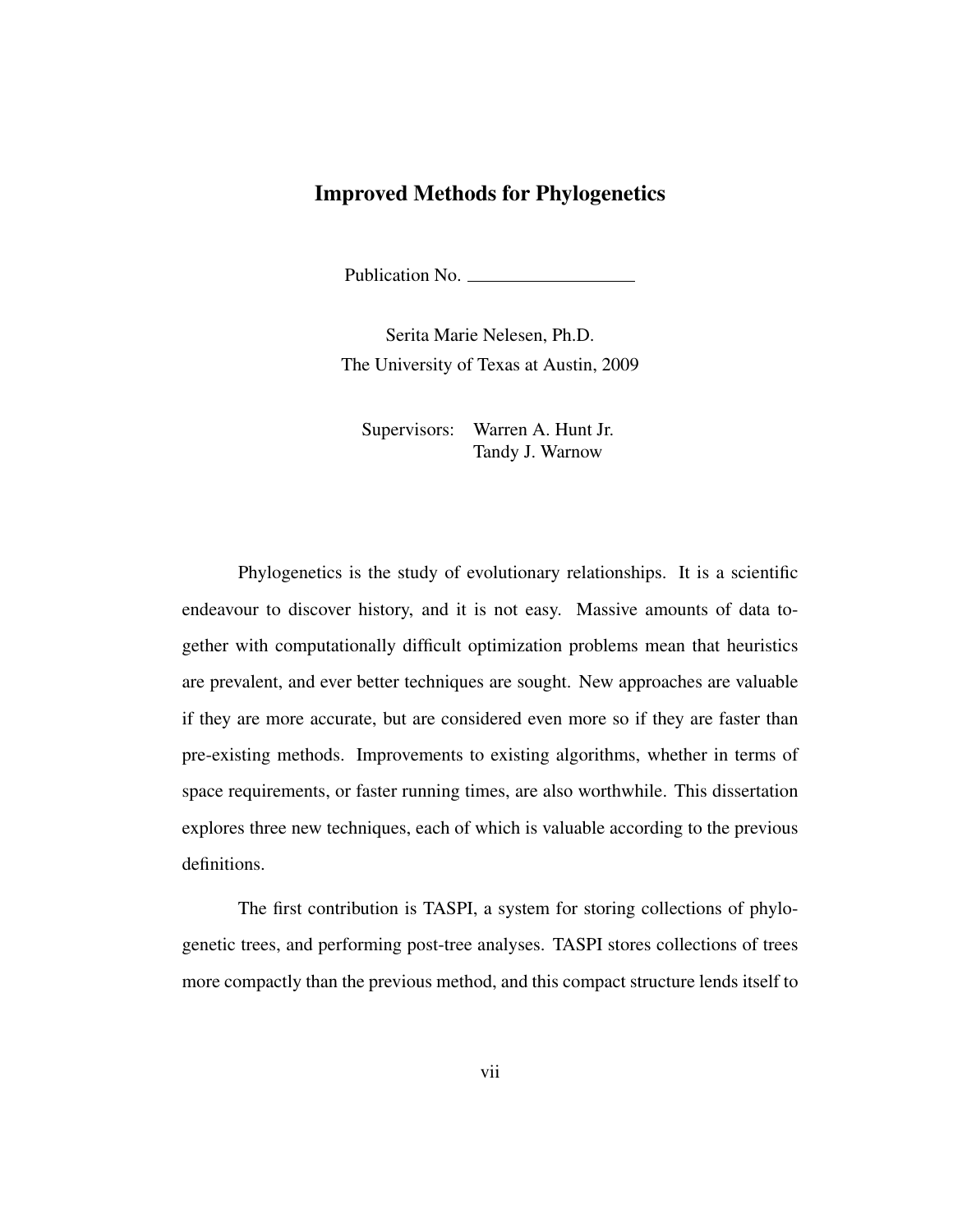post-tree analyses. This results in the ability to compute strict and majority consensus trees faster than common alternatives. As an added benefit, TASPI is written in ACL2, which allows properties of the algorithms and data structures to be formally verified.

The second contribution is an improved method to generate phylogenetic trees. A common methodology involves two steps, first estimating a Multiple Sequence Alignment (MSA), and then estimating a tree using that MSA. This method changes the way in which the MSA is estimated, and this leads to improved accuracy of the resultant trees. Also, in some cases, the time required is also reduced.

The third contribution is BLuTGEN, a method by which a phylogenetic tree is estimated from sequence data, but without ever generating an MSA for the full dataset. BLuTGEN is as accurate as one of the best published tree estimation techniques (SATé), but takes a novel approach which allows it to be applied to much larger datasets.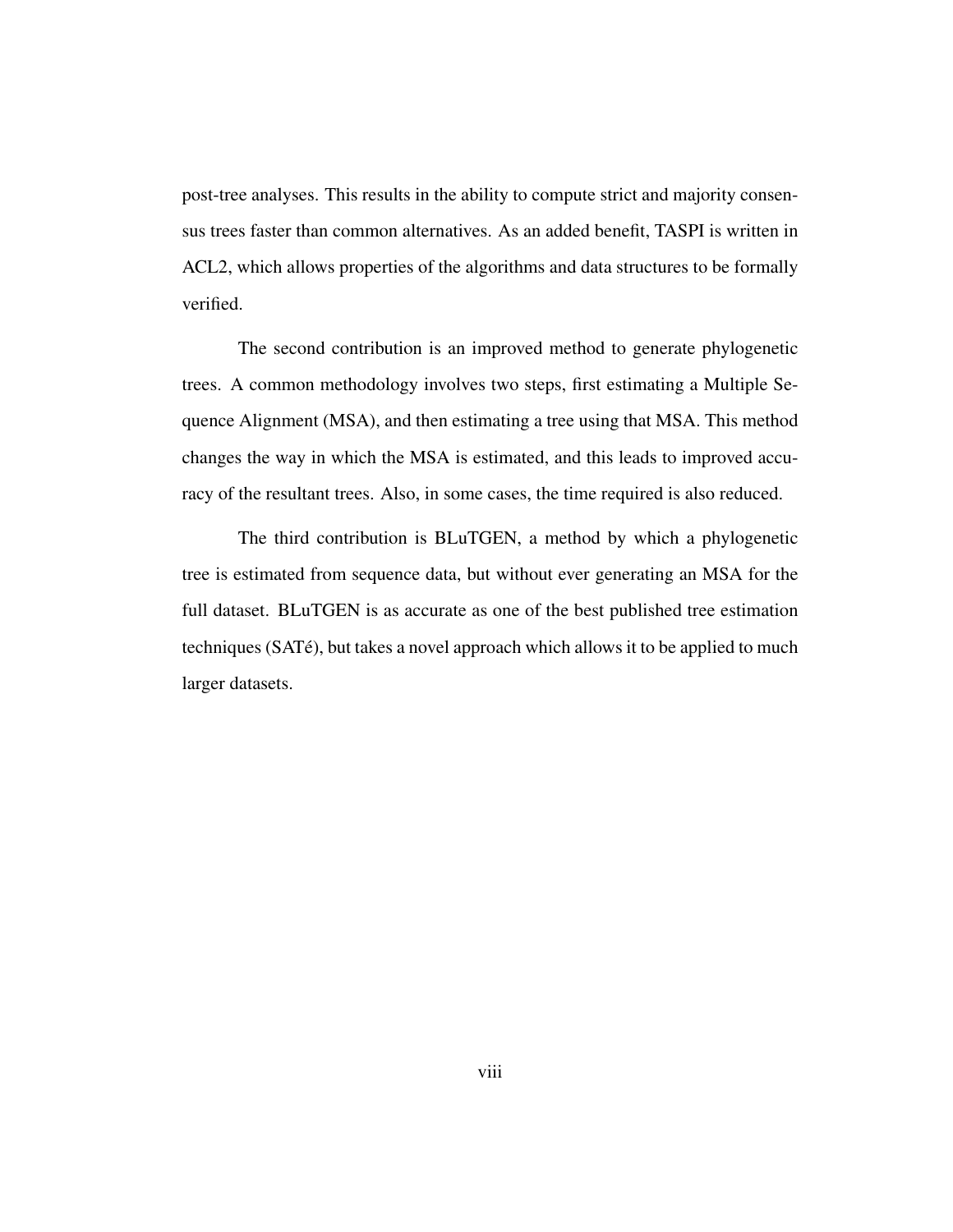# Table of Contents

|                   | <b>Acknowledgments</b>                          | $\mathbf{v}$   |
|-------------------|-------------------------------------------------|----------------|
| <b>Abstract</b>   |                                                 | vii            |
| Chapter 1.        | <b>Introduction</b>                             | $\mathbf{1}$   |
|                   | <b>Chapter 2. Background</b>                    | 5              |
| 2.1               |                                                 | 5              |
|                   | 2.1.1                                           | 5              |
|                   | 2.1.2                                           | $\overline{7}$ |
| 2.2               |                                                 | 9              |
|                   | Multiple Sequence Alignment Estimation<br>2.2.1 | 10             |
|                   | 2.2.2                                           | 12             |
|                   | 2.2.3                                           | 13             |
| 2.3               |                                                 | 15             |
|                   | Assessing Alignment Methods<br>2.3.1            | 16             |
|                   | Assessing Tree Reconstruction Methods<br>2.3.2  | 17             |
| <b>Chapter 3.</b> | <b>Storing Collections of Trees</b>             | 19             |
| 3.1               |                                                 | 20             |
| 3.2               |                                                 | 22             |
|                   | 3.2.1                                           | 25             |
|                   | Alternate Representation of Trees<br>3.2.2      | 27             |
| 3.3               |                                                 | 30             |
|                   |                                                 | 34             |
| 3.4               |                                                 | 37             |
|                   | 3.4.1<br>Data Sets                              | 37             |
|                   | 3.4.2                                           | 37             |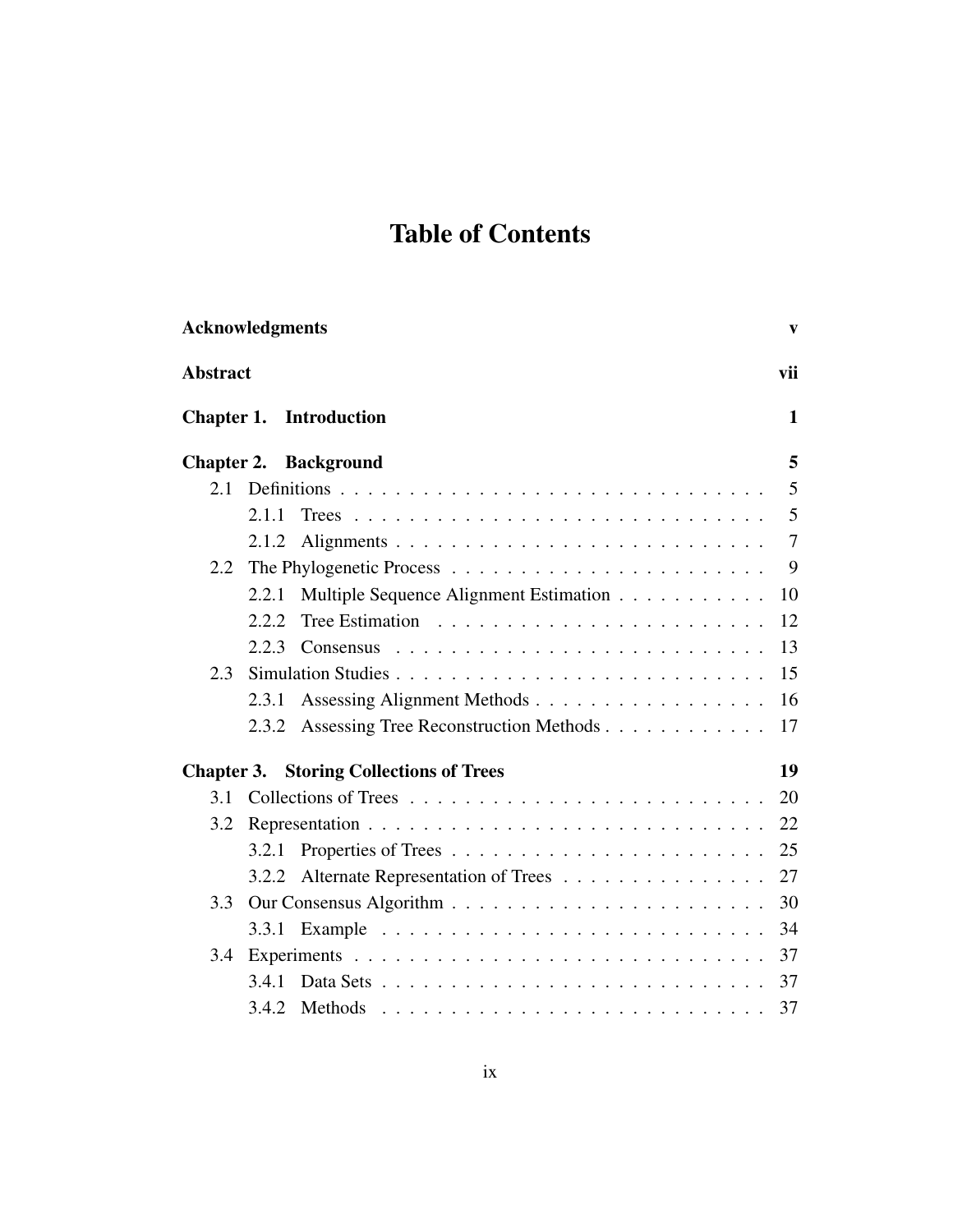|     |                                                               | 39       |
|-----|---------------------------------------------------------------|----------|
| 3.5 |                                                               | 43       |
| 3.6 |                                                               | 44       |
|     | <b>Chapter 4. The Effect of Guide Trees</b>                   | 45       |
| 4.1 | <b>Related Work</b>                                           | 46       |
| 4.2 |                                                               | 47       |
|     | 4.2.1                                                         | 48       |
|     | 4.2.2 Estimating Multiple Sequence Alignments and Trees       | 49       |
| 4.3 |                                                               | 51       |
| 4.4 |                                                               | 54       |
| 4.5 |                                                               | 55       |
| 4.6 |                                                               | 59       |
|     | <b>Chapter 5. Introduction to BLuTGEN</b>                     | 61       |
|     | <b>Chapter 6. Background and Data for BLuTGEN</b>             | 69       |
|     |                                                               |          |
|     |                                                               |          |
| 6.1 |                                                               | 69       |
|     | Step 1: Division into subproblems<br>6.1.1                    | 69       |
|     | 6.1.1.1                                                       | 69       |
|     |                                                               | 70       |
|     | Step 2: Estimate a tree for each subset<br>6.1.2              | 72       |
| 6.2 | 6.1.3<br>Step 3: Assemble a tree for the full dataset<br>Data | 73<br>74 |
|     | 6.2.0.1                                                       | 74       |
|     | 6.2.0.2                                                       | 75       |
|     | 6.2.0.3                                                       | 79       |
|     | <b>Chapter 7.</b> Improving an Existing Tree: pRecDCM3        | 82       |
| 7.1 |                                                               | 83       |
| 7.2 |                                                               | 84       |
|     |                                                               | 90       |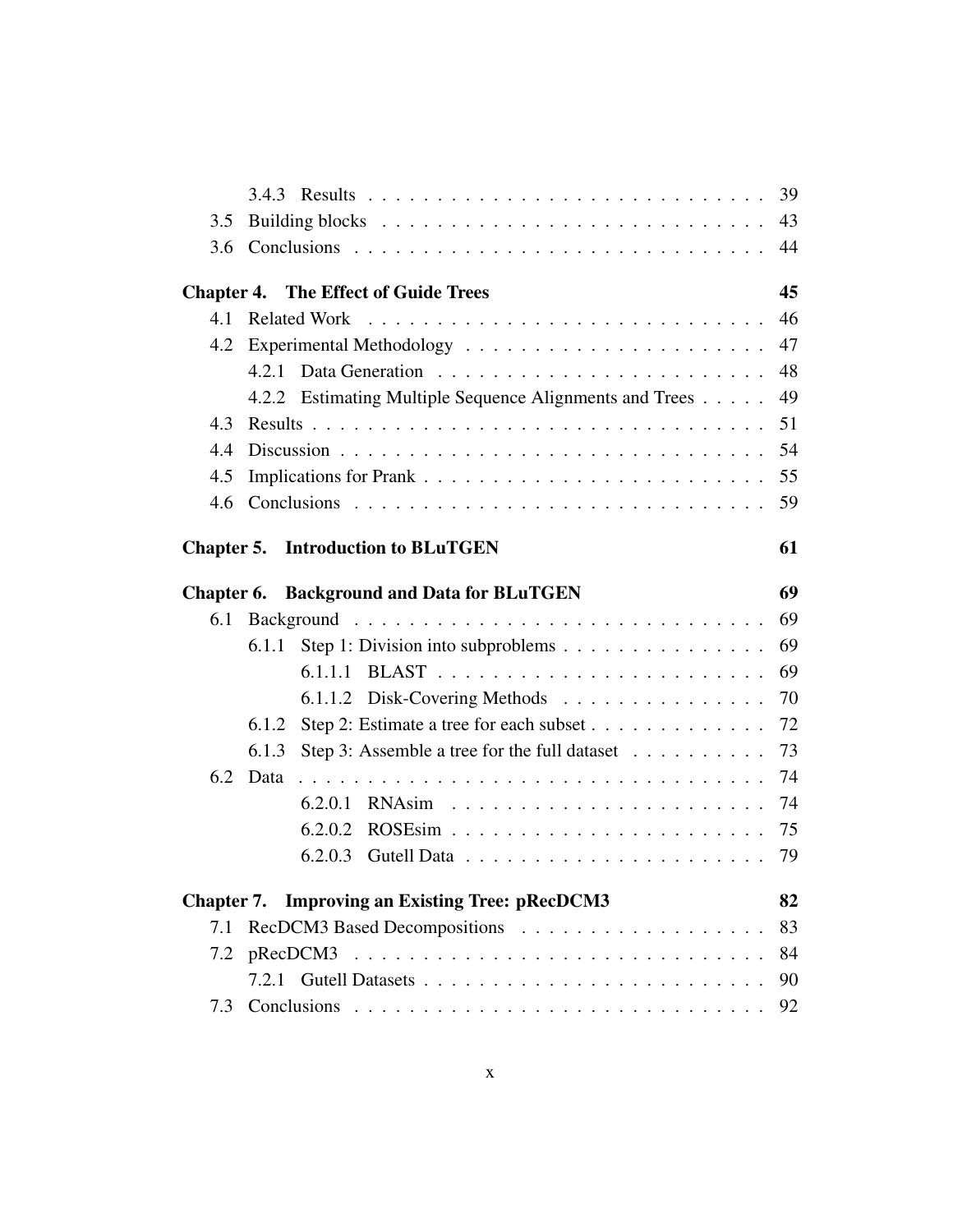| <b>Chapter 8. Phylogenies Without a Full Alignment</b>                                         | 96  |
|------------------------------------------------------------------------------------------------|-----|
| 8.1                                                                                            |     |
| 8.2                                                                                            |     |
| 8.3                                                                                            |     |
| 8.4                                                                                            |     |
| 8.5                                                                                            |     |
| <b>Chapter 9. Extending BLuTGEN</b>                                                            | 119 |
| 9.1                                                                                            |     |
| 9.2                                                                                            |     |
| 9.3                                                                                            |     |
| And now for something really big $\ldots \ldots \ldots \ldots \ldots \ldots \ldots 128$<br>9.4 |     |
| 9.5                                                                                            |     |
| <b>Chapter 10. Conclusions and Future Work</b>                                                 | 135 |
| <b>Appendix</b>                                                                                | 138 |
| <b>Appendix 1. Commands for Software</b>                                                       | 139 |
| 1.1                                                                                            |     |
| 1.2                                                                                            |     |
| 1.3                                                                                            |     |
| <b>Bibliography</b>                                                                            |     |
| <b>Vita</b>                                                                                    |     |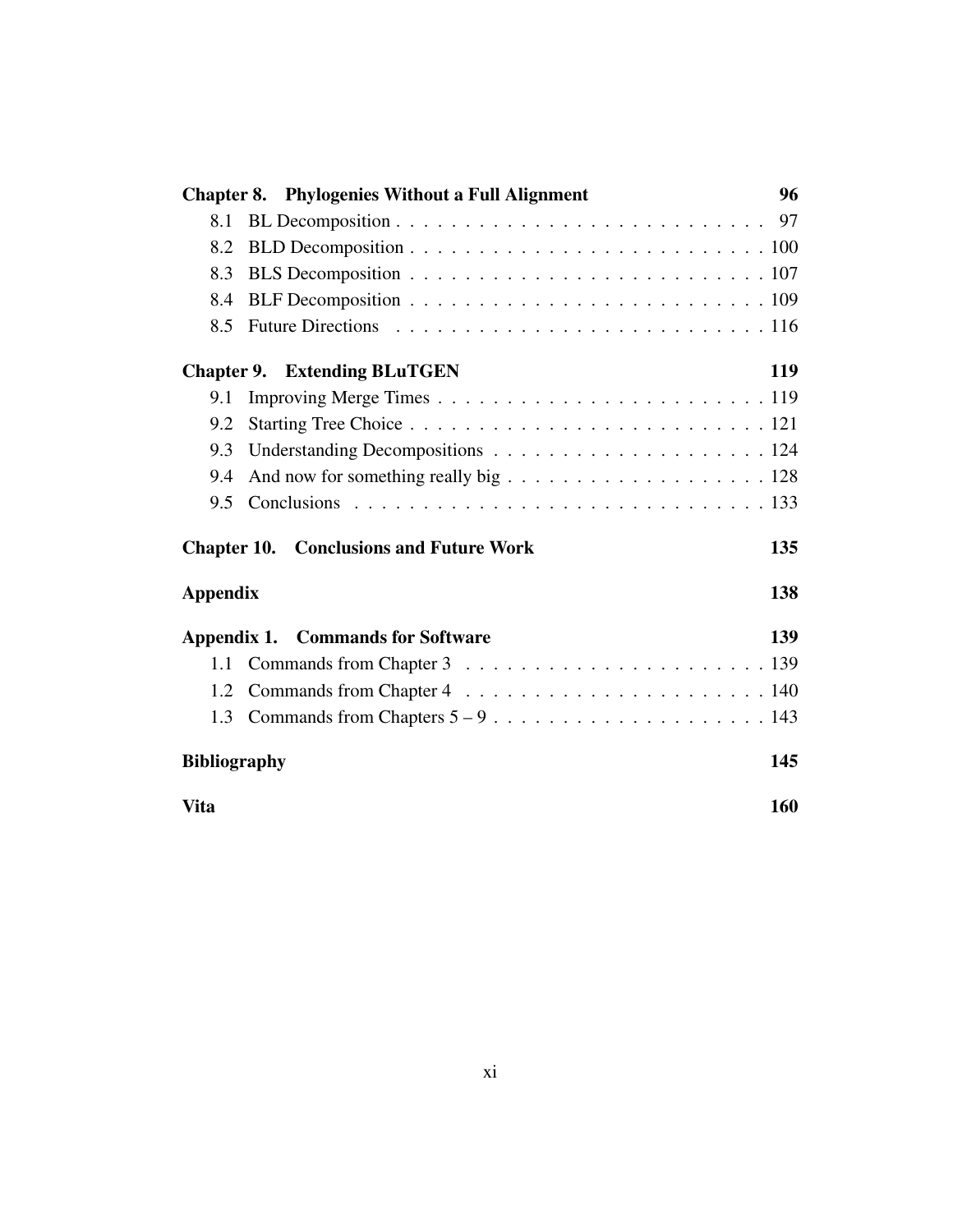# Chapter 1

# Introduction

Phylogenetics is the study of evolutionary relationships. These relationships are often represented as a phylogenetic tree, or phylogeny. Biological phylogenies represent the evolutionary relationships of a set of organisms (taxa) and are used to answer a variety of questions ranging from specific hypothesis (e.g. Did wings, flippers and arms all evolve from the same structure in some ancient organism?) to more general queries (e.g. Why does Columbia have more species of birds than any other country?).

Phylogenetic trees are also used to answer questions in fields other than biology. For example, phylogenetics have been used in forensics to determine the sources of infection from HIV [37], and to predict gene function, which can be used for drug discovery [84]. Phylogenetic trees are also used in security applications (such as artificial immune systems for computers) and historical linguistics (seeking to understand how languages have evolved) [17].

The process of creating a phylogeny is complex, from several perspectives. A biologist must procure appropriate data, and choose some analysis to perform; a computer scientist develops the analyses to be performed; a mathematician tries to understand the theoretical guarantees provided by each of the possible analyses.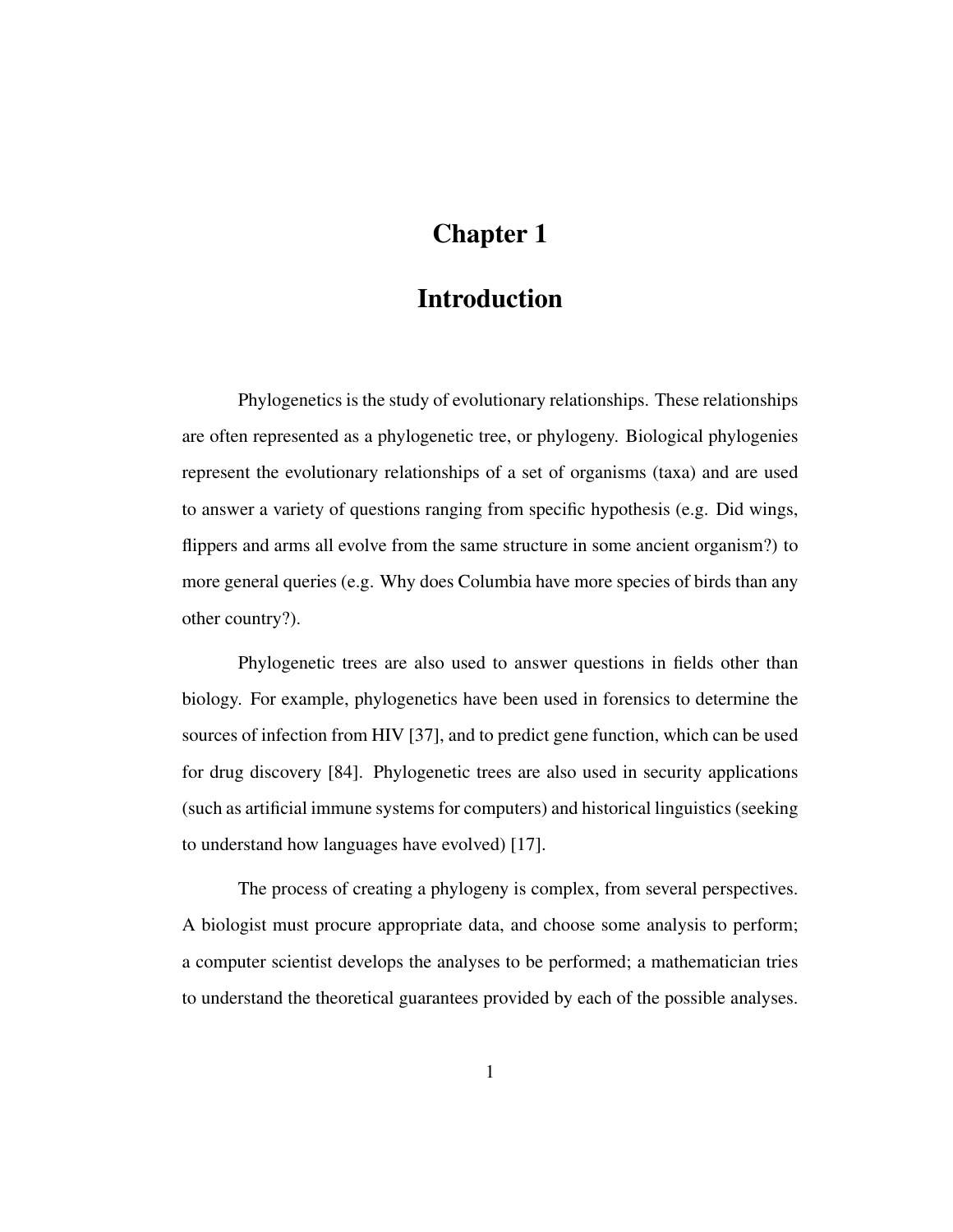Each contributes to the process of building a phylogeny. As a computer scientist, in this dissertation I will focus on the challenges inherent in designing accurate and efficient algorithms for use in phylogenetic analyses.

To begin, let us consider the high-level steps that are usually performed in generating a phylogeny. First, representative data are collected for each of the taxa being studied. These data can take many forms, although the most common include sequence data, gene order data, and historically, morphological data. Second, these data are aligned to ensure that comparable information is considered as input to the tree producing step. The third step is to produce one or more candidate trees. There are many techniques for creating these trees, some of which return a single tree, such as Neighbor-Joining [76] and other distance based-methods, and other methods that potentially return several trees, such as heuristic search methods attempting to optimize a maximum parsimony or maximum likelihood criteria. In each case, the accuracy of the tree(s) returned must be assessed. More recently, Bayesian MCMC sampling methods have been used to jointly estimate phylogeny and assess confidence in the tree produced.

When using a heuristic search method, and also in a Bayesian context, there are potentially many trees to be considered. Many programs for phylogenetic inference (e.g. PAUP [94], GARLI [102]) recommend saving more than one tree during their search for an optimal solution. A commonly used program for Bayesian inference, MrBayes [40], saves hundreds and more often thousands of trees to a file as it considers various trees as potential phylogenies.

In order to glean useful information from these possibly large collections of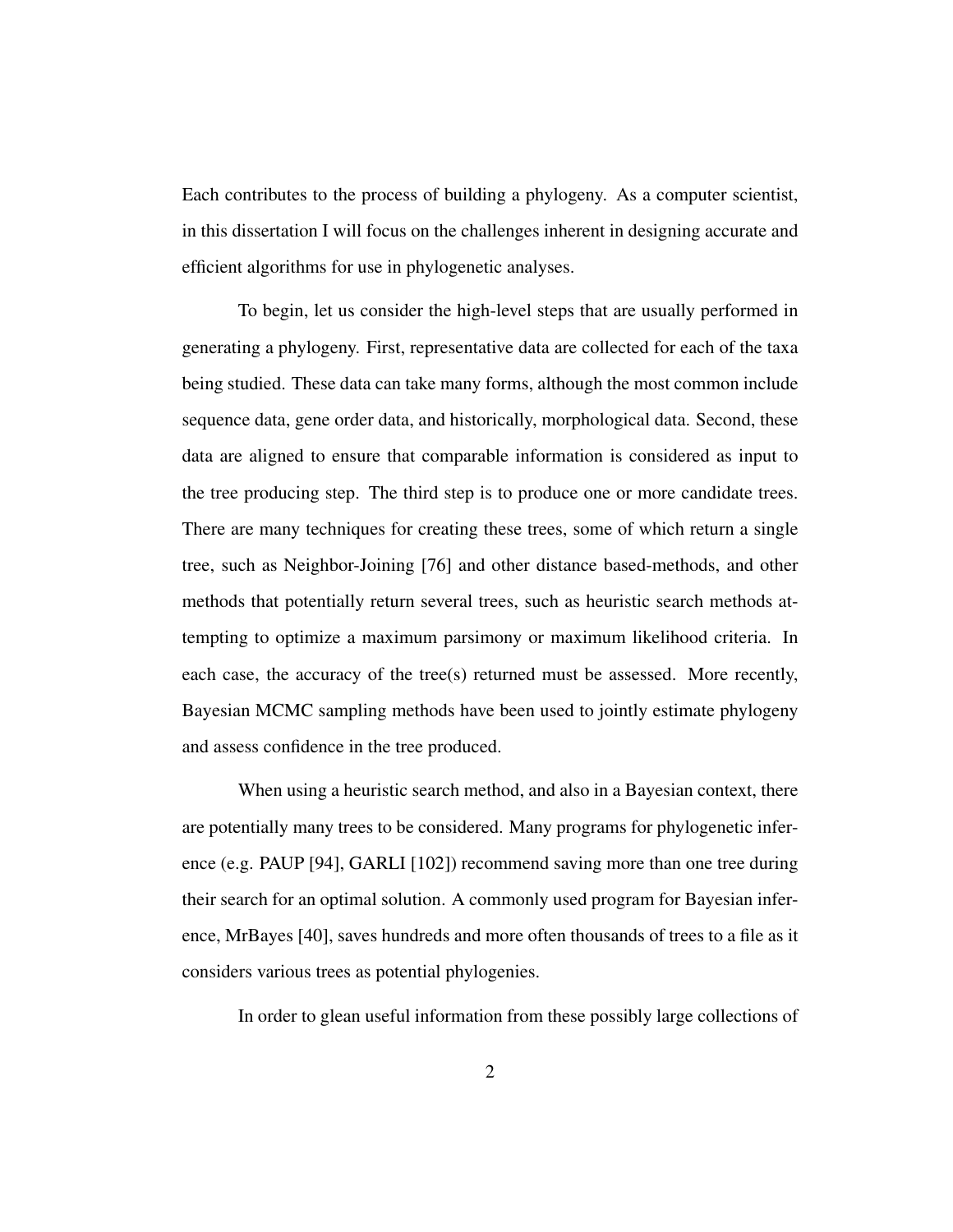trees, post-tree analyses are performed. These include consensus analyses which seek to summarize the information in the trees, other techniques to determine the common elements of the collection (e.g. MAST, MCT, clustering methods) and various filtering methods (e.g. investigating which trees agree with a pre-determined constraint).

Recently, this usual pipeline has been modified to group the alignment and tree generation steps [28,54,71,98]. Remember, this process first estimates an alignment and then uses this fixed alignment to estimate a tree. But this fixed alignment likely has errors, and so we are compounding errors when we use it as input to the tree producing algorithms. Instead, methods have been developed that attempt to reconstruct the alignment and phylogeny simultaneously. Of course, this is a much more computationally intensive endeavour since computing an alignment and a tree on that alignment are each in and of themselves hard problems.

Which brings us to just how hard this process is: very. Although sequencing advances have helped biologists gather data, this means there is an explosion of sequence data available for processing. And the algorithms in phylogenetics have not kept up. New techniques are required to manage this plethora of data and to boost our current techniques to handle the data effectively. New methods that work in entirely new ways are also needed.

This dissertation contributes to the process of discovering relationships in three ways. First, TASPI (described in Chapter 3) is a new method for handling large collections of trees. Second, Chapter 4 describes a boosting method for generating better alignments for use in reconstructing trees using existing tools. The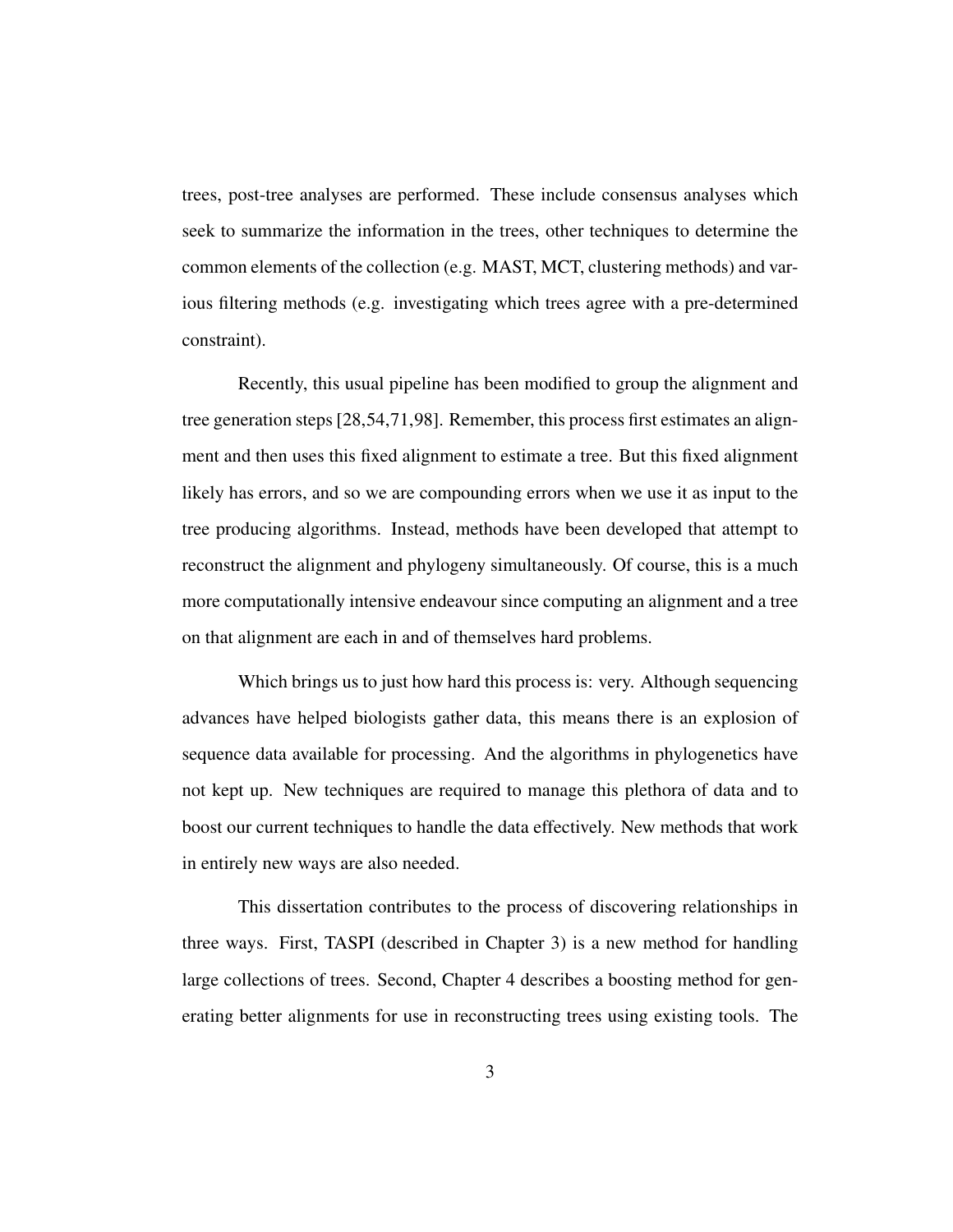third contribution is BLuTGEN, a new method for constructing phylogenies which works by dividing the dataset into subproblems in novel ways (described in Chapters  $5 - 9$ ). Chapter 2 introduces a number of concepts that will be used throughout the rest of this dissertation, and Chapter 10 wraps up with a discussion of future work.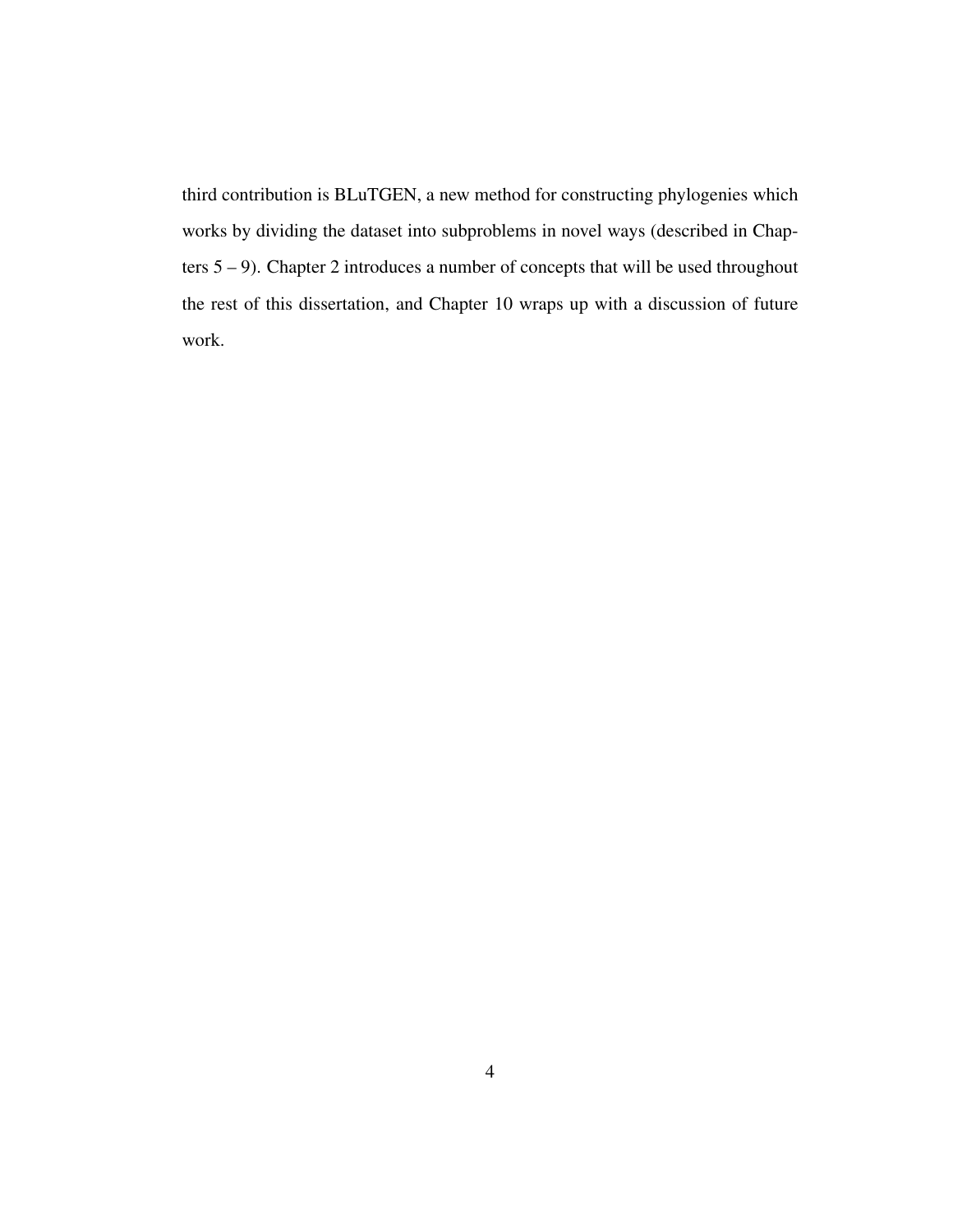# Chapter 2

# **Background**

This chapter covers the terminology and concepts used throughout the rest of this dissertation.

### 2.1 Definitions

#### 2.1.1 Trees

Phylogenetic Tree A phylogeny, or phylogenetic tree, is a representation of the evolutionary relationships amoung the group of taxa contained in the tree. This representation takes the form of an acyclic graph, where the nodes indicate a particular taxon, and the edges indicate evolutionary history. Terminal nodes, or leaves, usually represent extant species, whereas internal nodes represent ancestral species. A rooted tree has a special node that is marked as the root. This root allows us to associate time with the tree, such that if a node A has a path to the root through another node  $B$  in the tree, then  $A$  is considered a descendant of  $B$ . Unrooted trees have no such time axis. See Figure 2.1 for examples.

While rooted trees are more intuitive, placing the root on a tree is a difficult problem. Thus, I will usually test my algorithms on unrooted trees, since much useful information can still be gleaned from an understanding of the relationships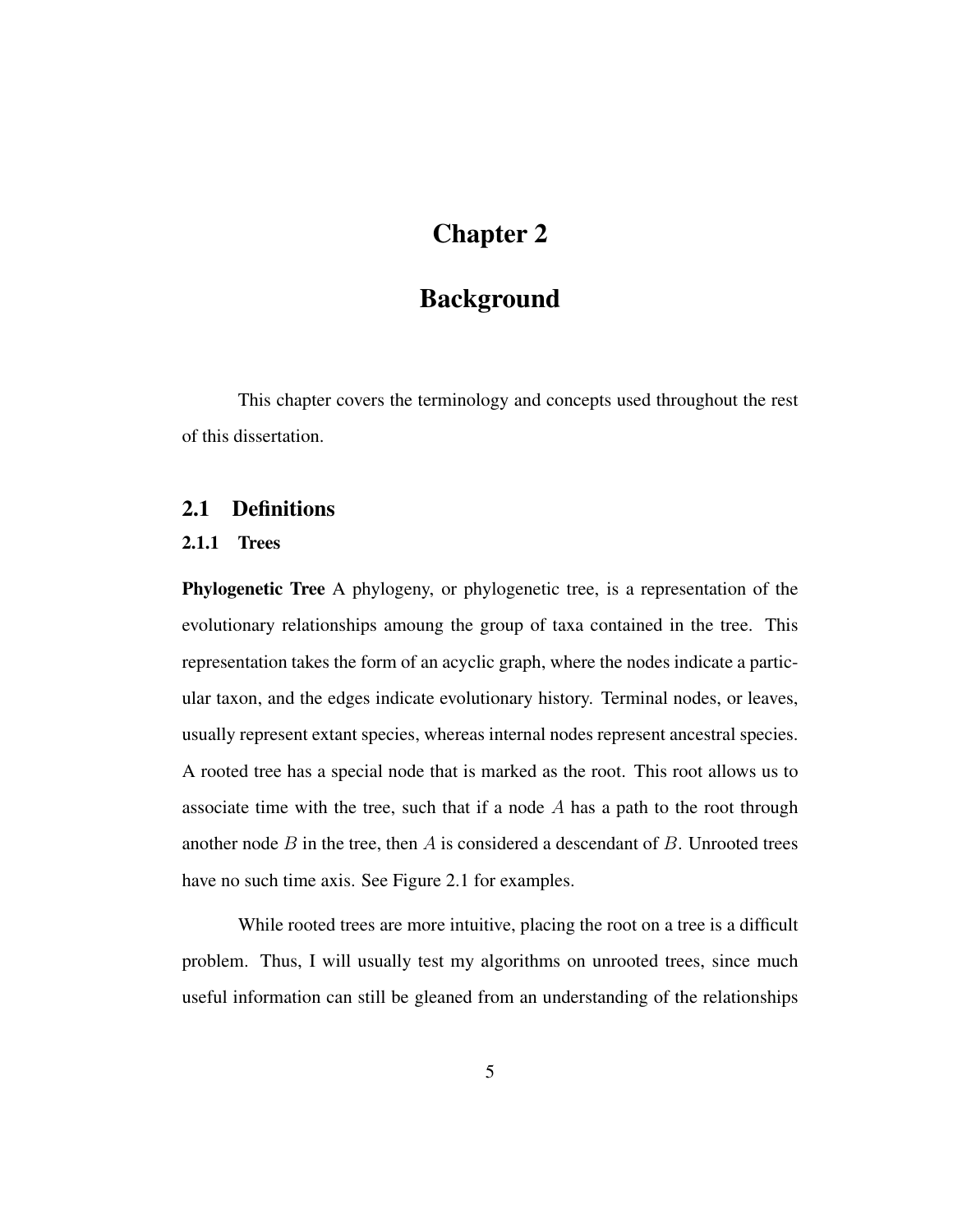

Figure 2.1: **Rooted and unrooted trees**. Figure 2.1(a) shows ancestral nodes A and B, where A is a descendant of B, as are sequences  $S_3$ ,  $S_4$  and  $S_5$ . Figure 2.1(b) shows an unrooted tree.

as presented by an unrooted tree.

Clade Defined for a rooted tree, a clade is the full set of taxa which share a most recent common ancestor that is not shared by any other taxon in the tree. For example, in Figure 2.1(a) sequences  $S_1$  and  $S_2$  form a clade, while  $S_3$  and  $S_5$  do not.

Edge (Bipartition) An edge, or branch, in the tree separates the taxa at the leaves into two sets. Each of these pairs of sets, one for each edge in the tree, is referred to as a bipartition (since it partitions the leaves into two sets). A bipartition of a tree is denoted by  $x|y$ , where  $x \cup y$  is the complete leaf set of the tree. An edge is an internal edge if it connects two internal nodes, that is, neither of its endpoints is a leaf.

Compatibility and Conflict A collection of bipartitions is considered compatible if it is possible for a tree to have each and every bipartition in the set simultaneously. That is, if there is a single tree which contains each of the edges indicated by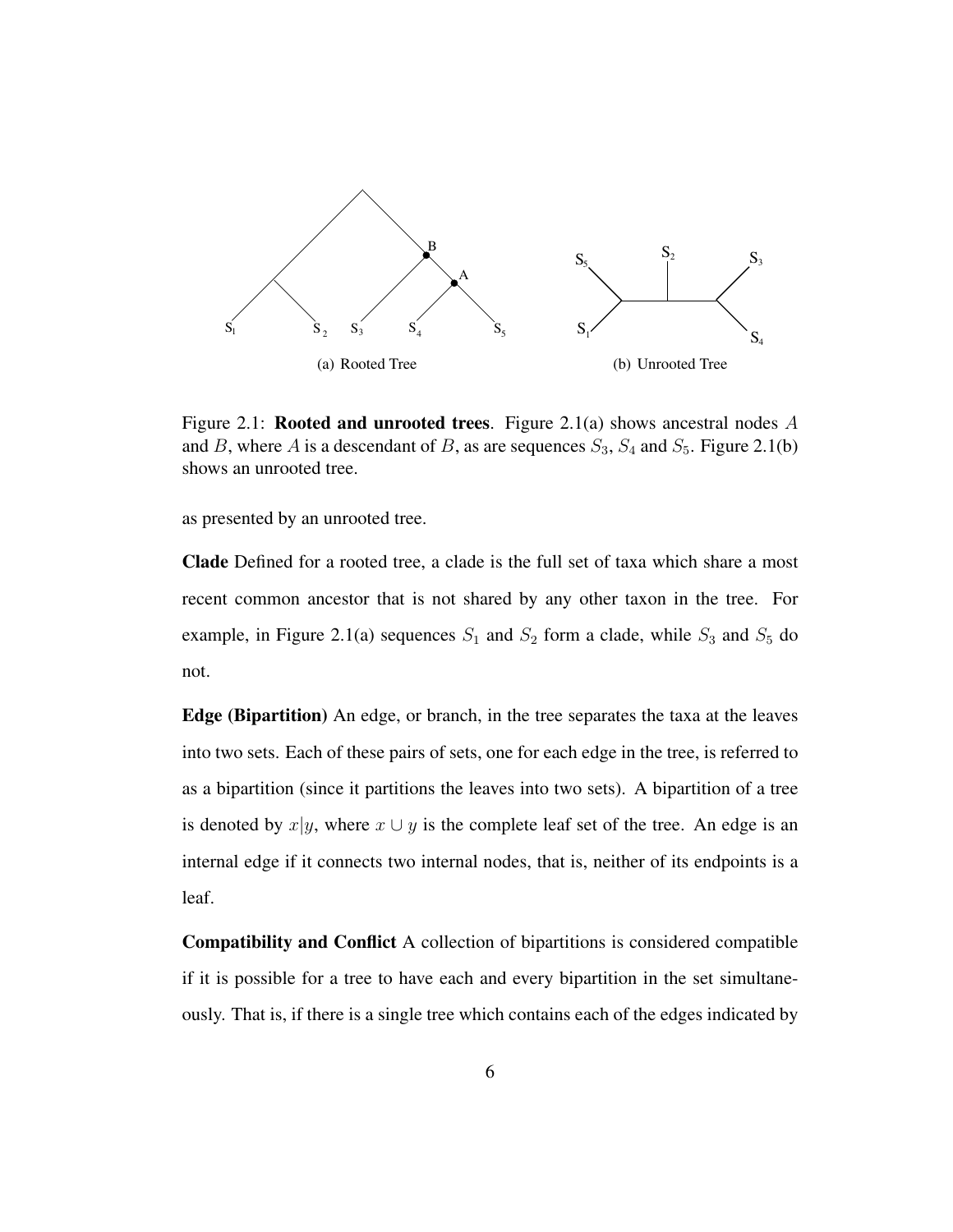a collection of bipartitions, the collection is said to be compatible. A set of compatible bipartitions uniquely defines a tree. Two bipartitions are said to conflict if they are not compatible, that is, they cannot both be present in a tree. Consider the bipartitions x|y and u|v, both with the same leaf set. If  $x \subset u$  or  $x \subset v$  the two bipartitions are compatible.

**Resolution** Let T be a tree with n leaves and m internal edges. The resolution of T is the proportion of internal edges present in  $T$  compared to the number of possible internal edges. There are at most  $n-3$  internal branches in T, so the resolution of  $T$  is

$$
\frac{m}{n-3}
$$

expressed as a percentage.

#### 2.1.2 Alignments

Multiple Sequence Alignment An alignment is also a representation of relatedness, but on a finer scale. This representation takes the form of a matrix, where each row contains information for a particular taxon, and each column indicates shared history. I will be focusing on alignments of nucleotide data, so each row will be the sequence of DNA characters (i.e. strings over the alphabet "A,C,T,G") together with a gap character, "-". The DNA characters make up the raw data collected by the scientists. By adding gaps in appropriate positions, a multiple sequence alignment puts the DNA characters into columns such that all nucleotides in a column are hypothesized to share a common ancestor. Note that the order of the DNA characters cannot be modified, so the only operation allowed going from raw sequences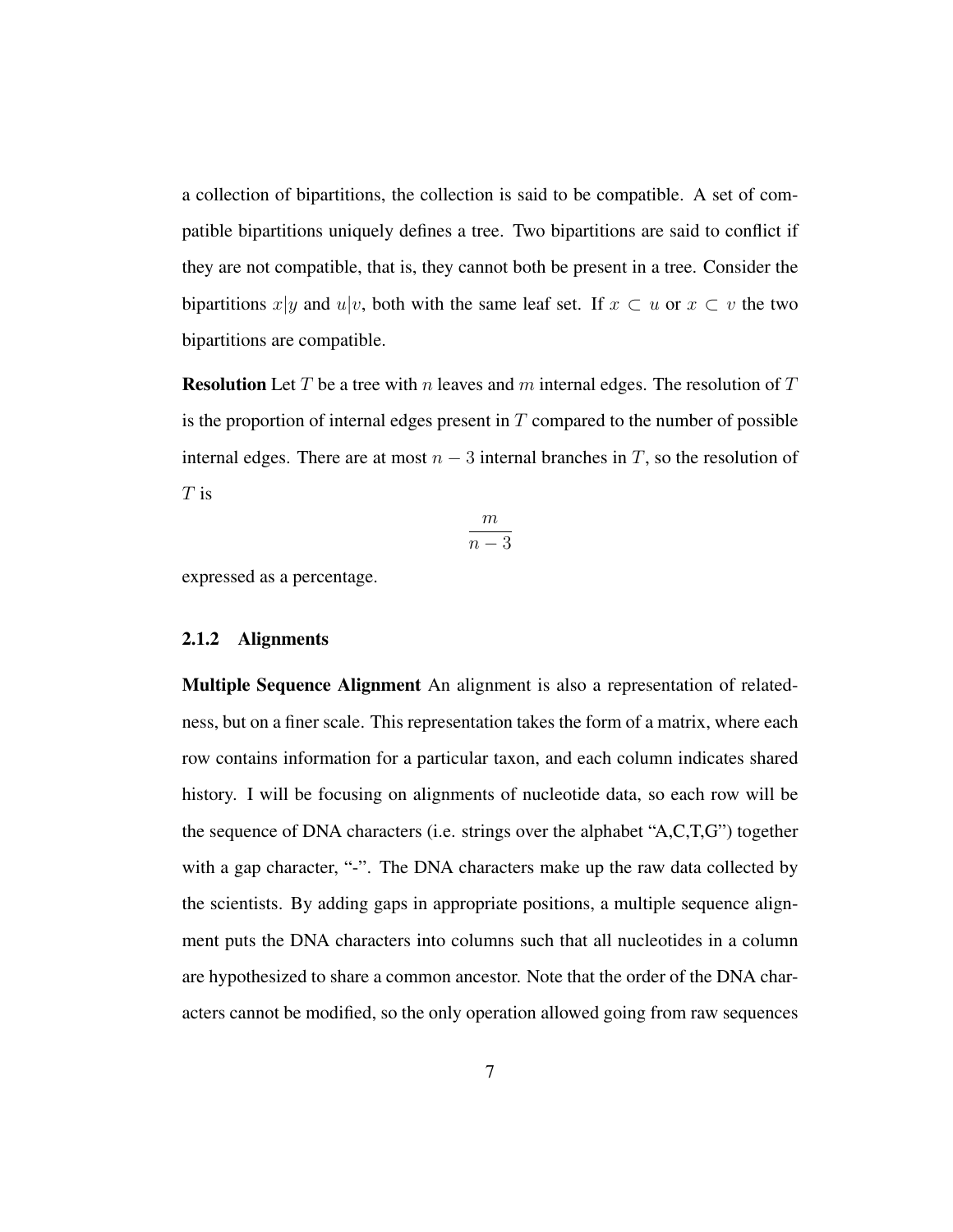| AGGCTATCACCTGACCTCCA |
|----------------------|
| TAGCTATCACGACCGC     |
| TAGCTGACCGC          |
| TCACGACCGACA         |

-AGGCTATCACCTGACCTCCA TAG-CTATCAC--GACCGC--  $TAG-CT-----GACCCGC--$ -------TCAC--GACCGACA

(a) Raw/Unaligned Sequences

(b) Aligned Sequences

Figure 2.2: Raw (unaligned) and aligned sequences. Using Figure 2.2(a) shows four unaligned sequences, and Figure 2.2(b) shows the same sequences aligned.

to an alignment is the addition of gaps. See Figure 2.2 for an example.

An induced alignment is a restriction of a multiple sequence alignment to a limited number of rows. If any of the columns in this restricted alignment are entirely gapped, they are disregarded.

Gappiness Gappiness is one measure of the amount of evolution in a multiple sequence alignment, where higher gappiness indicates higher rates of evolution. Setwise gappiness is the percentage of the multiple sequence alignment matrix occupied by gaps. Edgewise gappiness is defined in terms of the edges in the tree together with sequences at every node. Then, for an edge, the gappiness is the percent of the pairwise alignment that is gapped. I will usually refer to the average edgewise gappiness of an alignment, which is the average of the edgewise gappinesses for each edge in the tree.

Normalized Hamming Distance Hamming Distance is another measure of the amount of evolution in an multiple sequence alignment. Given a pairwise alignment, the classical Hamming Distance [36] is simply the number of positions in the alignment which are different. I will be using a modified version where I only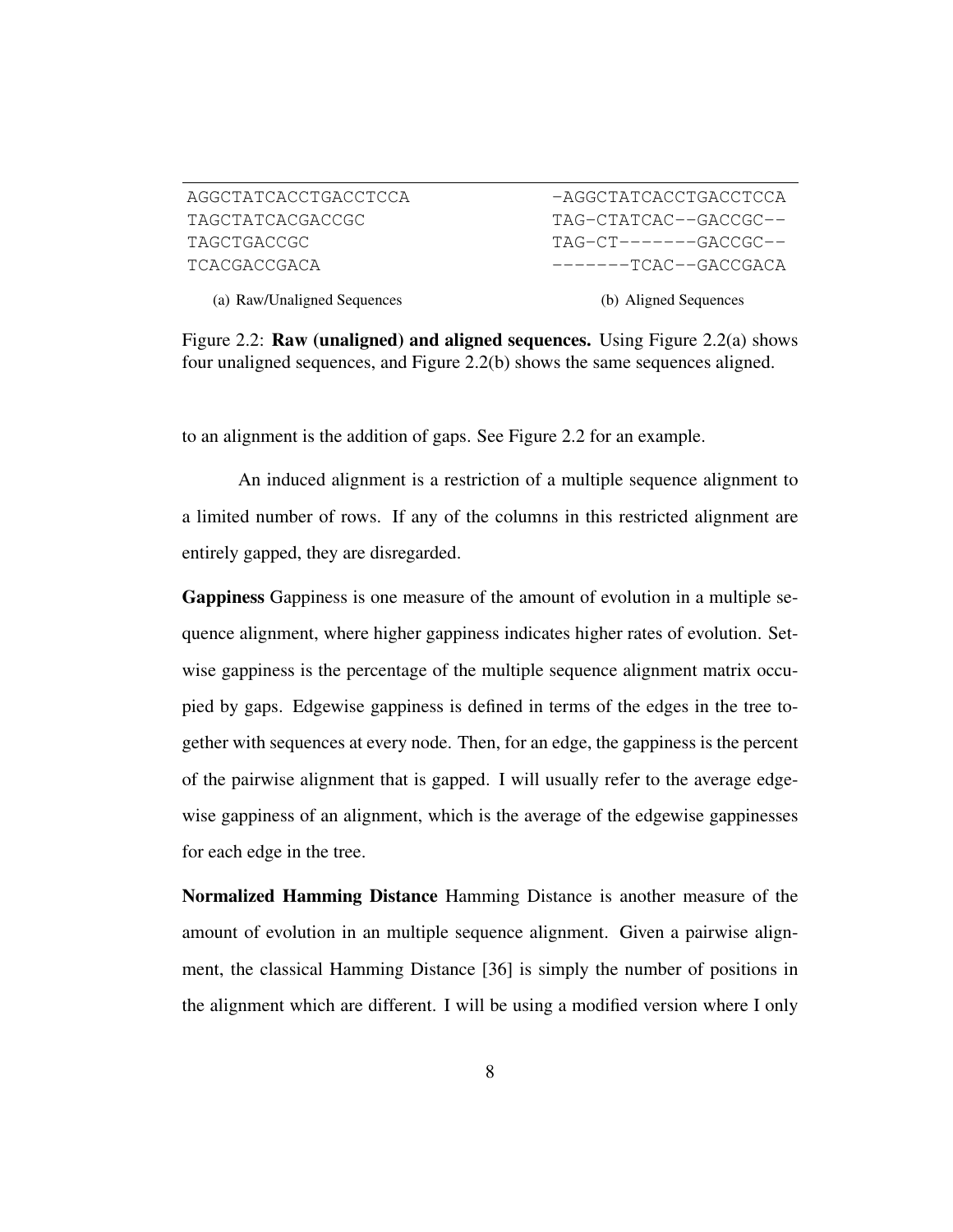consider positions in the alignment where neither sequence has a gap. Using this definition of Hamming Distance, the normalized Hamming Distance (NHD) is the Hamming Distance, divided by the length of the sequence (not counting gapped positions). Thus, the NHD could be computed by first removing all gapped positions in the alignment. Then, using this restricted alignment as input, the NHD is the number of positions that are different divided by the length of the alignment. As with gappiness, the NHD can be computed for every edge in the tree when there are sequences at internal nodes. Taking the average of all of these edgewise NHD's results in the edgewise ANHD. The setwise ANHD is computed by instead averaging the NHD for all pairwise induced alignments from a multiple sequence alignment. Note that the setwise ANHD is calculated using only the sequences from the leaf taxa, while the edgewise ANHD requires sequences at internal nodes. Finally, the setwise maximum NHD for a multiple sequence alignment is the maximum NHD for any induced pairwise alignment.

### 2.2 The Phylogenetic Process

The traditional way of producing a phylogeny for a set of taxa involves four major steps:

- 1. Gather comparable data for the taxa of interest (for our purposes, DNA sequences).
- 2. Create an alignment for the sequences gathered.
- 3. Generate trees from the alignment.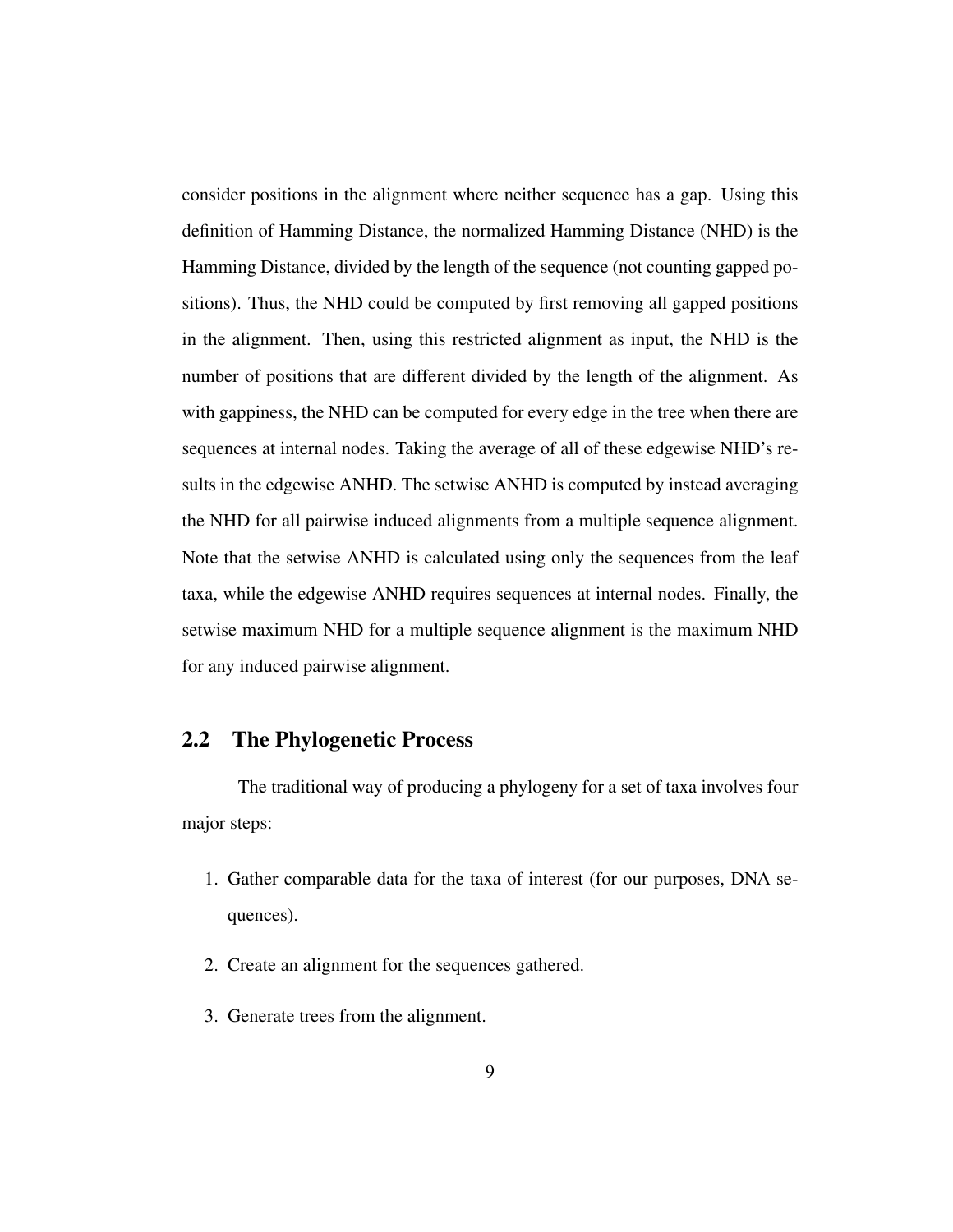4. Post-process the data in some way.

I will not elaborate on the techniques used to gather the source (raw) data, but some background on multiple sequence alignment techniques and tree generation will be useful. Also, consensus methods are amoung the most common postprocessing techniques, and the type on which I will focus.

#### 2.2.1 Multiple Sequence Alignment Estimation

Computing a multiple sequence alignment is a difficult problem. At times accomplished manually, where a biologist makes a best guess for positional homology, more objective criteria have also been developed. However, even the best criteria are not guaranteed to prefer the evolutionarily correct alignment.

First defined for pairwise alignments, the Sum-of-Pairs criterion is one of the most commonly used criteria for choosing between alternate alignments. Framed as an optimization problem, the best alignment for a pair of sequences is the alignment that optimizes the Sum-of-Pairs score (SOP-score). This score is defined in terms of the paired positions in the alignment, where matches improve the score, and mismatches degrade the score. Gaps can also contribute to the score, with several different models of gap treatment having been developed. With a linear gap penalty, any gap character in the alignment degrades the score equally. Alternatively, with an affine gap penalty, gaps are considered as a function of their length, with separate "gap open" and "gap extend" penalties.

Happily, given the parameters to the SOP-score, it is possible to efficiently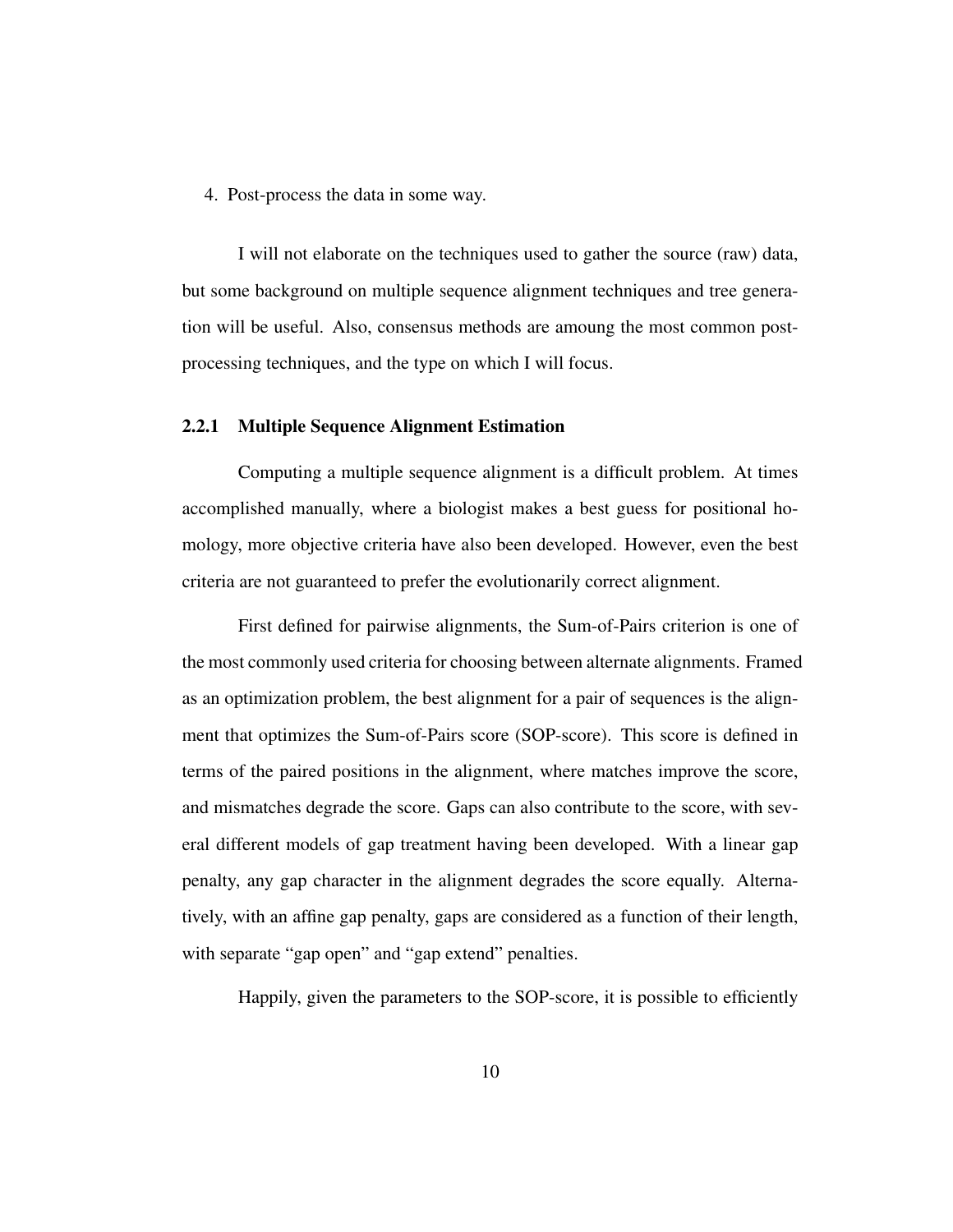compute an optimal alignment for a pair of sequences using an algorithm first developed by Needleman and Wunsch [64] and refined by many others (for example, Sankoff improved the algorithm for gap treatment [80] and Hirschberg improved the space requirement of the algorithm [39]). Unhappily, extending these algorithms to multiple sequence alignment does not preserve the efficiency of the algorithms. In fact, multiple sequence alignment has been shown to be NP-hard [99] [46].

So instead of trying to solve this sort of optimization problem exactly, heuristics are used. Many of the heuristics seek to find a multiple sequence alignment that optimizes the total SOP-score (which is the sum of the scores for each of the induced pairs of sequences), though there are many other approaches as well. Heuristics tend to fall into two categories (though some methods use both, or neither): progressive and iterative. A progressive method uses an estimate of the relationships between the sequences (a guide tree) to inform the order in which sequences are added to the alignment (see Chapter 4 for further details). In a progressive method, once a sequence is part of the alignment, the induced pairwise alignments already present do not change. An iterative method is similar to a progressive method, but relaxes the restriction that the induced pairwise alignments may not change. Instead, as sequences are added, the partial multiple sequence alignment can be refined using the information added by subsequent sequences. Progressive methods are the most widely used approach since they are faster than the alternatives.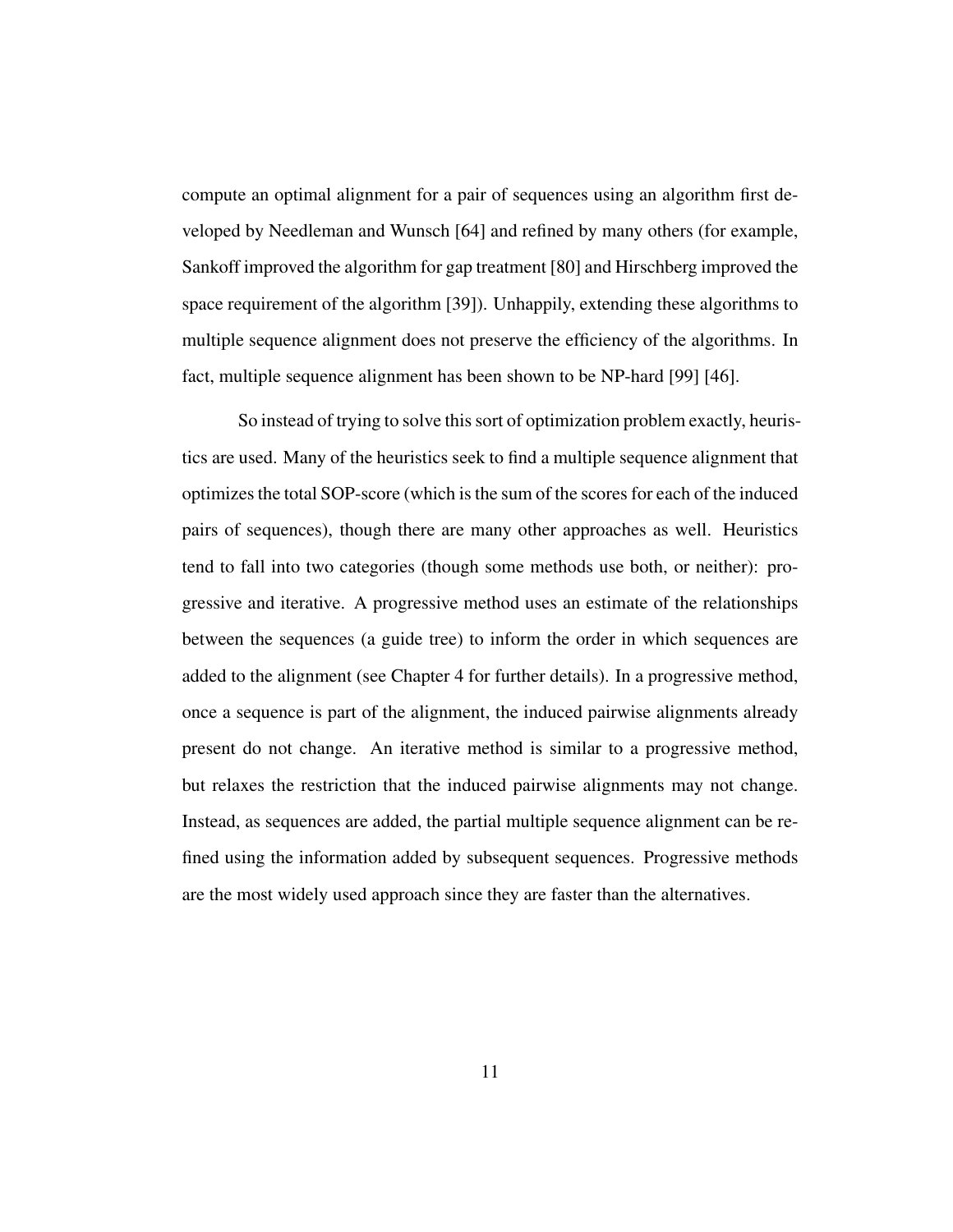#### 2.2.2 Tree Estimation

Even before sequence data was available, scientists attempted to estimate what the phylogenetic tree for a set of taxa should be. Over the years, many techniques for tree estimation have been developed including distance-based methods such as UPGMA [86] and NJ [76], score optimization methods such as Maximum Parsimony and Maximum Likelihood, and more recently, Bayesian methods [26] [38]. In this dissertation I will mostly focus on Maximum Parsimony and Maximum Likelihood.

Maximum Parsimony (MP) defines the parsimony score of a tree with sequences at the leaves, and seeks to find the tree that minimizes this score. The parsimony score is a measure of the minimum amount of change necessary over the tree to produce the sequences at the leaves. While determining the score of a tree is not difficult (it can be accomplished in linear time [81]), finding a tree that minimizes this score is NP-hard [18].

Maximum Likelihood (ML) also defines a score of a tree with sequences at the leaves. The likelihood score of a tree, given a model of evolution and lengths on the branches, is the probability of the sequences given the tree and the model. While finding the MP score of a tree is not difficult, even just scoring a given tree under ML is computationally intensive since branch lengths must first be optimized. Again, finding a tree that maximizes the likelihood score is an NP-hard problem [14].

Given that these optimization problems are unlikely to be solved exactly in reasonable amounts of time, heuristics have been developed. These tend to be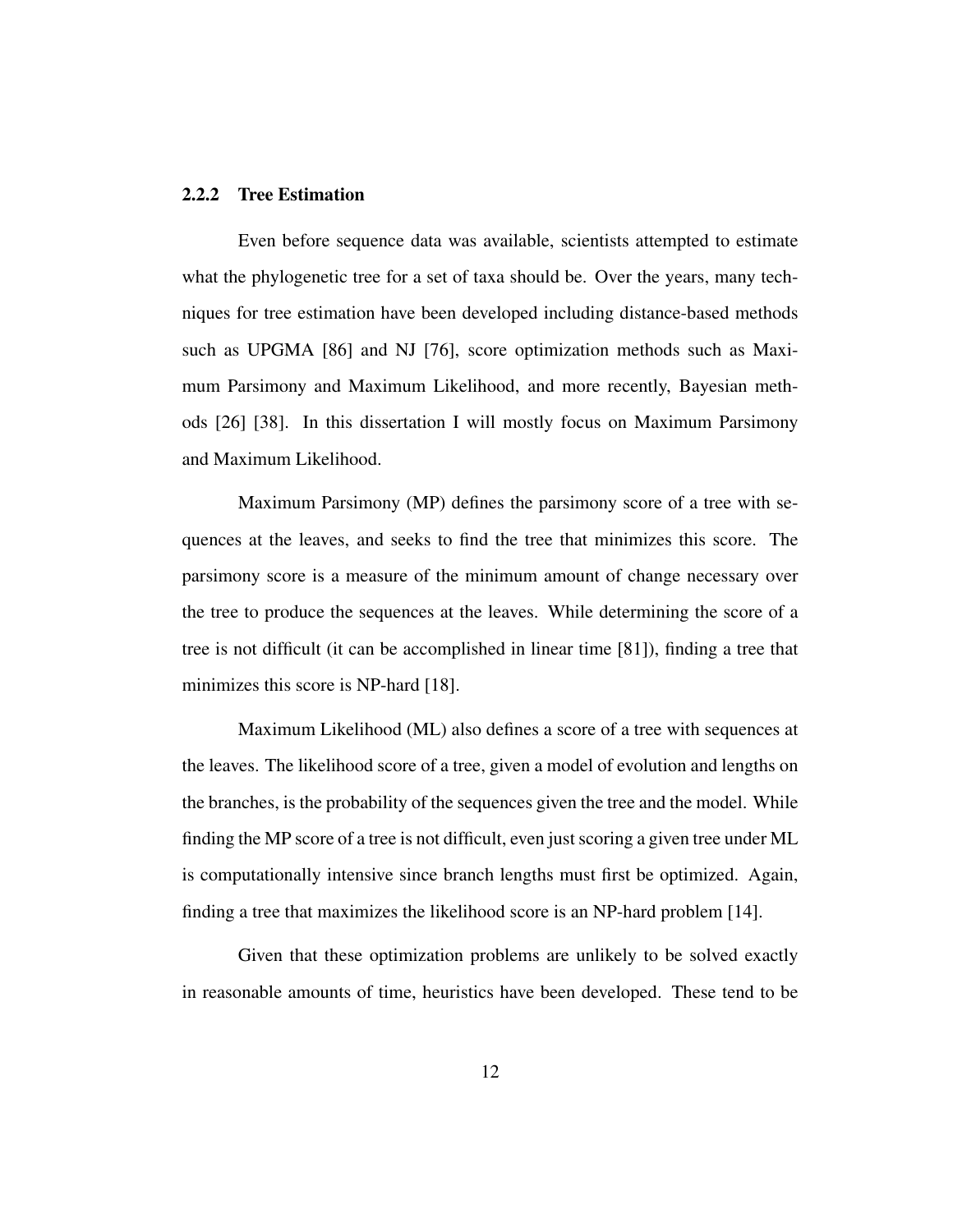hill-climbing searches, where instead of considering every possible tree, a subset of trees with successively improved scores are considered until no better scoring tree can be found (using the transitions allowed by the search method). These methods are prone to local optima and tree islands, defined by David Maddison as a set of trees "all less than a specified length, each tree connected to every other tree in the island through a series of trees, and each one differing from the next by a single rearrangement of branches" [58]. In an attempt to find a globally optimal tree instead of a sub-optimal one, techniques such as using randomization in building an initial tree from which to begin the search, and methods designed to move a search away from a local optimum have been developed. Since we are unable to know for certain that we have found the optimal solution, many times a phylogeneticist will keep several of the best trees for further comparison and exploration. This is especially true when the search to find the best trees has required considerable time (weeks and months).

Thus, these techniques rarely result in a single optimal tree. Instead, there are often many trees that a phylogeneticist would like to save for further processing. These post-tree analyses take many forms, but consensus analysis, which is used to summarize a collections of trees, is one of the most common.

#### 2.2.3 Consensus

Consensus trees are defined by Felsenstein as "trees that summarize, as nearly as possible, the information contained in a set of trees whose tips are all the same species" [26]. There are many different kinds of consensus, each stressing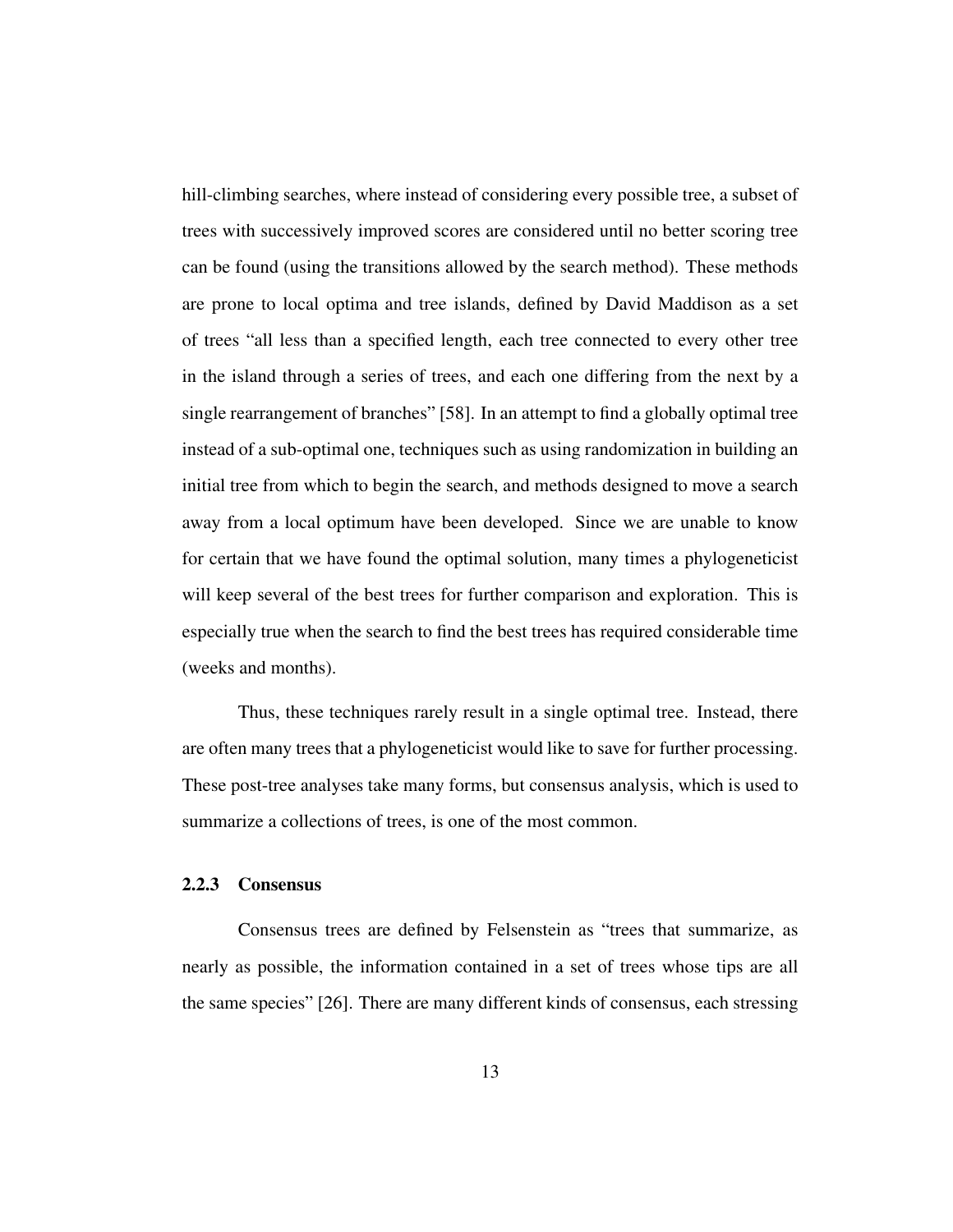a different commonality or difference between the input trees.

Consensus methods return a single tree, or an indication that no tree meeting the requirement of the method is possible. A consensus tree is created from the input trees based upon some criterion. Two of the most common types of consensus trees are strict and majority [59]. Both of these decide which edges in the input trees to keep, and then build a tree from the resulting edges.

Strict consensus requires that every edge in the consensus tree be an edge in every input tree. Majority consensus is less rigid, only requiring that every edge in the consensus tree appear in a majority of the input trees. Originally defined in terms of the usual sense of majority (i.e. where majority means more than 50%), it is also possible to define majority consensus in terms of a threshold parameter which indicates the required amount of agreement for inclusion. As long as this threshold is set above 50%, the majority consensus tree is well defined. Note that strict consensus is a special case of majority consensus; that is, it is a majority consensus with a threshold of 100%. Strict and majority consensus algorithms always return a tree (again, when the threshold is set above 50%), and can be computed efficiently. Strict consensus has an optimal  $O(kn)$  algorithm as described by Day [19] while majority consensus has an expected  $O(kn)$  randomized algorithm as described by Amenta et al. [2] (where k is the number of trees and n is the number of taxa).

It is important to note that all consensus methods, though they may return a tree, rarely return a tree that is most parsimonious, nor does the returned tree achieve the best likelihood score. Thus, there has been some debate about using consensus methods to infer phylogenies [11]. However, as long as the merits and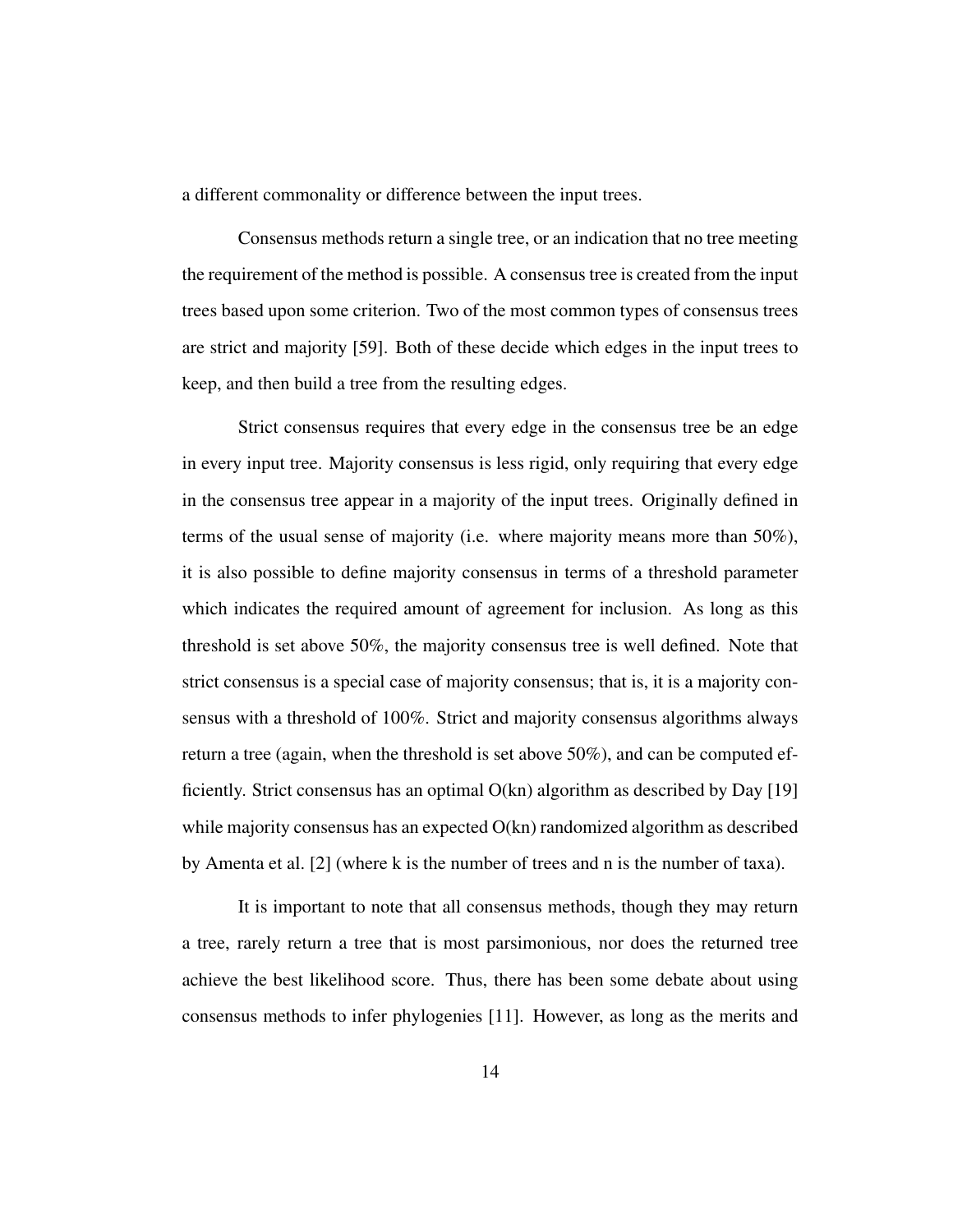limitations of each consensus method remain in perspective, the trees produced by consensus methods can be very useful.

### 2.3 Simulation Studies

Though my goal is to create algorithms that perform well (i.e. accurately and quickly) for datasets that are collected from real biological organisms, it is essentially impossible to have perfect real data, where both the historical alignment is known, as well as the actual branching pattern of all sequences under study. Even if we have sequences collected in a wet lab over a period of time where a scientist has carefully controlled the environment (i.e. experimental evolution, for example with E. coli [7]), this still only gives partial information; the exact progression of changes to the sequences remain unknown. In the absence of these perfect real data, we instead make use of simulation studies, where the true alignment and phylogeny are known so that we can compare the results of our algorithms to truth to determine how well they work.

The simulation studies I perform usually have four steps:

- 1. Generate a model tree.
- 2. Generate sequences on the model tree.
- 3. Estimate alignments and trees from raw sequences.
- 4. Compare estimates of alignments and trees to true alignment and true tree.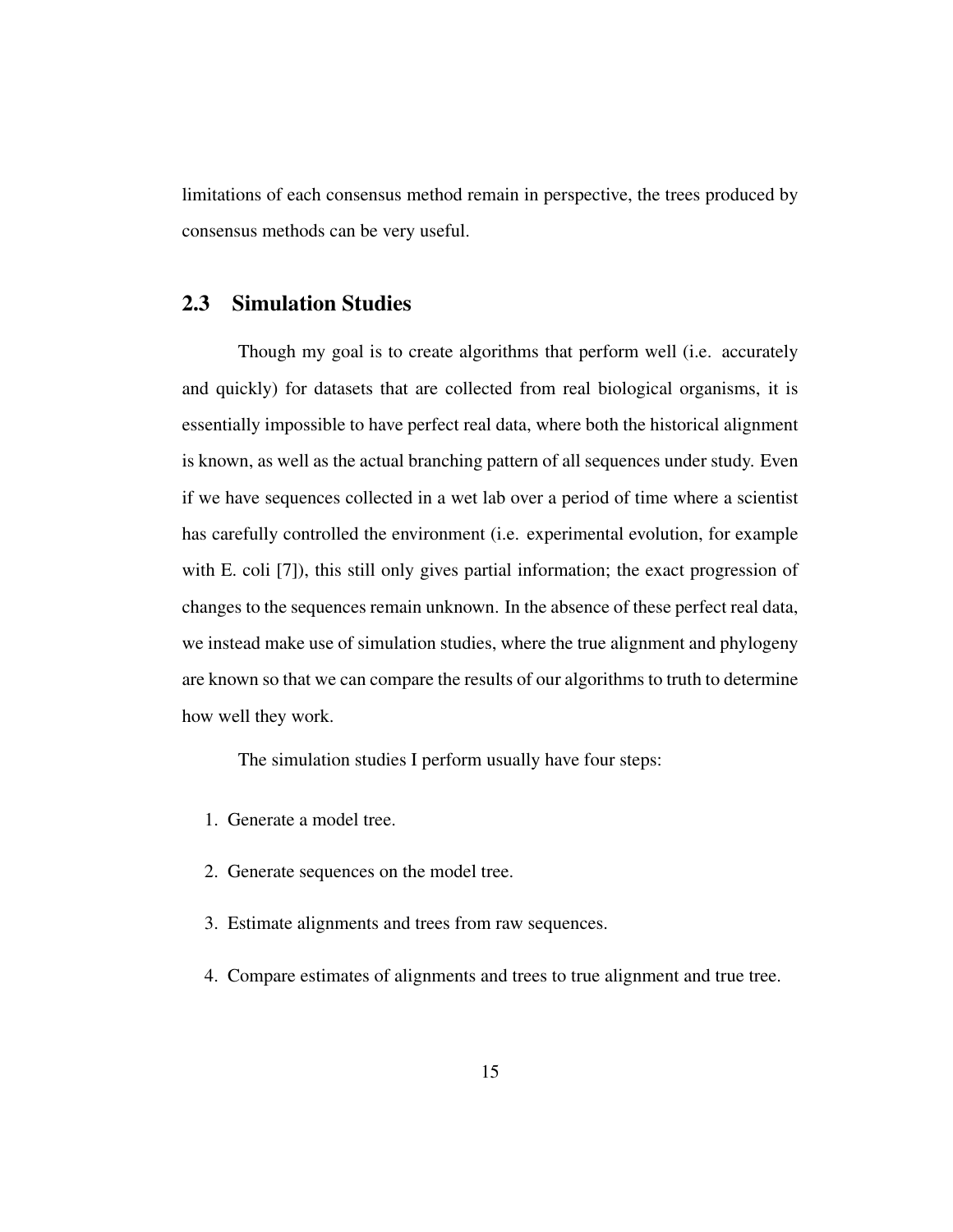In this dissertation, I use several variations of this basic process, so I will detail the specifics for each experiment in the appropriate chapter. The utility of simulation studies lies in the fact that because I create the data, there is a known true alignment and true tree with which to compare. Of course, simulation studies are also limited in usefulness since the models used to generate the data are imperfect. Thus, even if a method performs extremely well in simulation, this does not guarantee that the method will perform equally well for biological data. However, a method that works well in simulation is at least a good candidate for working with biological data. To assess the accuracy of the estimation techniques I develop, I need a way to compare the estimated alignments and trees to the known true tree and true alignment.

#### 2.3.1 Assessing Alignment Methods

To measure alignment accuracy, I use the SP (sum-of-pairs) error rate (the complement of the SP accuracy measure, and denoted  $SP_{FN}$ ), which I now define. Let  $S = \{s_1, s_2, \ldots, s_n\}$ , and let each  $s_i$  be a string over some alphabet  $\Sigma$  (e.g.,  $\Sigma = \{A, C, T, G\}$  for nucleotide sequences). An alignment on S inserts spaces within the sequences in  $S$  so as to create a matrix, in which each entry of the matrix contains either a dash or an element of  $\Sigma$ . Let  $s_{ij}$  indicate the  $j^{th}$  letter in the sequence  $s_i$ . We identify the alignment A with the set  $Pairs(A)$  containing all pairs  $(s_{ij}, s_{i'j'})$  for which some column in A contains  $s_{ij}$  and  $s_{i'j'}$ . Let  $A^*$  be the reference alignment, and let  $\hat{A}$  be the estimated alignment. Then,

$$
SP_{FN} = \frac{|Pairs(A^*) - Pairs(\hat{A})|}{|Pairs(A^*)|},
$$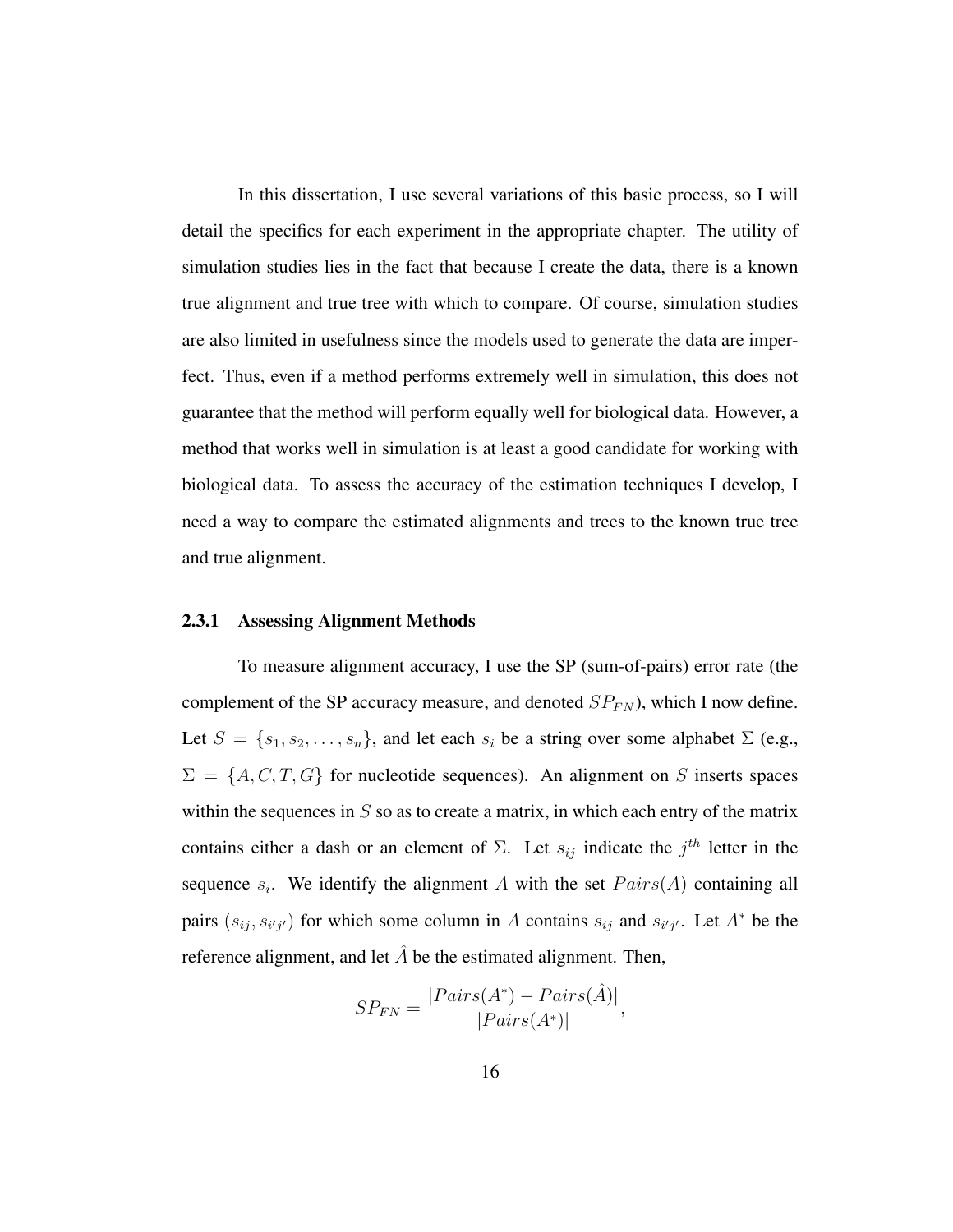expressed as a percentage; thus  $SP_{FN}$  is the percentage of the pairs of homologous nucleotides in the reference alignment that are unpaired in the estimated alignment. Note that because pairs in the reference alignment that include a nucleotide and a gap character are not considered, it is possible for  $SP_{FN}$  to be 0, and yet have differences between the reference and estimated alignments.

The analogous  $SP_{FP}$  is similarly defined, and is the percentage of the pairs of nucleotides that are paired in the estimated alignment, but are unpaired in the reference alignment. I will tend to only consider  $SP_{FN}$ , since  $SP_{FP}$  favours alignments that are highly gapped.

#### 2.3.2 Assessing Tree Reconstruction Methods

To measure tree accuracy, I will most often use the missing edge rate, which is the percentage of the edges of the reference tree that are missing in the estimated tree (we assume both trees have the same leaf set). This is also known as the false negative rate, and will thus be denoted by FN. To be precise, let  $r$  be the number of internal edges in the reference tree, and let  $j$  be the number of edges in the reference tree not found in the estimated tree. Then

$$
FN = \frac{j}{r}
$$

expressed as a percentage.

As with alignments, there is also an analogous false positive rate (FP), which is the percentage of edges in the estimated tree that are missing in the reference tree. Again, to be precise, let  $m$  be the number of internal edges in the estimated tree,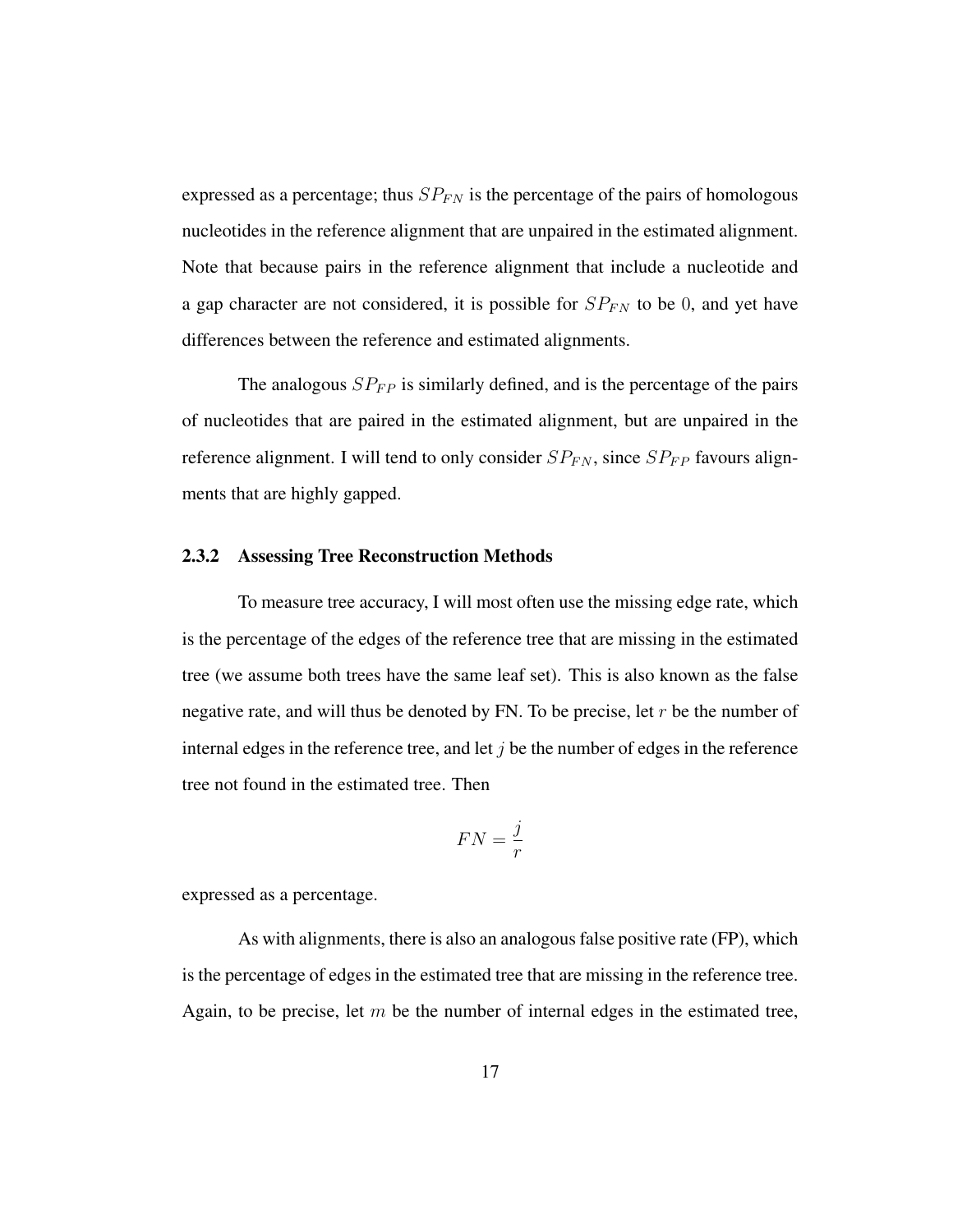and let i be the number of edges in the estimated tree not present in the reference tree. Then

$$
FP = \frac{i}{m}
$$

expressed as a percentage.

Notice that if both trees are binary, that is, fully resolved, then  $m = r$ and  $i = j$ , so  $FN = FP$ . However, in simulation, the reference tree is the "potentially inferable model tree" (PIMT), which is obtained by contracting the zero-event edges in the model tree. An edge is a "zero-event" edge if the sequences at each end of the edge are identical. In this case, there are no data which will support this edge, and therefore I do not expect any algorithm to be able to reconstruct such an edge.

As with alignment error, I will focus my attention on the FN rate, because a tree with no internal edges will always have a zero FP, and thus FP favours trees with low resolution.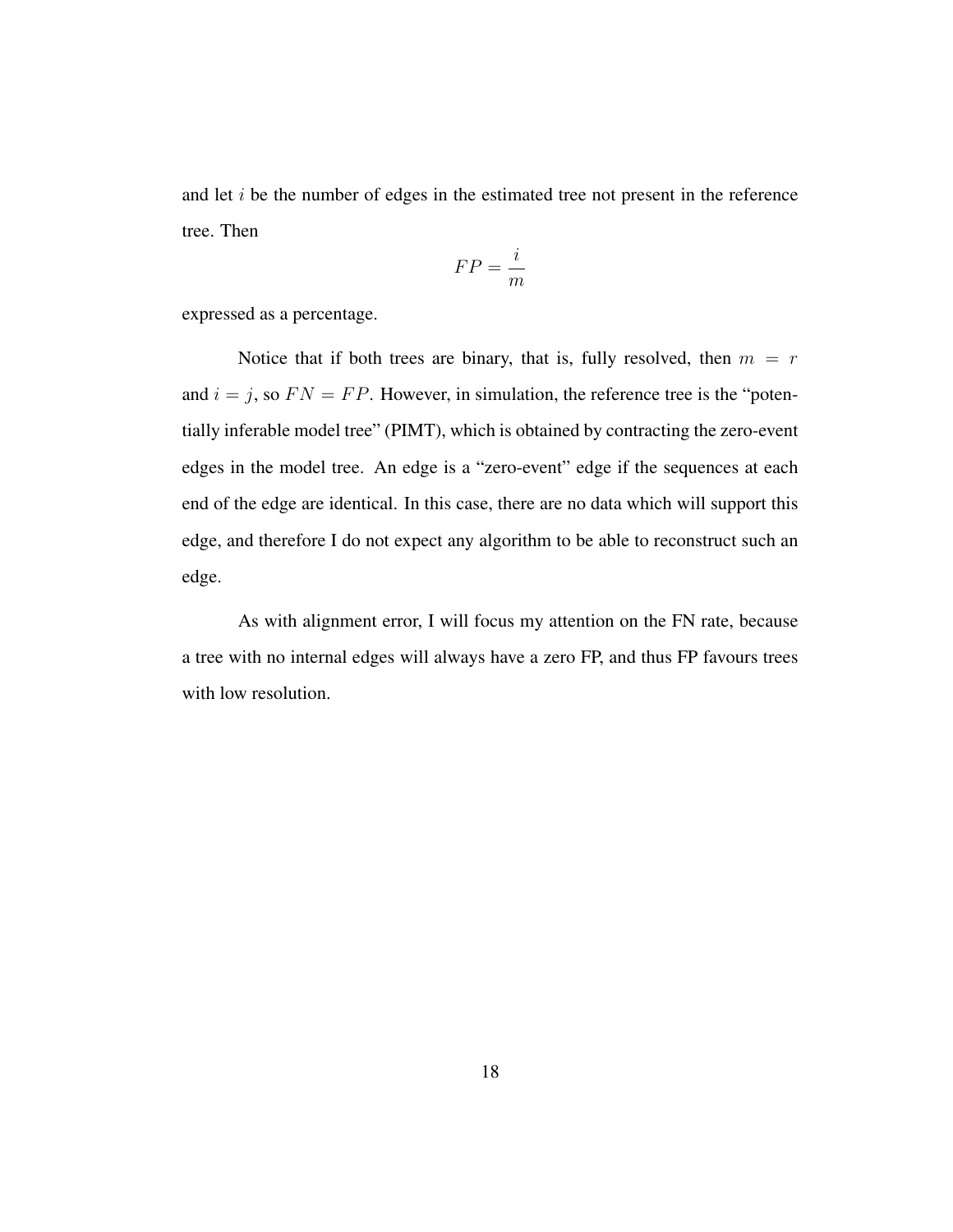# Chapter 3

### Storing Collections of Trees

As available sequence data increases, the complexity of storing these data, as well as storing the results of their analyses, also increases. With Warren Hunt and Bob Boyer, I have developed a new method for storing and retrieving phylogenetic tree data, and using this method we have implemented a consensus algorithm. Our approach permits very large data sets to be compactly stored and retrieved without any loss of precision. Also, our implementation of a post-processing technique (strict and majority consensus) provides greatly increased performance as compared to PAUP [94] and TNT [31]. The material in this chapter was first published in two conference publications [9] [45].

Our software is called the Tree Analysis System for Phylogenetic Inference (TASPI), and it is an experimental system, written from scratch. It is a stand alone tool for a few kinds of phylogenetic data manipulation. TASPI is written in the ACL2 [50] formal logic, where all operations are represented as pure functions. Using ACL2's associated mechanical theorem prover, I have proved a variety of assertions about the TASPI system.

This chapter is organized as follows: I first explain how collections of trees might arise, and then describe our representation of phylogenetic trees, and how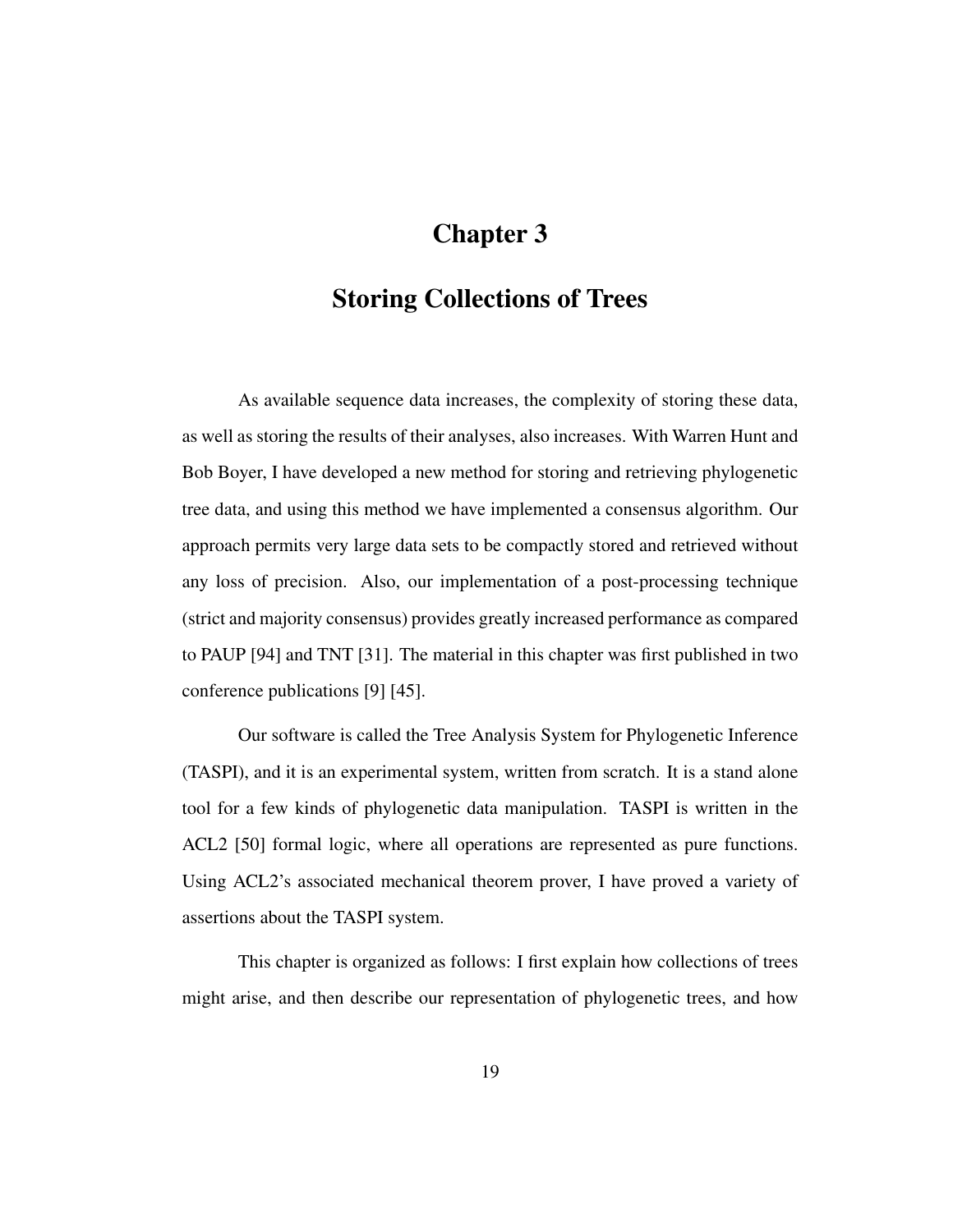this format reduces the storage requirement for a collection of trees. I also note a variety of properties that I have defined for trees in the system, and show an alternate representation of trees that is less storage efficient, but useful for proving properties of the algorithms. I next consider computing strict and majority consensus trees, and show our algorithm that exhibits improved performance as compared to currently available software. Finally, I describe an empirical study exploring the storage requirements for collections of trees, and the time requirements to compute consensus trees.

### 3.1 Collections of Trees

In Section 2.2.2 I described a few ways in which collections of trees are produced from a single data set, from a single heuristic search. I also mentioned Bayesian methods, where a Markov chain Monte Carlo method is used to simulate a random walk through tree space. Using this method, trees are visited in proportion to their posterior probabilities. By considering the trees visited, inferences about phylogeny can be made. But this requires saving all (or some sampling) of the trees. In order to give accurate information about the phylogeny, the size of the set of trees saved can be quite large (tens to hundreds of thousands of trees).

Collections of trees can also arise from multiple data sets. For example, if a biologist is studying a group of organisms, they may consider multiple genes. A phylogenetic study using one gene may imply one phylogeny for the species, while basing the study on a different gene may give different results. Each study may result in a collection of trees, or the results from each study may be combined into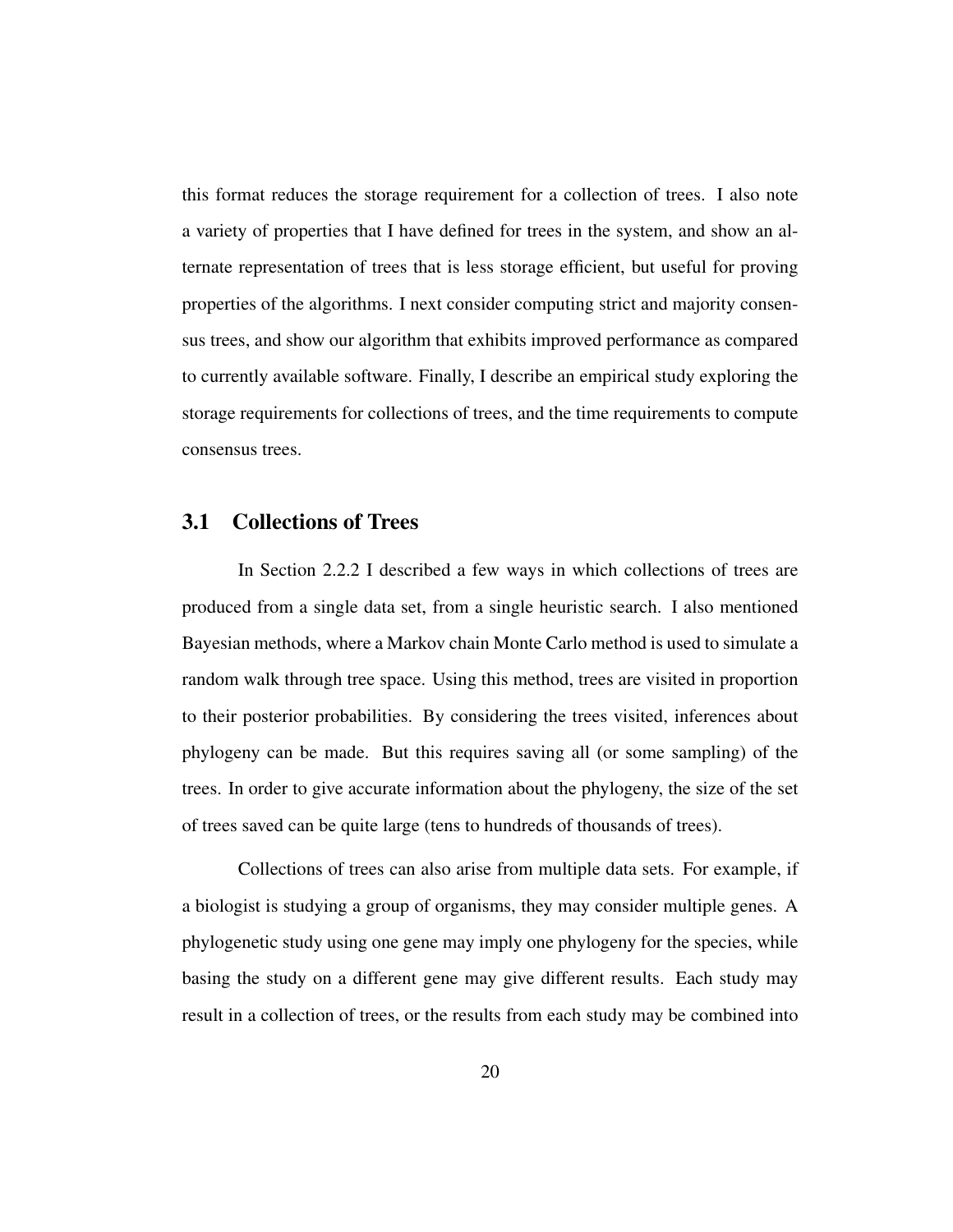a collection.

In each of these cases, collections of trees with the same set of taxa are produced, and sometimes these collections are extremely large (particularly in the Bayesian context, but sometimes there are very large tree islands as well). A phylogeneticist would like to save all of these trees for further analysis, as well as to preserve their scientific method. Unfortunately, the traditional method for storing these trees is extremely large text files.

Indeed, the need for a database system for such collections of trees has been recognized for some time [78]. However, while databases for collections of sequence data have been well developed (e.g. GenBank [6]), limited work has been done for trees. TreeBASE [79, 97] is a first attempt at storing trees, but has been designed to store published trees, most often only an individual tree or perhaps a few, and never the entire set generated.

While saving all trees generated during an analysis is important, it is only half of the issue. Once the trees are generated, post-processing is required in order to glean information from the collection of trees. There are a variety of operations used to accomplish this task. The most often used of these are consensus methods (see Section 2.2.3), which summarize the collection of trees with a single tree on the full leaf set, but there are many others as well, such as Maximum Agreement Subtree, which instead finds the subtree common to all trees in the collection with the largest number of a taxa.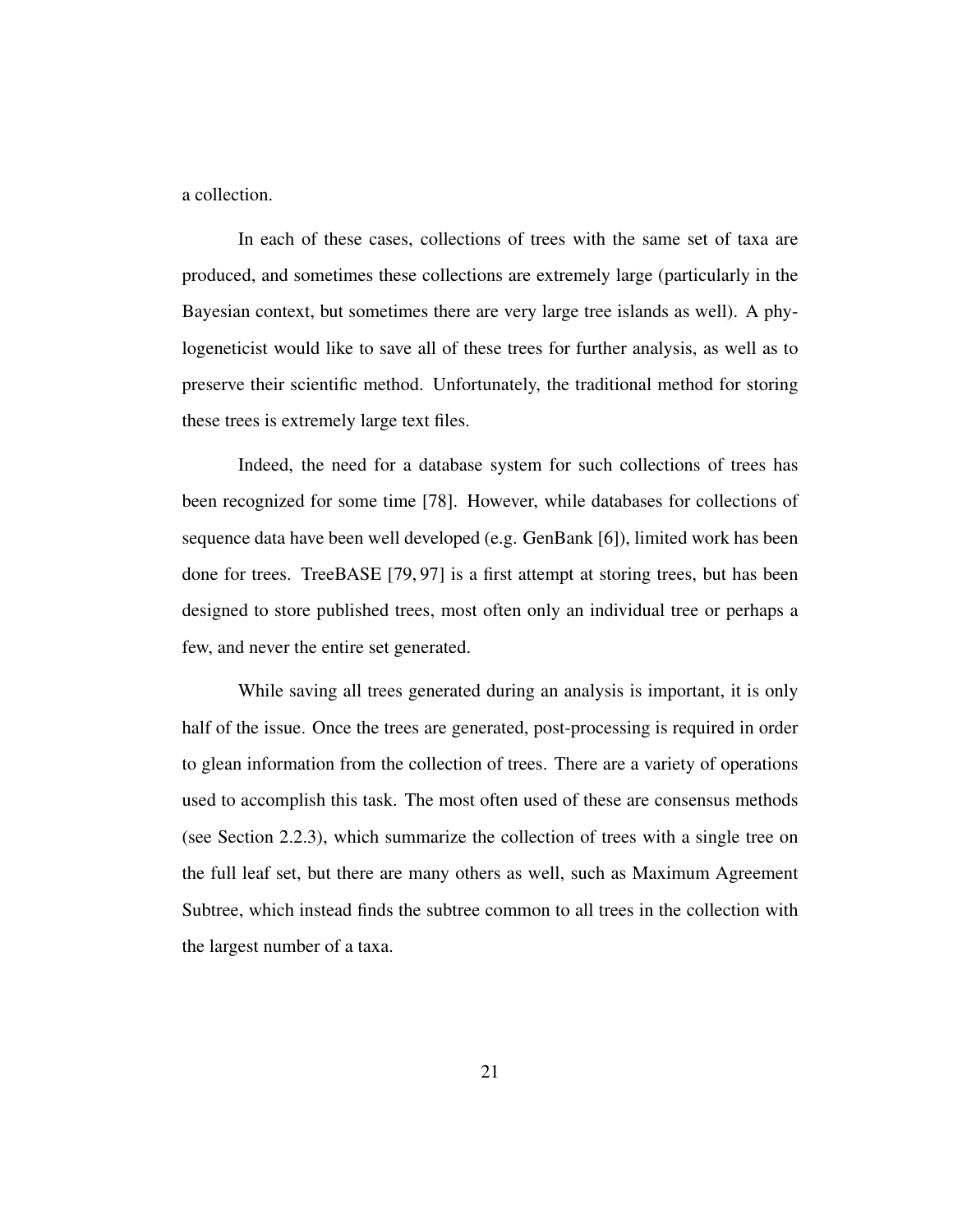### 3.2 Representation

Newick format [25] is the standard way of storing a collection of phylogenetic trees. Adopted in 1986, Newick is a notation that uses commas to separate sibling subtrees, parentheses to indicate children, and a semicolon to conclude a tree. Newick outlines each tree in its entirety whether storing one tree, or a collection of trees.

On the other hand, TASPI capitalizes on common structure within a collection of trees. TASPI stores a common subtree once, and then each further time the common subtree is mentioned, TASPI references the first occurrence. This saves considerable space since potentially large common subtrees are only stored once, and the references are much smaller (for empirical results see Section 3.4.3).

There are two layers to the TASPI representation of trees. At a high-level, trees are represented as Lisp lists, similar in appearance to Newick, but without commas and semicolons. This is the format presented to the user of TASPI and on which user functions operate. At a low-level, the data are instead represented in a form that uses hash-consing [32] to achieve decreased storage requirements and improved accessing speeds. This representation makes use of Lisp-style expression identification and allows circular graphs to be built. For ease of reference in Section 3.4.3, I call this the Boyer-Hunt compression.

Consider the following set of rooted trees in Newick format:

 $(A, ((B, (C, D)) , E))$ ;  $(A, ((E, (C, D))), B))$ ;  $(A, (B, (E, (C, D))))$ ;  $((A, B), (E, (C, D)))$ ;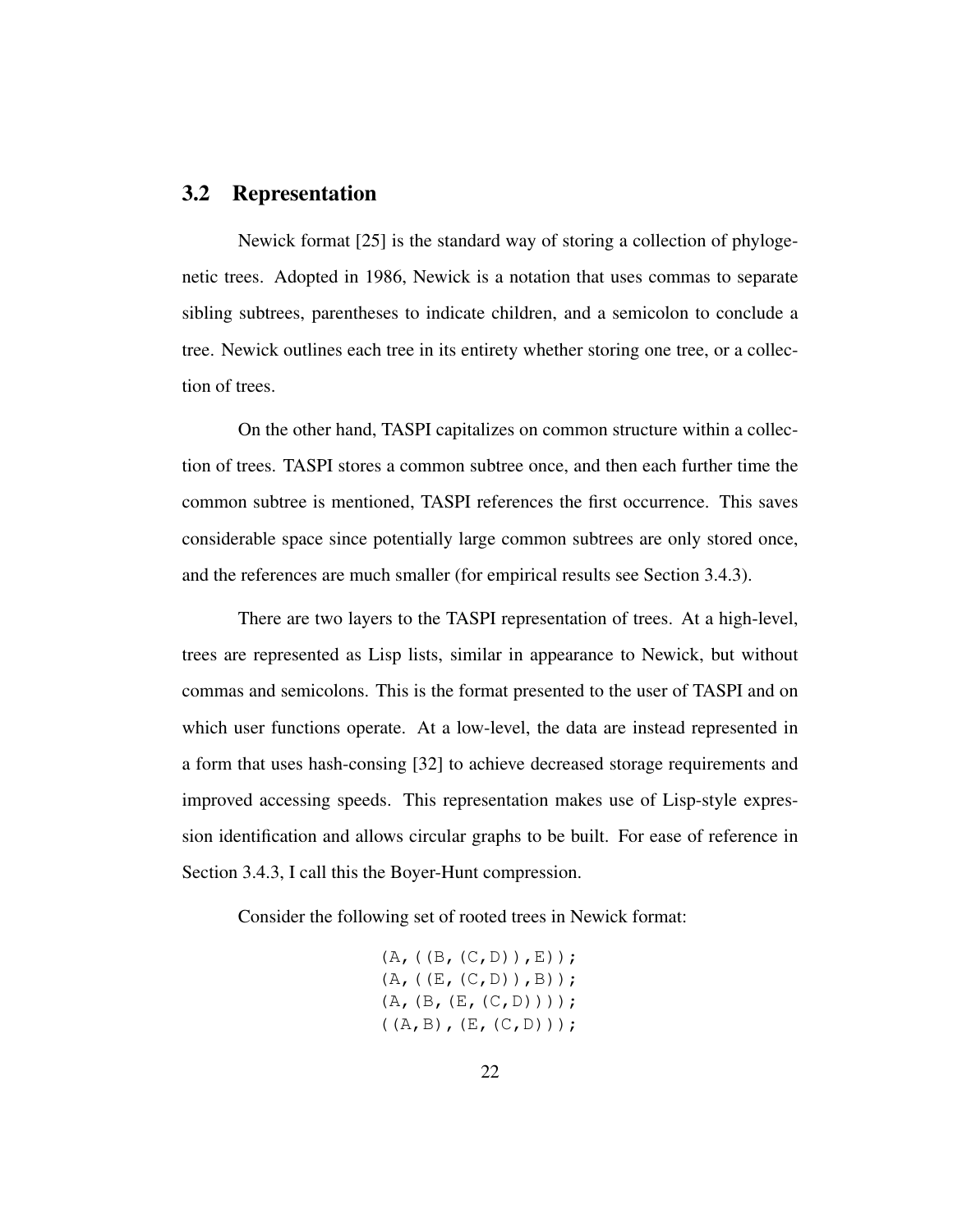The format of these trees presented to the user of TASPI is straightforward:

(A ((B (C D)) E)) (A ((E (C D)) B)) (A (B (E (C D)))) ((A B) (E (C D)))

Notice that storing this set of trees involves restoring the subtree containing taxa C and D once for every tree. The Boyer-Hunt compression instead stores the  $C-D$  clade once, the first time it is encountered. If, subsequently, the  $C-D$  clade is encountered again, the first time is marked with "#n=" for the current value of a counter n that is incremented each time it is used. Then, instead of re-storing the C-D clade, a reference in the form "#n#" is stored in its place. This compression has parallels to the Lempel-Ziv data compression which is based only on characters seen so far [101]. The compressed version of the trees above is given below:

```
((A ((B #1=(C D)) E))(A (#2= (E #1#) B))(A (B #2#))
((A B)#2#))
```
We use a technique sometimes called hash-consing, which ensures that no object is ever stored twice. In the context of phylogenetic trees, an object is a subtree, and consing is a tree constructor that joins subtrees. Hashing, put simply, is a technique that creates a table that allows for fast searches. In this case, hashing is used to quickly determine if a subtree was previously encountered. The format, using " $\#n="$  and " $\#n$ ", is a standard read dispatch macro from Lisp programming [91].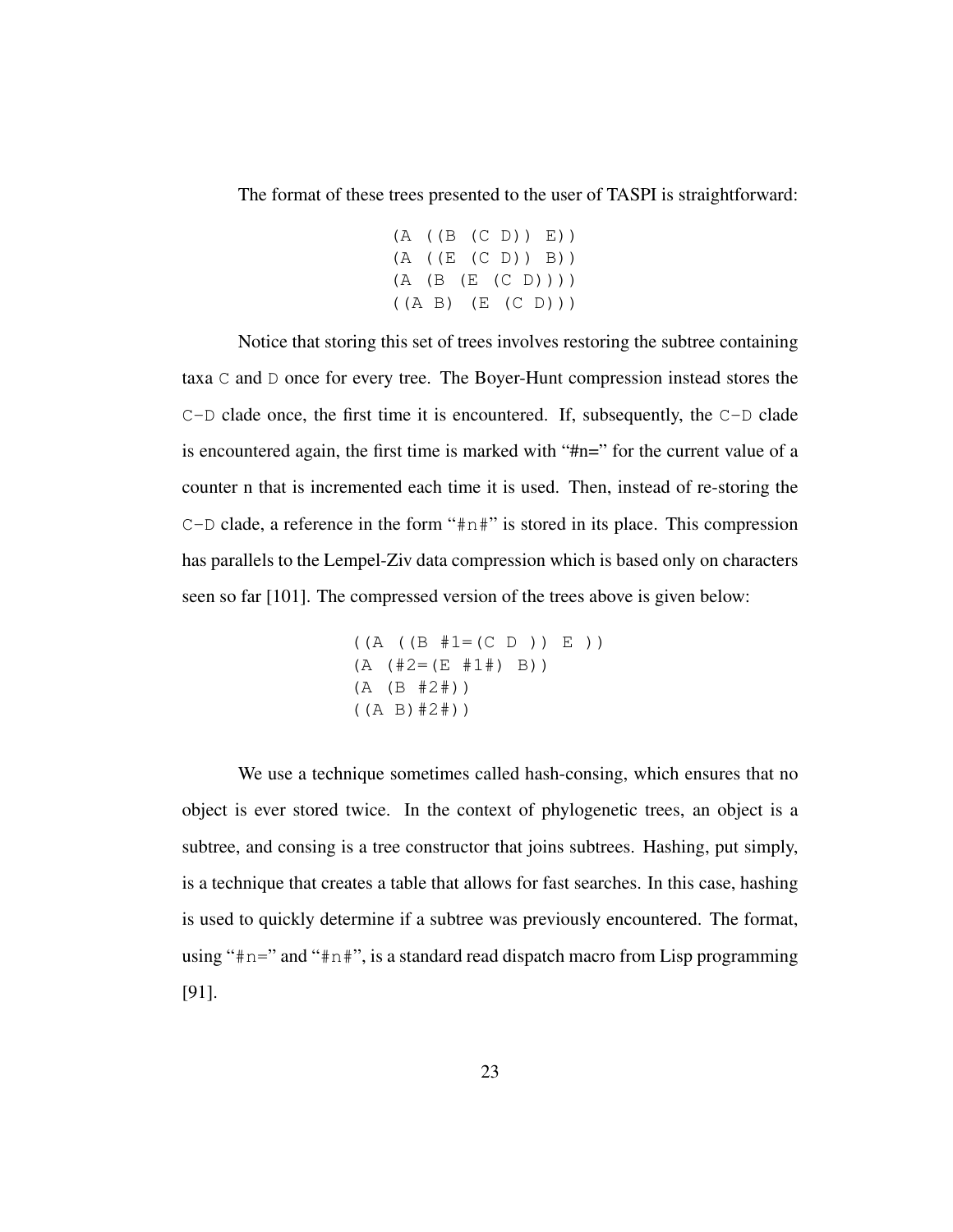

Figure 3.1: An unrooted tree. Each unrooted tree has many Newick representations.

Two subtleties remain to be addressed. First, though we will be presenting rooted trees, not all trees are rooted. In fact, most tree searching algorithms return unrooted trees since determining the root of a tree may itself be difficult [26]. Newick format does not distinguish between rooted and unrooted trees except through the use of auxiliary flags. By placing  $[\&R]$  and  $[\&U]$  just before the beginning of a tree, rooted and unrooted trees, respectively, are indicated. Without these flags, the onus is on the user to interpret the trees appropriately.

Second, Newick does not give a unique representation for a tree. Consider the tree in Figure 3.1. There are many representations for this tree in both Newick and TASPI. Possible TASPI representations include:

 $((E \ G) ((A \ B) (C (D E)))$  and  $((C (E D)) ((B A) (G F))).$ 

To ensure a unique answer in our computations, we order the output with respect to an ordering on the taxa. As far as we can tell, PAUP also does this. Thus, given an alphabetical ordering, we would order the tree above as:

(A B ((C (D E)) (F G))).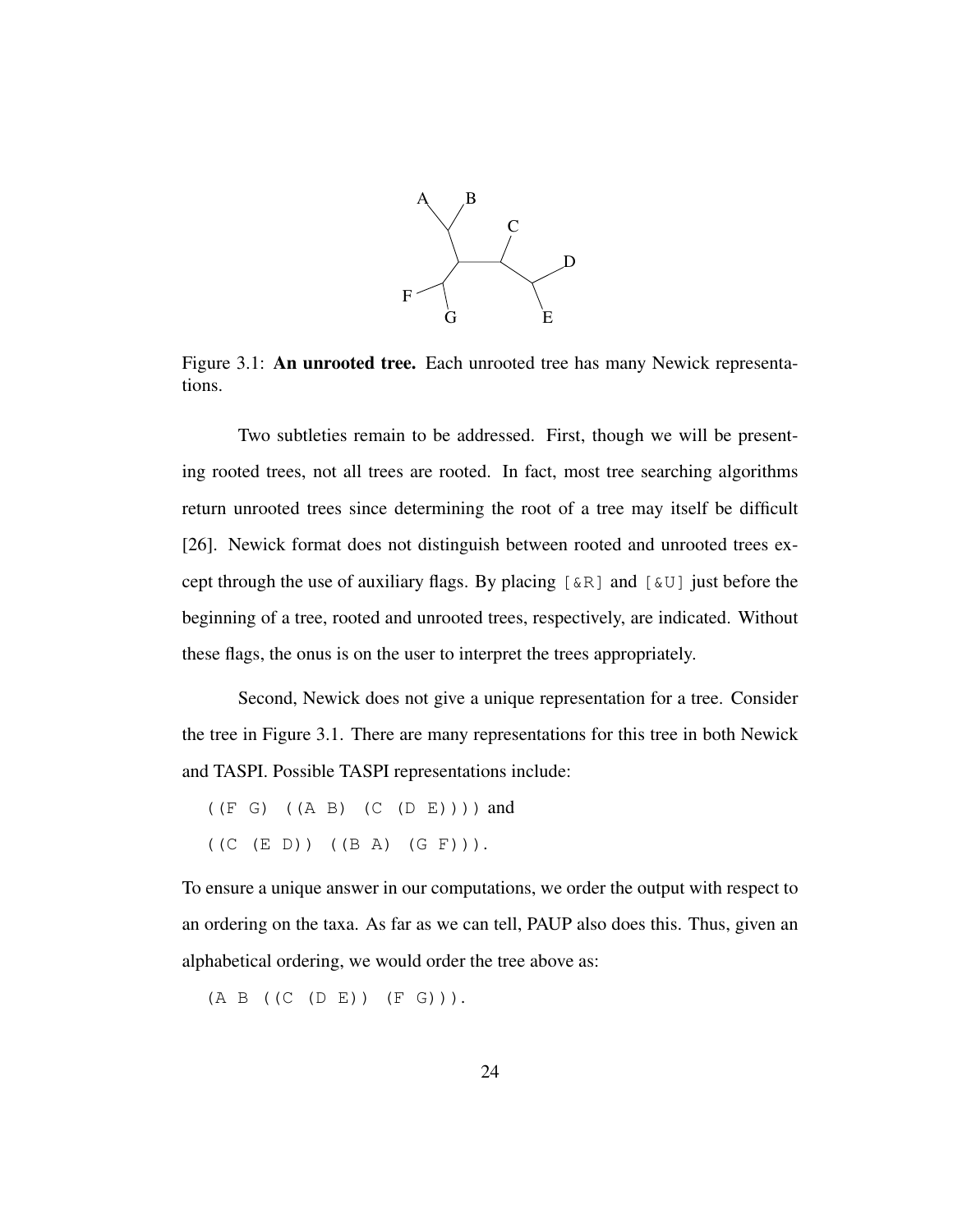```
(defun taspip (flg tree)
  (if flg
      (if (atom tree)
          (or (and (symbolp tree)
                   (not (equal tree nil)))
              (integerp tree))
        (taspip nil tree))
    (if (atom tree)
        (null tree)
      (and (taspip t (car tree))
           (taspip nil (cdr tree))))))
```
Figure 3.2: ACL2 definition of taspip.

#### 3.2.1 Properties of Trees

Since TASPI is built within ACL2, I have written predicates that together recognize well-formed trees. First, taspip (see Figure 3.2) checks that a tree is made up of symbols and integers for leaves (though  $n \in I$  is not a valid taxa name), and that any time there are sibling subtrees, they are part of a true-listp. Second, ordered-taspi (Figure 3.3) checks that a tree follows a specified ordering. Any sibling taxa are to be in the order given, and sibling subtrees must have the first taxa in each of their representations in the correct order.

I use these predicates throughout my code to ensure that the trees within the system are in a valid and consistent state. I also use these as hypotheses for theorems about algorithms which take trees as input.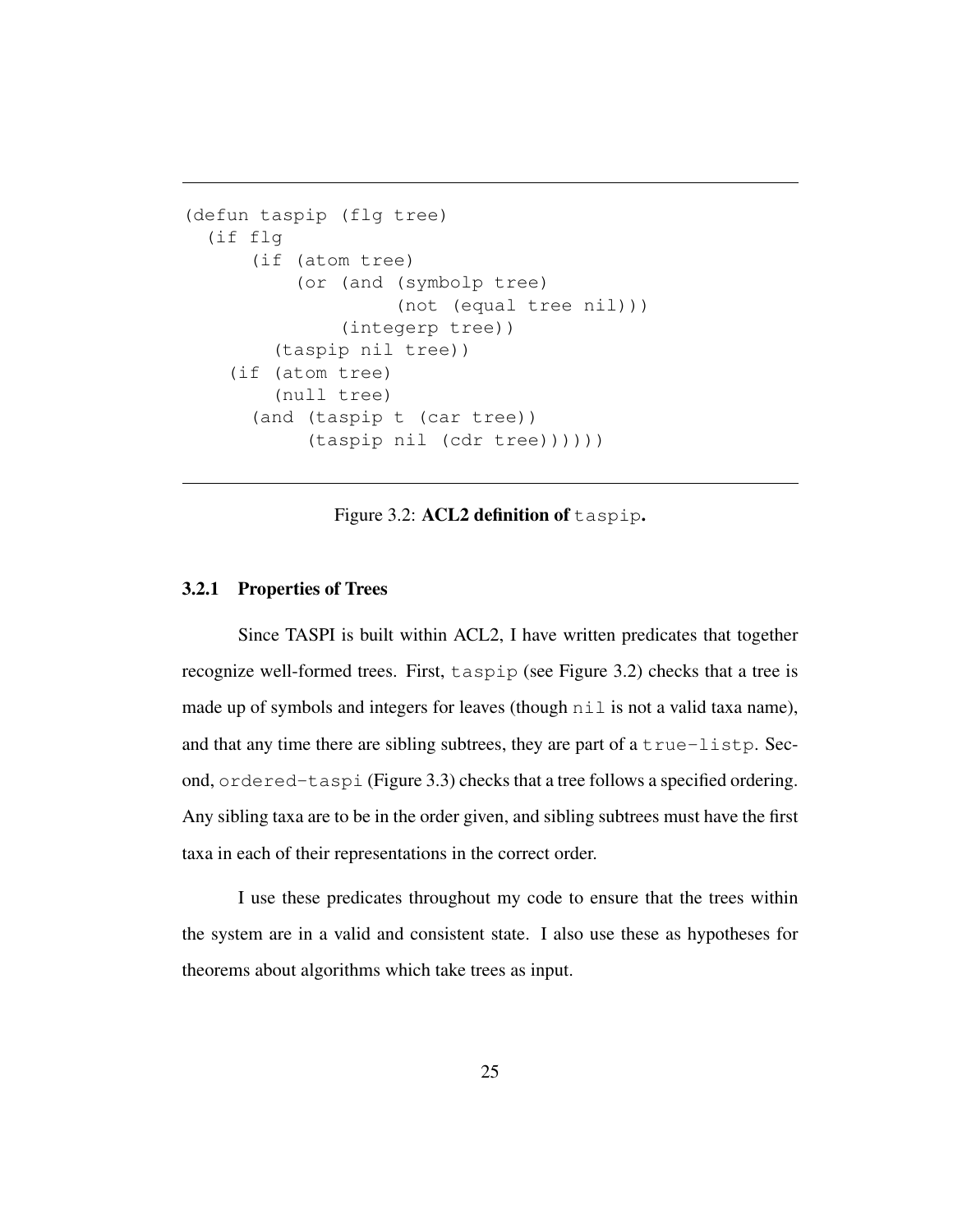```
(defun first-taxon (term)
  (if (atom term)
     term
    (first-taxon (car term))))
(defun ordered-taspi (tree order)
  (if (consp tree)
      (if (consp (cdr tree))
          (and (< (cdr
                      (assoc-equal
                        (first-taxon tree)
                        order))
                   (cdr
                      (assoc-equal
                        (first-taxon
                           (cdr tree))
                        order)))
               (ordered-taspi (car tree)
                               order)
               (ordered-taspi (cdr tree)
                               order))
        (ordered-taspi (car tree) order))
   t))
```
Figure 3.3: ACL2 definition of ordered-taspi.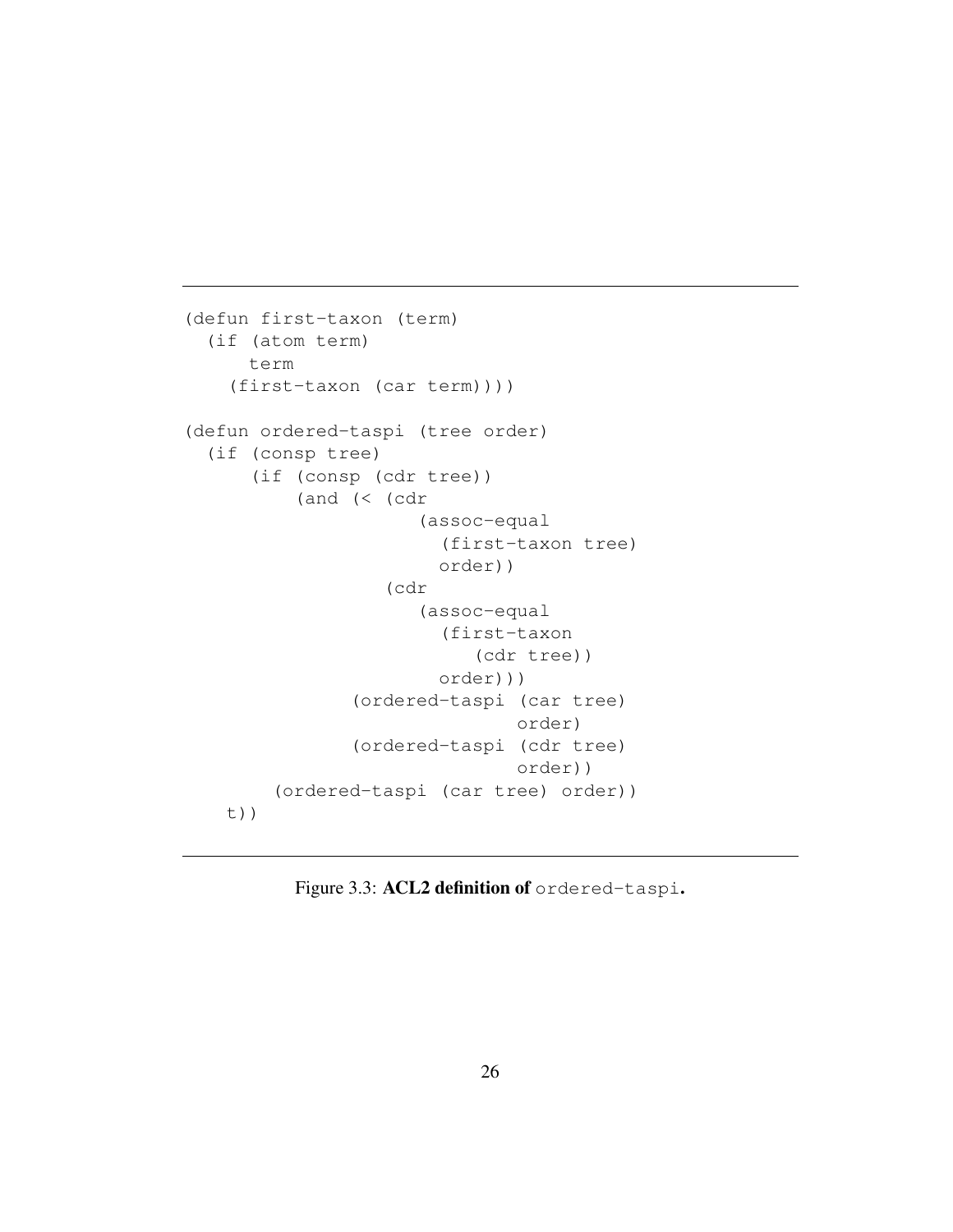#### 3.2.2 Alternate Representation of Trees

Lisp programmers can easily see how the parenthetical notation given above is intuitive for representing trees. However, for several algorithms using trees as input, having a representation more directly related to the edges of the tree is useful. Biologists recognized this fact as well, and for this purpose use a "bipartition representation" of trees, which is simply a listing of the set of bipartitions in the tree. For example, the tree in Figure 3.1 can be represented as:

```
AB | CDEFG
ABFG | CDE
ABCDE | FG
ABCFG | DE
```
Notice that this gives us an unrooted tree. If we want a rooted tree we must specify a given partition as indicating the root. Also, trivial bipartitions, a single taxon versus the rest of the taxa, are not usually written, since every tree containing that taxon has that bipartition.

At times, we use bipartitions in TASPI, but we represent them slightly differently. Instead of writing down both sides of the bipartition, we only write one, since we can infer the other side from a single taxa-list. A valid bipartition is recognized by good-partp (Figure 3.4), which checks that there are no duplicate taxon names, that the taxon names are either a symbol or integer, and that there are at least two taxon names in the bipartition. In order to move between a bipartition representation of trees and the parenthetical notation, we have functions that transform one representation into the other: fringes (Figure 3.5) and partstotaspi (Figure 3.6).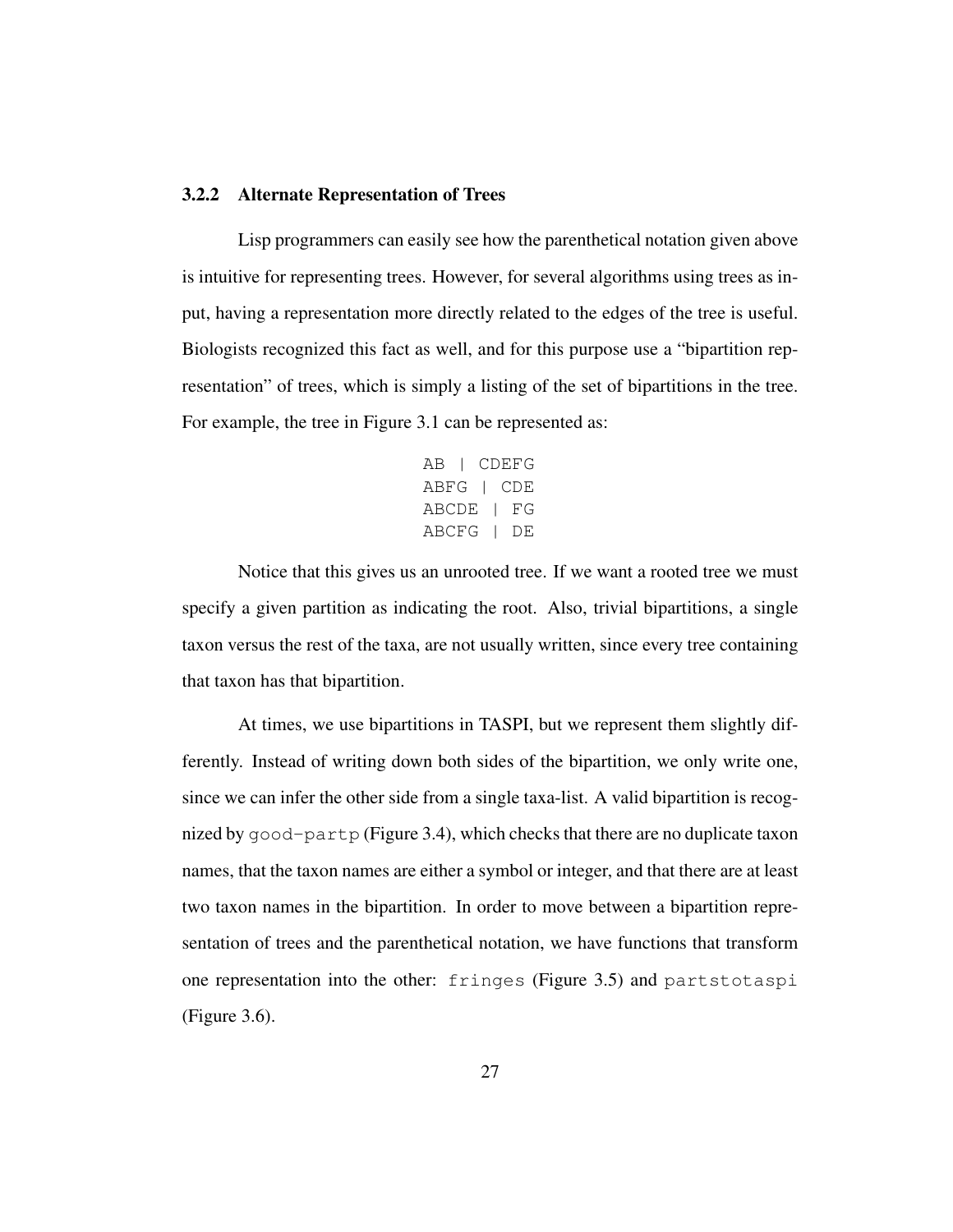```
(defun good-partp (x)
  (and (int-symlist x)
       (no-duplicatesp-equal x)
       (< 1 (len x)))
```
Figure 3.4: ACL2 definition of good-partp.

```
(defun fringes (flg tree order)
  (if flg
      (if (consp tree)
          (cons
             (ofringe t tree order)
             (append
                  (fringes
                     t (car tree) order)
                  (fringes
                     nil (cdr tree) order)))
        nil)
    (if (consp tree)
        (append (fringes
                    t (car tree) order)
                 (fringes
                    nil (cdr tree) order))
     nil)))
```
Figure 3.5: ACL2 definition of fringes.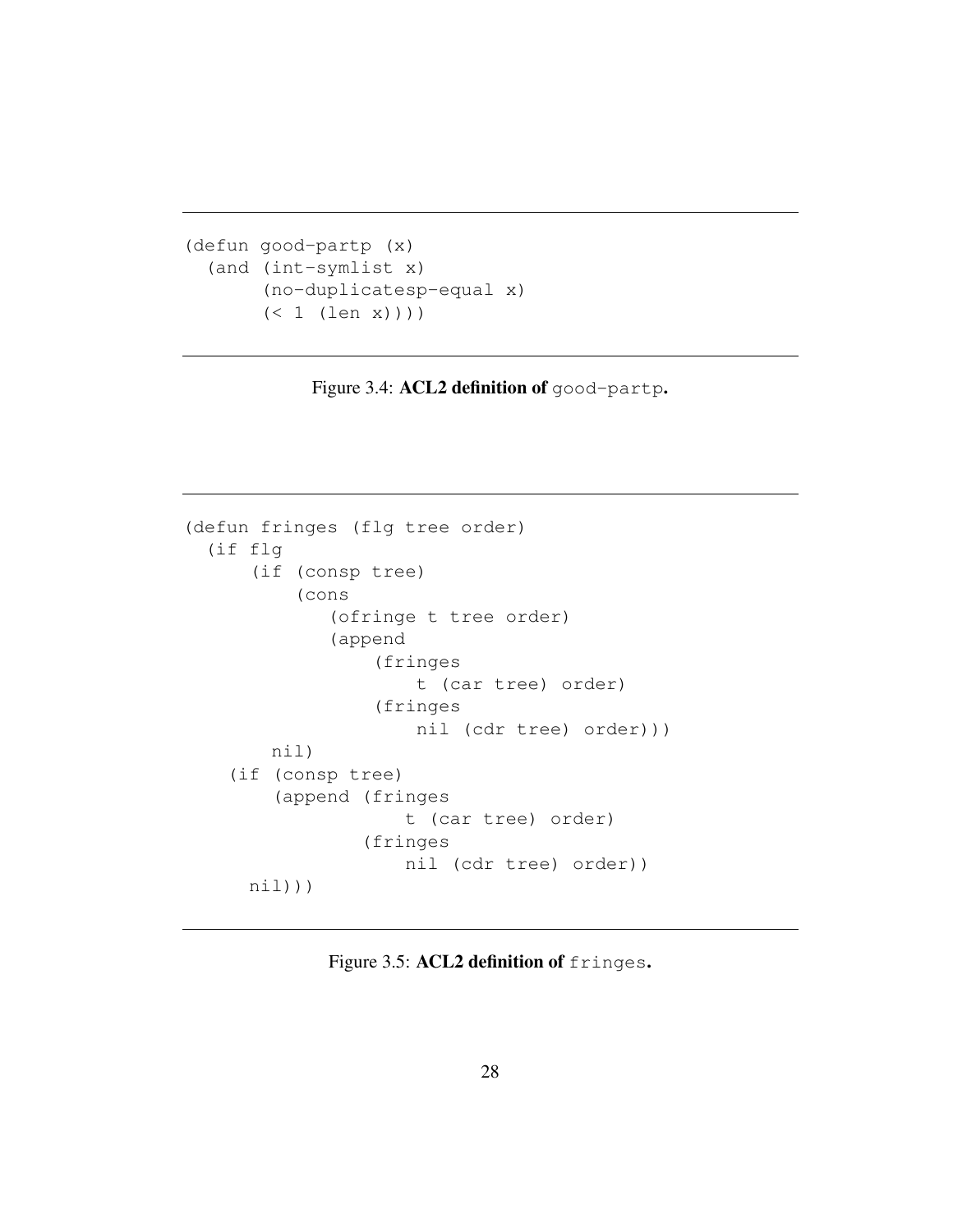```
(defun partstotaspi (top under order)
 (if (consp under)
      (orderly-cons
         (partstotaspi
             (car under)
             (get-subsets (car under)
                           (cdr under))
             order)
         (partstotaspi
             (difference top (car under))
             (get-non-subsets (car under)
                               (cdr under))
             order)
         order)
   top))
```
Figure 3.6: ACL2 definition of partstotaspi.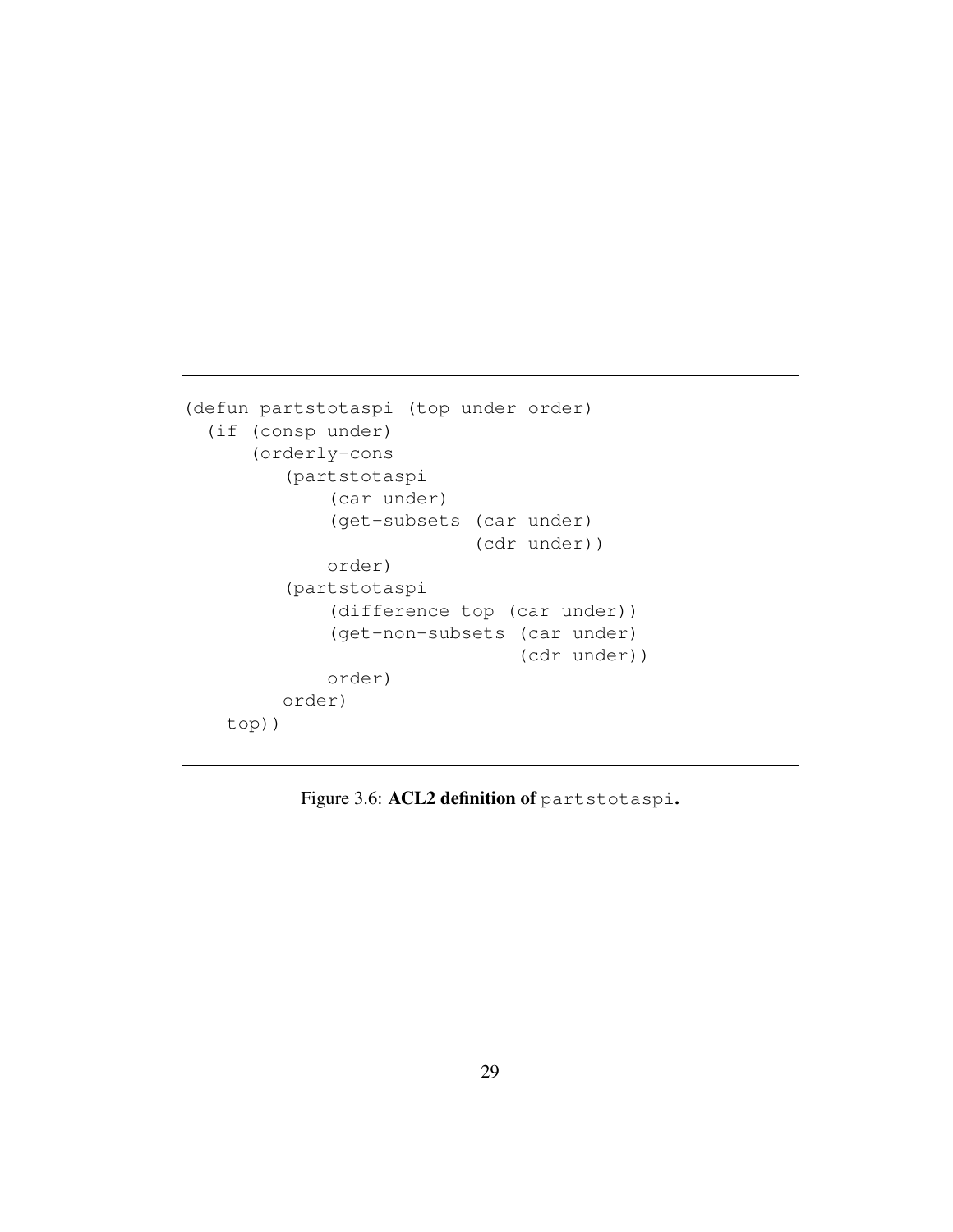Fringes takes a tree in parenthetical notation, and produces a list of bipartitions where each bipartition has been ordered according to the given order (the function ofringe creates an ordered bipartition). If given a non-nil flag, the first element of the list is not a bipartition, but instead an ordered list of the taxa in the tree. partstotaspi takes a list giving all taxa in the tree (top), the list of bipartitions (under) and an ordering in which to create the parenthetical notation. By recursing through the list of bipartitions specified with get-subsets and get-non-subsets we achieve the invariant that each of the bipartitions in under is a subset of top.

These functions are not tail-recursive, and as such are not the most efficient implementation. However, these simplified definitions allow us to prove the theorem shown in Figure 3.7. This theorem says that if given a good ordering of taxa in the tree, and a tree that is in a good form and appropriately ordered, then applying partstotaspi to the result of fringes gives back the original tree.

## 3.3 Our Consensus Algorithm

To compute a strict or majority consensus tree, our algorithm proceeds by:

- 1. Producing a replete association list of all of the subtrees in the original input,
- 2. Counting the frequencies of the non-tip subtrees,
- 3. Collecting the subtrees that appear as often as the designated majority threshold, and finally,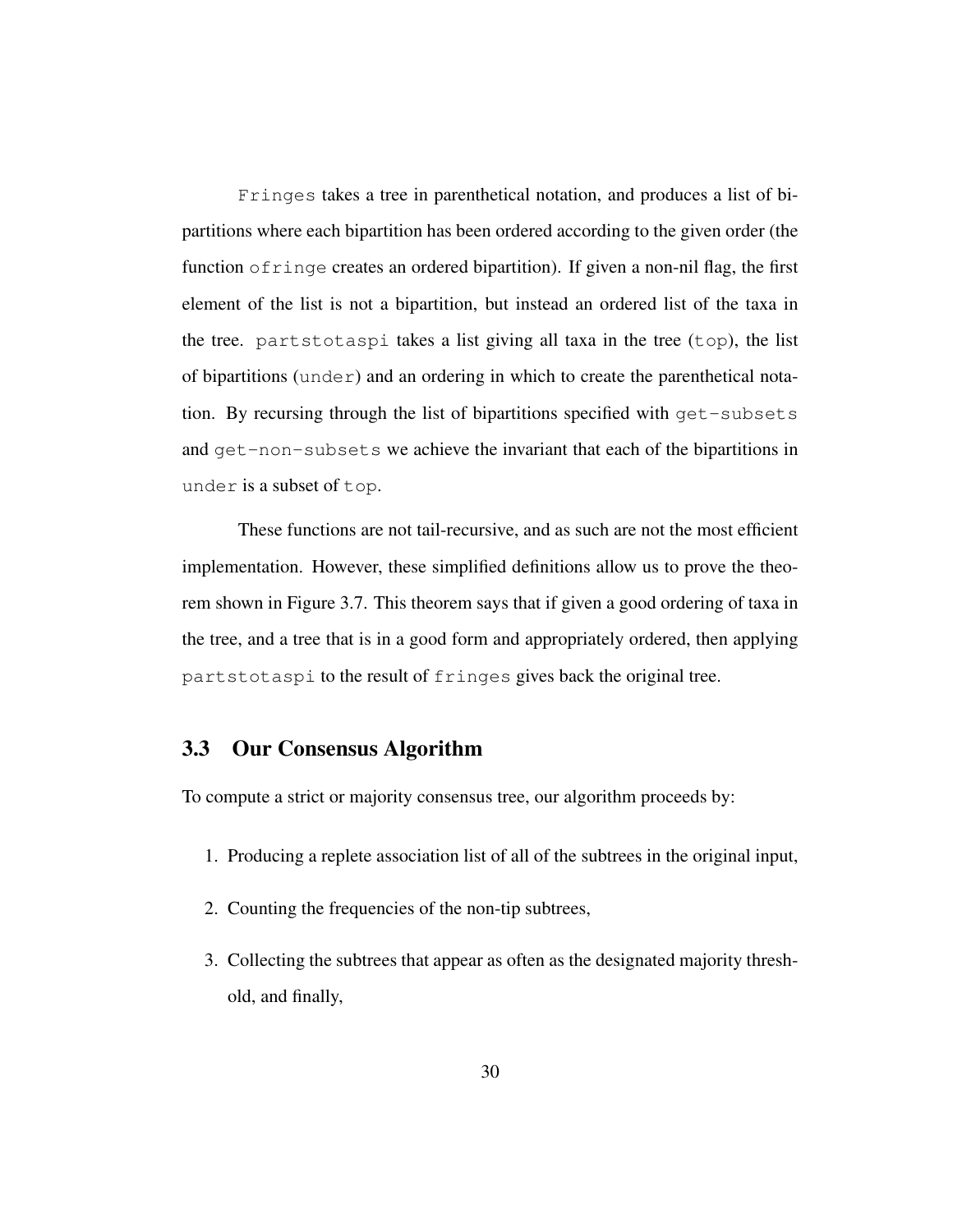```
(defthm fringes-partstotaspi-inverse
  (implies
     (and (ordered-taspi x order)
          (good-order-list order)
          (not (and flg
                    (\text{not } (\text{consp } x))))(no-duplicatesp-equal
             (strip-cdrs order))
          (no-duplicatesp-equal (mytips x))
          (subset (mytips x)
                   (get-taxa-from-order order))
          (taspip flg x))
     (if flg
         (equal (partstotaspi
                   (car (fringes flg x order))
                   (cdr (fringes flg x order))
                   order)
                 x)
       (equal (partstotaspi
                   (ofringe flg x order)
                   (fringes flg x order)
                   order)
              x)))
  :rule-classes :nil)
```
Figure 3.7: ACL2 definition of fringes-partstotaspi-inverse.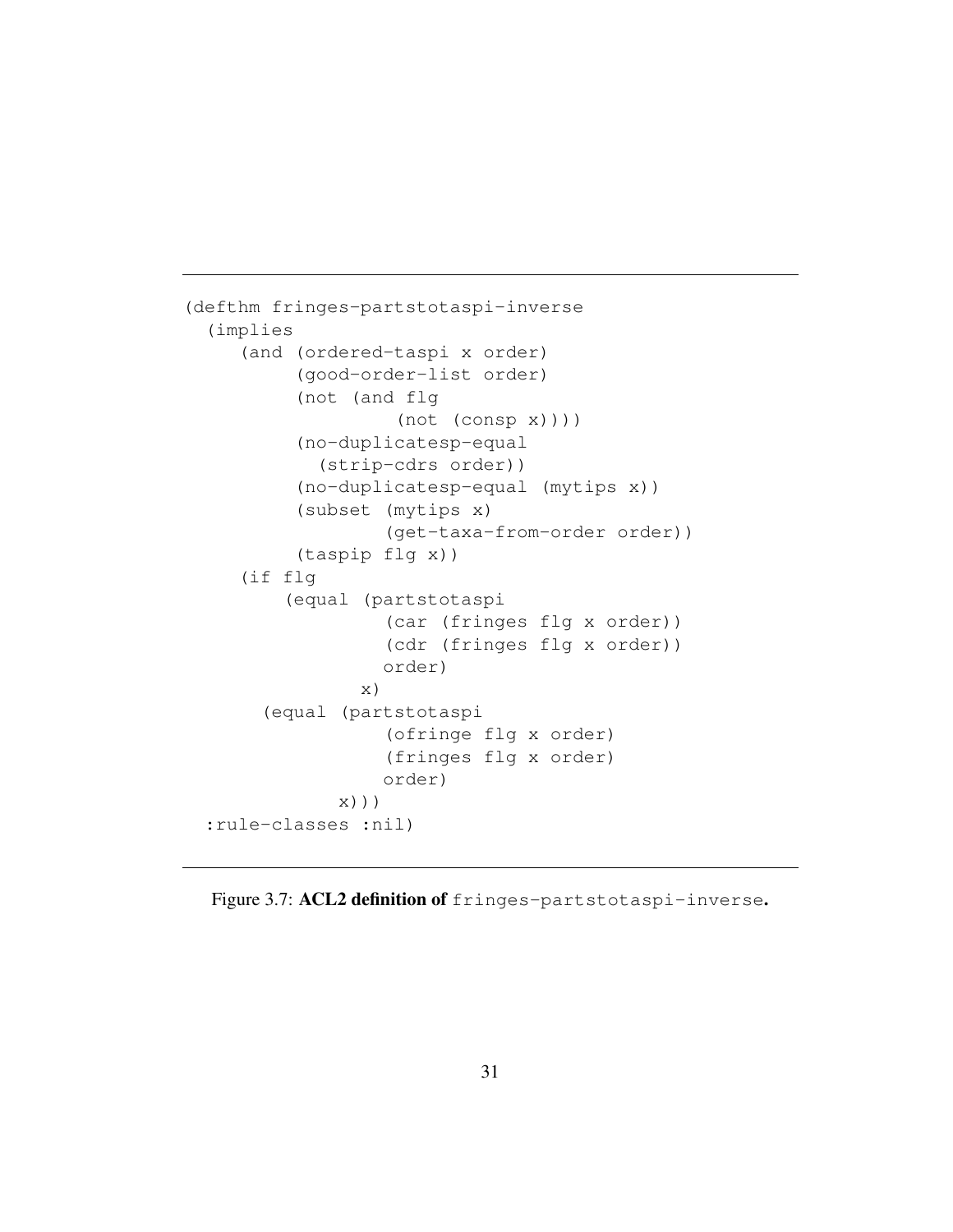4. Constructing the consensus tree.

Step one is accomplished by our function replete-trees-list-top, step two by fringe-frequencies, step three with a simple recursion through the result of fringe-frequencies, and finally the consensus answer is computed by build-term-top.

Function replete-trees-list-top converts the original input list of trees into a replete association list (database). This replete database is a mapping from subtrees to every parent (sub-)tree containing the subtree. More precisely, this function takes as input a list  $1st$  of non-tip trees no member of which is a proper subtree of another, such as a list of trees all with the same set of taxa (non-tip simply means that there are at least two taxa). The function then returns a replete association list db such that:

- 1. x is a member of the domain of db if and only if x is a member of  $1st$  or is a non-tip proper subtree of a member of  $\perp$  and
- 2. If x is in the domain of db, then db(x) is an integer if and only if x is a member of  $1st$  and db(x) is the number of times x occurs in  $1st$ .

For an example execution of replete-trees-list-top, see Subsection 3.3.1.

Now, the function fringe-frequencies expects input of the form that replete-trees-list-top produces. This function counts the frequencies of every subtree fringe (that is, leaf set) in the replete database by iterating through the replete database. It then returns a minimal length association list that pairs each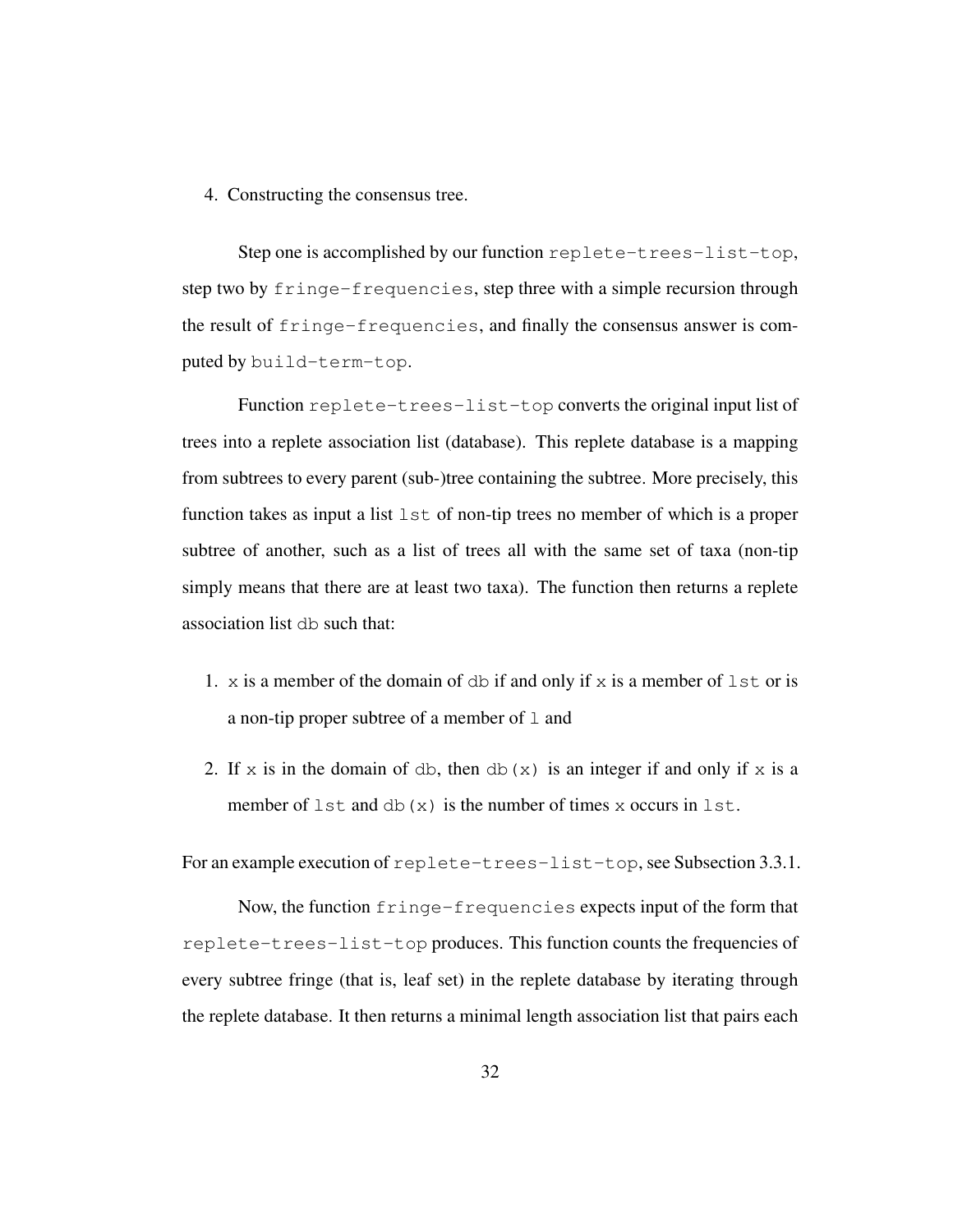fringe of some subtree in the list that created the replete database with the number of times that fringe occurred in the input.

By scanning through the resulting association list, we just pick out the fringes that appear as often as the desired threshold. We have no need to store the actual number of times any specific fringe appears; we simply collect the desired fringes into a list. Notice that these fringes map to bipartitions, and thus define the edges in a tree.

The function build-term-top takes two arguments. The first argument is a sorted list of fringes. This list is sorted using a lexicographic (normalization) order that is based both on the taxa names and the number of the elements in each fringe. The second argument is a normalization taxa list  $\pm x$ , that is used by our lexicographic ordering function so we can produce a unique representation. Remember, we represent each subtree as a list of subtrees, so to make the representation unique we sort members of each subtree. build-term-top constructs a consensus answer tree recursively by first building an answer based on the first non-full fringe of the input list (if the input set was a valid set for consensus, the first fringe will be for the complete set of taxa, which was common to all trees). Once the first answer subtree is computed for the first element in the list, any (sub-)subtrees required to build the first subtree are "crossed out" from the list that remain to be processed, and we continue with the next remaining element until no entries remain.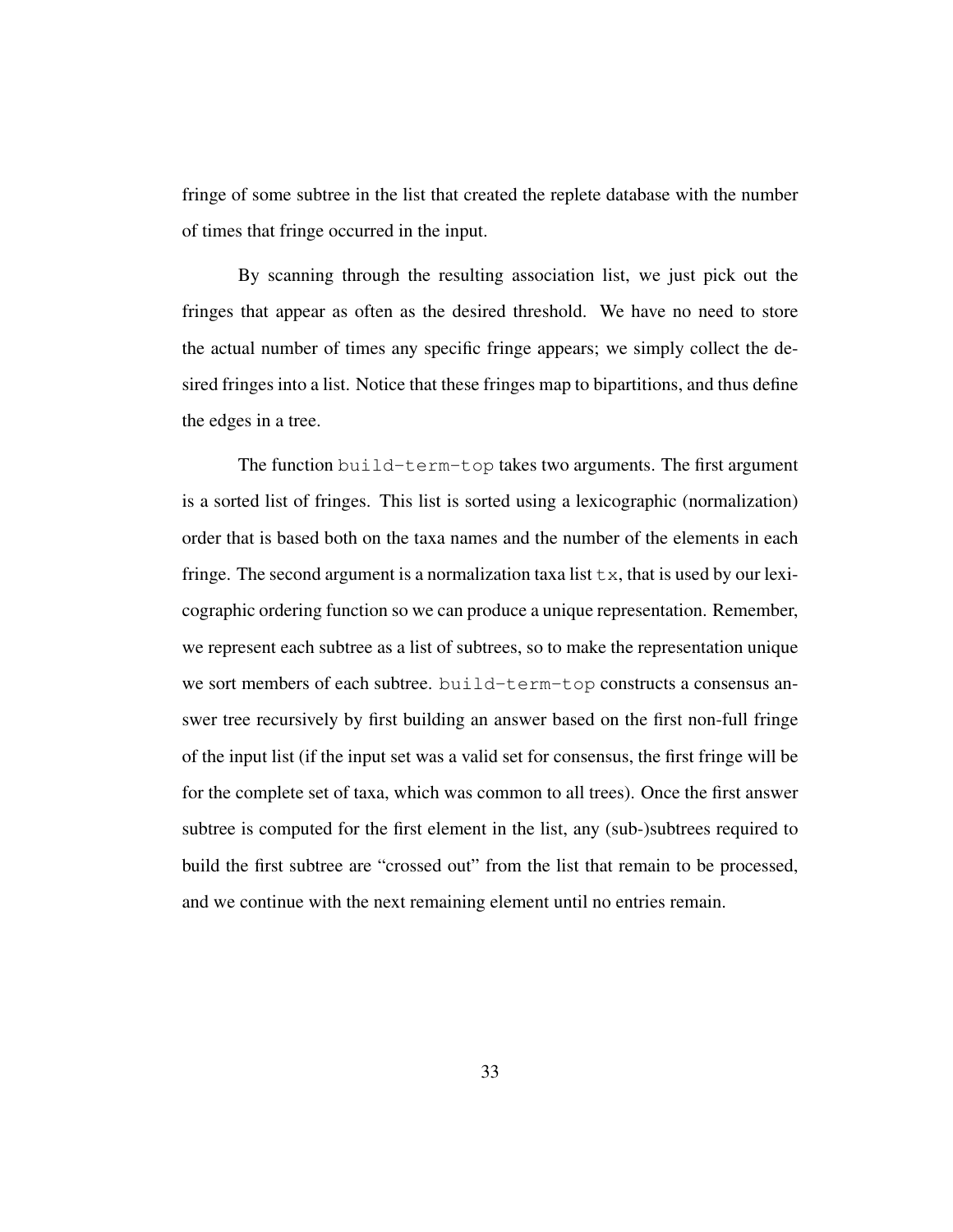

Figure 3.8: A collection of trees together with their TASPI representations.

#### 3.3.1 Example

Consider the five trees in Figure 3.8. The TASPI representation of these trees is the input to the function replete-trees-list-top. This function returns the association list in Figure 3.9, where keys are given in boldface.

A subtree is the key for each element of the list, and the remainder of each entry (the values) is either:

- 1. trees or subtrees in which the key appears, or
- 2. an integer representing the number of times this top level tree occurs in the input collection.

Thus, this is a replete association list. This association list is now the input to the function fringe-frequencies, which produces the list in Figure 3.10.

This frequency list has each fringe from our replete association list, together with an integer. Remember, a fringe is simply the leaf set of a (sub-)tree, so we do not distinguish between the fringe from  $(A \ (B \ C))$  and the fringe from  $((A \ B)$ C). The integer gives the number of trees that have a subtree with this fringe.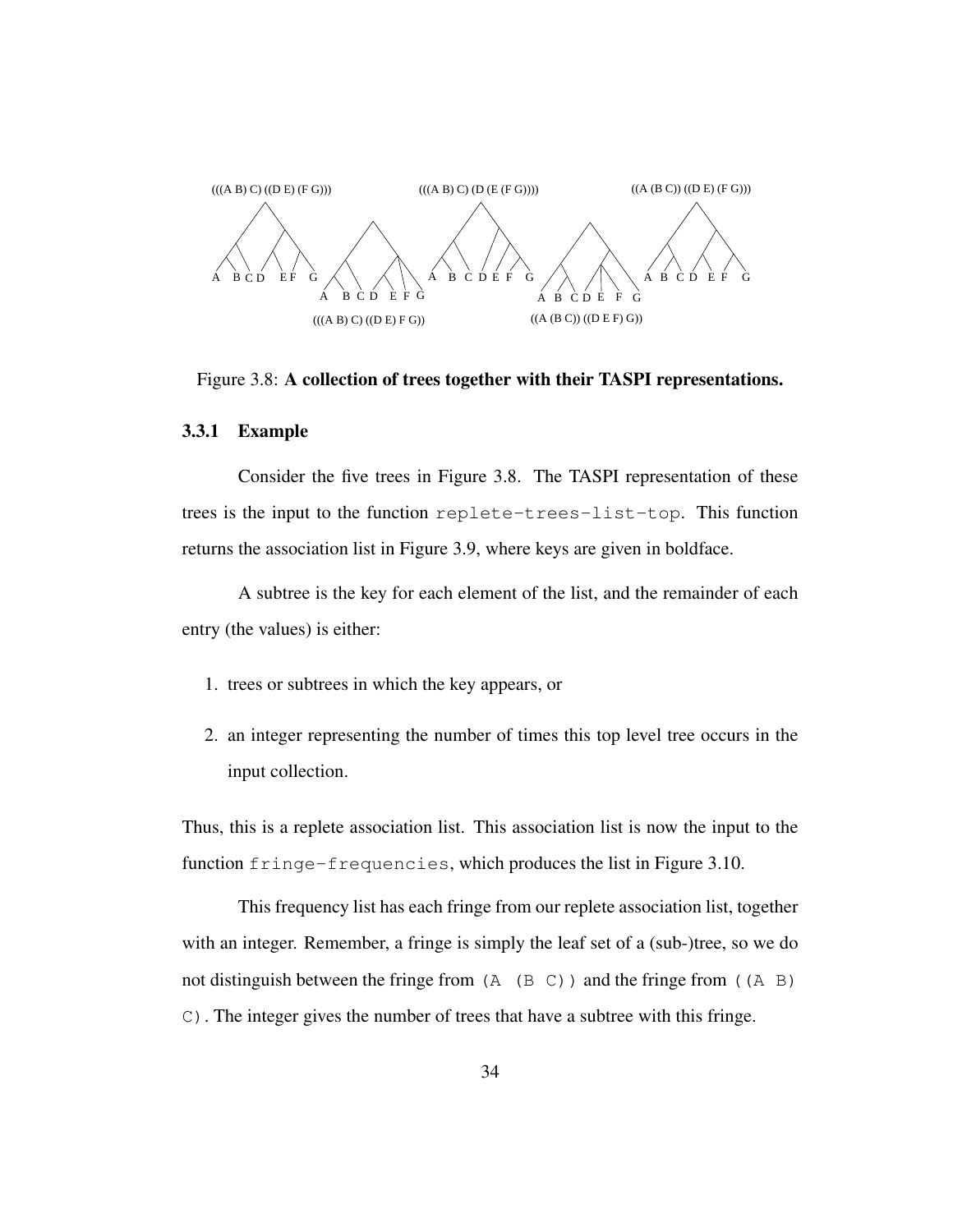```
((A B)((A B) C))(((A B) C) ((D E) (F G))) . 1)
((D E)(D E) F G)((D E) (F G)))
(((<b>D</b> E) F G) ((A B) C) ((D E) F G)))(((A B) C) ((D E) F G)) . 1)
(((A B) C)((A B) C) (B (A B) C)(((A B) C) ((D E) F G))
        (( (A B) C) (( D E) (F G)))((F G) (E (F G)))((D E) (F G)))
((E (F G)) (D (E (F G))))
((D (E (FG)))) ((A B) C) (D (E (F G))))(((A B) C) (D (E (F G)))) . 1)
((B C) (A (B C)))((D E F) ((D E F) G))(((<b>D</b> E F) G) ((A (B C)) ((D E F) G)))(((A (B C)) ((D E F) G)) . 1)
((A (B C)) ((A (B C)) (D E) (F G)))((A (B C)) ((D E F) G)))
(((<b>D</b> E) (<b>F</b> G)) ((A (B C)) ((D E) (F G)))(( (A B) C) (( D E) (F G))))(((A (B C)) ((D E) (F G))) . 1)
```
Figure 3.9: Example replete database.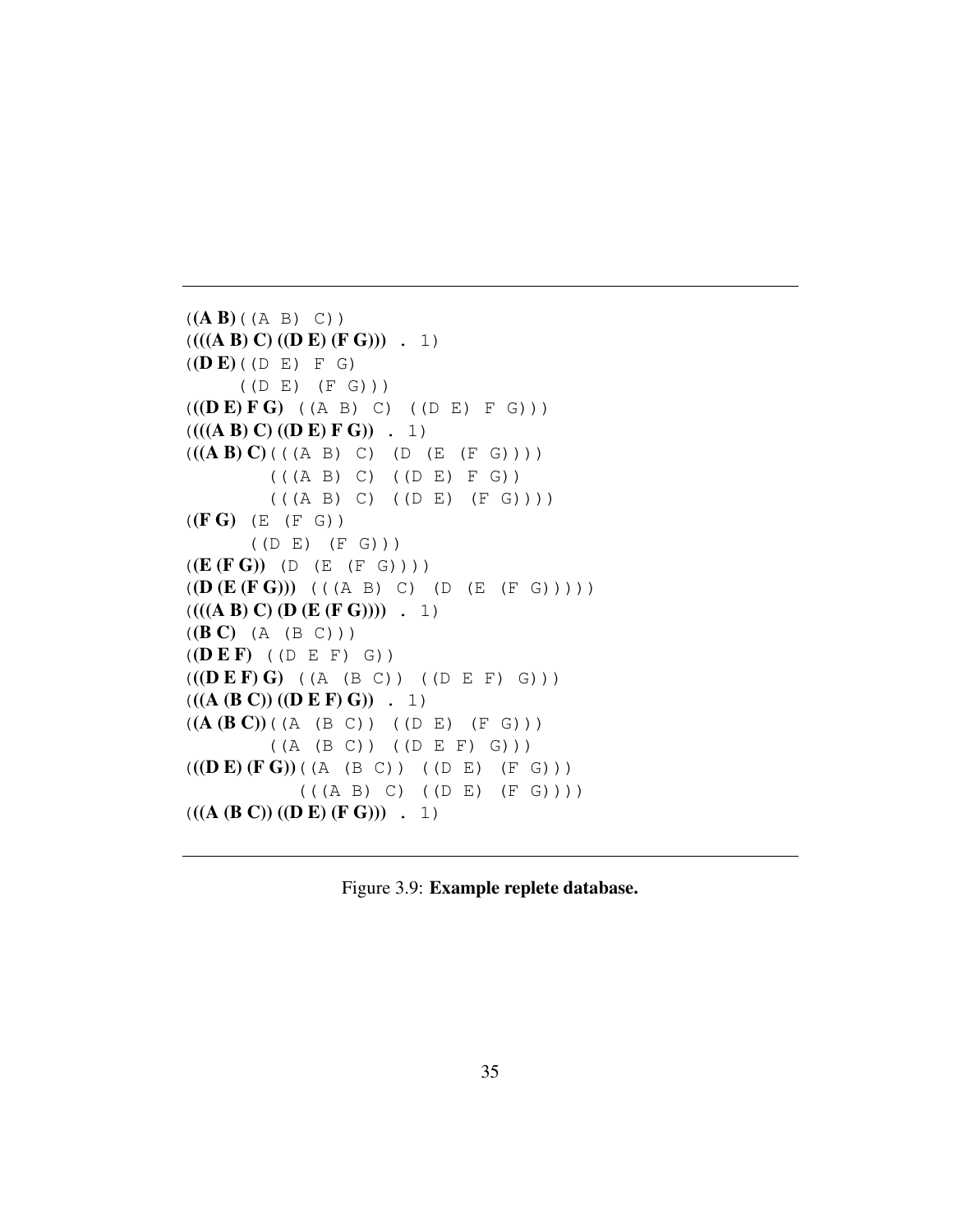| $((A \ B) \ A \ 3)$     |                  |                     |  |
|-------------------------|------------------|---------------------|--|
| $($ (DE) . 3)           |                  |                     |  |
| $((F G)$ . 3)           |                  |                     |  |
| $((E F G)$ . 1)         |                  |                     |  |
| ((B C) . 2)             |                  |                     |  |
| $($ (DEF). 1)           |                  |                     |  |
| $((A \ B \ C) \ A \ 5)$ |                  |                     |  |
|                         | $($ (DEFG). 5)   |                     |  |
|                         | ((A B C D E F G) | 5)<br>$\sim$ $\sim$ |  |

## Figure 3.10: Example fringe frequency list.

We are now prepared to sweep through this list and record the fringes that occur at least as often as the threshold for both a strict and majority consensus. In this example, for the strict majority we collect those fringes that occur five times, and for the majority, we collect those that occur at least three times. This gives us:

|                                     |     | $((A \ B \ C \ D \ E \ F \ G)$ . 5) |  |
|-------------------------------------|-----|-------------------------------------|--|
| $((A \ B \ C \ D \ E \ F \ G)$ , 5) |     | $($ (D E F G) $\,$ . 5)             |  |
| $($ (D E F G) $\,$ 5)               | and | $((A \ B \ C) \ \ . \ \ 5)$         |  |
| $((A \ B \ C) \ \ . \ \ 5)$         |     | ((F G) . 3)                         |  |
|                                     |     | $($ (DE) . 3)                       |  |
|                                     |     | $((A \ B) \ A \ 3)$                 |  |

Finally, the function build-term-top uses either the strict or majority fringes together with a normalization list such as  $(A \ B \ C \ D \ E \ F \ G)$  to create the strict and majority consensus trees. In this case we create ((A B C) (D E  $F(G)$ ) and (((A B) C) ((D E) (F G))).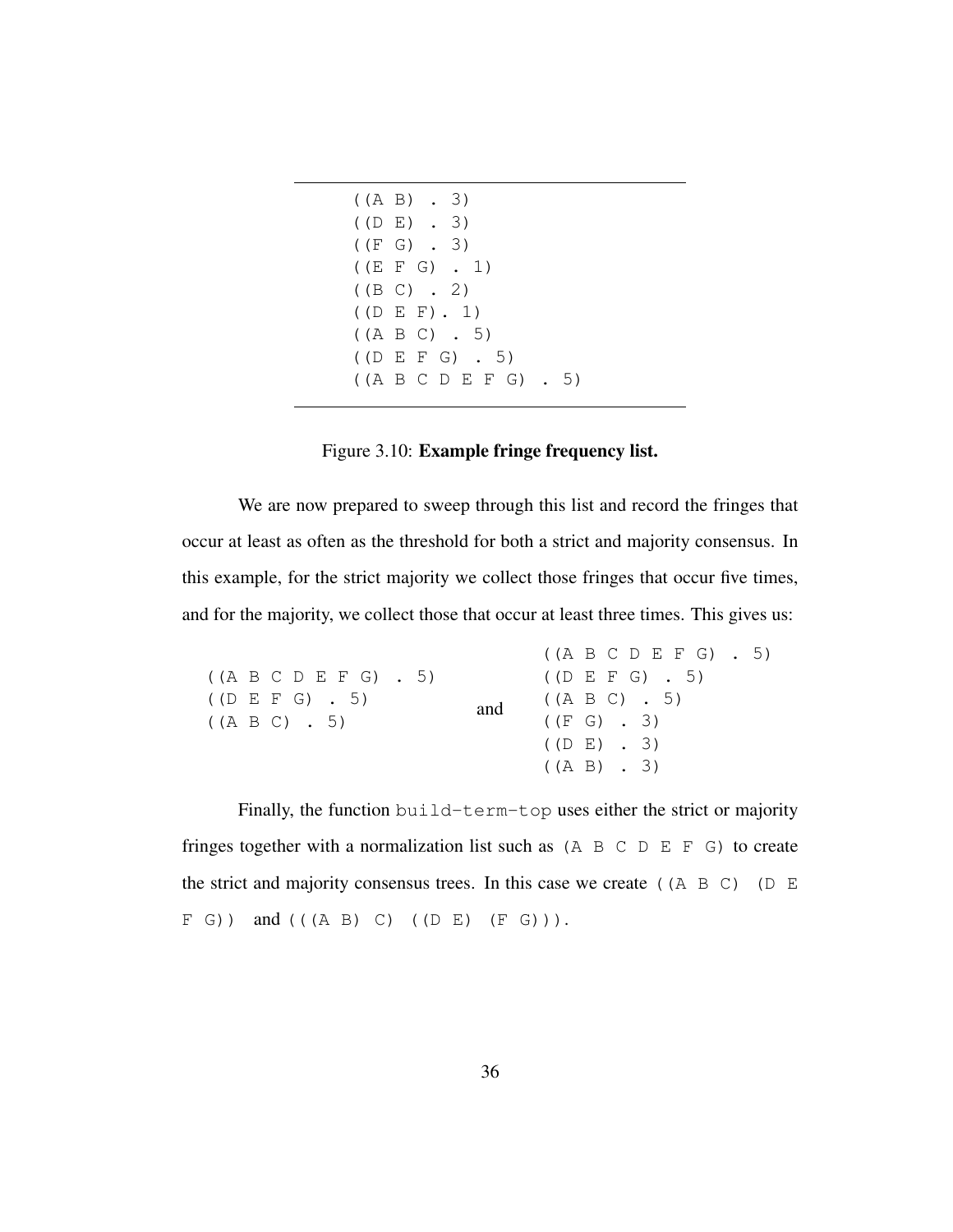#### 3.4 Experiments

#### 3.4.1 Data Sets

I first obtained collections of phylogenetic trees from Dr. Usman Roshan and Dr. Tiffani Williams. These trees were created by PAUP and TNT performing maximum parsimony searches using bio-molecular data sets. We have analyzed hundreds of these collections though we only present the results from ten collections. The results presented are representative of the full set. I also generated sets of trees using MrBayes [40] that had more taxa than either PAUP or TNT can even read.

Table 3.1 gives characteristic information for each collection we present, namely, the numbers of taxa per tree, the number of trees in the collection, and the source of the collection.

#### 3.4.2 Methods

The files we obtained often contained comments about how the trees were generated, parsimony scores, or other output from their production. TASPI does not store this information, so we began by creating files that contained only the topological tree information so that we could accurately assess our compression.

Next, we created a suite of Perl scripts that take these original files and generate appropriate input files for PAUP and TNT. In each case, the taxon list is created from the first tree in the file, and the trees themselves are collected. Then, for PAUP, a Nexus file is produced with the taxa list, the trees, and a PAUP block containing the commands to compute consensus. Similarly for TNT, an appropriate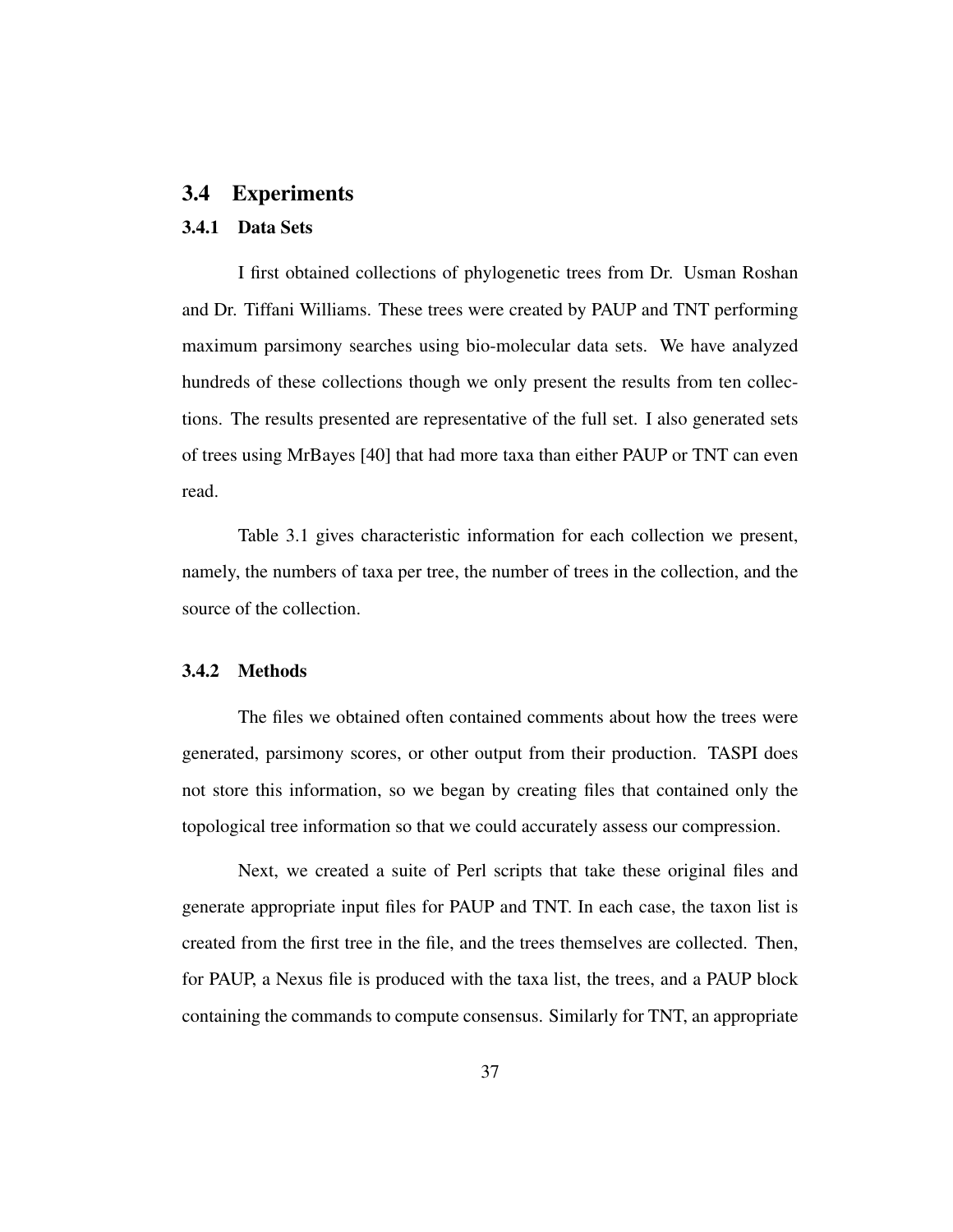| Data Set       | <b>Data Set</b> | Number of<br>Number of |              |               |
|----------------|-----------------|------------------------|--------------|---------------|
| <b>Number</b>  | <b>Name</b>     | <b>Taxa</b>            | <b>Trees</b> | <b>Source</b> |
|                | Dom_2org        | 8506                   | 47           | Roshan        |
| $\overline{2}$ | sRNA_mito       | 2587                   | 369          | Roshan        |
| 3              | Will_Euk        | 2000                   | 537          | Roshan        |
| $\overline{4}$ | Three567        | 567                    | 2505         | Williams      |
| 5              | Actino          | 4583                   | 301          | Roshan        |
| 6              | Ocho854         | 854                    | 2505         | Williams      |
| 7              | John921         | 921                    | 2505         | Williams      |
| 8              | t10000          | 500                    | 10000        | Roshan        |
| 9              | <b>Will2000</b> | 2000                   | 2505         | Williams      |
| 10             | Mari2594        | 2594                   | 2505         | Williams      |
| 11             | $20000$ seqs    | 20000                  | 1001         | Nelesen       |
| 12             | $50000$ seqs    | 50000                  | 1001         | Nelesen       |

Table 3.1: Data set statistics. For each dataset, the number of trees in the collection and the number of taxa per tree are given.

input file is created with the taxa list, trees, and commands to compute consensus.

TASPI reads the source files directly. As with PAUP and TNT, TASPI can be run both interactively, where we submit one command at a time, or using an input file containing all commands needed for the desired computation.

Using PAUP, TNT and TASPI, we measured the time it took the software to read each collection, and the time needed to compute both a strict and majority consensus tree. For PAUP, we produced a strict consensus tree using its majority consensus command with percent set to 100 since the PAUP strict consensus command took considerably longer to do the same calculation. Also, by default, TNT does not include branches that are not well supported by the data used to create trees. However, we were not including any initial data other than the trees them-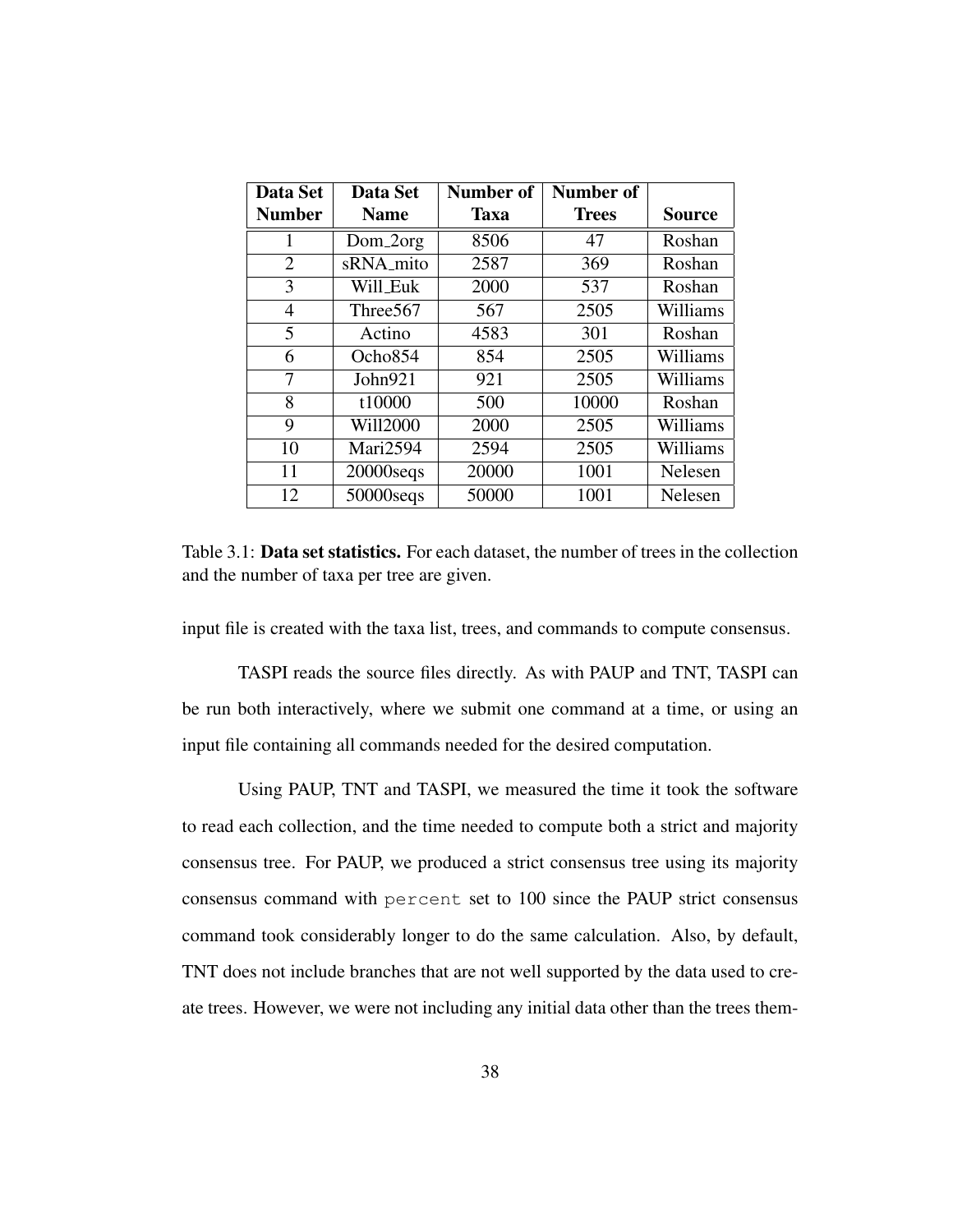

Figure 3.11: Storage requirements. The amount of disk space to store each collection of trees in a variety of formats is shown.

selves, so we turned this feature off using the command collapse notemp.

Our experiments, where we were able to compare PAUP, TNT and TASPI, were all performed on an Intel Pentium 4 CPU 3.4 Ghz computer. However, for the two largest data sets, we used an AMD Opteron CPU 2.4 Ghz computer, which has similar computational performance, but more physical memory. Either computer produces the same compressed files. The largest files are too large to be read by either PAUP or TNT due to internal limitations on the number of taxa allowed in a tree.

#### 3.4.3 Results

The first major contribution of TASPI is the condensed format in which trees can be stored, while maintaining structural information. Figure 3.11 shows four sets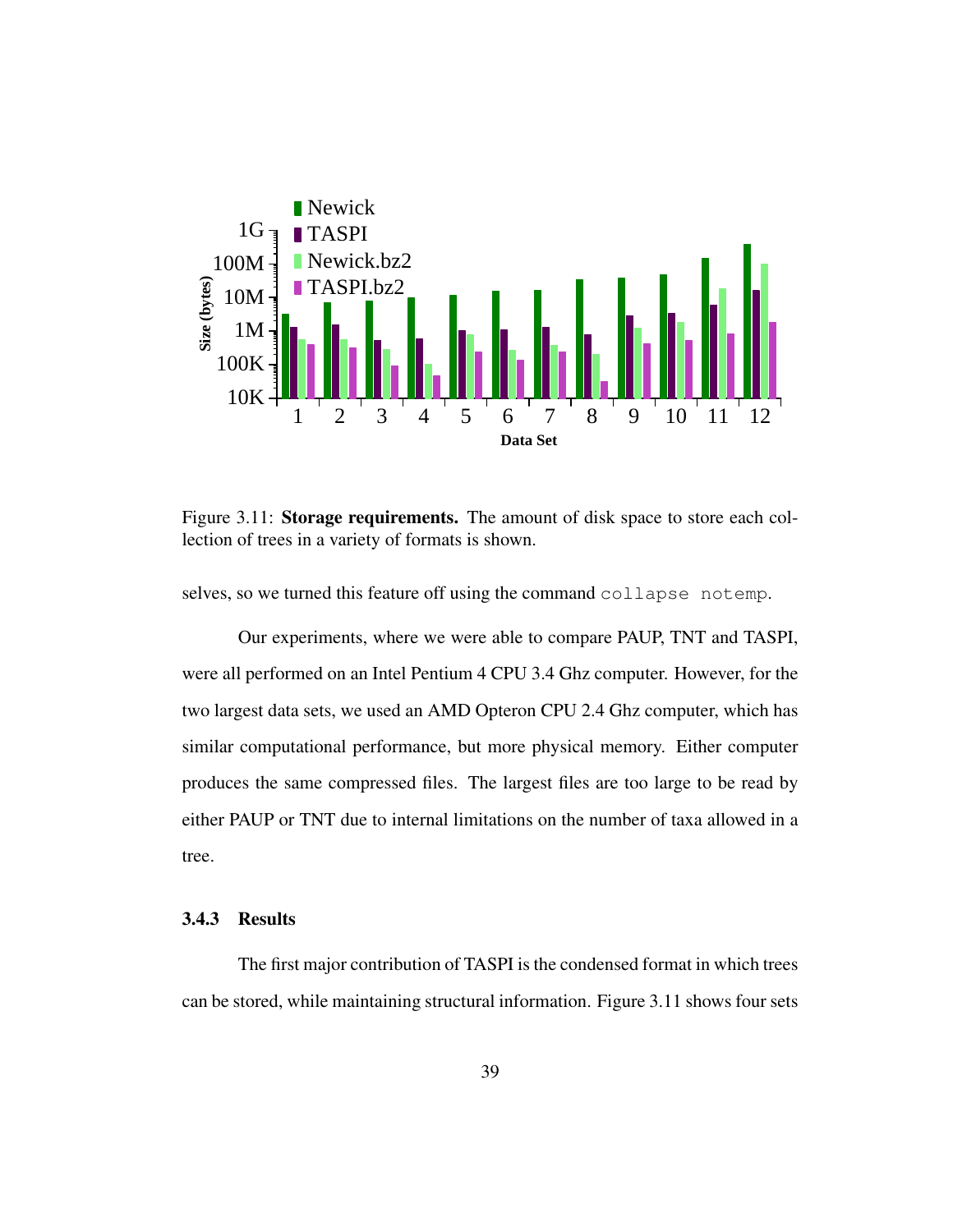of sizes for each of our benchmark data sets. The Newick data represents the size of the trees as they were given to us, after removing information that TASPI does not currently store (e.g. comments and branch lengths) and Newick.bz2 illustrates the size of the file after compression using the algorithm implemented in bzip2  $[85]$ . TASPI.bhz displays the size of the file after compression using the Boyer-Hunt method. Notice that this file is still in ASCII, but with redundancies removed. Unlike most compression methods, all the information present in the original files is still immediately accessible, without a decompression step. Finally, TASPI.bhz.bz2 shows the size of the file if it is compressed using the Boyer-Hunt method and then bzip2 is applied.

Using the compressed TASPI format saves considerable memory space. For the data sets we present, the storage requirement for the TASPI format ranges from 2% of the storage requirement of Newick for the t10000 (data set 8) collection, up to 26% for the Dom 2org (data set 1) collection. Over all data sets, the compressed TASPI format uses just 5% of the storage requirement of the Newick format.

The amount of storage space saved is dependent on the amount of similarity between input trees. The more similarity between input trees (i.e. the greater the number of common subtrees) the more effective the compression. Further, the greater the number of trees in the collection, the more likely there will be common structure.

It is readily apparent that bzip2 produces smaller files than the Boyer-Hunt compression on the smaller collections of trees, but for the very large data sets, the Boyer-Hunt compression produces smaller files than bzip2. Further, the Boyer-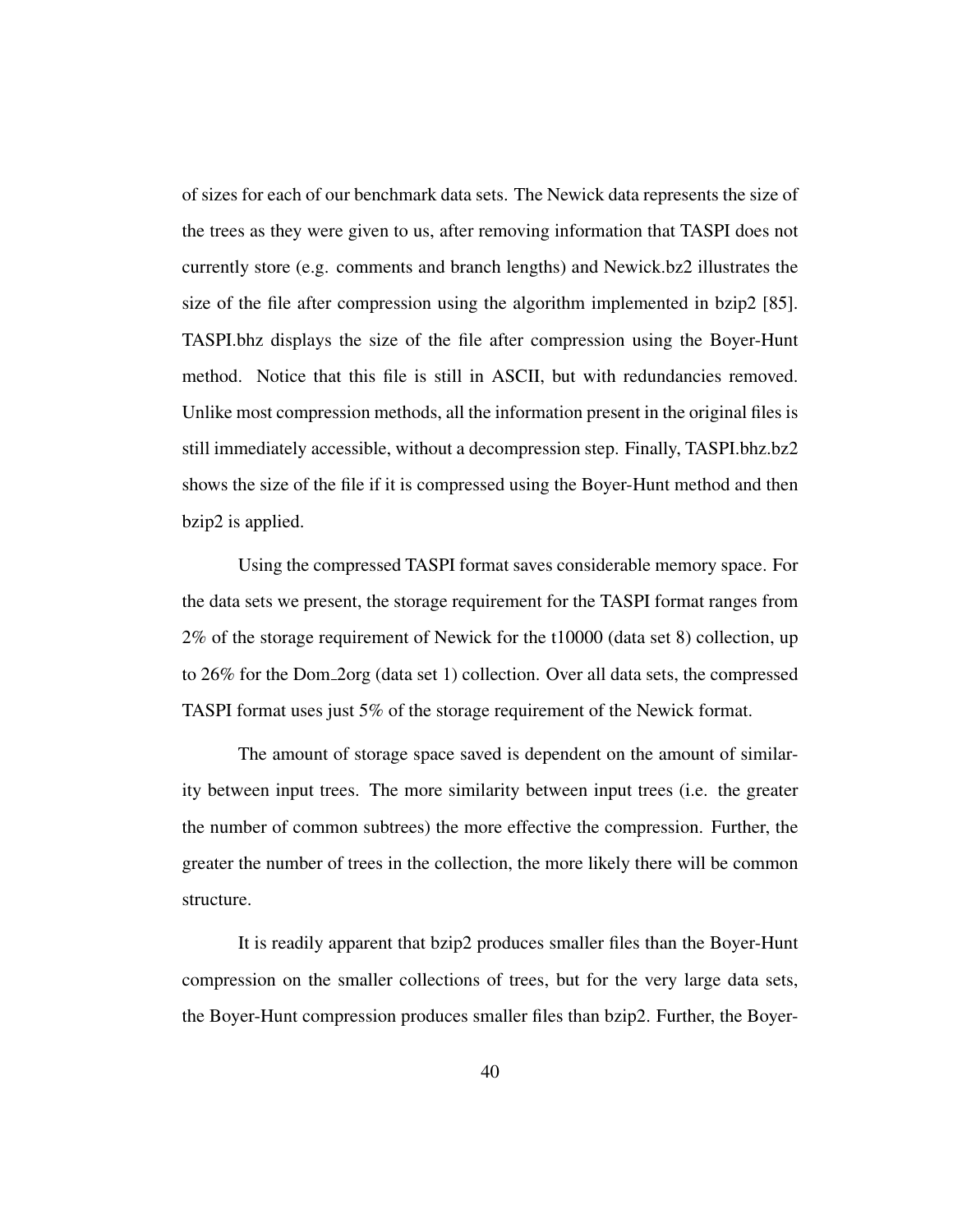

Figure 3.12: Read and consensus times. Time to read a collection of trees and compute strict and majority consensus trees with each of PAUP, TNT and TASPI (using both previously compressed [TASPI.bhz] and not previously compressed [TASPI] trees for TASPI). The total height of each bar is the end-to-end time, while the dark region of each bar is the portion of time spent reading the input for the calculation.

Hunt files are ASCII, and thus are ready to be used as input to analysis, such as consensus. If the data are not currently required as input to a post-tree analysis, compressed TASPI is even more useful. Boyer-Hunt files can be further compressed using bzip2 to produce even smaller files than those produced by using bzip2 on the original Newick files for sharing and transmission purposes. For our data sets, using the Boyer-Hunt compression together with bzip2 produces files that require 1% of the storage space of Newick.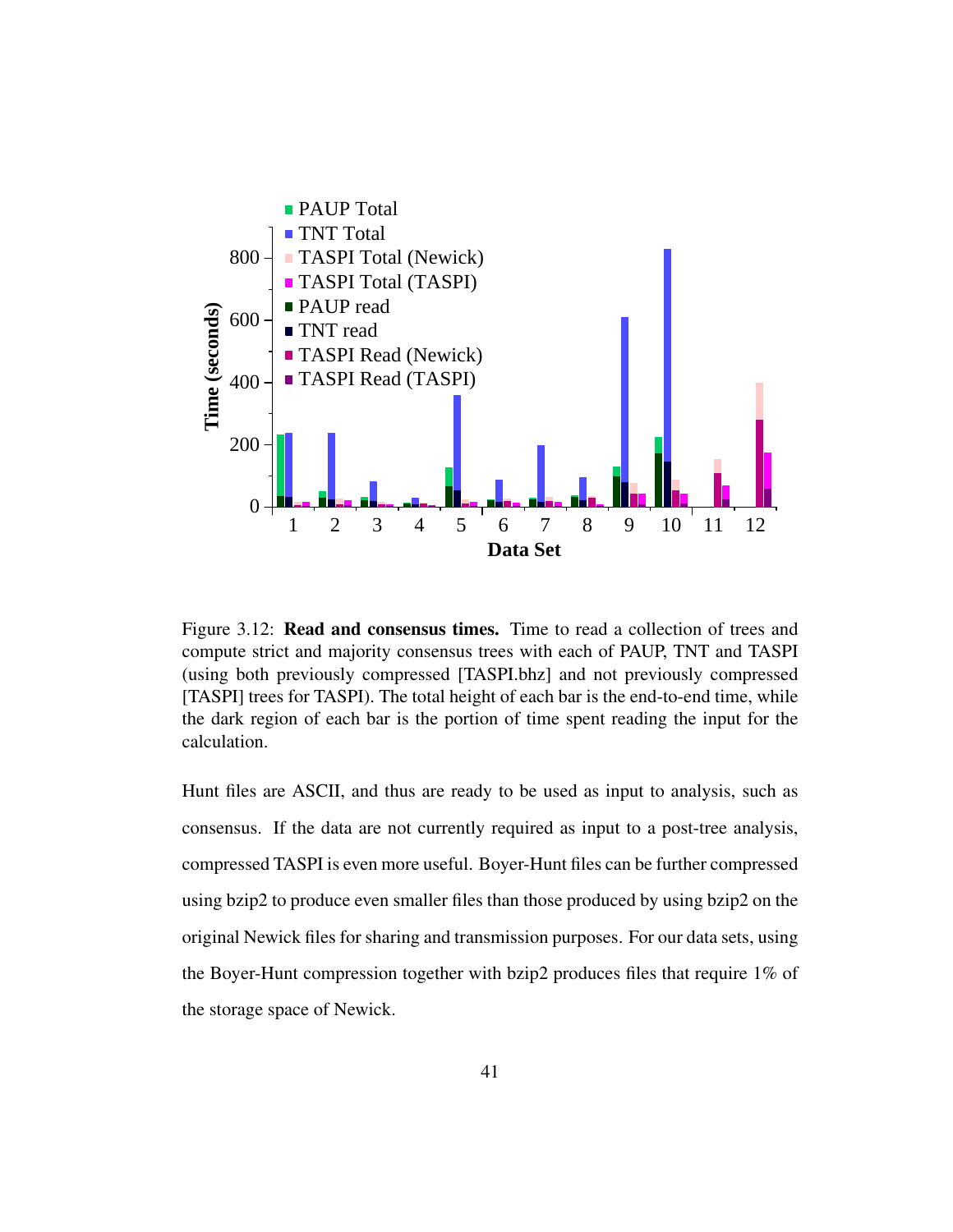The second major contribution of TASPI is its ability to read collections of trees quickly. In Figure 3.12, the darkly colored bars show average read times in seconds for each of our benchmark collections of trees. Notice that while reading trees with TNT or PAUP requires comparable times, reading the Boyer-Hunt compressed trees with TASPI is by far the fastest time for any collection. In fact, neither PAUP nor TNT is able to read the last two data sets. For the data sets which PAUP and TNT can read, reading the compressed TASPI format takes just 2% of the time to read the Newick files with PAUP. This means that loading these files takes more than 48 times longer when read with PAUP or TNT rather than using TASPI to read their compressed counterpart. Even reading the source files is faster in TASPI than it is in either PAUP or TNT – using TASPI to read the Newick files takes just 16% of the time needed to read the same files with PAUP or TNT.

The third major contribution of TASPI is a consensus implementation with improved performance. In Figure 3.12, the lightly colored portion of each bar indicates the time to compute consensus with each of TASPI, TNT and PAUP. In each case, both a strict consensus tree and a majority consensus tree are computed. Notice that the time to compute consensus includes the time to read the collection of trees since the trees are the input to a consensus calculation. Thus, the total height of the bar is the time to both read the input, and then perform the calculation. For TASPI, I show both the time to compute consensus when reading compressed trees and also the time when reading Newick trees.

In all cases, the result TASPI produces is identical to that produced by PAUP (when PAUP is able to read the input), but TASPI is faster. For the data sets PAUP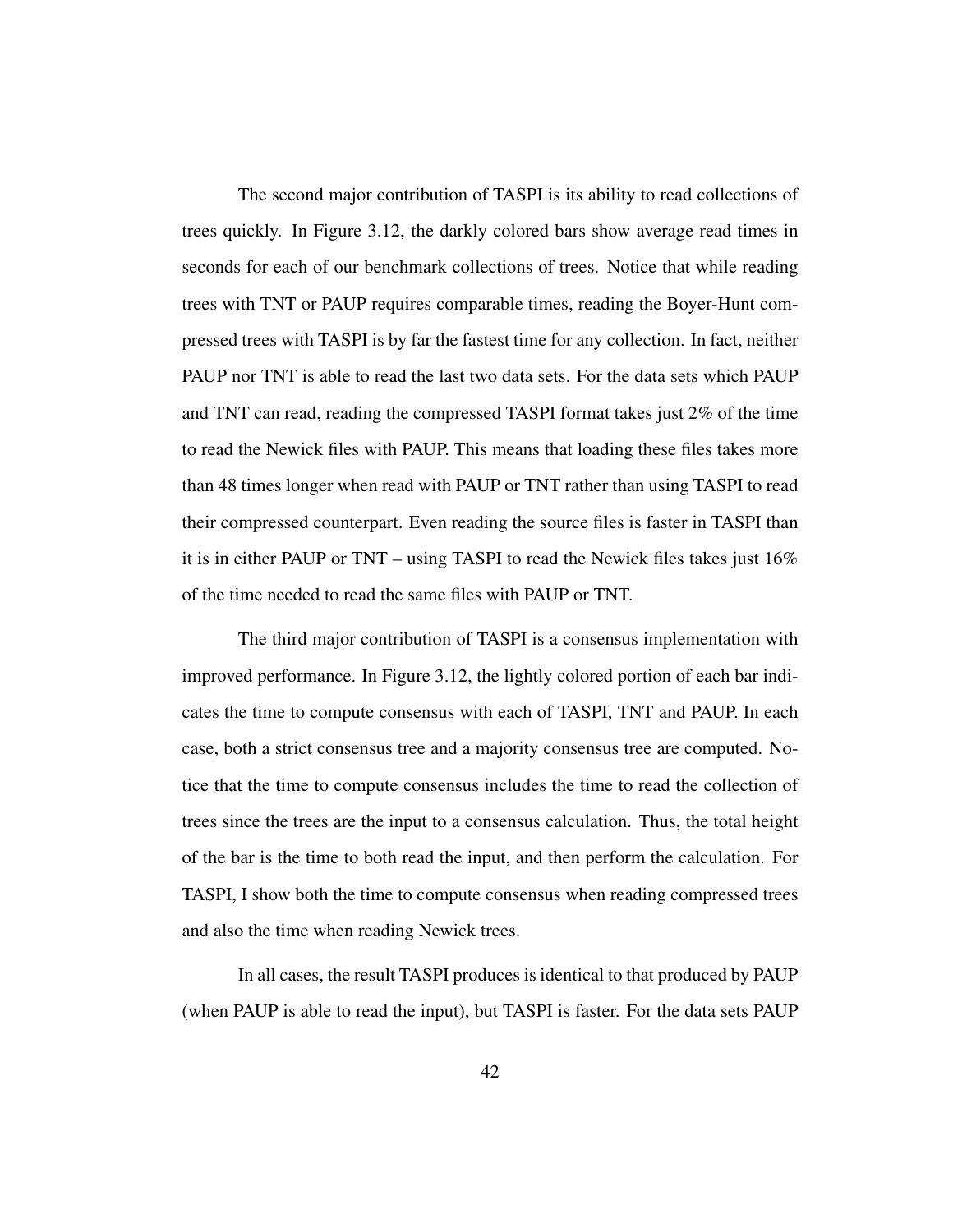and TNT can process that we present, using TASPI to compute consensus with input trees in compressed TASPI format requires 5% of the time it takes PAUP to compute consensus with input trees in Newick format. If we factor out the improved reading time, TASPI computes these consensus trees in about 10% of the time it takes PAUP to do the same computation.

#### 3.5 Building blocks

Several of the functions optimized for strict and majority consensus are easily reused in other operations, in particular those functions that transform a tree into a set of bipartitions and the functions that build a tree from a set of bipartitions.

Using these and other basic functions that are part of TASPI, we have implementations of several other forms of consensus including greedy [11], combinable component (otherwise known as loose or semi-strict) [10], and multipolar consensus [8]. Though a thorough exploration of the performance of these algorithms has not been conducted, their implementations are simple, and in early testing perform well. As an example, an implementation of multipolar consensus was created using the functionality already present in TASPI in the course of an afternoon, and the resulting code was forty times faster than the time mentioned in the explanatory paper.

We have also implemented several functions that are not consensus methods. These include functions to compute a Maximum Agreement Subtree [90], to determine if a set of trees is compatible [30, 35], and to compute the symmetric difference and Robinson-Foulds [72] distance rates between trees.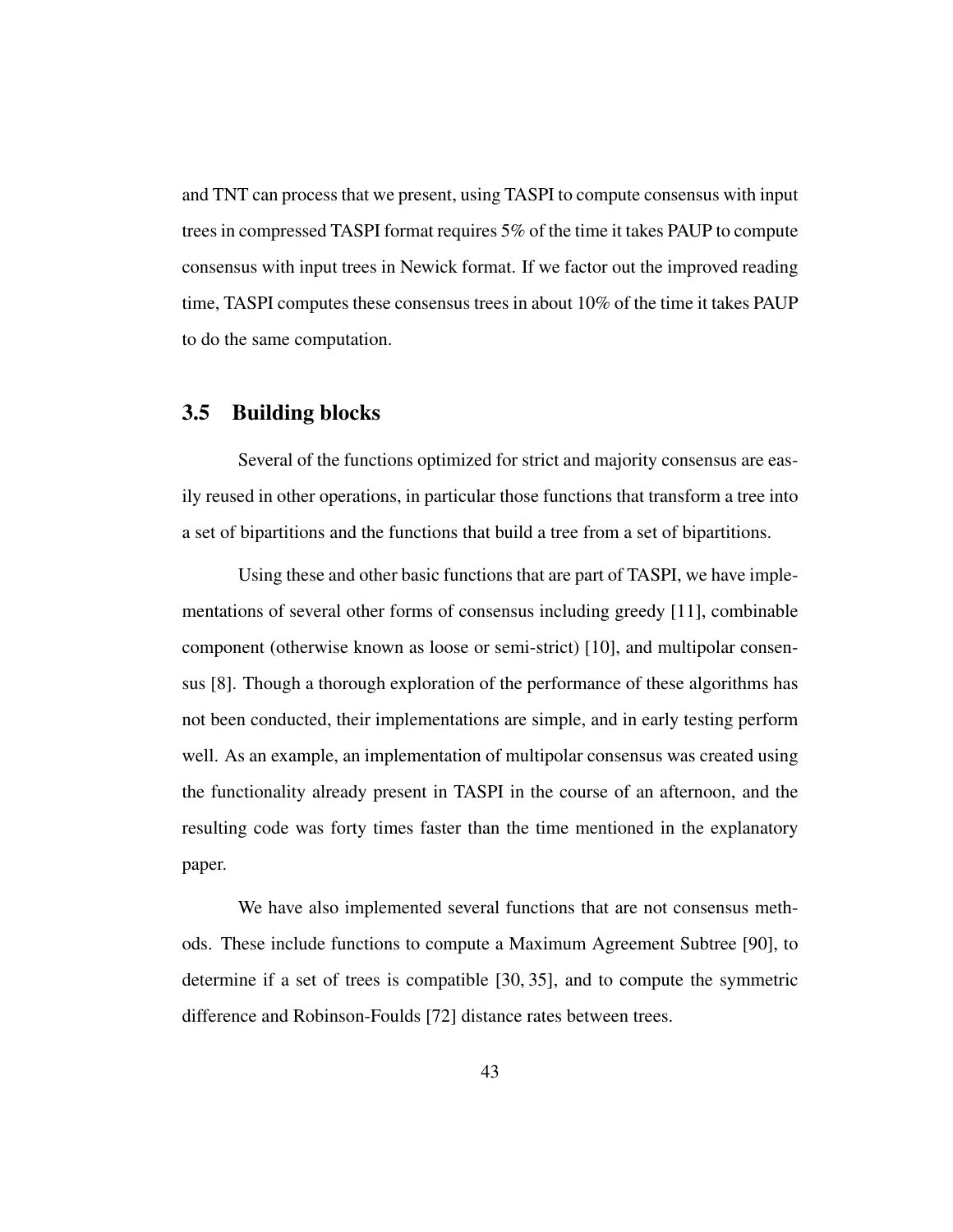## 3.6 Conclusions

In phylogenetics, the ability to store large numbers of trees is increasingly important. Bayesian methods are considering more trees than previous methods, and are growing in popularity. Biologists are also choosing to retain additional trees visited during a search. We have shown that our format provides decreased storage requirements, while maintaining data accessibility for further processing. Further, our format together with techniques like memoization allows for improved performance in post-tree analysis. We showed this using strict and majority consensus.

As phylogeneticists continue in their quest to understand the evolutionary relationships between organisms and build the Tree of Life, they need tools to handle large collections of trees, and cull information from those trees. We have introduced our system, TASPI, for phylogenetic tree storage and manipulation. Though a prototype system we have shown that TASPI has useful properties, and good performance.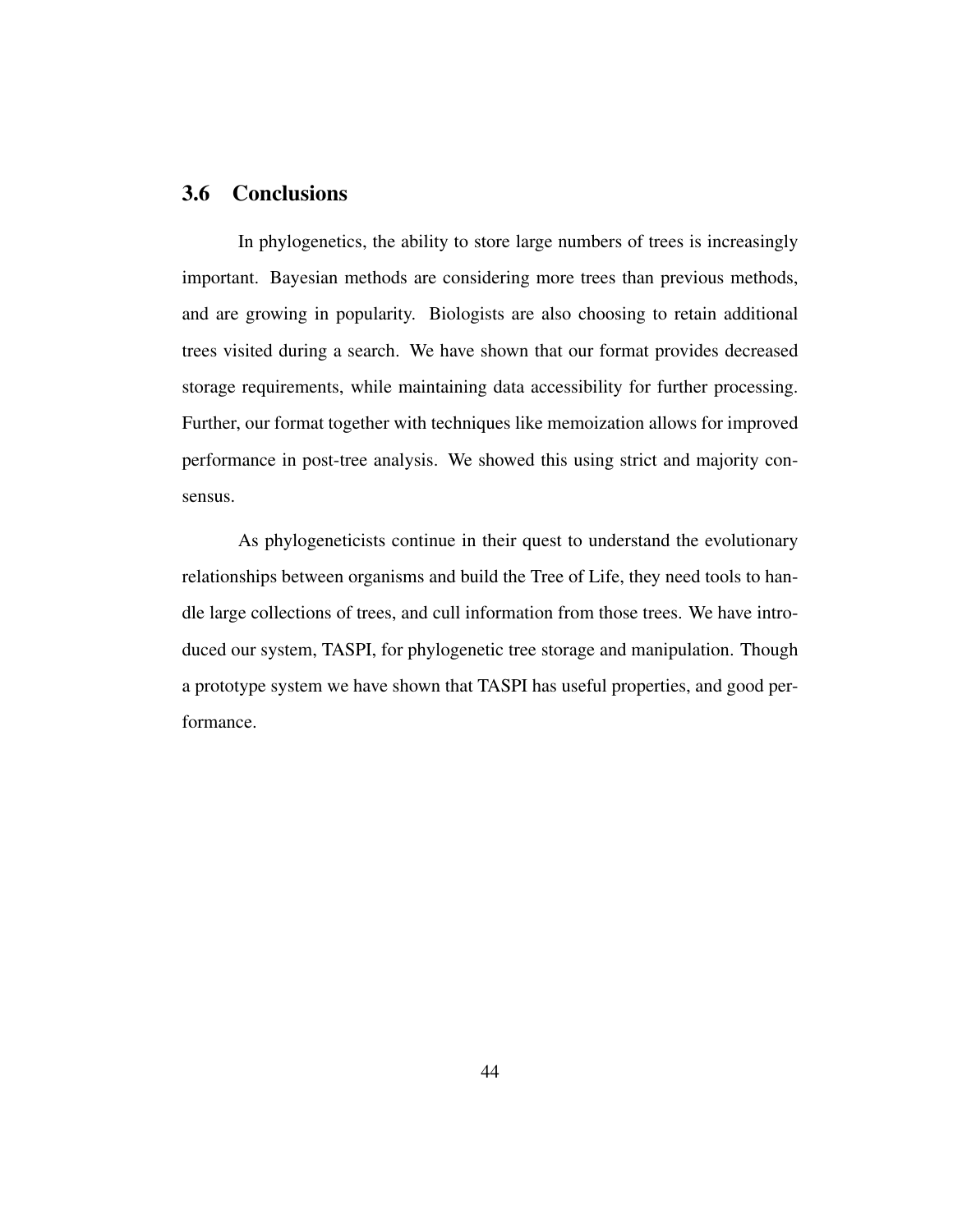# Chapter 4

## The Effect of Guide Trees

In building a multiple sequence alignment, the most popular methodology uses dynamic programming to perform a progressive alignment. In this technique, an estimate of the topology of the tree for the sequences is used as input to the alignment algorithm. This input tree is referred to as a "guide tree". This guide tree determines the order in which sequences are added to the alignment. Two sequences which are siblings in the guide tree are first aligned using a pairwise alignment algorithm. Again, using the relationships from the guide tree, sequences are added to this alignment using pairwise techniques when adding a single sequence, and merging alignments when more than two sequences have already been aligned Much of the popular alignment software available today makes use of a guide tree (e.g. ClustalW [96] or one of the newer alignment methods such as MAFFT [47], ProbCons [20] or Muscle [21]).

However, since we use an alignment as input to the tree reconstruction step, there is a circularity to this methodology. In this chapter I explore the effect the guide tree has on the resulting alignment, specifically in the context of reconstructing a phylogeny. To this end, I performed a simulation study using four multiple sequence alignment tools that make use of a guide tree, and considered four dif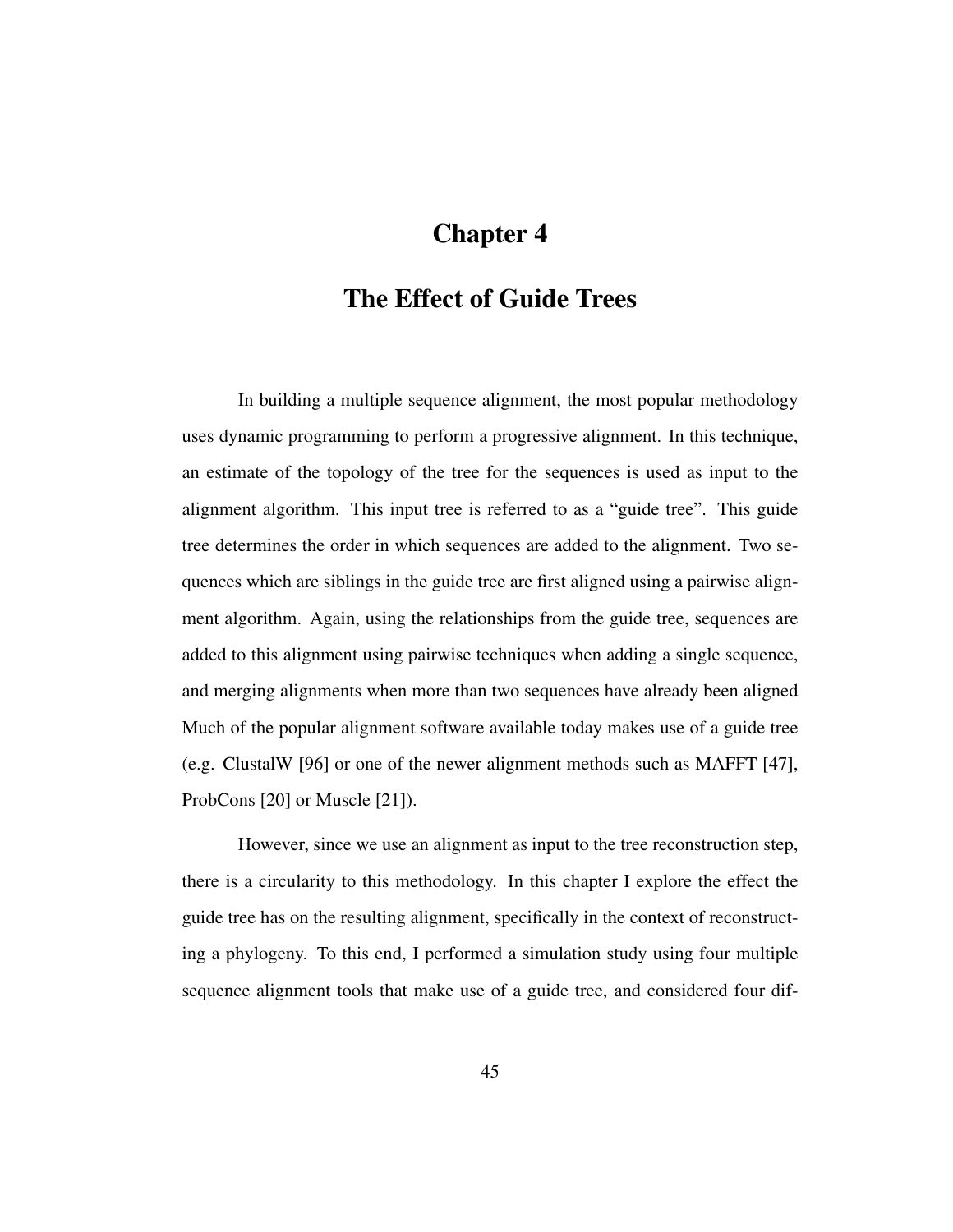ferent guide trees. Much of the material in this chapter was first published at the Pacific Symposium of Biocomputing [65].

## 4.1 Related Work

Progressive alignment was first proposed by Feng and Doolittle [27]. Traditional approaches computed pairwise alignments, and then shifted the sequences around by eye in order to create a multiple sequence alignment. Feng and Doolittle instead used the heuristic "once a gap, always a gap", and only ever added gaps to a set of sequences already aligned, choosing to add sequences in the order of their similarity. They found that this method helped to produce more accurate alignments as compare to the traditional approaches.

Much work has been done considering the effect of various techniques, models and data on tree estimation techniques given a fixed alignment [33, 88] and similarly robust studies have considered the accuracy of alignment tools [20,22,23, 47]. Though not quite as extensive, there is also work that looks at the impact of alignment tools when tree estimation is the eventual goal [13,34,53,57,61,68,100].

However, there has been relatively little work that looks carefully at the impact of guide trees. For example, in his explanation of how Muscle computes a guide tree [22], Edgar simply states:

> Distance matrices are clustered using UPGMA, which we find to give slightly improved results over neighbor-joining despite the expectation that neighbor-joining will give a more reliable estimate of the evolutionary tree.

A limited study by Roshan et al. [74] looked at improving maximum parsimony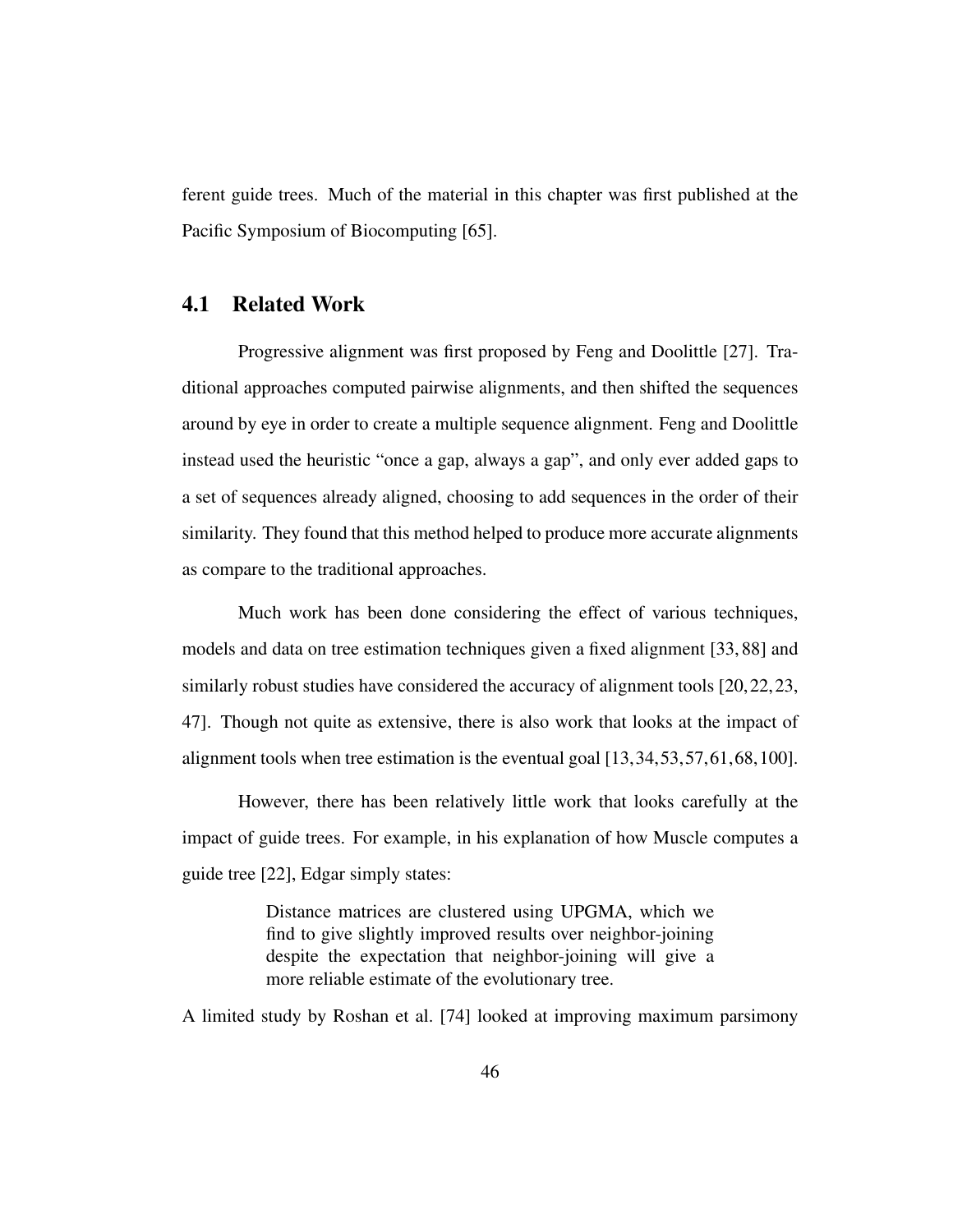trees by iteratively improving the guide trees used in the alignment step. Compared to other techniques though, they showed little improvement.

## 4.2 Experimental Methodology

Although there are many phylogeny estimation methods, several studies [24, 29, 41, 42, 51] suggest that maximum likelihood analyses of aligned sequences produce the most accurate phylogenies (in particular, as compared to maximum parsimony). Of the various software programs for maximum likelihood analysis, RAxML [88] and GARLI [102] are the two fastest and most accurate methods [88]. I used RAxML for my analyses.

Of the many available MSA methods, I used ClustalW, ProbCons, MAFFT and Muscle. ClustalW tends to be the one most frequently used by systematists, although several new methods have been developed that have been shown to outperform ClustalW with respect to alignment accuracy. ProbCons and MAFFT have been shown to perform well, and Muscle is included because it is very fast. Version information, as well as the commands used for each program are available in Appendix 1.

I performed a simulation study to evaluate the performance of the different MSA methods on each of several guide trees. In this experiment, I evolved DNA sequence datasets using the ROSE [92] software (because it produces sequences that evolve with site substitutions and also indels) under 16 different model conditions, half for 100 taxon trees and half for 25 taxon trees. For each model condition, I generated 20 different random datasets, and analyzed each using a variety of tech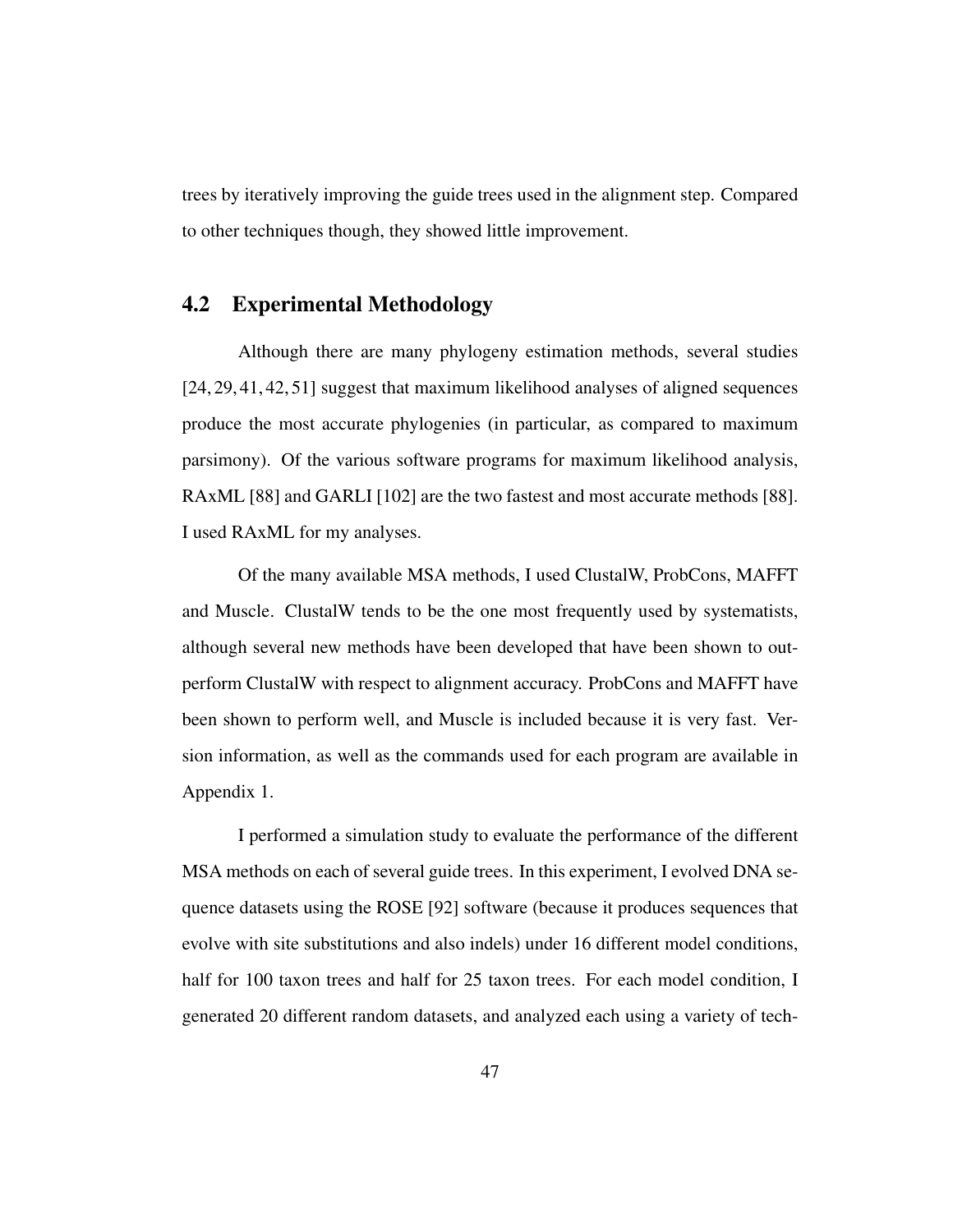niques. I then compared the estimated alignments and trees to the true alignments and trees, recording the alignment error as measured by SP-error and missing edge rates (that is, false negative tree error).

#### 4.2.1 Data Generation

In order to understand the robustness of my results, I generated data with varying characteristics. Parameters I kept constant are as follows:

- To create model trees, I generated birth-death trees of height 1.0 using the program  $r8s$  [77] with 100 and 25 taxa.
- I modified branch lengths to deviate each model tree moderately from ultrametricity, using the technique used by Moret *et al.* [60] with deviation factor  $c$  set to  $2.0$ .
- I generated a random DNA sequence of length 1000 for the root of each model tree, and then evolved sequences down the tree according to the K2P+Indel+Γ model of sequence evolution. For each model tree, I set the transition/transversion ratio to 2.0, and all sites evolved at the same rate.

To obtain model coverage, I varied the remaining parameters for ROSE:

- I varied the mean substitution rate to achieve edgewise average normalized Hamming distances between (approximately) 2% and 7%.
- I used two single-gap-event length distributions, both geometric with finite tails. The "short" single-gap-event length distribution had average gap length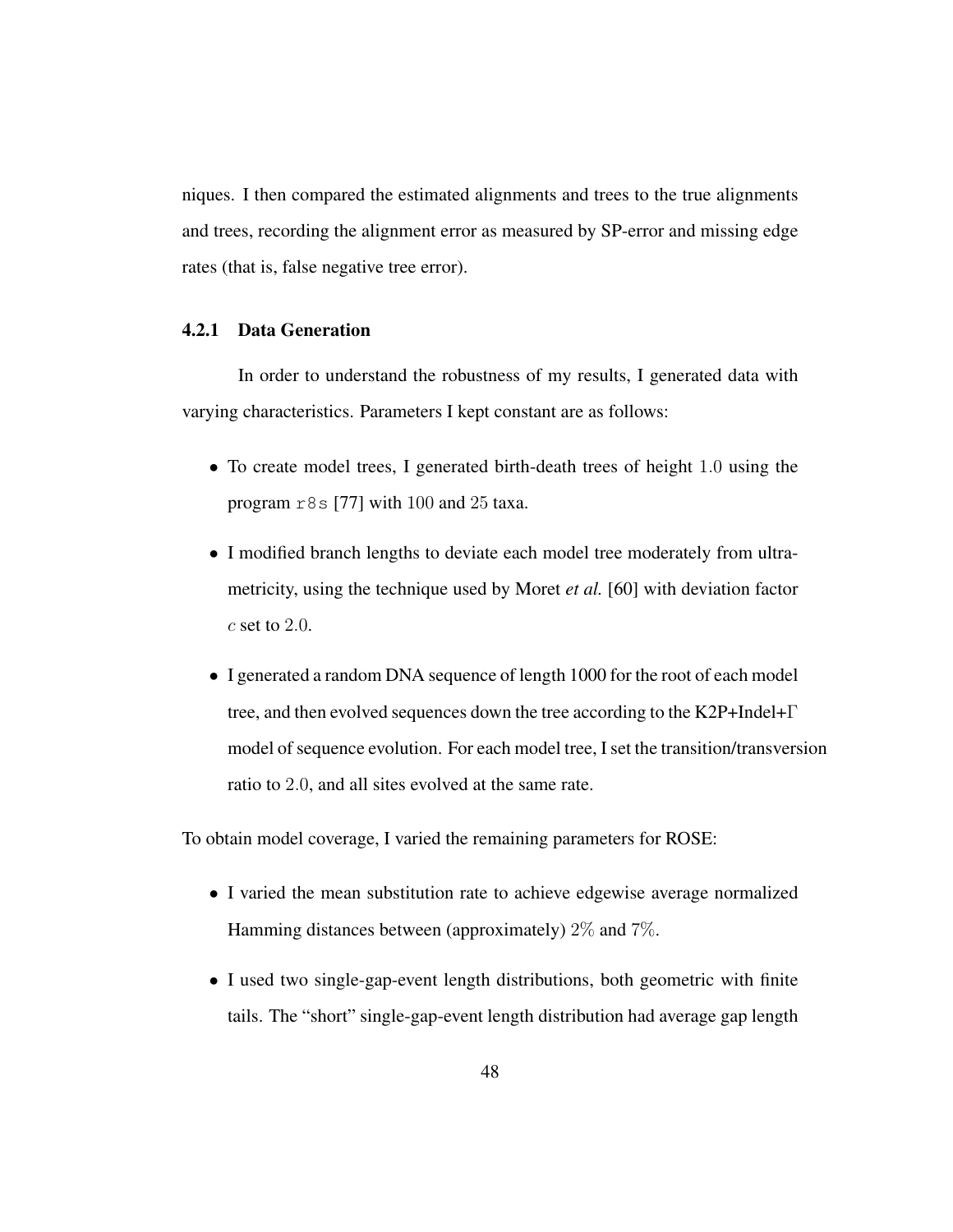2.00 and a standard deviation of 1.16. The "long" single-gap-event length distribution had average gap event length 9.18 and a standard deviation of 7.19.

• I set insertion and deletion probabilities so as to produce different degrees of gappiness (S-Gap in the table).

This results in 16 model conditions (8 for 100 taxa, and 8 for 25 taxa). Table 4.1 shows the parameter settings for each model condition, and the resultant statistics.

#### 4.2.2 Estimating Multiple Sequence Alignments and Trees

As previously mentioned, I used four multiple sequence alignment programs to create alignments from raw sequences: ClustalW, Muscle, MAFFT, and Prob-Cons, each of which is publicly available. I ran each of program using its default guide tree as well with guide trees that I provided. Muscle and ClustalW have options which allow the user to supply a guide tree. A member of my lab (Kevin Liu) modified ProbCons to allow it to use an input guide tree, and the authors of MAFFT provided us with a version that accepts guide trees as input. MAFFT has multiple alignment strategies built in, and I used each of L-INS-i, FFT-NS-i and FFT-NS-2. However, when there were difference between variants of MAFFT in these experiments, FFT-NS-2 usually (though not always) performed best, so I only show results using this variant.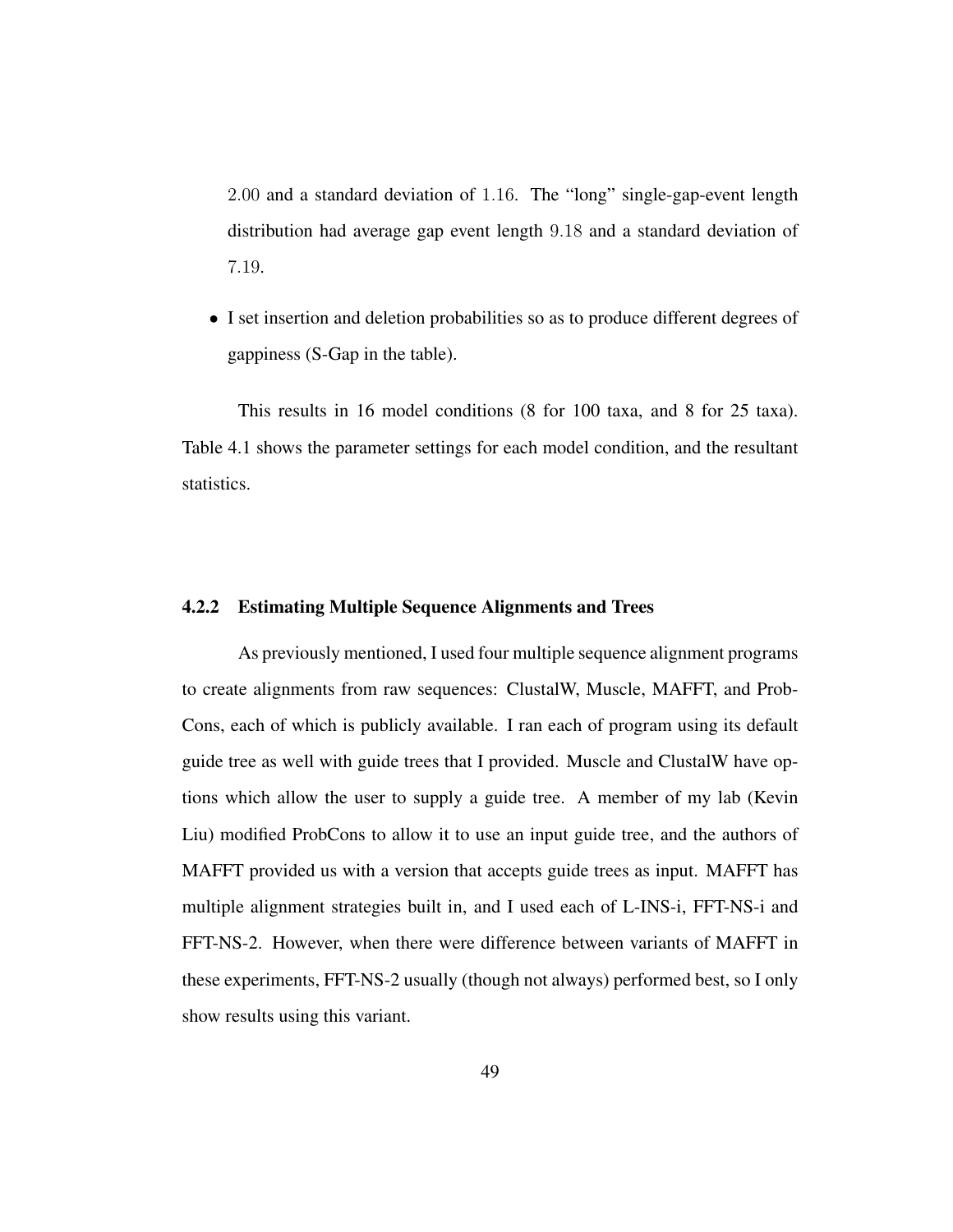|           | <b>Model Condition Parameters</b> |        |        |       | <b>True Alignment Statistics</b> |               |             |               |
|-----------|-----------------------------------|--------|--------|-------|----------------------------------|---------------|-------------|---------------|
| <b>MC</b> | <b>Taxa</b>                       | P(gap) | P(sub) | Gaps  | <b>S-MNHD</b>                    | <b>E-ANHD</b> | S-Gap       | E-Gap         |
| 1         | 100                               | 0.0001 | 0.005  | long  | 37.5(.2)                         | 1.9(0.02)     | 40.8 $(.3)$ | .72(01)       |
| 2         | 100                               | 0.0001 | 0.01   | long  | 56.9(.3)                         | 3.2(.04)      | 43.7(0.6)   | .69(.01)      |
| 3         | 100                               | 0.0005 | 0.005  | long  | 38.0(.3)                         | 2.4(.04)      | 81.9(.3)    | $4.1 \,(.07)$ |
| 4         | 100                               | 0.0005 | 0.01   | long  | 57.4(0.4)                        | 4.9(0.03)     | 83.0(.1)    | 4.9(0.04)     |
| 5         | 100                               | 0.0005 | 0.005  | short | 36.9(0.2)                        | 1.9(.04)      | 42.6(.6)    | .76(0.01)     |
| 6         | 100                               | 0.0005 | 0.01   | short | 56.7(.2)                         | 4.1(.04)      | 46.4(0.2)   | .86(.01)      |
| 7         | 100                               | 0.0025 | 0.005  | short | 38.6(.3)                         | 2.2(.04)      | 81.4(.2)    | 4.2(.07)      |
| 8         | 100                               | 0.0025 | 0.01   | short | 56.3(.2)                         | 4.6(.07)      | 82.4(.2)    | 4.6(.07)      |
| 9         | 25                                | 0.0001 | 0.004  | long  | 32.2(.2)                         | 2.9(.05)      | 22.8(.3)    | 1.2(02)       |
| 10        | 25                                | 0.0001 | 0.008  | long  | 51.3(.2)                         | 5.9(.09)      | 25.0(0.4)   | 1.4(02)       |
| 11        | 25                                | 0.0005 | 0.004  | long  | 31.3(.2)                         | 2.2(.03)      | 55.1(.5)    | 4.7(0.10)     |
| 12        | 25                                | 0.0005 | 0.008  | long  | 50.2(.3)                         | 5.2(.08)      | 61.3(.5)    | 5.9(0.12)     |
| 13        | 25                                | 0.0005 | 0.004  | short | $30.0$ (.1)                      | 2.6(.08)      | 26.1(0.4)   | 1.4(0.04)     |
| 14        | 25                                | 0.0005 | 0.008  | short | $50.0$ (.1)                      | 6.4(07)       | 28.5(.2)    | 1.7(02)       |
| 15        | 25                                | 0.0025 | 0.004  | short | 31.1(4)                          | 3.2(.06)      | 66.7(0.4)   | 7.7(0.14)     |
| 16        | 25                                | 0.0025 | 0.008  | short | 50.2(.5)                         | 5.2(.07)      | 62.4(.4)    | 6.6(.08)      |

Table 4.1: Model parameters and true alignment statistics. "P(gap)" is gap probability, "P(sub)" is substitution probability, "Gaps" is gap distribution type, "MNHD" is maximum normalized Hamming distance, "E-ANHD" is average normalized Hamming distance on the edges, "S-Gap" is percent of the true alignment matrix occupied by gaps, and "E-Gap" is average gappiness per edge; the standard error is given parenthetically.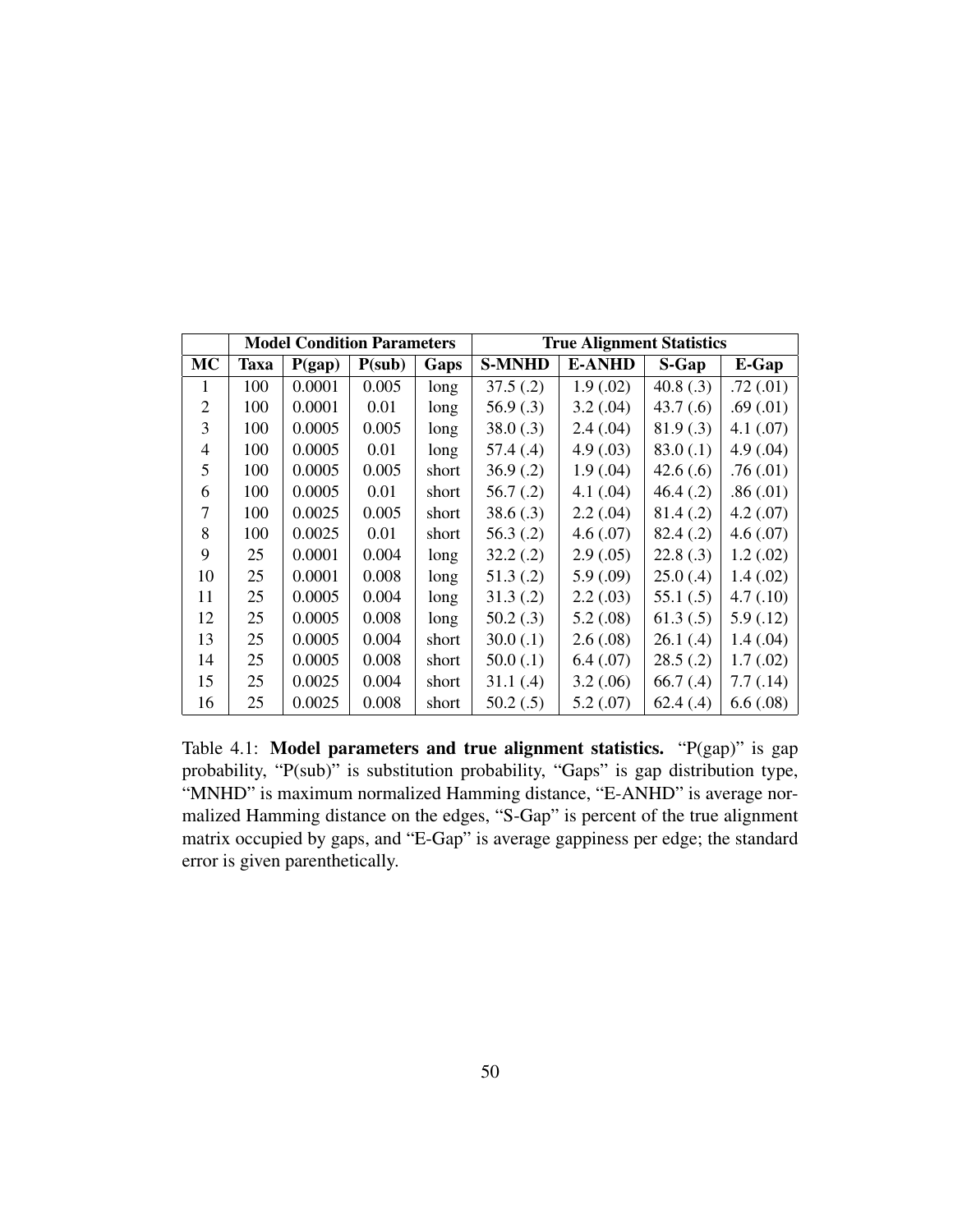I considered four user-input guide trees: the true tree, and three other guide trees that I computed. The first two of the computed guide trees are UPGMA [86] trees based upon different distance matrices. For the first UPGMA guide tree ("upgma1"), I computed a distance matrix based upon optimal pairwise alignments between all pairs of sequences, using the affine gap penalty with *gap-open* = 0, *gap* $extend = 1$  and  $mismatch = 1$ . For the second ("upgma2"), I computed the distance matrix based upon optimal pairwise alignments between all pairs of sequences for the affine gap penalty with  $gap\text{-}open = 2$ ,  $gap\text{-}extend = 0.5$  and  $mismatch = 1$ . In both cases, I used custom code based on the Needleman-Wunsch algorithm with the specified gap penalty to compute the distance matrices and PAUP\* [94] to compute the UPGMA trees. The third guide tree ("probtree") was obtained as follows: I used the upgma1 guide tree as input to ProbCons to estimate an alignment that was then used to estimate a tree using RAxML. To keep the tree estimation step consistent, I used RAxML in its default setting.

## 4.3 Results

For ease of discussion, the graphs presented here have values that have been averaged over all model conditions and replicates (for the given number of taxa). The relative performance of the methods shown in the averages holds (with few exceptions) for each model condition. However, the magnitudes of the actual errors and amount of improvement based on a given guide tree vary.

To begin, let us consider the topological accuracy of the guide trees I will pass to each method. Figure 4.1 shows the accuracy of each of the guide trees.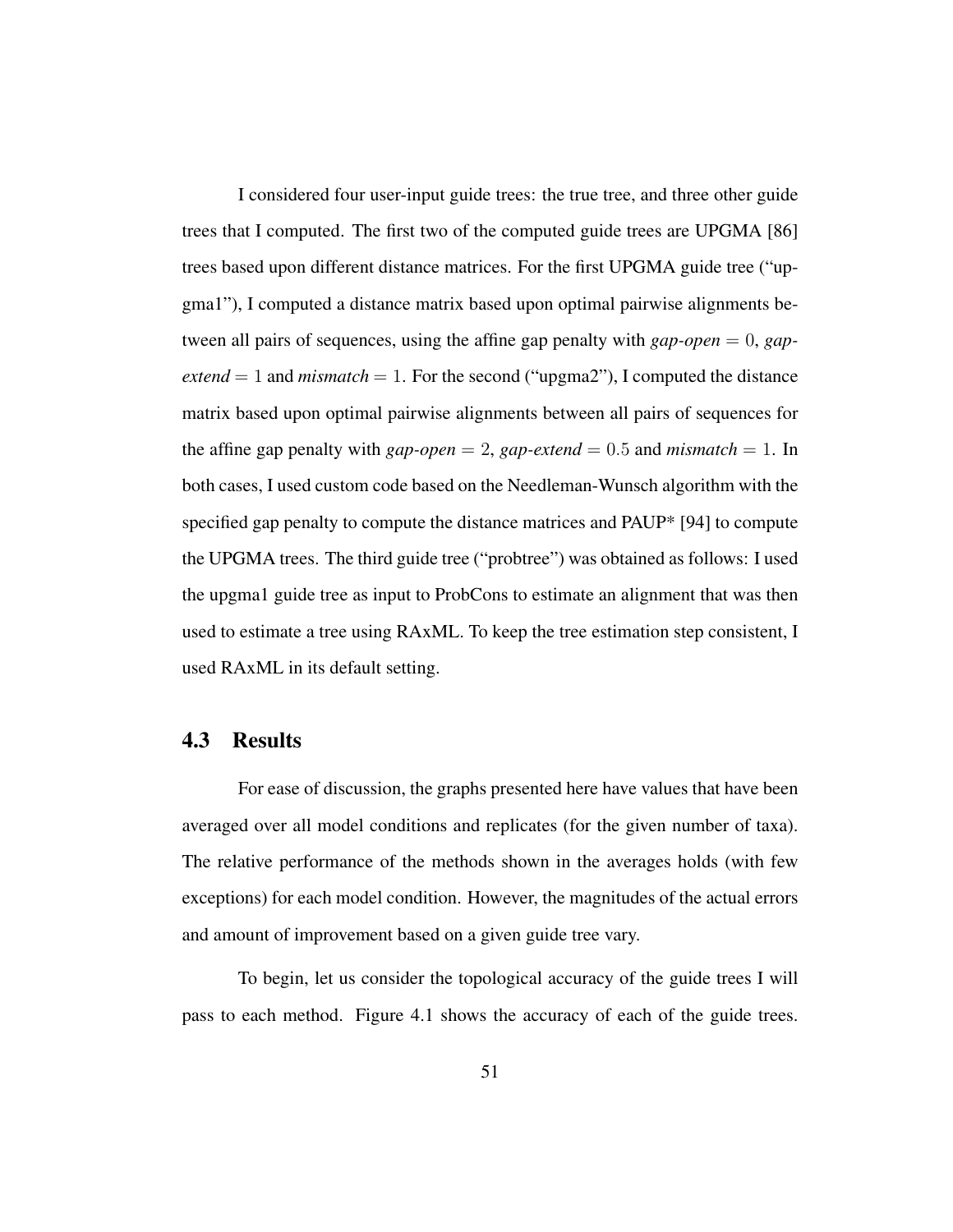

Figure 4.1: Guide tree missing edge rates. Tree error rates are averaged over all model conditions and replicates. (1) ClustalW default, (2) ProbCons default, (3) Muscle default, (4) upgma1, (5) upgma2, and (6) probtree.

Clearly, the accuracy differs significantly, with the ProbCons default tree generally the least accurate, and the "probtree" guide tree the most accurate; the two UPGMA guide trees have very similar accuracy levels.

Next, Figure 4.2 shows the accuracy of the alignments using different MSA methods on these guide trees. Surprisingly, despite the large differences in topological accuracy of the guide trees, alignment accuracy (measured using  $SP_{FN}$ , here referred to as "SP-error") for a particular alignment method varies relatively little between alignments estimated from different guide trees. For example, two ClustalW alignments or two Muscle alignments will have essentially the same accuracy scores, independent of the guide tree. The biggest factor impacting the SP-error of the alignment is the MSA method. Generally, ProbCons is the most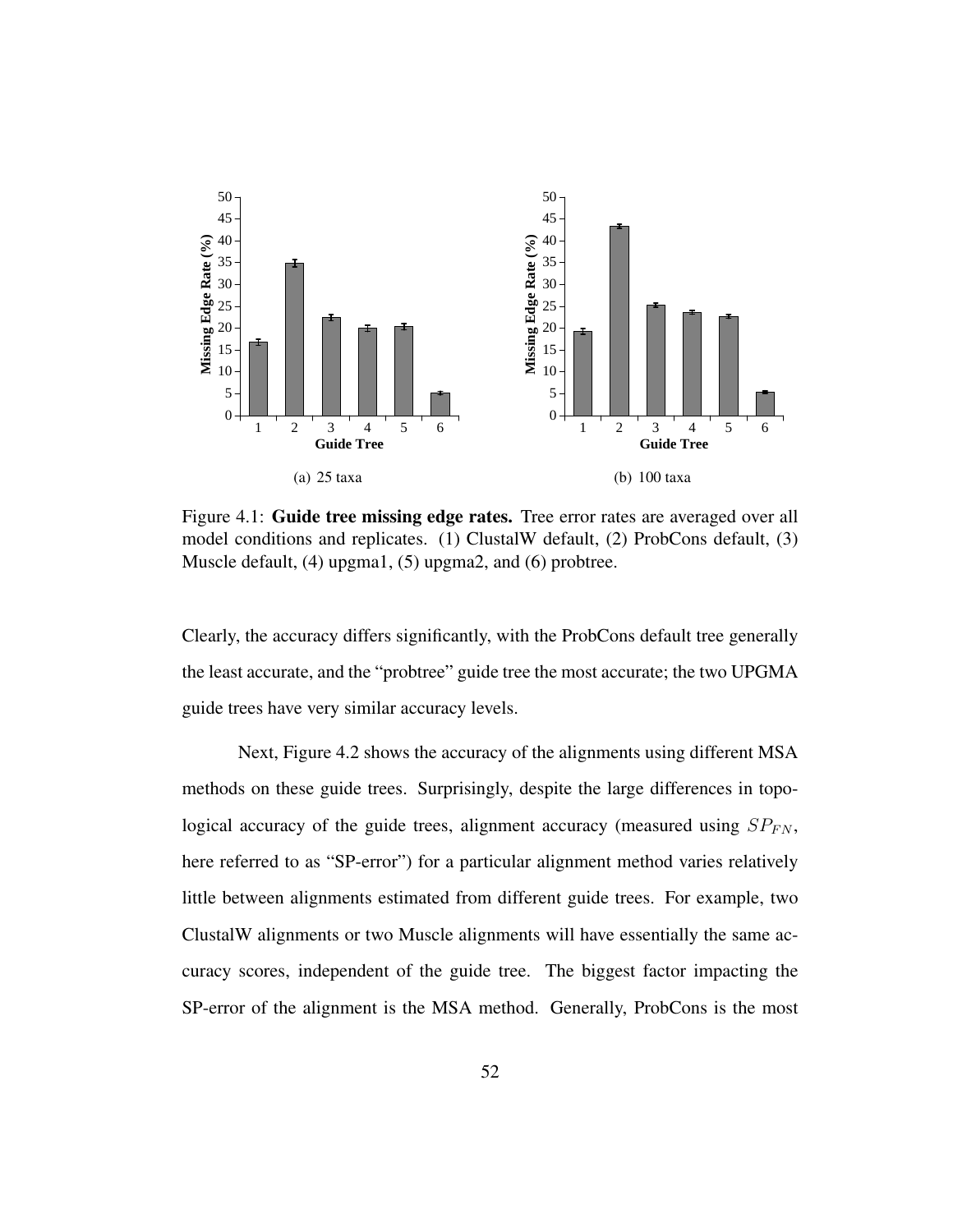

Figure 4.2: **SP-error rates of alignments.** M(guide tree) indicates multiple sequence alignment generated using the indicated guide tree.

accurate and ClustalW is the least.

This is consistent with previous work which showed that guide trees have relatively little impact on the accuracy of the alignment produced [22], in part because current progressive methods attempt to limit the errors introduced by an inaccurate guide tree through the use of iteration [20, 48, 67].

But the primary purpose of this study is to consider the impact of changes in guide tree on the accuracy of the resultant RAxML-based phylogeny. Figure 4.3 shows this comparison. Not surprisingly, regardless of alignment method, the most accurate trees are obtained when the true tree is used as a guide tree. However, it is not always the case that using more accurate guide trees create alignments that result in more accurate estimated trees. For example, Muscle responded very little to improvements in the guide tree, possibly because it computes a new guide tree after the initial alignment on the input guide tree. ClustalW also responds only weakly to improvement in guide tree accuracy. In particular, using the more accurate prob-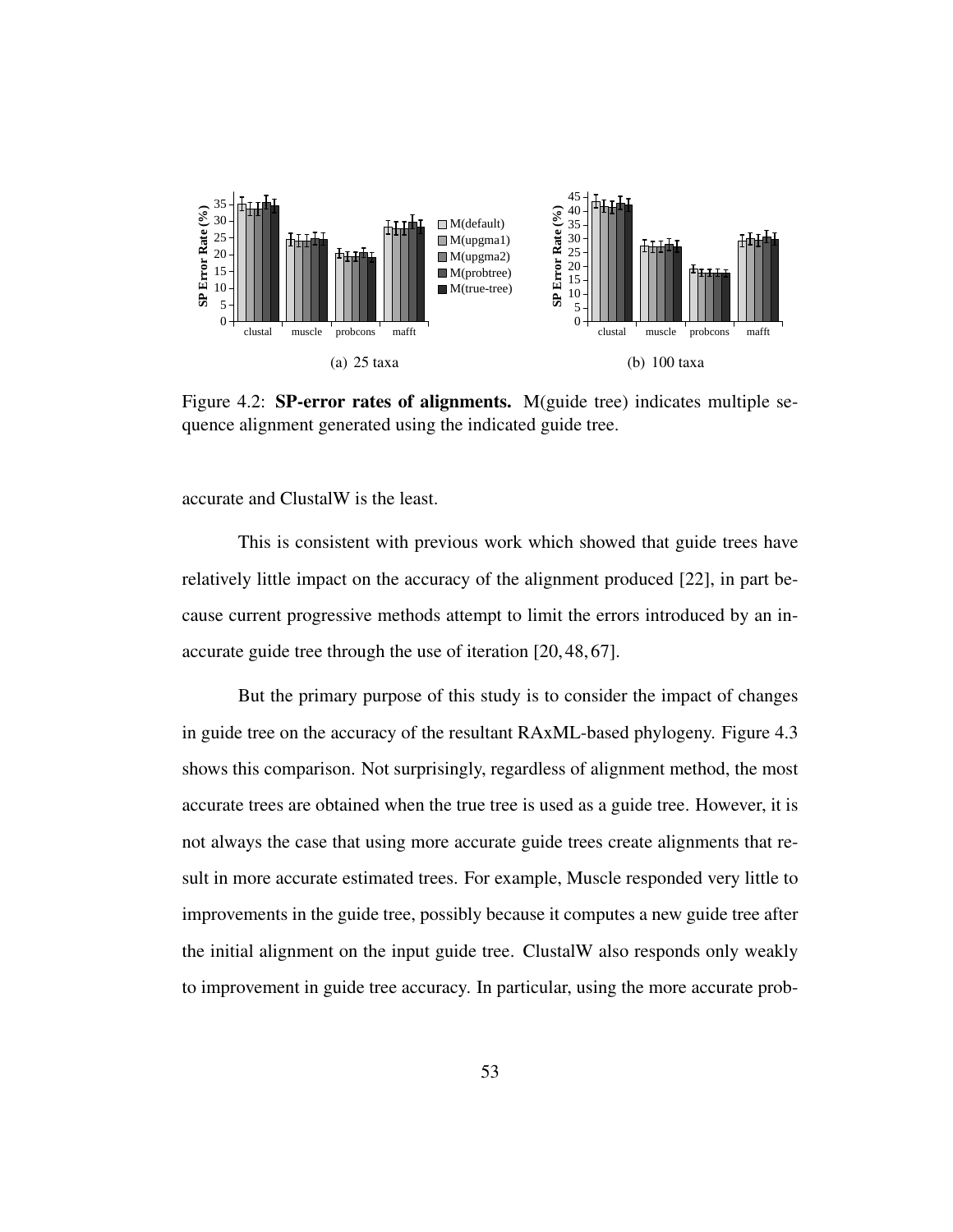

Figure 4.3: Missing edge rate of estimated trees. R(M(guide tree) indicates RAxML run on the alignment generated by the multiple sequence alignment method using the guide tree indicated. R(true-aln) indicates the tree generated by RAxML when given the true alignment.

tree guide tree often results in worse performance as compared to using other guide trees. On the other hand, ProbCons responds positively and significantly to improvements in guide trees. This is quite interesting, since the alignments did *not* improve in terms of their SP-error rates! Furthermore, ProbCons improves quite dramatically as compared to its performance in its default setting.

## 4.4 Discussion

MSA accuracy (as measured using SP-error) is not strongly correlated with guide tree accuracy. Further, for most of these MSA methods, phylogenetic accuracy is not directly predicted by the accuracy of the guide tree. Although it is common to evaluate alignments purely in terms of criteria like SP, these experiments provide clear evidence that not all errors are of equal importance, at least in terms of phylogenetic consequences. Again, this is not completely surprising, since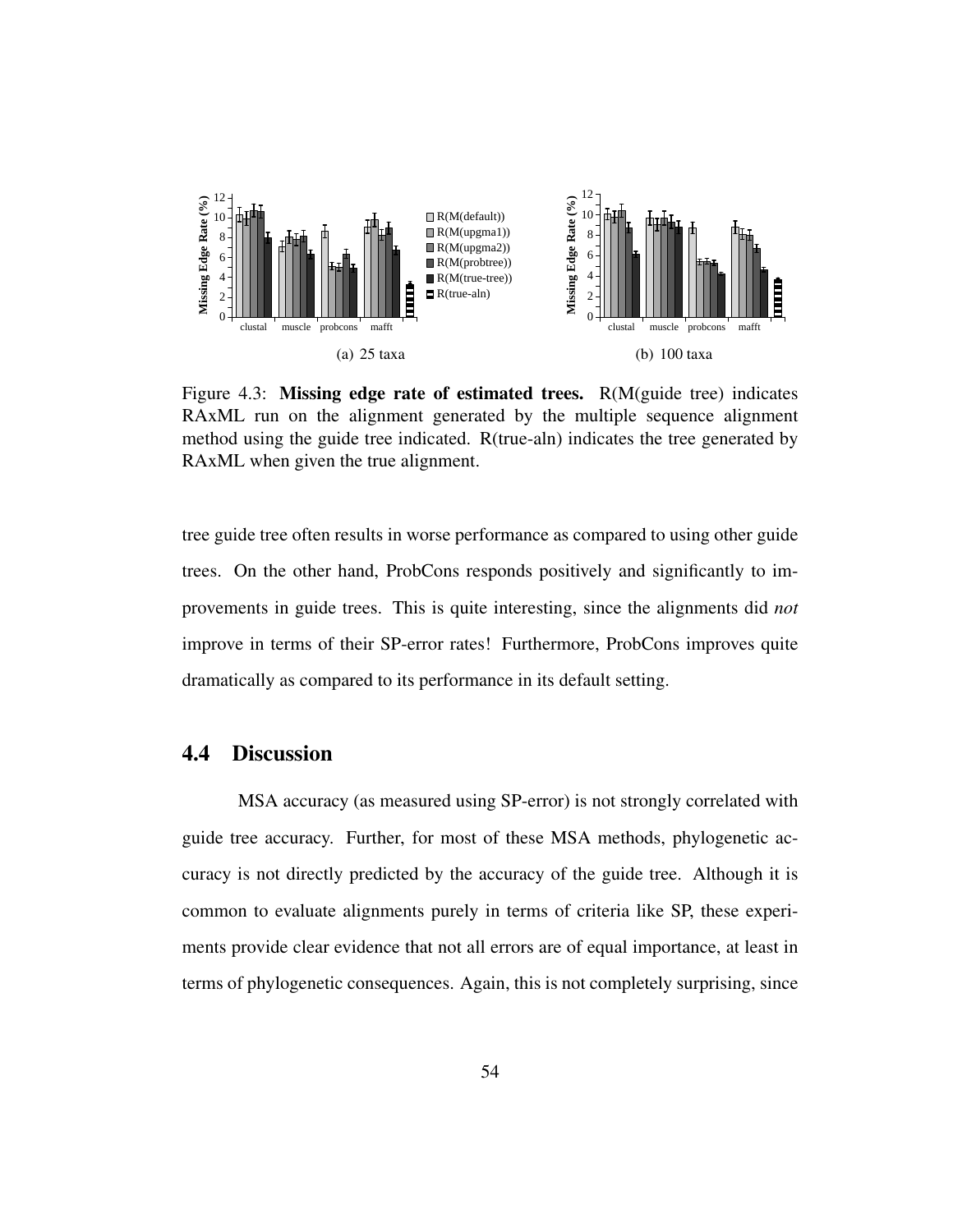when Ogden and Rosenberg [68] studied the influence of tree shape on alignment and tree reconstruction accuracy they too found that alignment error did not always have a large impact on tree accuracy. Finally, it is important to realize that although alignments may have similar SP-error rates as compared to a true alignment, they can still be very different from each other.

Changes in the guide tree generally do not impact the accuracy of the estimated alignments, as measured by SP-error. However, some RAxML-based phylogenies, obtained using alignments estimated on more accurate guide trees, were *much* more accurate than phylogenies obtained using MSA methods on their default guide trees. Muscle and ClustalW were impacted the least by the choice of guide tree, and ProbCons was impacted the most. The improvement produced for Prob-Cons is particularly relevant to systematists, since it is one of the two best MSA methods currently available.

The experiments show clearly that tree estimation can be improved through the use of improved guide trees, though only some alignment methods seem to be able to take advantage of these improved guide trees. It is also clear that these improvements require some additional computational effort. However, as Table 4.2 shows, the increase in running time for ProbCons is not substantial, and likely worth the effort given the greatly improved performance.

## 4.5 Implications for Prank

Given my experiments with ProbCons, Muscle and MAFFT, when initial experiments within the lab assessing the accuracy of Prank [56] showed less than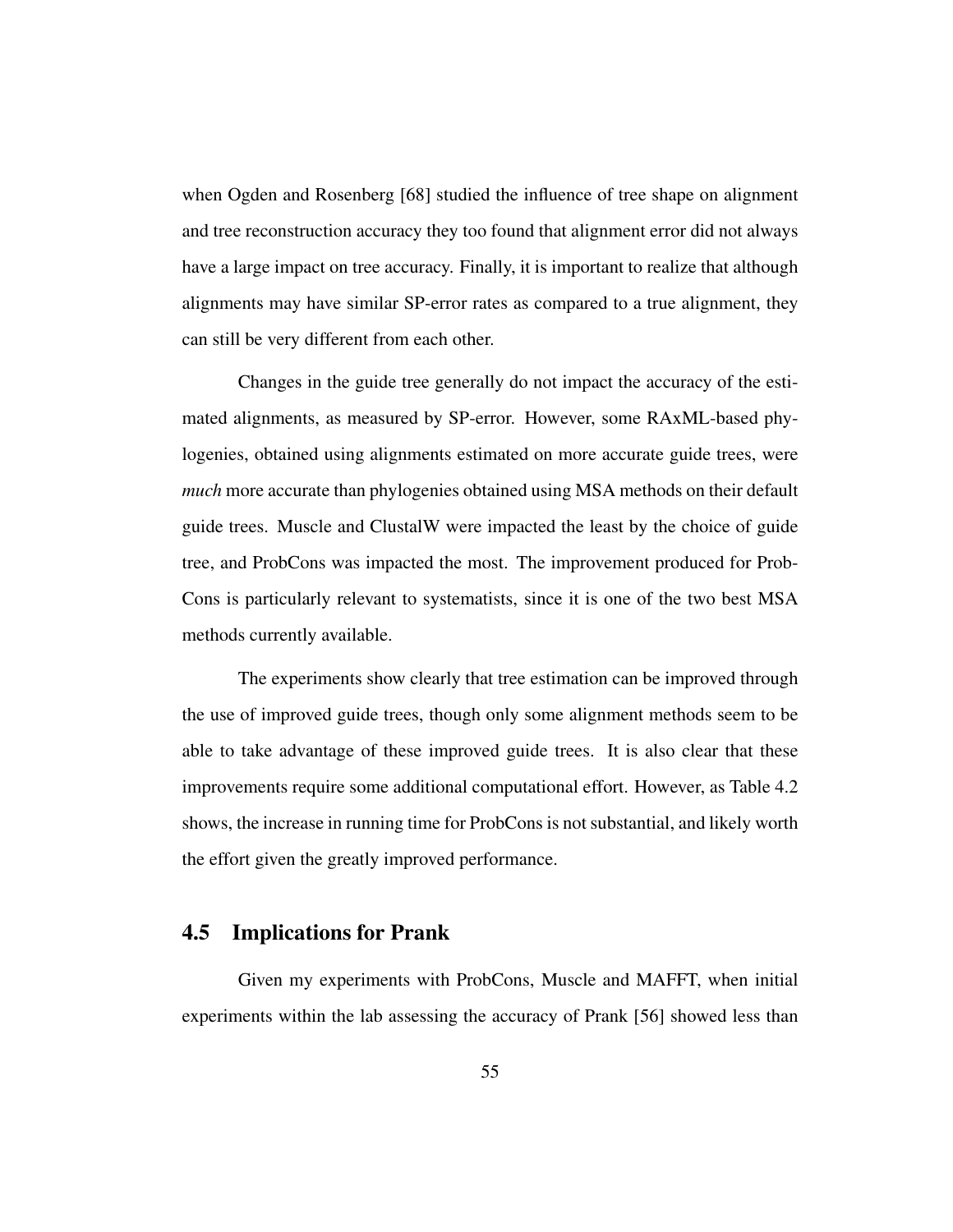| <b>Step</b>                                           |         | $25 \text{ taxa}$ 100 taxa |
|-------------------------------------------------------|---------|----------------------------|
| Compute UPGMA guide tree                              | 0:01:36 | 0:23:49                    |
| Align with ProbCons                                   | 0:07:20 | 1:52:03                    |
| Run RAxML on ProbCons alignment $\vert 0:00:42 \vert$ |         | 0:15:05                    |

Table 4.2: **Running time.** Average running times across all models and replicates, given in hours:minutes:seconds. Experiments were run using a distributed system of heterogeneous machines via Condor [52].

ideal performance, we applied what we had learned from the experiment just described. Prank is an alignment tool that produces not just an alignment over the leaves, but also estimates ancestral sequences (that is, sequences for every node of the tree). Prank is different from the other software studied in that it uses insertions and deletions as phylogenetic information, and thus is noted to possibly be "very sensitive to the given topology" [55].

For the experiments with Prank, we used a wide range of model conditions covering 100, 500 and 1000 taxa. The details for the 100 taxon model conditions are given in Table 4.3. As a guide tree, we used the tree estimated by RAxML given a MAFFT alignment.

Figure 4.4 shows the dramatic improvement in the accuracy of trees estimated using Prank alignments where we have used the non-default guide tree. While it is not often the case that the tree estimated using the Prank alignment is more accurate than the RAxML(MAFFT) guide tree, it is important to remember that we are gaining additional information (i.e. ancestral sequences) by utilizing Prank. Also, by passing a guide tree to Prank, the time required by Prank to create an alignment has also been significantly reduced (see Table 4.4, but note that these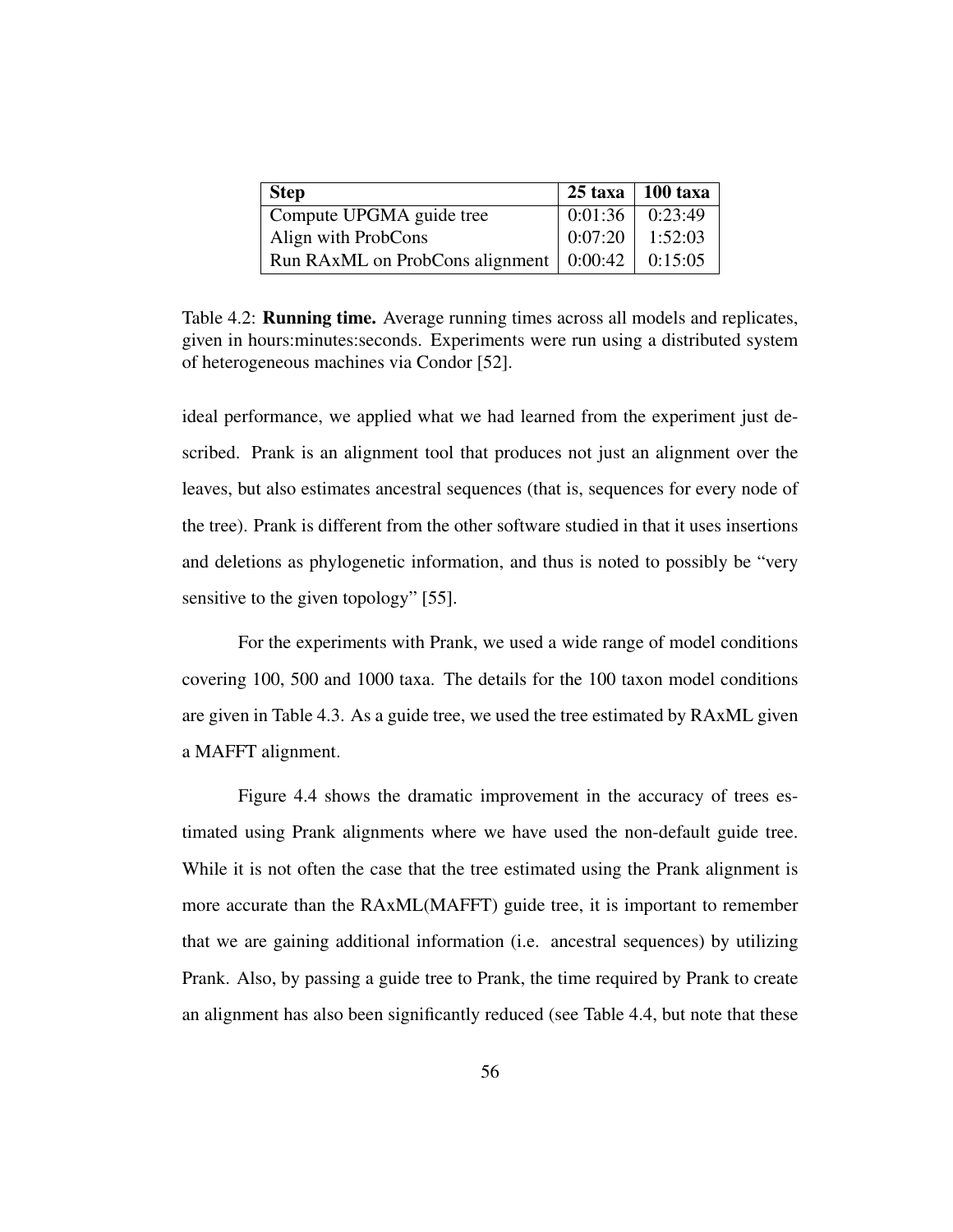|                        |            | <b>Edgewise Statistics</b> |            |              | <b>Setwise Statistics</b> |              |              |
|------------------------|------------|----------------------------|------------|--------------|---------------------------|--------------|--------------|
| $\overline{\text{MC}}$ | Model      | ANHD $(\% )$               | $%$ Gap    | $MNHD(\%)$   | ANHD $(\% )$              | Avg. Gap Len | $%$ Gap      |
| $\theta$               | $100L - 1$ | 2.72(0.08)                 | 0.21(0.00) | 32.54 (0.20) | 22.19 (0.34)              | 10.16(0.28)  | 26.55(0.92)  |
| 1                      | $100L - 2$ | 2.36(0.04)                 | 0.34(0.01) | 32.64 (0.27) | 21.93 (0.30)              | 9.75(0.21)   | 36.08 (0.89) |
| 2                      | $100L - 3$ | 4.64(0.13)                 | 0.38(0.01) | 45.15 (0.28) | 33.83 (0.36)              | 10.09(0.26)  | 37.61 (1.11) |
| 3                      | $100L-4$   | 4.33(0.15)                 | 0.74(0.02) | 44.37 (0.33) | 32.24(0.45)               | 11.41(0.22)  | 53.63 (1.04) |
| 4                      | $100L - 5$ | 19.89 (0.37)               | 0.36(0.01) | 71.12 (0.19) | 62.28(0.22)               | 10.17(0.25)  | 37.47 (0.83) |
| 5                      | $100L-6$   | 20.51 (0.42)               | 0.84(0.04) | 70.97 (0.14) | 62.30(0.19)               | 11.17(0.29)  | 56.41 (1.32) |
| 6                      | 100L-7     | 20.82 (0.31)               | 1.48(0.04) | 70.75 (0.20) | 62.29(0.25)               | 13.70(0.22)  | 69.69(0.65)  |
| 7                      | $100L-8$   | 24.08 (0.46)               | 0.37(0.01) | 72.81 (0.19) | 65.28 (0.22)              | 10.01(0.25)  | 38.06 (1.15) |
| 8                      | 100L-9     | 24.40 (0.44)               | 0.78(0.02) | 72.77 (0.18) | 64.97 (0.18)              | 11.09(0.24)  | 55.24 (0.98) |
| 9                      | $100L-10$  | 24.51 (0.33)               | 1.63(0.05) | 72.87 (0.19) | 64.92 (0.18)              | 14.24 (0.20) | 71.48 (0.55) |
| 10                     | $100M-1$   | 2.50(0.06)                 | 0.11(0.00) | 32.45(0.21)  | 22.03(0.33)               | 5.21(0.16)   | 15.38 (0.74) |
| 11                     | 100M-2     | 2.43(0.07)                 | 0.22(0.01) | 32.33 (0.28) | 22.02(0.26)               | 5.33(0.10)   | 24.72 (1.07) |
| 12                     | 100M-3     | 4.73(0.10)                 | 0.21(0.00) | 44.96 (0.23) | 33.50 (0.34)              | 5.36(0.16)   | 24.77 (0.89) |
| 13                     | 100M-4     | 4.68(0.15)                 | 0.45(0.02) | 44.90 (0.25) | 33.67 (0.32)              | 6.17(0.13)   | 40.13 (1.22) |
| 14                     | 100M-5     | 8.00(0.25)                 | 0.21(0.01) | 56.61 (0.19) | 44.69 (0.40)              | 5.33(0.12)   | 23.71 (1.03) |
| 15                     | 100M-6     | 8.13 (0.17)                | 0.43(0.01) | 56.41 (0.27) | 44.97 (0.38)              | 5.89(0.14)   | 38.90 (1.07) |
| 16                     | 100M-7     | 20.31 (0.43)               | 0.20(0.00) | 71.12 (0.24) | 62.50(0.29)               | 5.25(0.13)   | 23.35 (0.84) |
| 17                     | 100M-8     | 19.68 (0.49)               | 0.48(0.02) | 71.29(0.21)  | 62.06(0.28)               | 6.34(0.10)   | 41.41 (1.22) |
| 18                     | $100S-1$   | 2.45(0.07)                 | 0.05(0.00) | 32.13 (0.31) | 21.58 (0.38)              | 2.05(0.05)   | 6.34(0.36)   |
| 19                     | 100S-2     | 2.44(0.06)                 | 0.10(0.00) | 32.49 (0.27) | 21.87(0.25)               | 2.20(0.04)   | 11.70(0.44)  |
| 20                     | $100S - 3$ | 4.69(0.11)                 | 0.22(0.00) | 44.90 (0.28) | 33.05 (0.38)              | 2.42(0.03)   | 21.42 (0.62) |
| 21                     | 100S-4     | 4.56(0.14)                 | 1.14(0.04) | 43.56 (0.23) | 31.95 (0.32)              | 4.57(0.12)   | 57.24 (1.11) |
| 22                     | $100S - 5$ | 9.53(0.26)                 | 0.21(0.00) | 59.45 (0.20) | 48.16 (0.50)              | 2.36(0.03)   | 20.38 (0.75) |
| 23                     | $100S - 6$ | 9.77(0.25)                 | 1.14(0.03) | 58.74 (0.31) | 47.54 (0.46)              | 4.50(0.10)   | 57.31 (0.85) |
| 24                     | 100S-7     | 9.32(0.28)                 | 2.85(0.09) | 56.76 (0.20) | 45.64 (0.26)              | 9.30(0.30)   | 76.98 (0.63) |
| 25                     | $100S - 8$ | 15.75 (0.40)               | 0.21(0.00) | 67.62(0.15)  | 58.23 (0.25)              | 2.32(0.03)   | 20.41 (0.68) |
| 26                     | 100S-9     | 15.64 (0.47)               | 1.39(0.05) | 67.25(0.14)  | 57.04 (0.40)              | 5.19(0.14)   | 61.82 (0.98) |
| 27                     | 100S-10    | 15.31 (0.40)               | 2.83(0.10) | 66.11(0.23)  | 55.58 (0.42)              | 9.07(0.30)   | 76.91 (0.69) |

Table 4.3: True alignment statistics for Prank datasets. Each dataset has 100 taxa. "ANHD" is the average normalized Hamming distance, given both edgewise and setwise. Edgewise "% Gap" is the average gappiness per edge. "MNHD" is the maximum normalized Hamming distance for the alignment. "Avg. Gap Len" is the average length of gaps in the alignment, and setwise "% Gap" is the percentage of the alignment matrix occupied by indels. Standard errors are shown in parentheses.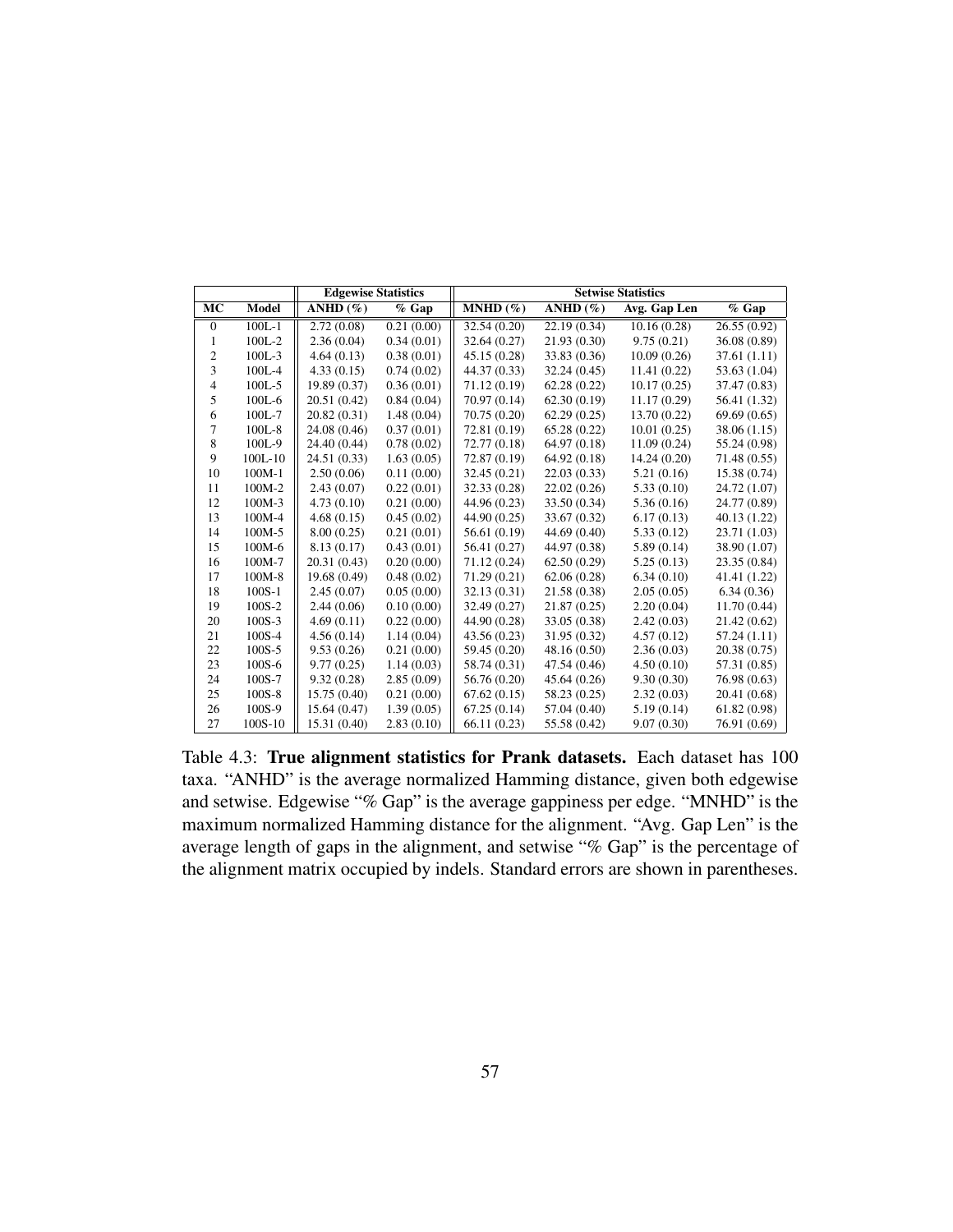

Figure 4.4: Missing edge rate of estimated trees on Prank datasets. Model conditions have been ordered by increasing missing edge rate of RAxML(TrueAln). Note that the y-axis for the easier model conditions (Figure 4.4(a)) has a range of 0-15% while the y-axis for the more difficult model conditions (Figure 4.4(b)) has a range of 0-100%.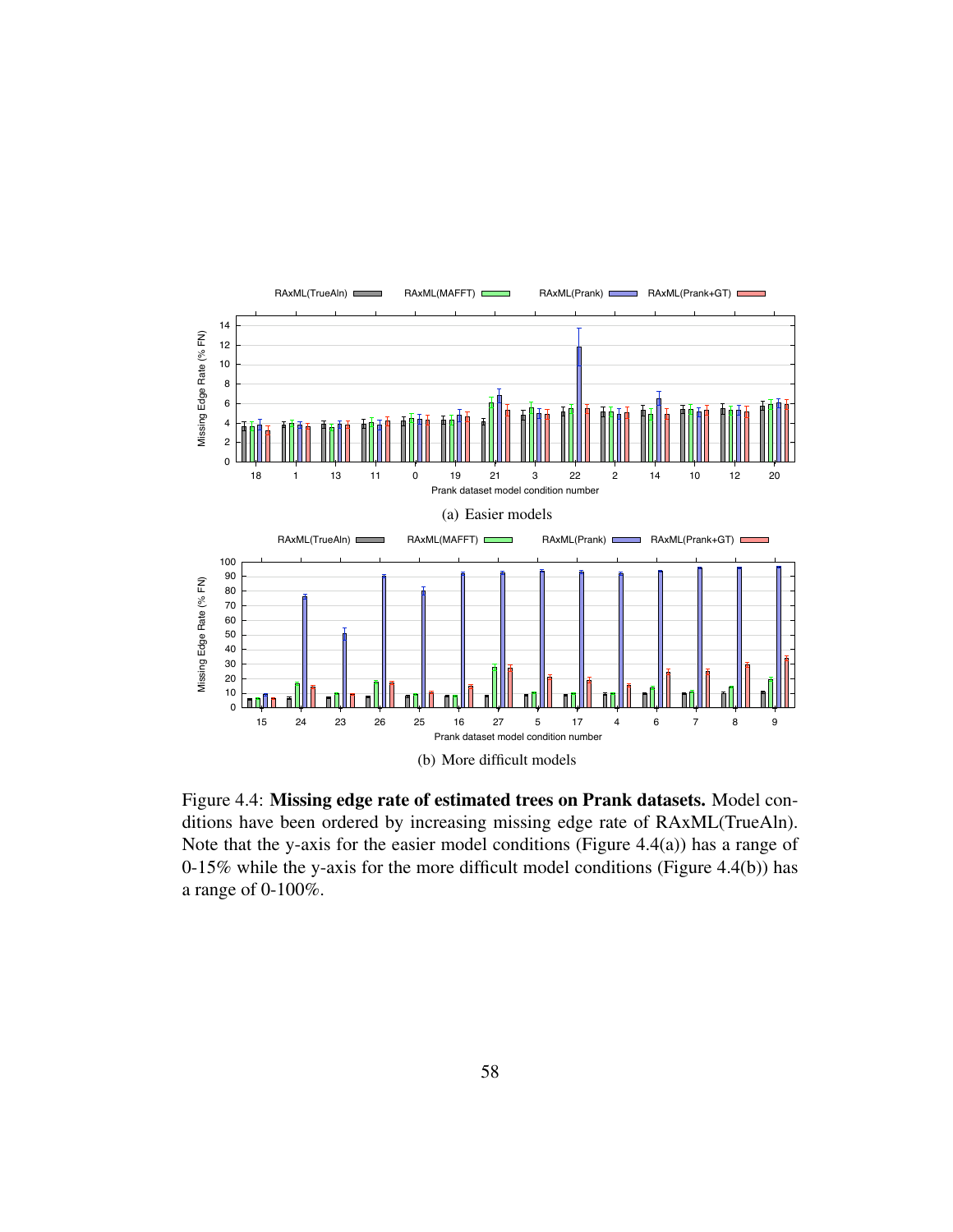| No. of sequences |                     | <b>Prank+GT</b> Default Prank |
|------------------|---------------------|-------------------------------|
| 100              | $\approx$ .5 hours  | $\approx$ 2 hours             |
| 500              | $\approx$ 2.5 hours | $\approx$ 28 hours            |
| 1000             | $\approx$ 5 hours   | $\approx$ 4 days              |

Table 4.4: Comparison of running time for Prank+GT and Default Prank. All experiments to record running time were performed on a standard desktop computer with 2 GB RAM. "Prank+GT" refers to Prank run on the RAxML(MAFFT) guide tree. The running time reported does not include the time required to compute the guide tree.

times do not include the time to estimate the guide tree).

Throughout our exploration of Prank we were in communication with the authors, who have since changed the default behaviour to include estimating the alignment twice, the second time with an improved guide tree estimated from the first alignment.

## 4.6 Conclusions

Taking the extra time to explicitly produce a guide tree instead of simply using the default is worthwhile. In particular, by quickly generating a UPGMA guide tree, the alignments produced by ProbCons are markedly improved for subsequent tree estimation, and the extra time required is not substantial. Similarly, by using a RAxML tree estimated from a MAFFT alignment as a guide tree, Prank alignments are dramatically improved. Though not all programs are equally impacted (for example, in these experiments trees generated from Muscle alignments do not improve) a careful consideration of the impact of the guide tree used for each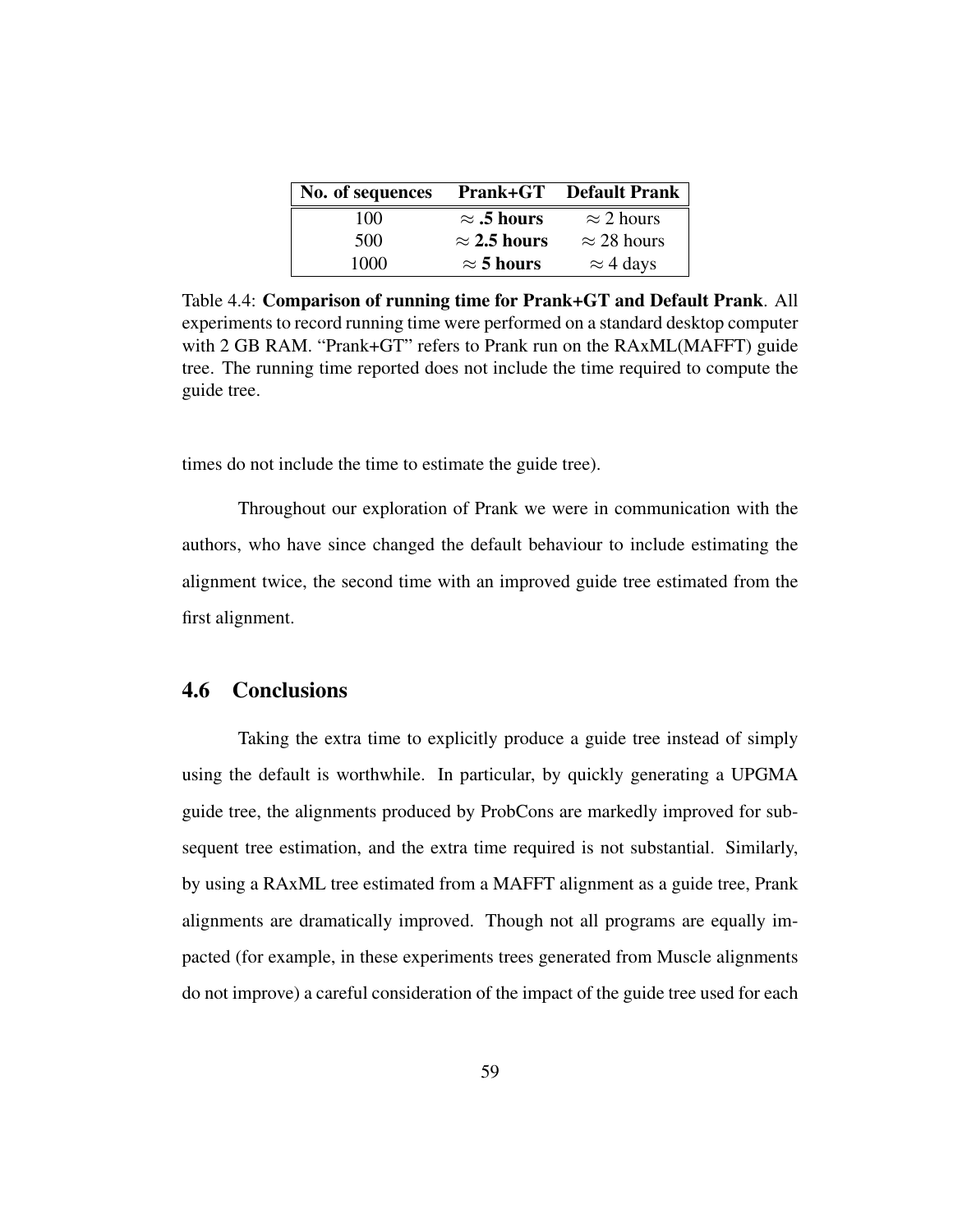program is warranted.

Further, it is interesting to see that the standard measure of alignment accuracy,  $SP_{FN}$  or  $SP$ -error, is not indicative of subsequent phylogenetic tree estimation accuracy. Clearly new alignment metrics, which better predict their utility for tree estimation are needed.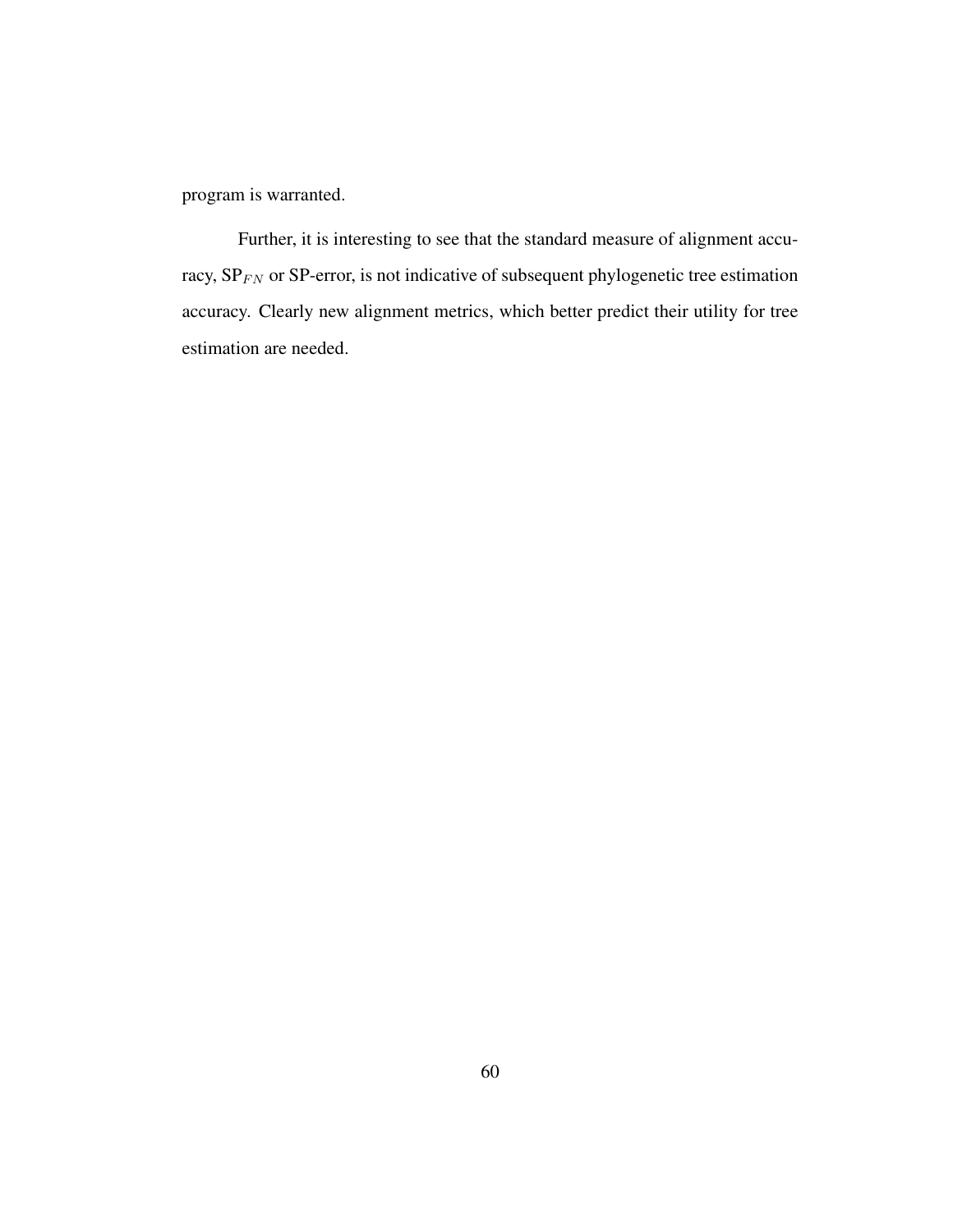# Chapter 5

## Introduction to BLuTGEN

The Assembling the Tree of Life Project (AToL) [3] is a national initiative to build a phylogenetic tree that encompasses all of life on earth, or in the projects words, "reconstruct the evolutionary origins of all living things." Thus far, however, the techniques available for this endeavour scale to at most a few thousand taxa, instead of the millions of taxa that will be required if we are to reach the ambitious goal set forth by AToL.

Advances are being made though. New alignment techniques, such as those available in MAFFT [47], can scale to many thousands of taxa, and tree estimation techniques, such as RAxML [88], are also being improved to handle ever larger datasets. But eventually these techniques fail to produce phylogenies, due to challenges such as the necessary computation time or the machine memory required for the computation.

To address these issues, I have developed a method, BLuTGEN, that attacks the problem of estimating a phylogenetic tree from sequence data in a new way. This approach has three steps:

- 1. Divide the sequences into overlapping subsets
- 2. Estimate a tree for each subset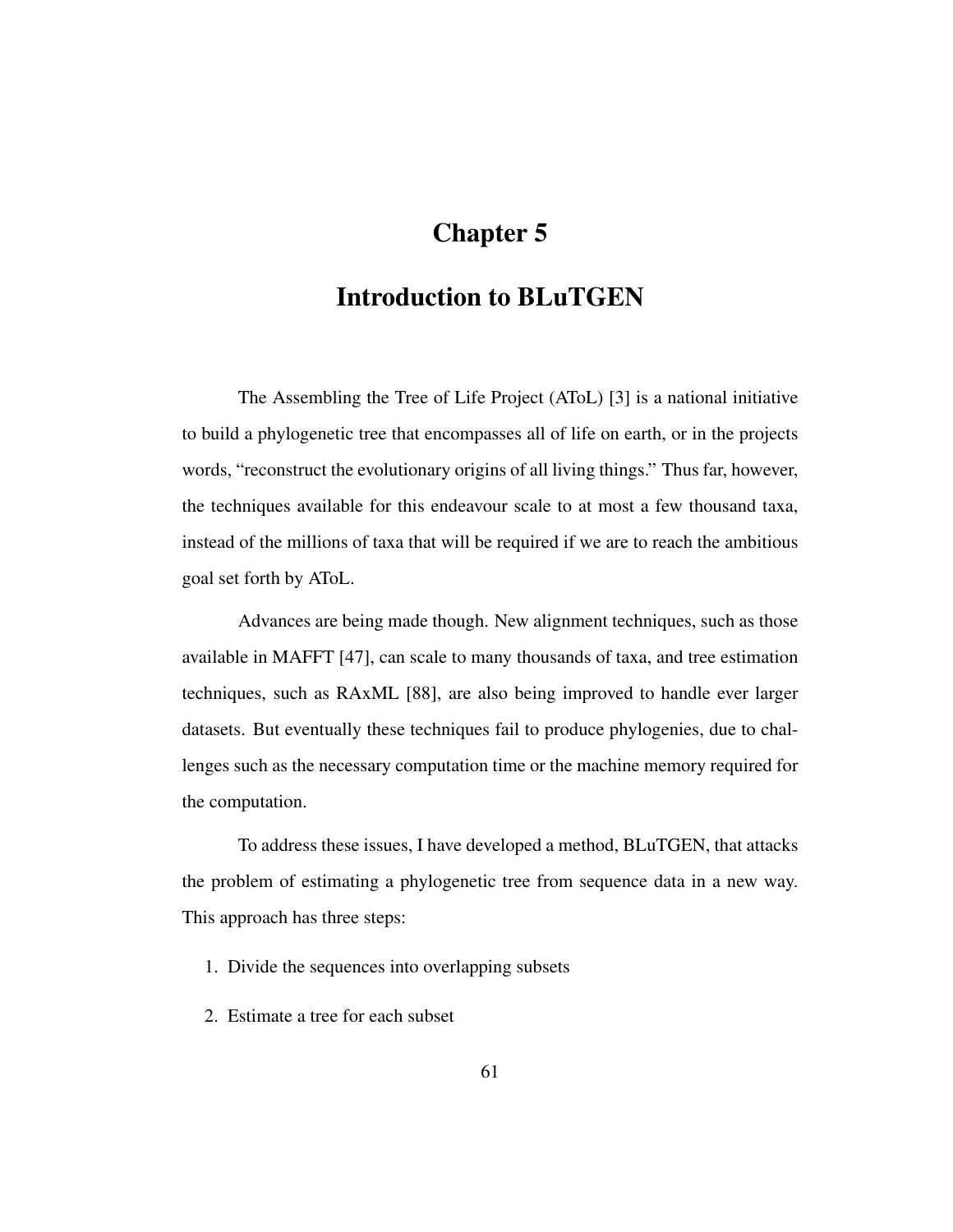#### 3. Assemble a tree for the entire dataset using the subset trees as input

Thus, instead of estimating an alignment for the full dataset, BLuTGEN estimates a tree from overlapping subtrees.

In many ways, this is an obvious approach, but it has never been tried before, in particular for a single gene region as opposed to combining multiple markers. Step 2 has been the focus of research for years, and technology is now to the point that for moderately large datasets, it is often possible to estimate a tree with good accuracy. For step 3, a new supertree method, SuperFine [93], has recently been shown to quickly and accurately reconstruct phylogenies from overlapping subproblem trees. The key then lies in how the overlapping subproblems are generated.

BLuTGEN uses two methods of generating overlapping subproblems. The first, a method I call BLF ("BLAST-based Fast"), uses the raw sequences together with BLAST (an algorithm that quickly finds similar sequences in a database) to generate the overlapping subproblems. The second method, a padded recursive DCM3 decomposition (pRecDCM3), uses a guide tree to generate the subproblems. The pRecDCM3 method is unpublished, and was developed by Li-San Wang and Tandy Warnow. This second method can also be used iteratively, where the result of one iteration is the input guide tree to the next. BLuTGEN uses the BLF decomposition to generate an initial estimate of the tree, and then uses the pRecDCM3 method to improve this initial estimate.

Since BLuTGEN never estimates an alignment on the full dataset, and uses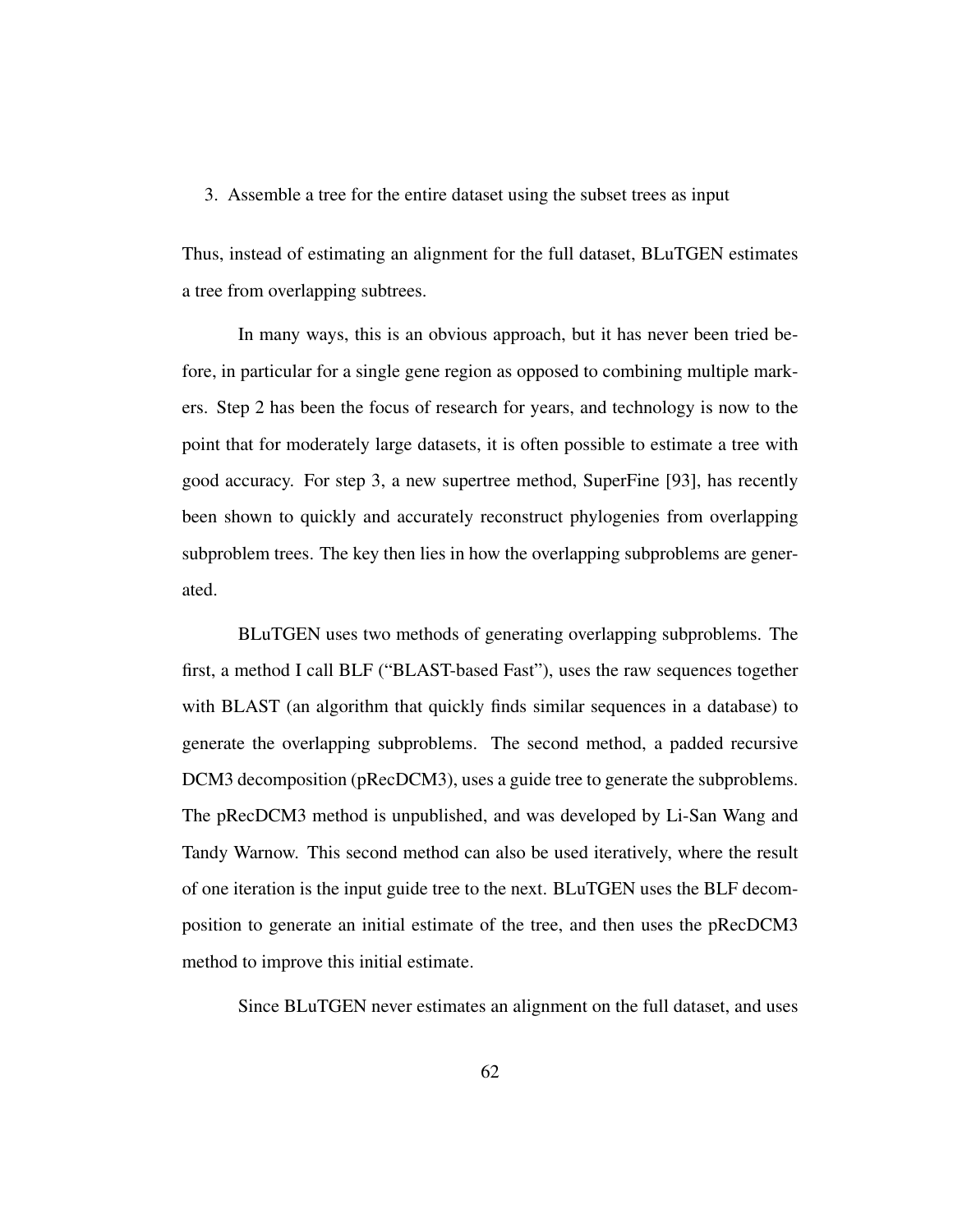a fast supertree method to generate the full tree, this method is able to avoid some of the memory issues from which the usual two-phase approaches to tree estimation suffer. Further, although there may be many subproblems which need to be analyzed, through the use of parallelization BLuTGEN can also help reduce the time required to estimate the full phylogeny.

Most importantly though, this method produces accurate trees for hard datasets. I have used both simulated and biological data to assess BLuTGEN (see Chapter 6 for further details about these data). I begin by showing results where I use only one application of pRecDCM3, and then also show a few results where I have further improved the BLuTGEN result by iterating with pRecDCM3.

To begin, Figure 5.1 shows the accuracy of BLuTGEN (using only one application of the second phase) as compared to the RAxML(MAFFT) tree (one of the best two-phase methods), the SAT $\acute{\text{e}}$  tree found by Liu et al. [54], and the tree estimated by RAxML given the true alignment for 140 simulated datasets (7 model conditions, 20 replicates per model condition), each with 1000 taxa. For the 6 difficult model conditions shown (where a model condition is considered difficult if the missing edge rate of the RAxML(MAFFT) tree is more than 10%), BLuTGEN is more accurate than SAT<sub>e</sub> for four of the model conditions, and within a tenth of a percent for a fifth model condition. On the final difficult model condition BLuT-GEN is only worse than SATé by 0.7%. Considering all seven model conditions, the greatest improvement in accuracy is for 1000L3, where BLuTGEN is 2.7% more accurate than SATé, and for the dataset where the tree returned by BLuTGEN is worse than  $SATé (1000L1)$ , the difference in accuracy is less than a percent.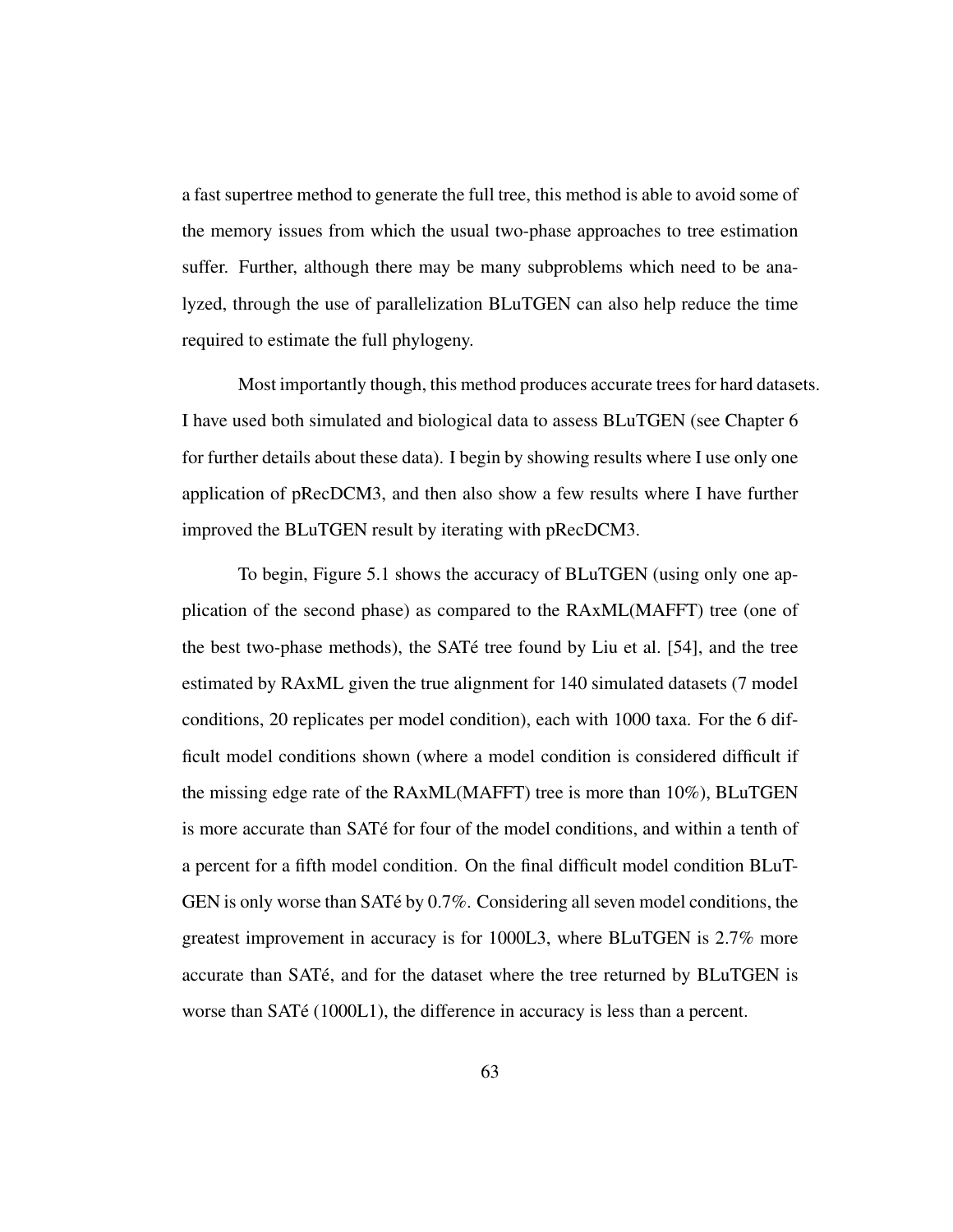

Figure 5.1: Accuracy of BLuTGEN compared to alternative methods for ROS-Esim datasets. The missing edge rate for each of RAxML(MAFFT), SATé, RAxML(TrueAln), and BLuTGEN is shown for seven simulated model conditions.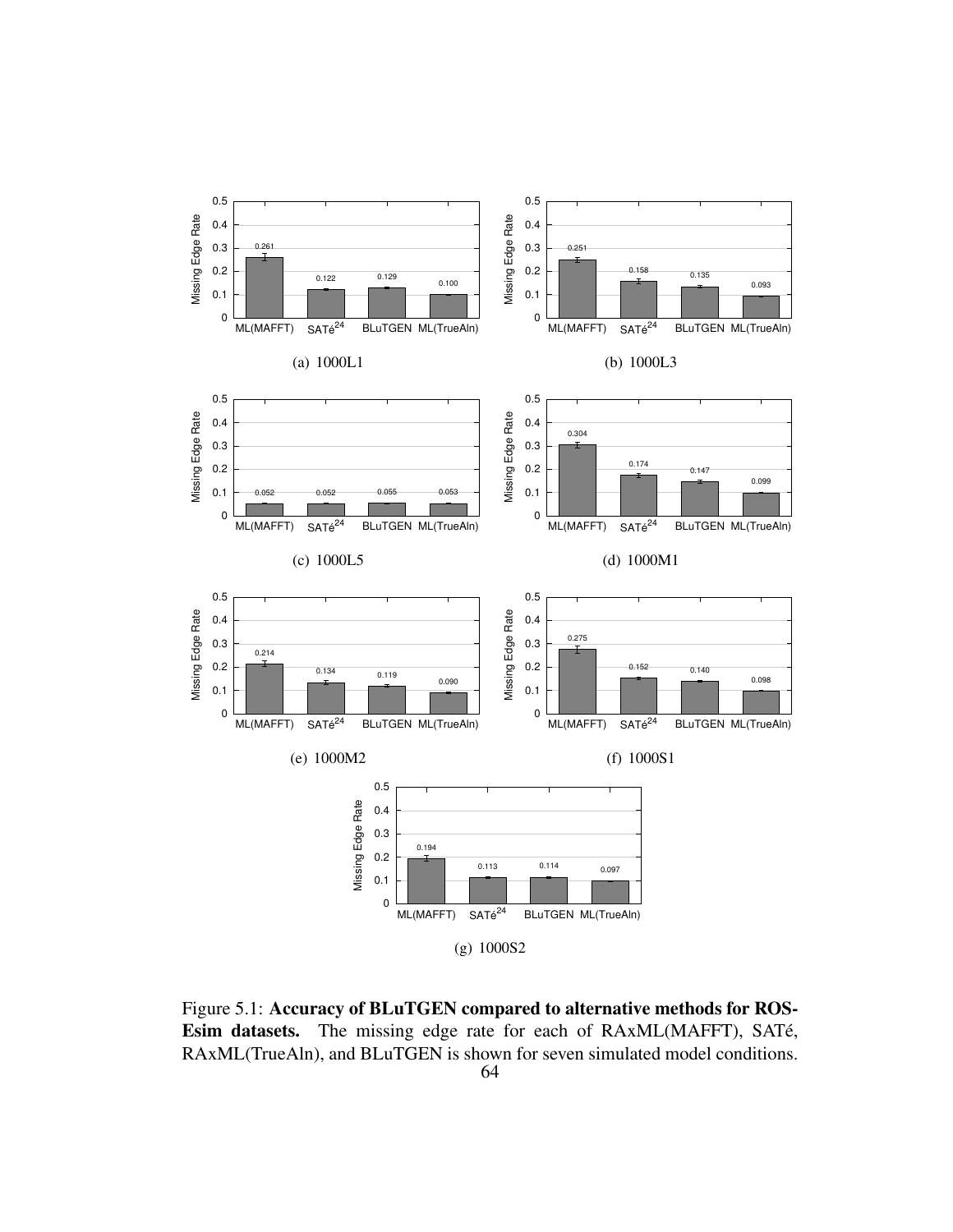

Figure 5.2: Accuracy of BLuTGEN compared to alternative methods for Gutell datasets. The missing edge rate for each of RAxML(MAFFT), SATé (where available), and BLuTGEN is shown for the Gutell datasets. 16S.M has 901 taxa, 16S.M.aa ag has 1028 taxa, 16S.3 has 6263 taxa and 16S.T has 7350 taxa.In generating the RAxML(MAFFT) tree, MAFFT was run using the linsi option for 16S.M and 16S.M.aa ag and using the parttree option for 16S.3 and 16S.T.

In Figure 5.2 I show the accuracy of four biological datasets as compared to an estimated reference tree (see Chapter 6 for further details of the reference tree generation). Again, these results use a single iteration of the pRecDCM3 technique. For three of the four datasets, the result of BLuTGEN is more accurate than the alternative, and for the one dataset where BLuTGEN is less accurate, it is only worse by 1.1 percent. Note that for 16S.3 and 16S.T, SATé results are not available.

I also used the second phase of BLuTGEN, the pRecDCM3 decomposi-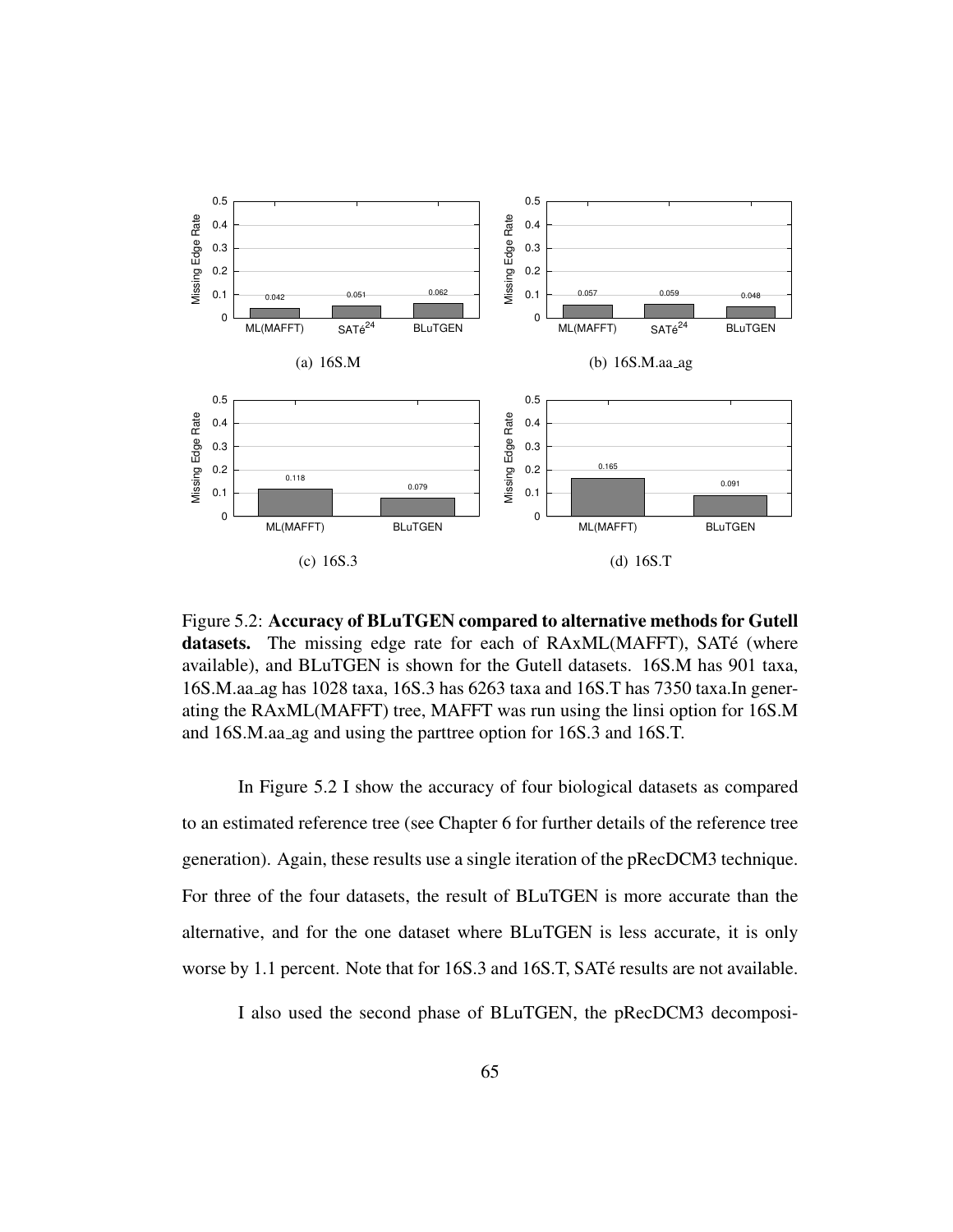tion technique, iteratively for a few of the most difficult model conditions. Figure 5.3 shows the final tree that results after four iterations for two ROSEsim datasets, and Figure 5.4 shows the results for the two Gutell datasets with more than 5000 taxa, again, as compared to the best two-phase method available (that is, RAxML(MAFFT) using the linsi option for the ROSEsim datasets, and the parttree option for the Gutell datasets). In the case of the ROSEsim datasets, I also give the SATé results. Notice that iterations generally improve the resulting tree accuracy, though minor degradations also occur (see Section 7.2 for further details).

In the next few chapters I will present the development of BLuTGEN. Chapter 6 gives background for each of the pieces involved in BLuTGEN, as well as details for the simulated and curated data on which I evaluate the performance of BLuTGEN. Chapter 7 explores the possibility of improving an existing tree, while Chapter 8 considers several early variants of BLAST-based decompositions. Finally, Chapter 9 examines some alternative versions of BLuTGEN, in particular looking at other possibilities for how to run SuperFine, as opposed to the default, to allow BLuTGEN to be applied to even larger datasets.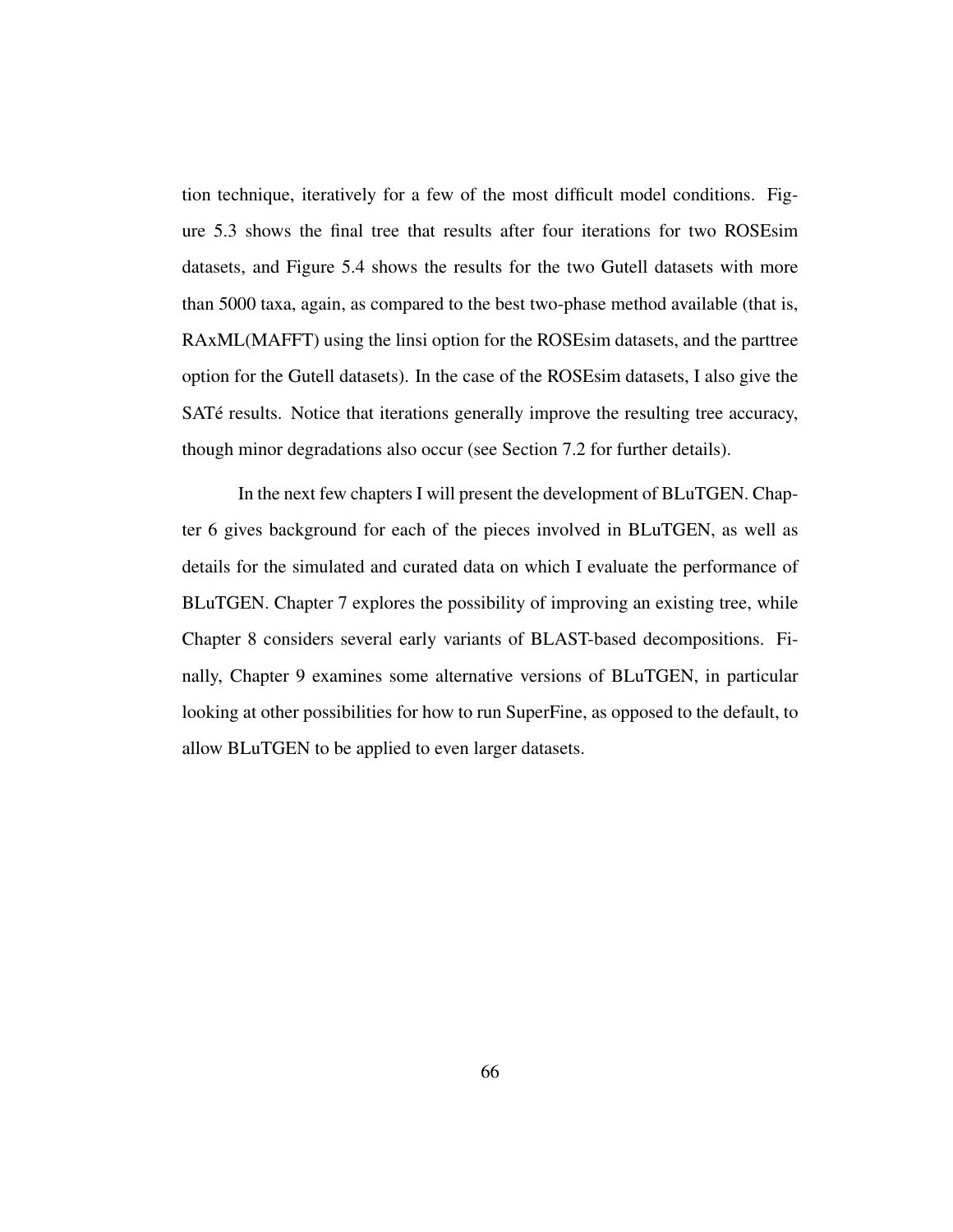

Figure 5.3: Accuracy of BLuTGEN using iteration compared to alternative methods for two ROSEsim datasets. The missing edge rate for each of RAxML(MAFFT), SATé, and BLuTGEN using five applications of pRecDCM3 (that is, four iterations) is shown for the 1000M1 and 1000S1 datasets. In generating the RAxML(MAFFT) tree, MAFFT was run using the most accurate linsi option.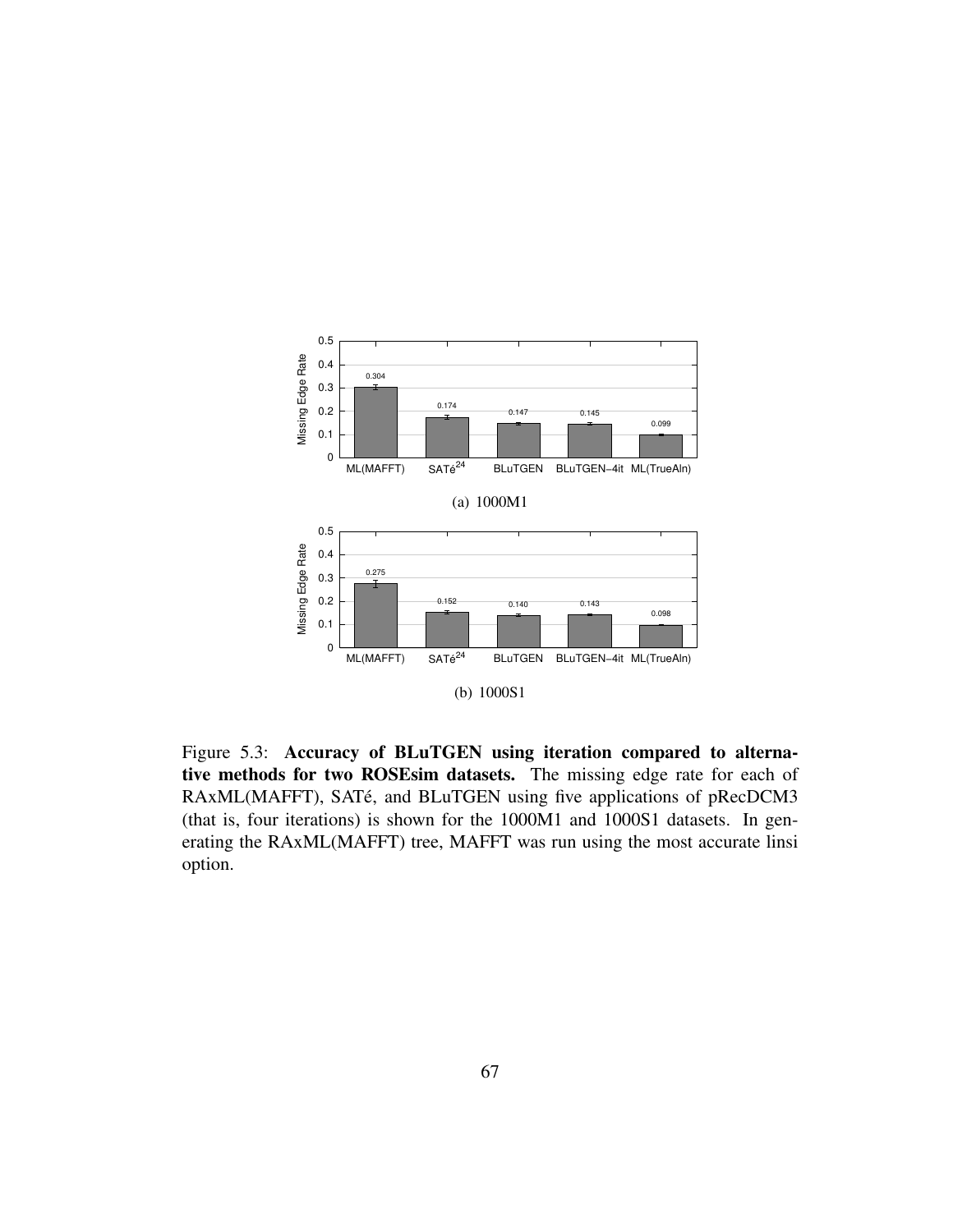

Figure 5.4: Accuracy of BLuTGEN using iteration compared to alternative methods for Gutell datasets. The missing edge rate for RAxML(MAFFT) and BLuTGEN using four applications (that is, three iterations) of pRecDCM3 is shown for the two Gutell datasets with 6263 (16S.3) and 7350 (16S.T) taxa. In generating the RAxML(MAFFT) tree, MAFFT was run using the parttree option.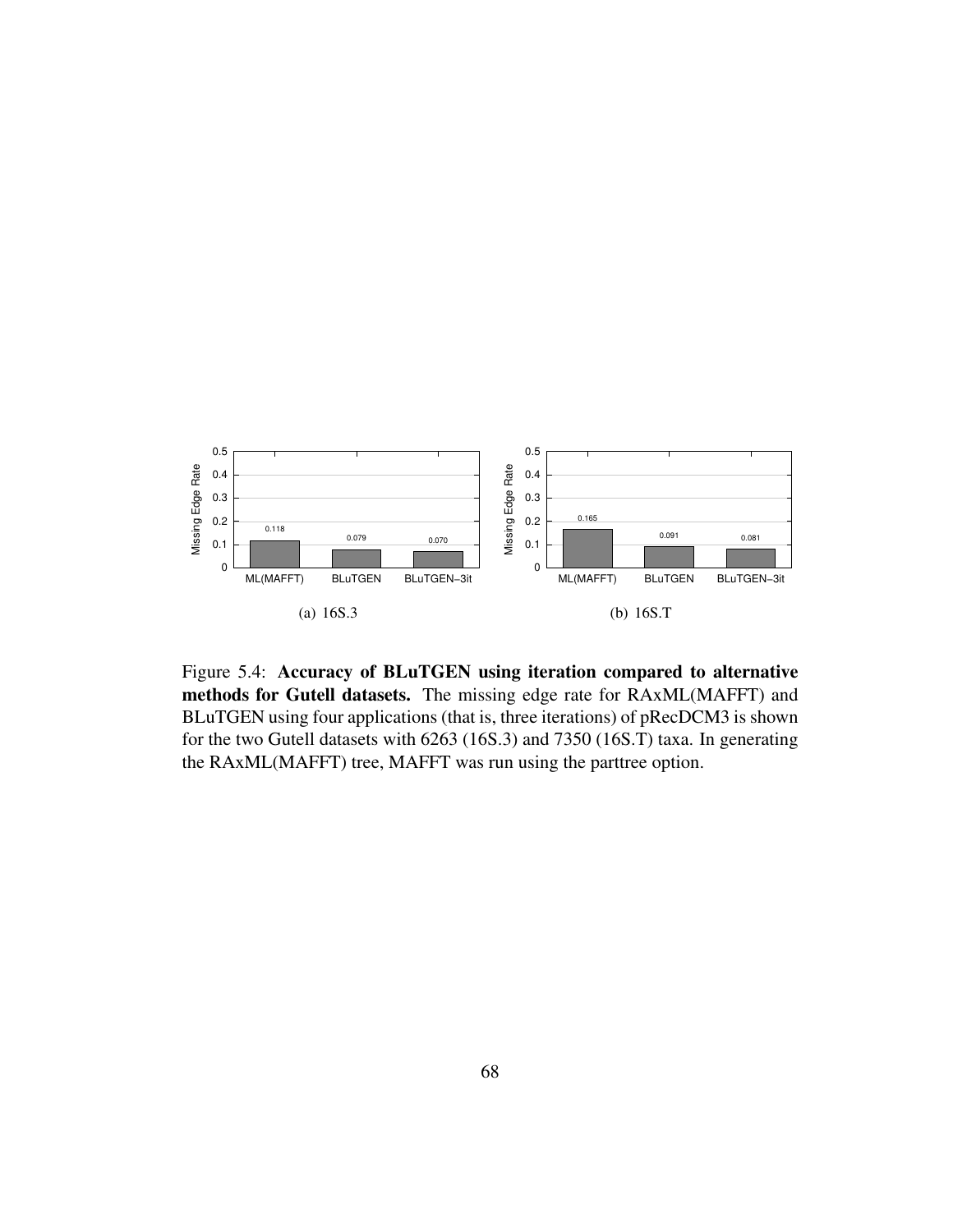# Chapter 6

# Background and Data for BLuTGEN

As briefly described in Chapter 5, BLuTGEN makes use of several preexisting techniques in each of its three steps. In this chapter I give the relevant background for each step, and then give details for the data I use to explore the performance of BLuTGEN.

## 6.1 Background

### 6.1.1 Step 1: Division into subproblems

For division into subproblems, I use two approaches, one based on BLAST, and another based on a disk-covering method (DCM3). I now give some background on each of these techniques.

### 6.1.1.1 BLAST

BLAST is an acronym for "Basic Local Alignment Search Tool". From the NCBI website: "BLAST finds regions of local similarity between sequences. The program compares nucleotide or protein sequences to sequence databases and calculates the statistical significance of matches" [63].

BLAST was designed to enable researchers to find sequences in a database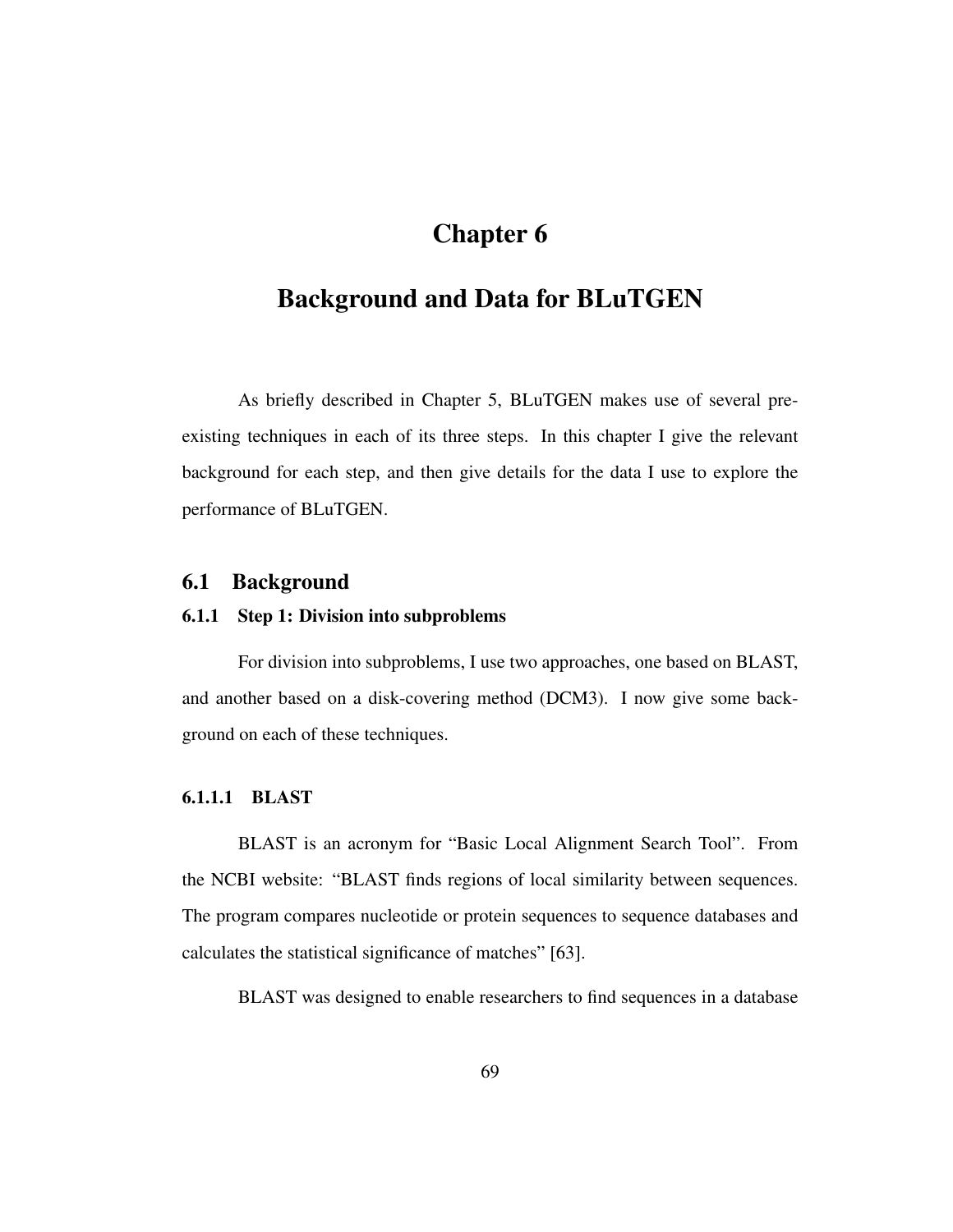that were similar to a reference sequence very quickly. Originally designed in 1990 [1], there are now many different variations of BLAST searches. The fundamental idea though, is to compare sequences not in their entirety, but instead to only consider portions of the reference sequence. To speed the computation even further, heuristics are used to do the comparisons.

In my experiments, I use the blastn algorithm (available from the standard blastall command), which uses a database of nucleotide sequences and a nucleotide reference sequence. I create a database for each set of sequences using the command formatdb. I use several variations of BLAST-based clustering techniques, and give the details for each in Chapter 8.

#### 6.1.1.2 Disk-Covering Methods

Disk-covering methods (DCMs) are a suite of tree estimation algorithms based on a divide-and-conquer approach. In each instance, the input data are divided into subsets, a tree estimation analysis is performed on each subset, and the results of each subset analysis are merged (and perhaps subsequently refined) to create a solution for the entirety of the data. The first DCM [43] was designed for use with distance-based tree reconstruction methods, while a second, DCM2 [44], was designed for use in reconstructing maximum parsimony trees.

A third decomposition method, DCM3 [75], was also first designed for reconstructing maximum parsimony trees. However, DCM3 has the beneficial property that there is a heuristic to this decomposition that makes it very fast, with smaller subproblem sizes than DCM2. I will be using this heuristic DCM3 decom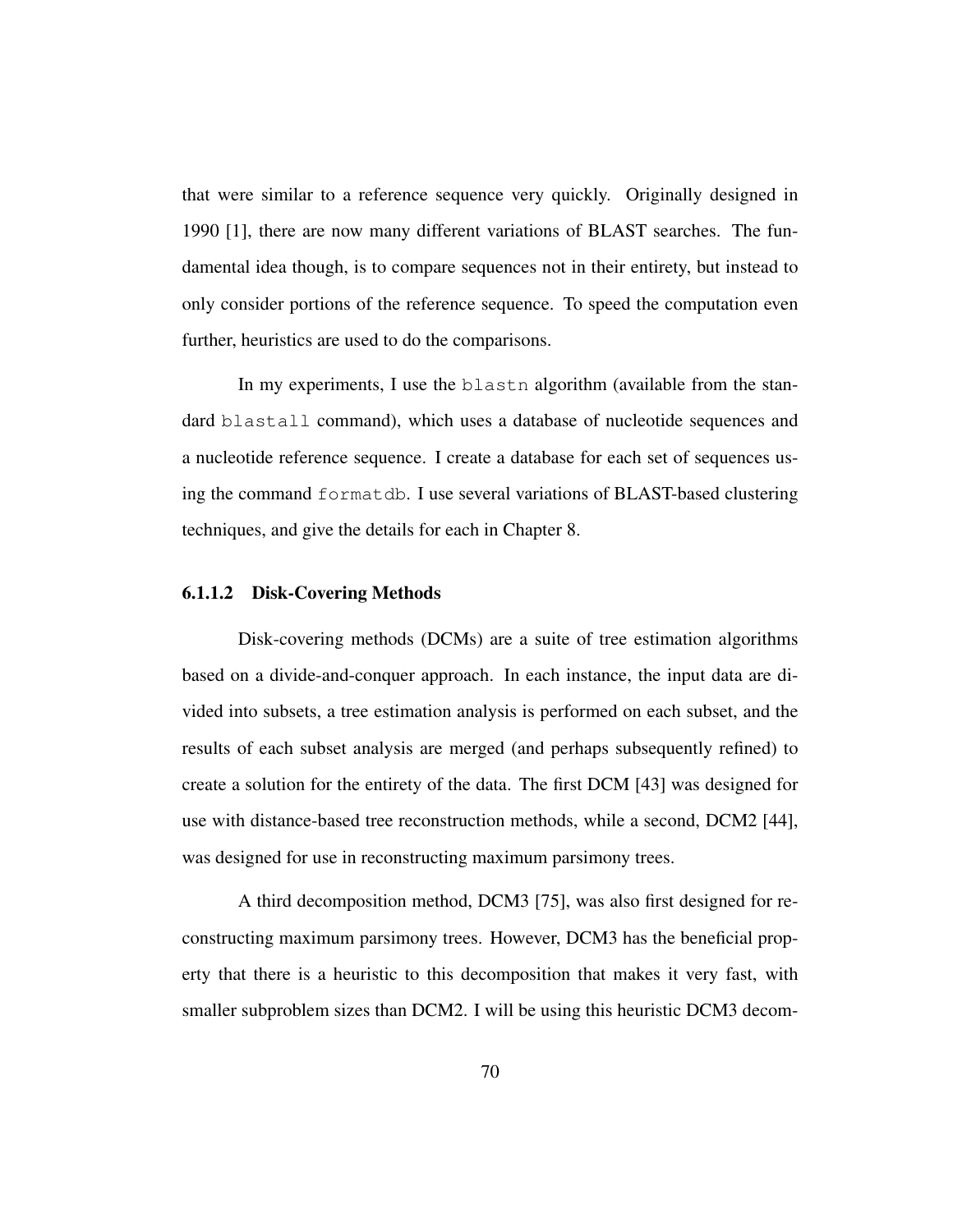position, which determines subsets on the basis of a user input guide tree.

I need two concepts to explain the decomposition: centroid edge and short subtree. The centroid edge of a tree is the edge that, when removed, roughly divides the leaf set of the tree into two sets of equal size. The short subtree is defined in terms of a particular edge in the tree. Given a tree  $T$  and an edge  $e$ , consider the (usually four) rooted subtrees that result from removing  $e$  and its pendant edges from the tree. Compute the distance (given by the edge lengths on the tree, or assuming that every edge has unit length) from each taxon to the root of its respective subtree. Now, for each subtree, attach to  $e$  the closest taxon (taxa in the case of ties) from each subtree in the place of the original subtree. This constructed tree is the short subtree of  $T$  on  $e$ .

The DCM3 decomposition then works as follows:

- 1. Determine the centroid edge of the guide tree, and set the subtrees determined by removing the centroid edge and the edges connected to the centroid edge to be  $A, B, C$  and  $D$ .
- 2. Set  $X$  to be the short subtree around the centroid edge.
- 3. Use as subsets the leaf sets of  $A \cup X$ ,  $B \cup X$ ,  $C \cup X$  and  $D \cup X$ .

For my purposes, I need a fair amount of overlap between subsets, but DCM3 only has an overlap in the leaf set of  $X$ , which is usually very small (just four taxa). Padded DCM3 ("pDCM3") overcomes this limitation by adding extra taxa to X. Padded DCM3 is unpublished work by Li-San Wang and Tandy Warnow, but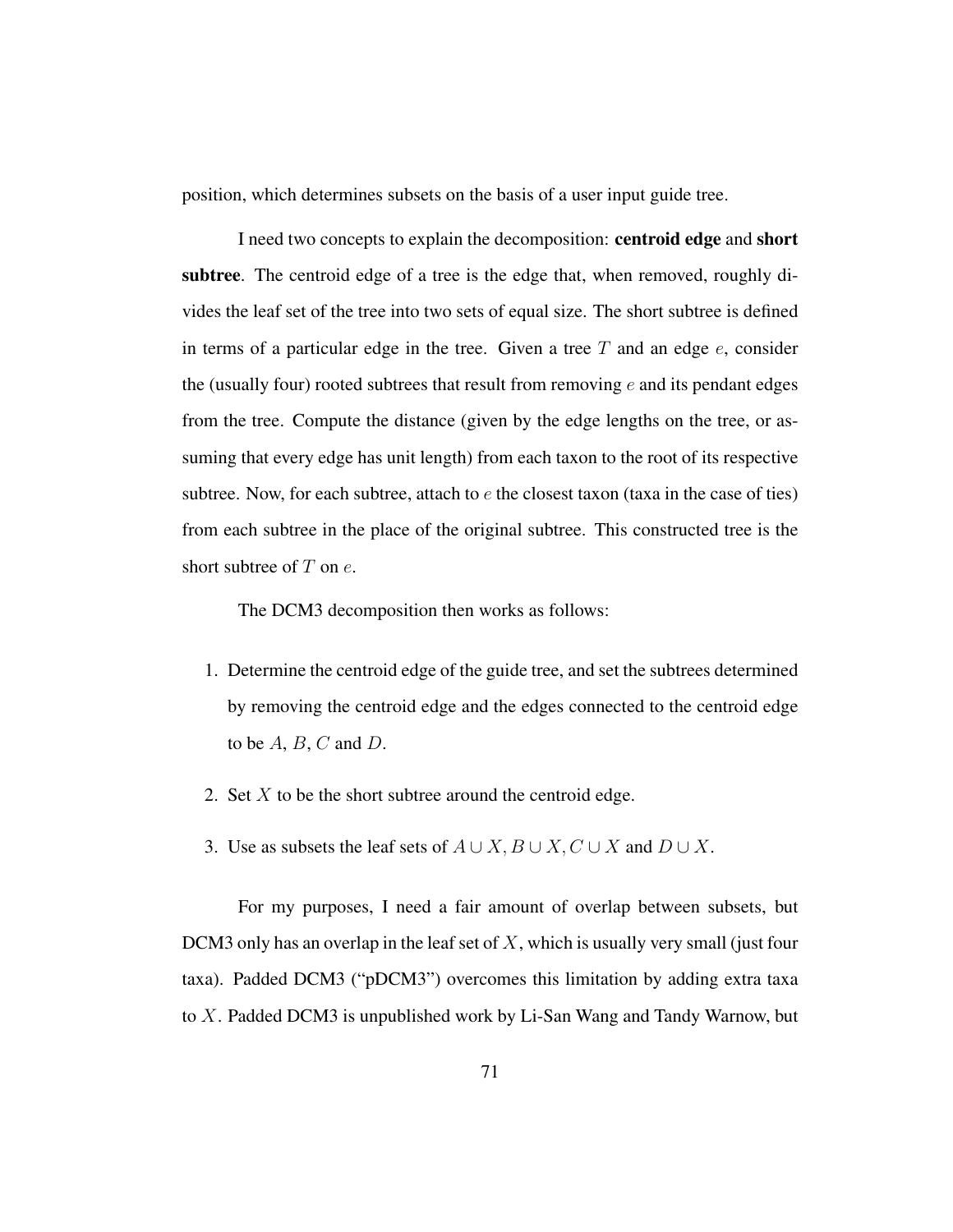an executable written by Li-San Wang is available. In a padded DCM3, the number of additional taxa is dependent on the padding factor  $p$ . Instead of only taking the closest taxon from each subtree,  $p$  of the next closest taxa are also added to  $X$ . Thus, when there are no ties, the size of the overlap is  $p \ast 4$ .

Depending on the size of the guide tree, these subsets can still be quite large. However, the algorithm can be applied recursively (an approach first successfully applied to DCM2 decompositions by Tang et al. [95], and also used for DCM3 [75]) until all subsets are smaller than a user-specified maximum subset size. This version is usually referred to as "RecDCM3". Combining this recursive version with padding is then referred to as "pRecDCM3".

### 6.1.2 Step 2: Estimate a tree for each subset

After subsets have been defined, I apply standard methods to generate a tree for each subset. In these experiments, I use MAFFT (using the most accurate option, linsi) to generate an alignment, and then estimate a tree from this alignment using RAxML (I refer to this tree as RAxML(MAFFT)). I chose this technique since RAxML(MAFFT) is one of the most accurate two-phase methods [54]. Note that when estimating trees using RAxML, I use the GTRCAT model as opposed to the GTRGAMMA since GTRCAT requires less memory and is considerably faster than GTRGAMMA (GTRCAT and GTRGAMMA usually return the same tree topology, though GTRCAT does not return branch lengths whereas GTRGAMMA does). Further, since the supertree method I use to assemble the full tree does not require branch lengths (see Section 6.1.3), using GTRCAT is not an impediment. In some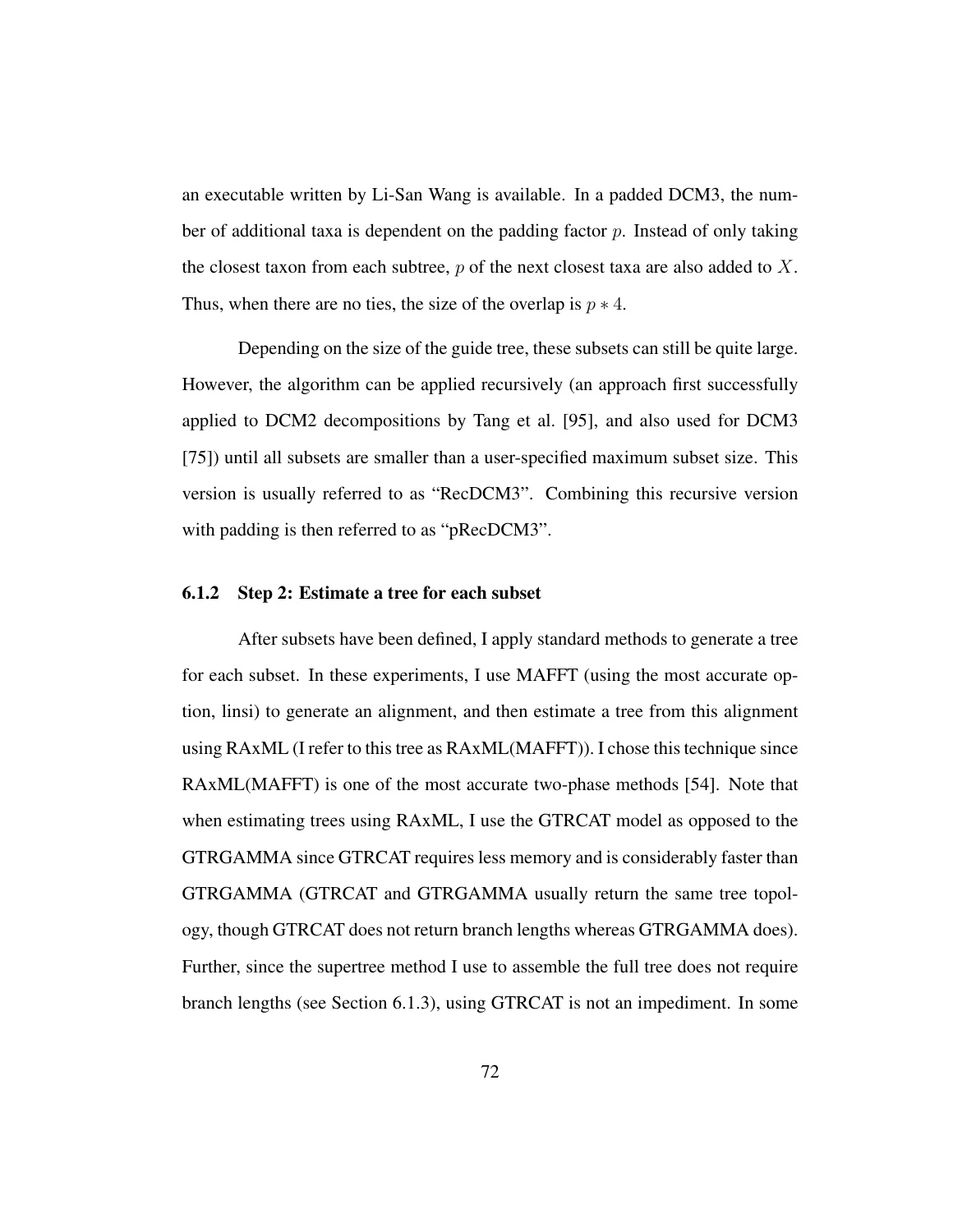cases, when using simulated data, I also used RAxML to estimate a tree on the true alignment (which I refer to as RAxML(TrueAln)). The commands used are listed in Appendix 1.

### 6.1.3 Step 3: Assemble a tree for the full dataset

To combine the trees from each subset, I use a supertree method. Supertree methods take as input a set of trees on overlapping sets of taxa, and use these "source" trees to build a single tree that contains each of the taxa in some source tree. I use the supertree method SuperFine [93] to construct a full tree from the subtrees.

SuperFine has two phases, and has an option to report the tree at the end of each phase. The first phase constructs a strict consensus merger (SCM) tree, which the second phase then refines. I use the Matrix Representation with Parsimony (MRP) [4, 5, 70] option of SuperFine to resolve polytomies. For more complete details of SuperFine, see Swenson's dissertation [93].

As I developed BLuTGEN, I discovered that the default behaviour of SuperFine needed to be modified for very large datasets, particularly when the source trees used result in SCM trees with large polytomies. Thus, as a result of my experiments, modifications have been made to SuperFine which allow variable behaviour when resolving using MRP. I consider several of these alternatives, which include changing the number of ratchet iterations in the MRP search (default is 100), using a random result tree instead of the default greedy consensus, and limiting the time allowed for each iteration of the search.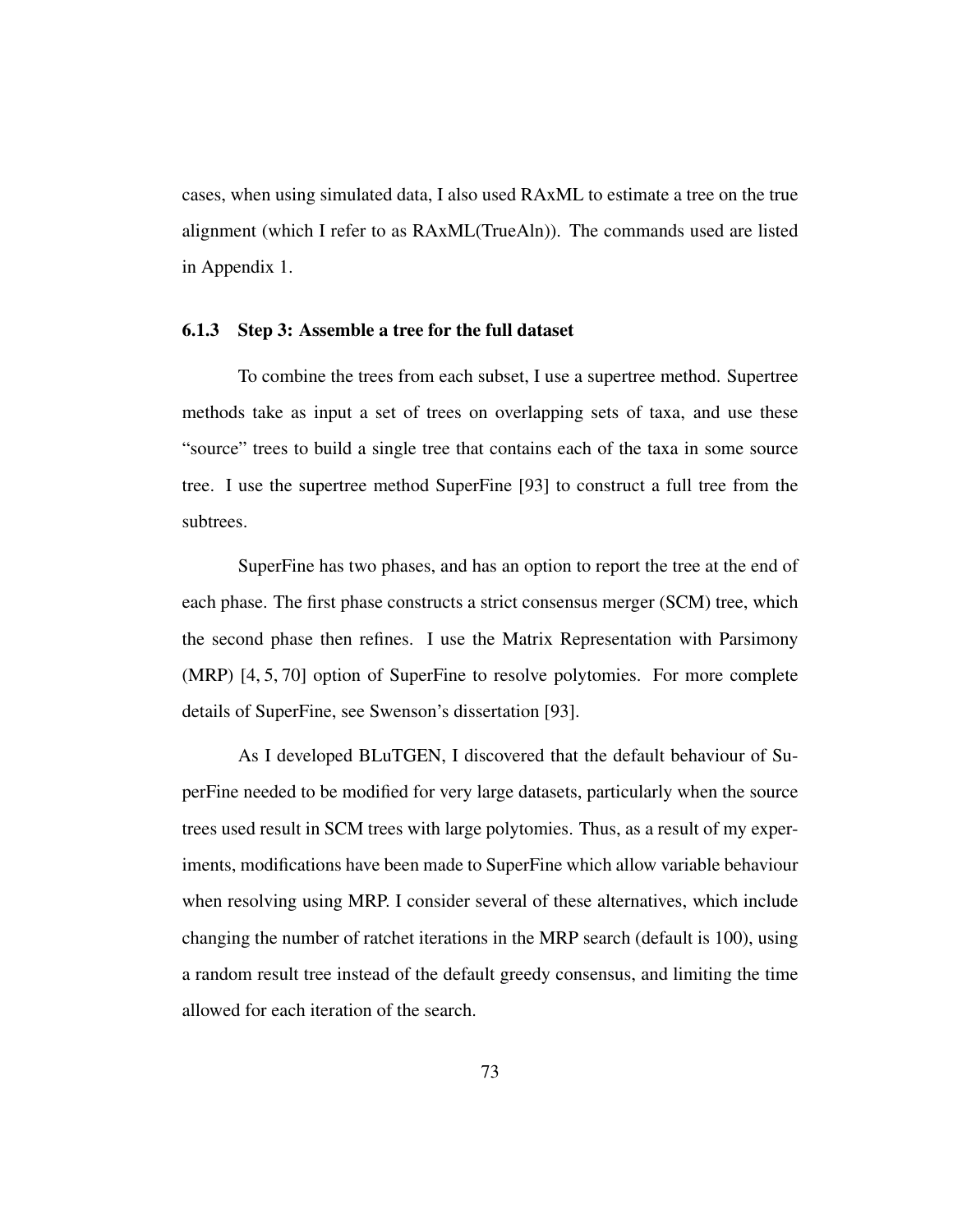# 6.2 Data

In each of the next chapters I will assess the ability of several methods of building phylogenies to accurately reconstruct a tree. I will use both simulated and biological datasets for this purpose, and will compare the methods I develop to existing techniques.

The data I present falls into three categories. The first, RNAsim [16], was generated by Junhyong Kim's lab as part of the CIPRES project [15]. These are large datasets (8192 and 16394 taxa) simulated using secondary structure information. Interestingly, these RNA datasets turn out to be very easy to analyze, perhaps because of their short gap lengths. The second, ROSEsim, was generated using the software package ROSE [92] for the introductory paper on SATe [54, 82, 83]. ´ These datasets have 1000 taxa, and most have been found to be difficult for existing software. The third, Gutell Data, are curated empirical rRNA datasets from Robin Gutell's comparative RNA database [12]. Though there are many such datasets, I use just four, which have many taxa (ranging from 901 to 7350) and have proved difficult for existing tools (the two smallest of these were also analyzed in the SAT $\acute{\rm{e}}$ paper [54]). I now give further details for each set.

### 6.2.0.1 RNAsim

To create these datasets, a simulation was done using, for each dataset, the same starting/root RNA sequence with secondary structure, but on trees with different number of taxa. These trees were random-sampled subtrees of a 1-milliontaxon binary tree, which resembles real phylogenetic trees and was created by Tracy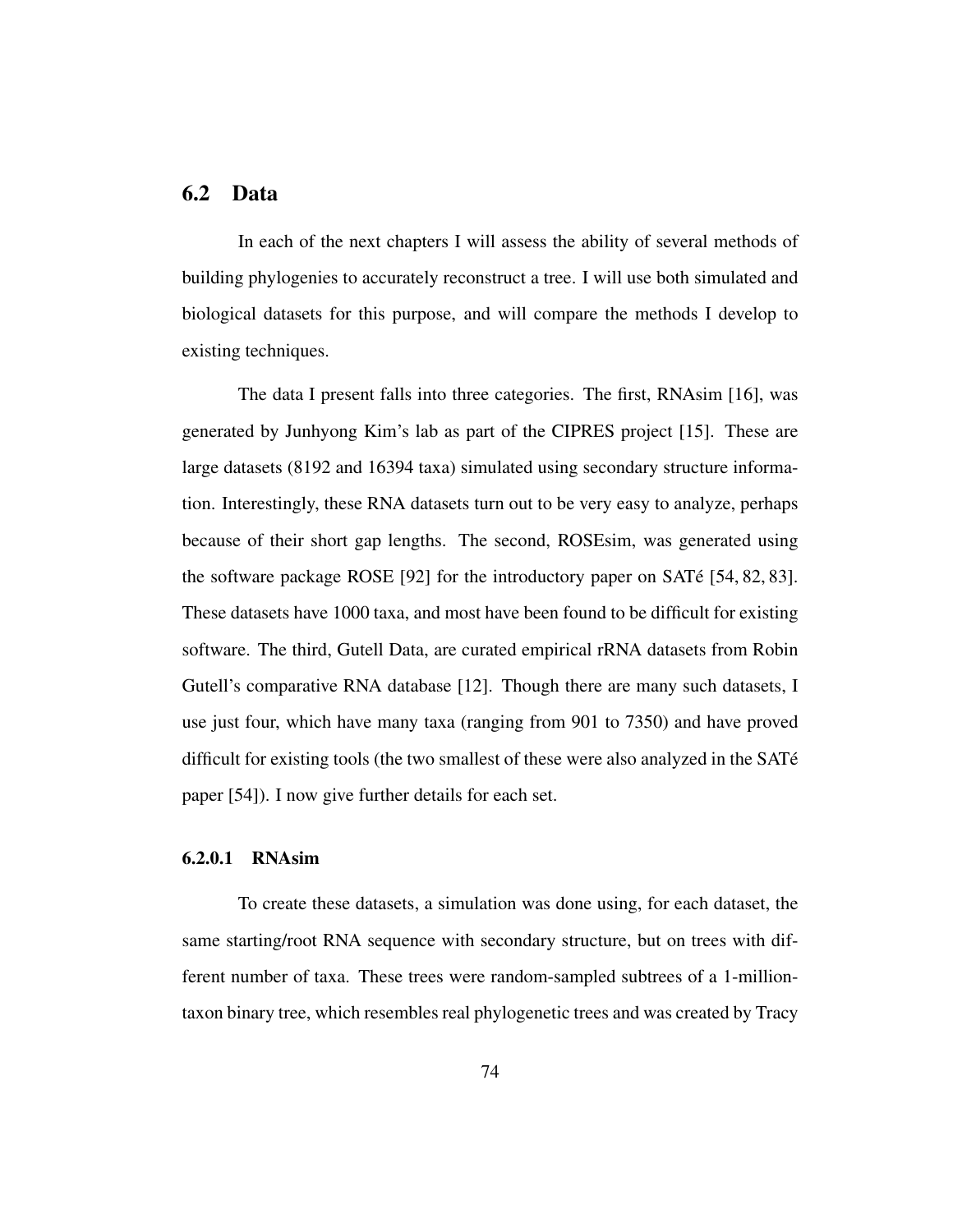| Dataset | <b>Taxa</b> | <b>Sites</b>     |        |        |        | $MNHD$   ANHD   Gap   Avg Gap |
|---------|-------------|------------------|--------|--------|--------|-------------------------------|
|         |             |                  | $(\%)$ | $(\%)$ | $($ %) | Len                           |
| 8192    |             | $8192$   2420.3  | 40.7   | 20.0   | 36.6   | 1.03                          |
| 16384   |             | $16384$   2805.8 | 42.4   | 20.9   | 45.3   | 1.03                          |

Table 6.1: RNAsim data statistics. The number of taxa, number of sites, average normalized hamming distance (ANHD), percentage of the matrix which is a gap character (Gap), and average gap length (Avg Gap Len) are shown.

Heath at Hillis/Bull lab in UTexas at Austin. The simulation parameters that generated these data were tuned such that the simulated sequences resemble real small subunit rRNA (ssu rRNA) sequences in terms of sequence identity, number of indels, the ratio between substitution and indels, etc. The resulting dataset statistics are given in Table 6.1.

I used the trees/datasets with 8192 and 16384 sequences (20 replicates each). For each of these model trees and associated datasets, I generated a potentially inferable model tree (PIMT) as discussed in Section 2.3.2 to use as a reference tree, as well as an unaligned set of sequences (by removing all gaps).

### 6.2.0.2 ROSEsim

These data were generated in two steps. Step 1 generated model trees with r8s [77] and then Step 2 generated sequence data using ROSE [92]. These datasets were first created by Kevin Liu and used to test the effectiveness of SATé [54]. Though there are many more such datasets, I chose the model conditions with 1000 taxa, and that had proved most difficult for existing two-phase methods. I also included one model condition which was relatively easy as a comparison point.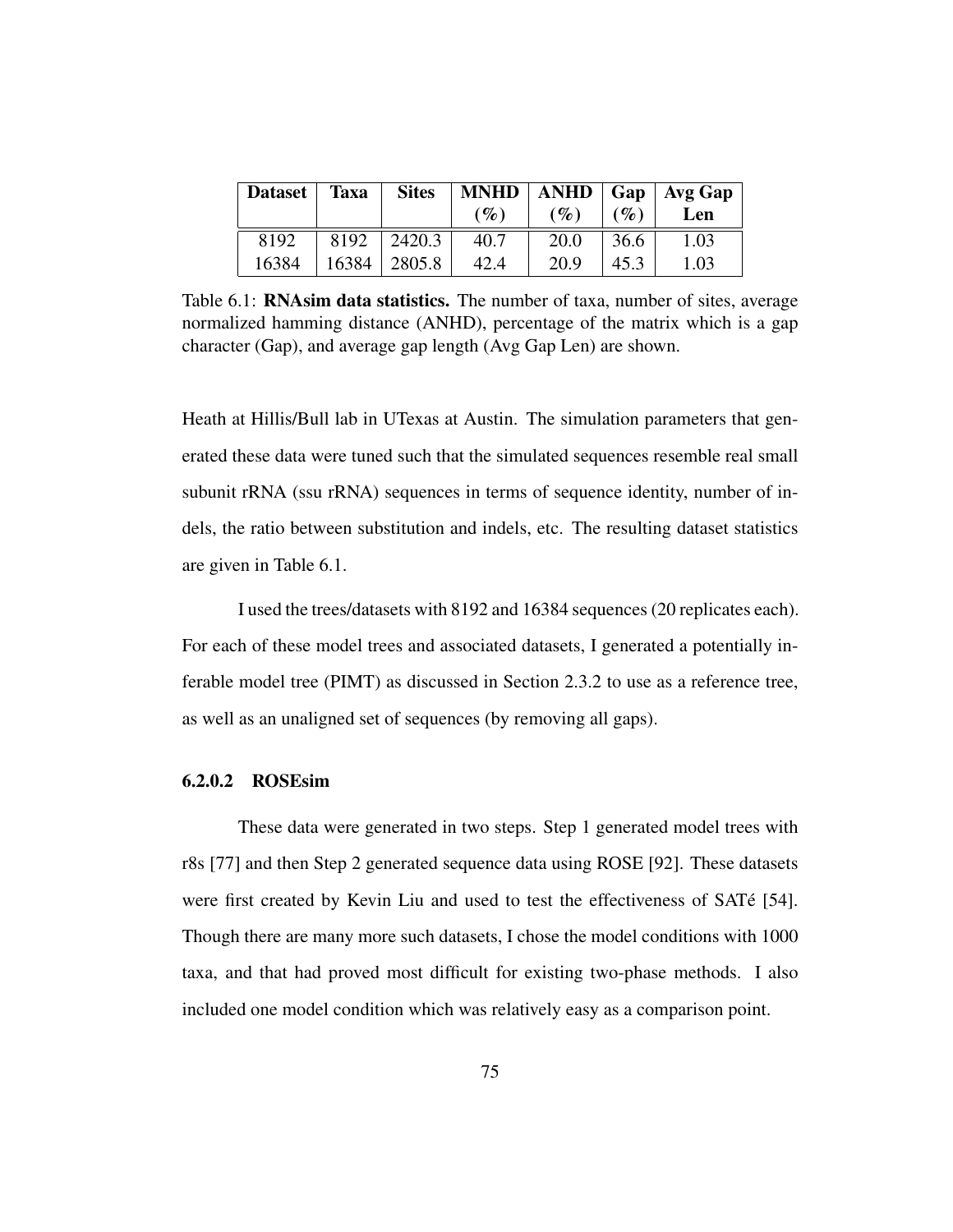#### Step 1: Generation of model trees using r8s

We used r8s to generate random birth-death model trees with 1000 taxa using the following script: begin rates;

```
simulate diversemodel=bdback seed=<integer random seed>
ntaxa = <1000> T=0;
describe tree=0 plot=tree description;
end;
```
We then used a custom program (a modified version of tds2, unpublished, but available from the SAT $\acute{\text{e}}$  program website [82]) that deviated the r8s trees from ultrametricity using the technique described in  $[62]$  with deviation factor c equal to 2.0. Next, we scaled all branches on a model tree by a variable factor which we call "tree height". Finally, as ROSE cannot handle fractional branch lengths for its GTR simulation, we scaled all the branches in the model tree by a factor of 100 to ensure that the branch lengths were generally greater than 1.

#### Step 2: Simulation of sequences using ROSE

We simulated evolution using ROSE to evolve sequences with indels and substitutions on the model trees. For each model, we generated 20 different model trees (replicates), and for each model tree, we simulated one dataset, starting with a root DNA sequence of 1000 sites.

• Model of evolution - We used the GTR+Gamma model [73] for site evolution with parameters (frequency of nucleotides at the root and the instantaneous rate matrix) obtained by estimating GTR+Gamma parameters on the NemA-TOL [66] alignment of 682 species of nematodes, using PAUP\* [94]. We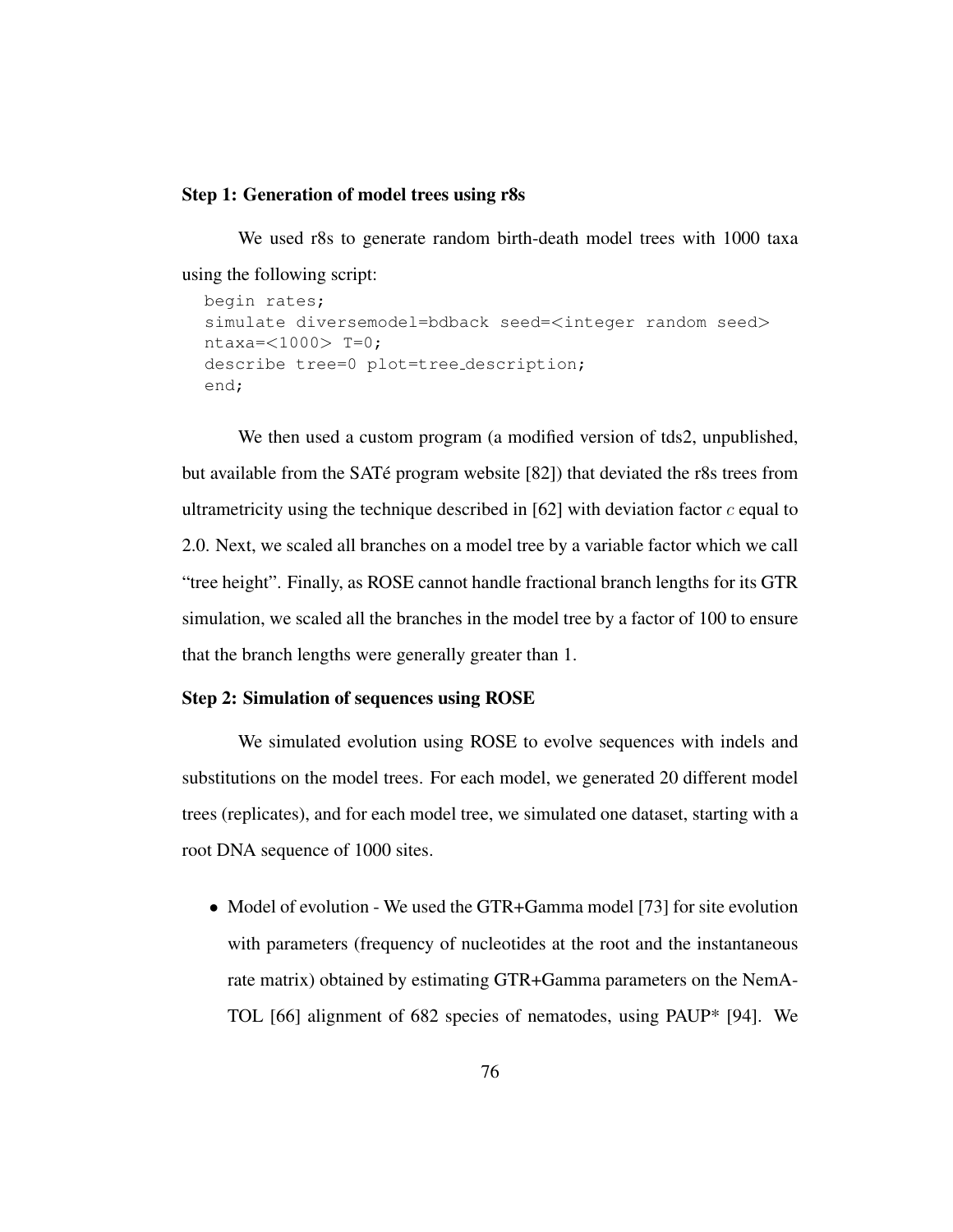used the ROSE transitional probability matrix  $P(t) = e^{At}$  for  $t = .001$  and A the transitional rate matrix.

The frequencies of the nucleotides at the root were given by TheFreq=[.300414,.191363,.196748,.311475] and the transitional rate matrix for the GTR model was given by the following off-diagonal entries:

```
A-C 1.24284
A-G 3.47484
A-T 0.48667
C-G 1.07118
C-T 4.38510
G-T 1.0
```
• Gap length distribution - We used three single-event gap-length distributions: short, medium, and long, each geometric with finite tails. The long gap distribution had expected gap length 9.2 and median gap length 7; the medium gap distribution had expected gap length 5.0 and median gap length 4; and the short gap distribution had expected gap length 2.0 and median gap length 2. The gap length distributions used in our study are given below. The first element of each list is the probability of a gap of length one, given that a gap event occurs, the second is the probability of a gap of length two given a gap event occurs, and so on.

#### Long Gap Length Distribution:

[0.1028, 0.0899, 0.0792, 0.0702, 0.0627, 0.0565, 0.0514, 0.0470, 0.0433, 0.0400, 0.0369, 0.0341, 0.0314, 0.0289, 0.0266, 0.0245, 0.0225, 0.0206, 0.0188, 0.0171, 0.0155, 0.0141, 0.0127, 0.0114, 0.0100, 0.0087, 0.0075, 0.0063, 0.0052, 0.0042]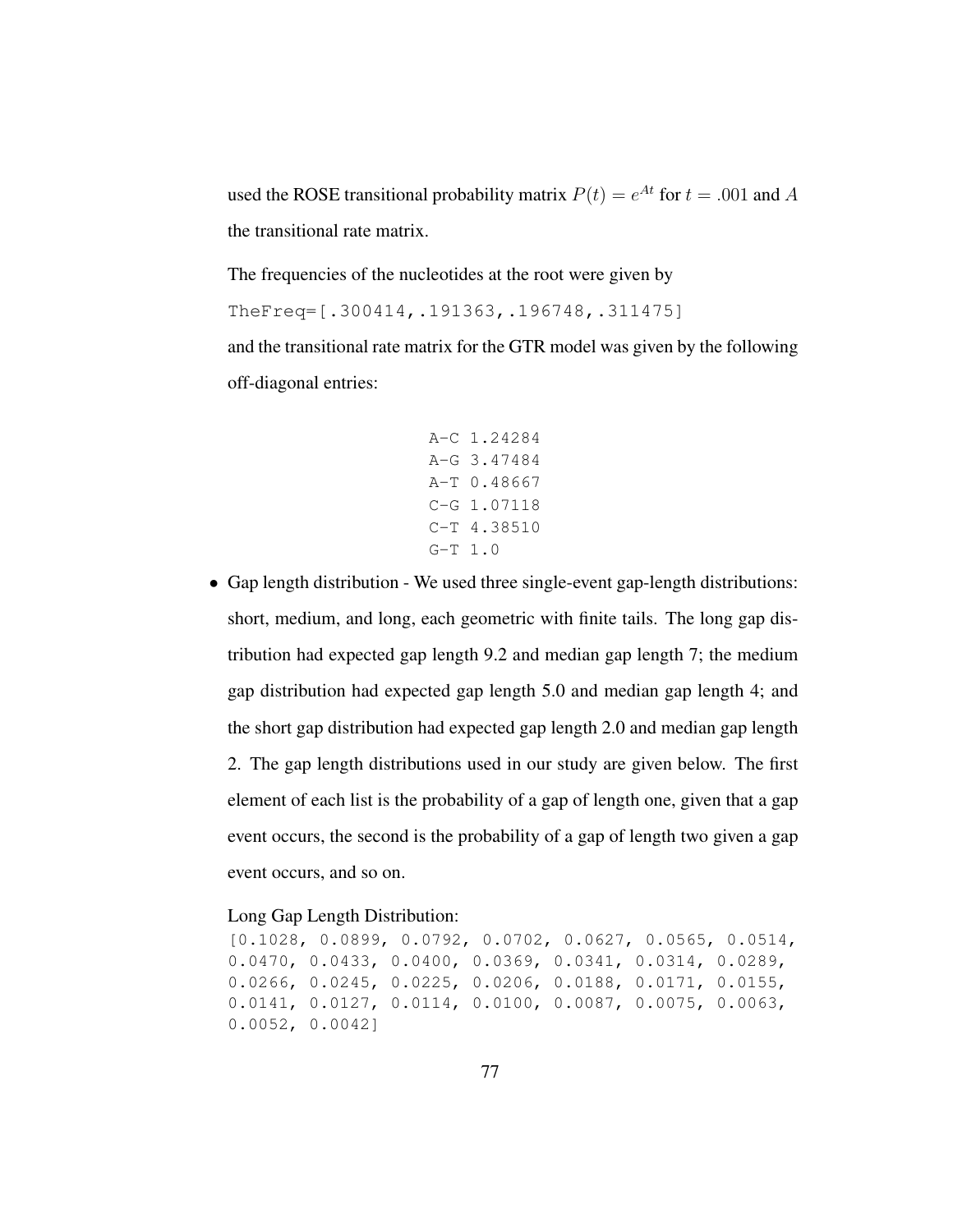| <b>Model</b> | <b>Taxa</b> | <b>Gap Length</b> | <b>Tree Height</b> | <b>Gap Probability</b> |
|--------------|-------------|-------------------|--------------------|------------------------|
| 1000L1       | 1000        | long              | 35                 | 4.3E-06                |
| 1000L3       | 1000        | long              | 30                 | $1E-05$                |
| 1000L5       | 1000        | long              | 5                  | 7.5E-06                |
| 1000M1       | 1000        | medium            | 35                 | 8.2E-06                |
| 1000M2       | 1000        | medium            | 30                 | $1E-05$                |
| 1000S1       | 1000        | short             | 35                 | 8.2E-06                |
| 1000S2       | 1000        | short             | 35                 | 4.3E-06                |

Table 6.2: Parameters used to simulate datasets. This table reports the modelspecific parameters for each of the ROSEsim models used to evolve sequences on trees.

Medium Gap Length Distribution:

```
[0.2012, 0.1600, 0.1280, 0.1024, 0.0819, 0.0655, 0.0524,
0.0419, 0.0336, 0.0268, 0.0215, 0.0172, 0.0137, 0.0110,
0.0088, 0.0070, 0.0056, 0.0045, 0.0036, 0.0029, 0.0023,
0.0018, 0.0015, 0.0012, 0.0009, 0.0008, 0.0006, 0.0005,
0.0004, 0.0003, 0.0002]
Short Gap Length Distribution:
```
[0.4613, 0.2527, 0.1545, 0.0896, 0.0419]

• Probability of a gap event - We set insertion and deletion probabilities identically. The gap event probabilities we used for each model are in Table 6.2.

We set the shape parameter  $\alpha$  of the gamma distribution, controlling rate variation across sites, to 1.0. The ROSE script used to simulate data is given in Figure 6.1. Table 6.2 gives the parameters used to simulate each dataset.

Again, for each of these model trees and associated datasets, I generated a potentially inferable model tree (PIMT) as discussed in Section 2.3.2 to use as the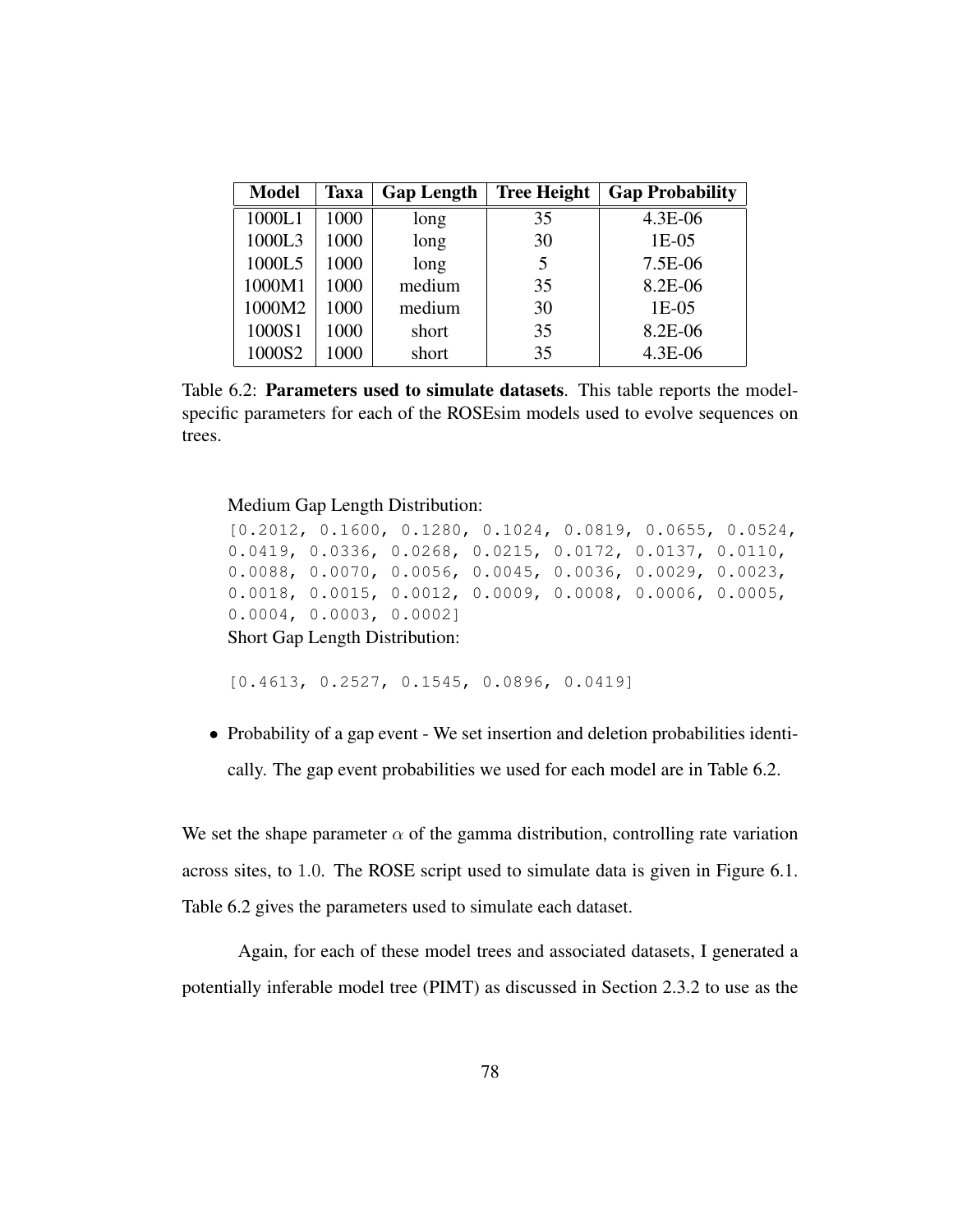```
TheInsFunc = \langleInsert event gap length distribution -
               long, medium or short>
TheDelFunc = <Delete event gap length distribution -
               long, medium or short>
InputType = 4The Alphabet = "ACGT"TheFreq = [.300414,.191363,.196748,.311475]
ThePAMMatrix =
[[0.9948, 0.0012, 0.0035, 0.0005],
[0.0012, 0.9933, 0.0011, 0.0044],[0.0035, 0.0011, 0.9944, 0.0010],[0.0005, 0.0044, 0.0010, 0.9941]]
TheInsertThreshold = \langleInsertion event probability>
TheDeleteThreshold = <Deletion event probability>
SequenceLen = 1000
TheTree =<birth-death model tree in Newick format with
            branch lengths, deviated from ultrametricity>
ChooseFromLeaves = False
AlignmentWithAncestors = True
TreeWithAncestors = True
SequenceNum = 999
SeedVal = \langlerandom seed integer>
TheMutationProbability=<site-by-site vector listing rate
                          multipliers for that site>
```
## Figure 6.1: ROSE script.

reference tree, and also generated the unaligned set of sequences (by removing all gaps).

### 6.2.0.3 Gutell Data

Gutell's alignments are obtained on the basis of RNA secondary structure – and therefore permit evaluation of the accuracy of an estimated alignment, and hence of an estimated tree. The datasets I present here are just a few of the datasets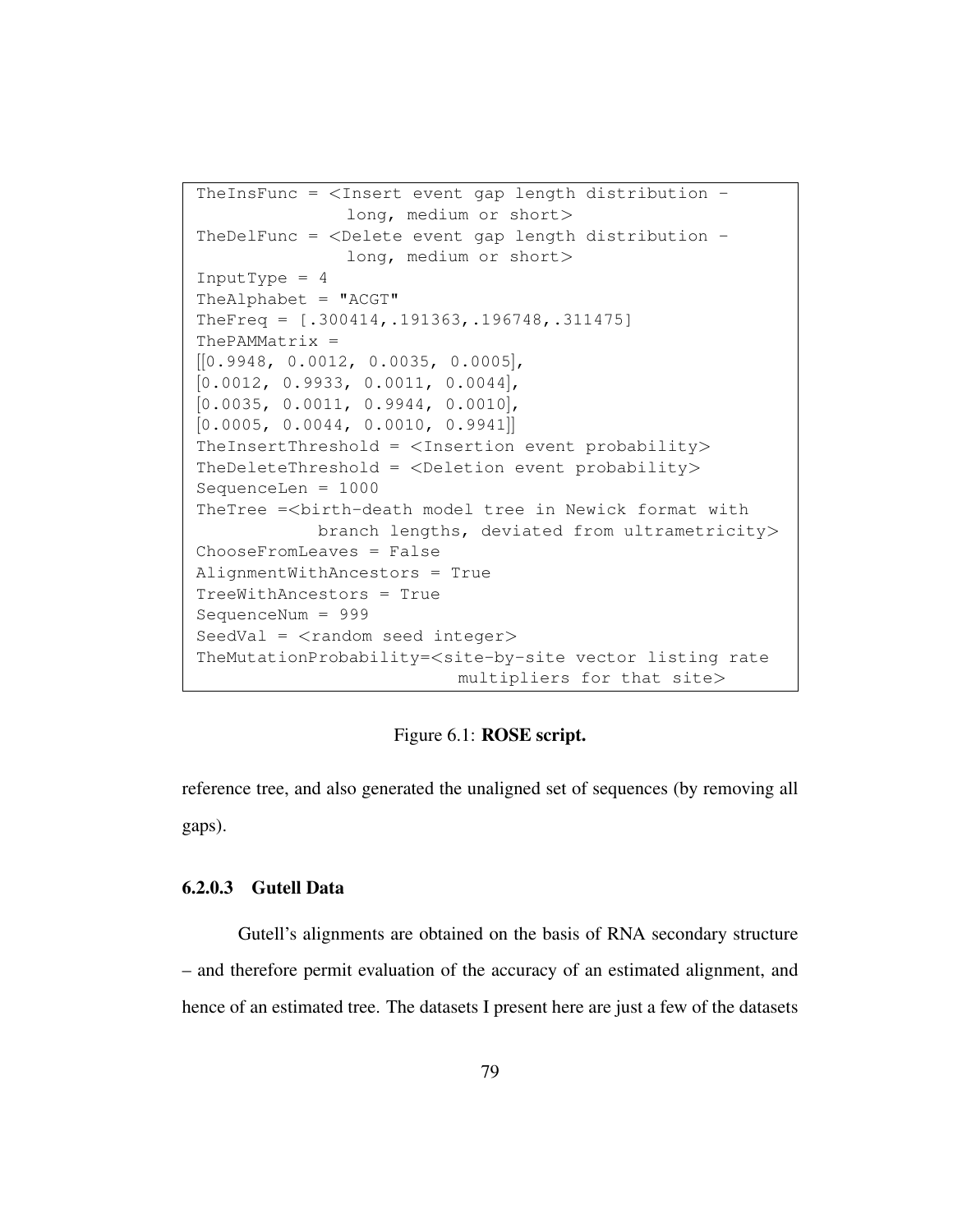| <b>Dataset</b> | <b>Sites</b> | <b>MNHD</b> | <b>ANHD</b> | Gap    | Avg Gap |
|----------------|--------------|-------------|-------------|--------|---------|
|                |              | $(\%)$      | $(\%)$      | $(\%)$ | Len     |
| 1000L1         | 3817.5       | 76.9        | 69.5        | 73.2   | 13.6    |
| 1000L3         | 7042.8       | 76.3        | 68.7        | 85.2   | 20.0    |
| 1000L5         | 1764.8       | 60.6        | 49.6        | 42.6   | 10.4    |
| 1000M1         | 3972.3       | 76.9        | 69.5        | 74.4   | 10.1    |
| 1000M2         | 2722.6       | 76.2        | 68.4        | 74.2   | 10.3    |
| 1000S1         | 2141.2       | 76.8        | 69.4        | 53.0   | 4.0     |
| 1000S2         | 1546.0       | 76.8        | 69.3        | 35.0   | 2.9     |

Table 6.3: ROSEsim data statistics. The number of taxa, number of sites, average normalized hamming distance (ANHD), percentage of the matrix which is a gap character (Gap), and average gap length (Avg Gap Len) are shown.

that Gutell has created, each of which has a highly reliable alignment. The presented datasets were chosen for their size and difficulty. Each of the chosen datasets has at least 901 taxa (and as many as 7350 taxa) and is difficult to analyze, where difficulty was assessed in terms of two-phase accuracy, as well as the computational time and memory required to generate a tree.

The datasets I use have been cleaned [54]: any taxa with more than 50% unsequenced letters have been removed, and columns that contained only ambiguous or gap characters have also been removed. The resulting reference alignment statistics are in Table 6.4.

For the two 16S.M datasets RAxML was run on the cleaned alignment with 500 bootstrap replicates. In my experiments, I considered as a reference tree the bootstrap tree where only edges with greater than 75% bootstrap support were retained. For the 16S.3 dataset, 500 bootstrap replicates were also run, and it is the 75% majority consensus tree of these 500 replicates that I use as a reference (the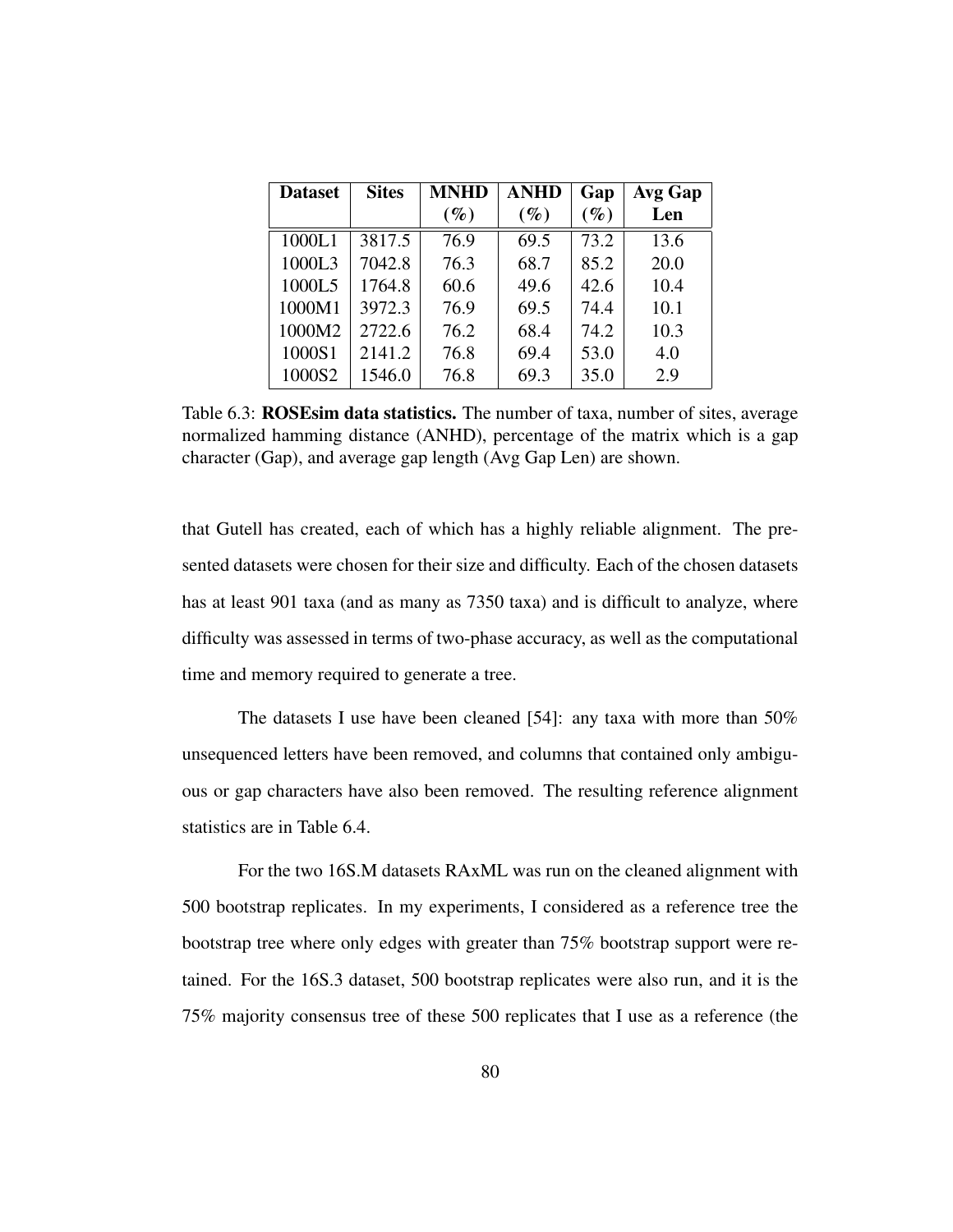| <b>Dataset</b> | <b>Taxa</b> | <b>Sites</b> |                 | $MNHD$   ANHD   Gap |                 | <b>Avg Gap</b> | <b>Ref. Tree</b> |
|----------------|-------------|--------------|-----------------|---------------------|-----------------|----------------|------------------|
|                |             |              | $\mathscr{G}_o$ | $\mathscr{G}_o$     | $\mathscr{G}_o$ | Len            | Resolut'n        |
| 16S.M          | 901         | 4722         | 88.7            | 35.9                | 78.1            | 17.2           | 46.9             |
| $16S.M.$ aa_ag | 1028        | 4907         | 100             | 34.2                | 82.6            | 22.0           | 42.4             |
| 16S.3          | 6323        | 8716         | 83.3            | 31.5                | 82.1            | 9.4            | 50.2             |
| 16S.T          | 7350        | 11856        | 90.1            | 34.5                | 87.4            | 12.1           | 49.5             |

Table 6.4: Cleaned Gutell data statistics. The number of taxa, number of sites, average normalized hamming distance (ANHD), percentage of the matrix which is a gap character (Gap), and average gap length (Avg Gap Len) are shown. Also, the resolution of the reference tree is given for each dataset. The reference tree is the 75% bootstrap tree of RAxML given the curated alignment.

final RAxML search had not completed after 22 days of processing).

For the 16S.T dataset, I also use as a reference the 75% majority consensus tree, but for only 135 bootstrap replicates. These limited replicates are a result of extreme running times for RAxML: using a 16 node machine (each node 2.5GHz), a parallelized RAxML [69] using every node took more than 18 days to complete these 135 replicates. (RAxML was run using its rapid bootstrapping option [89], which estimates trees under the quick GTRCAT model [87], so branch lengths are not available.)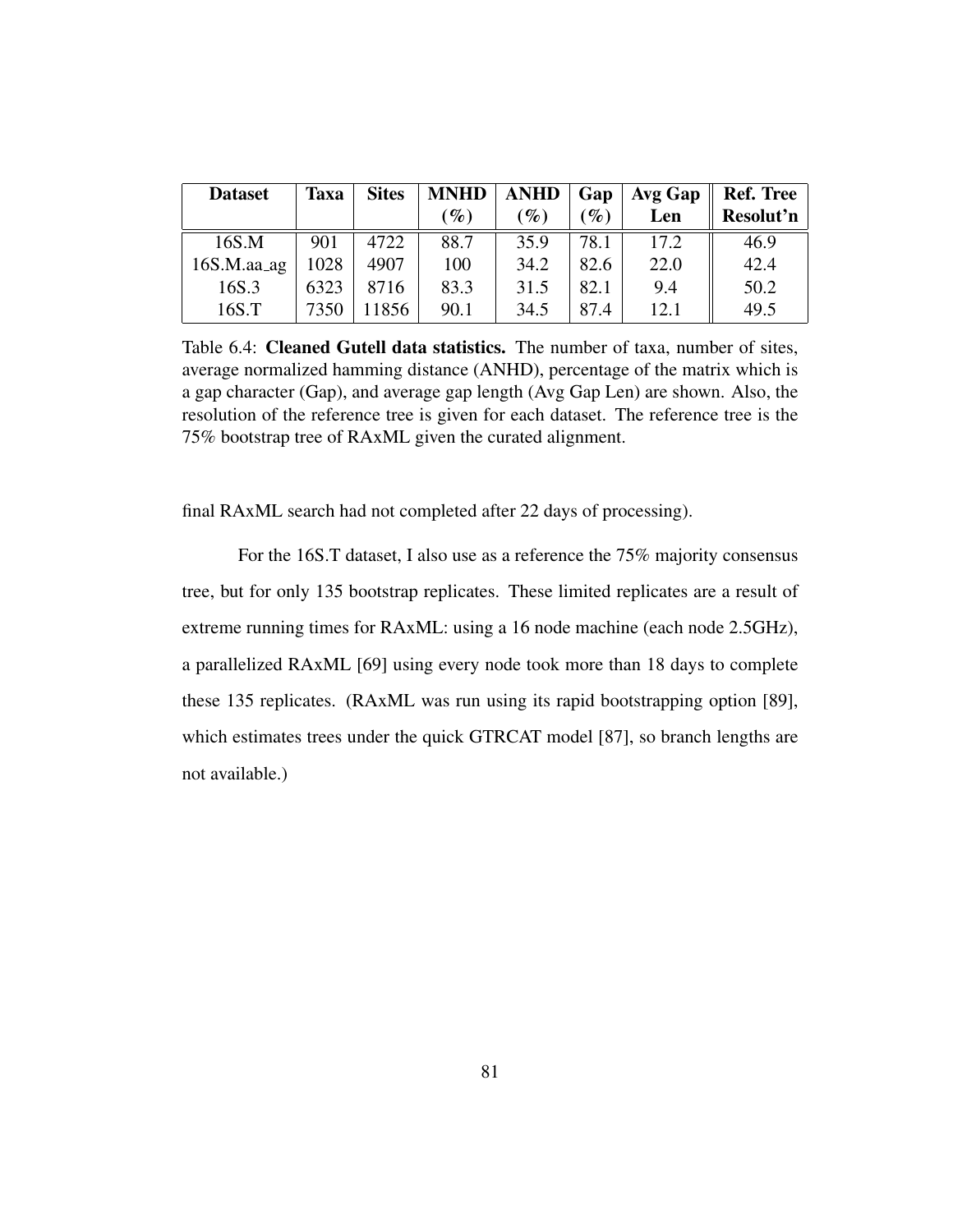# Chapter 7

# Improving an Existing Tree: pRecDCM3

In this chapter, I explore one of the methods I used to accomplish the first step of BLuTGEN, that is, producing overlapping subsets. The approach here is to use an existing estimate of the tree to help guide the decomposition. Ideally, even starting from a quick estimate of the tree would produce a final result that was as good as or more accurate than the best methods currently available.

I considered two variants of the recursive DCM3 decomposition described in Section 6.1.1.2: an unpadded version (RecDCM3) and a padded version (pRecDCM3). The RecDCM3 decomposition results in subsets where the expected overlap is only four taxa, while the padded decomposition allows the expected overlap to vary according to the parameter p. Because I used recursive decompositions, if the decomposition resulted in a subset whose size exceeded the maximum subset size parameter, I then recursively decomposed this problem into smaller pieces, using the input tree restricted to the taxa in the subset as the new guide tree.

I applied these decompositions to a variety of guide trees, including "parttree", a very quick clustering algorithm available in MAFFT [49], two-phase methods where MAFFT and/or ClustalW were used to generate the initial alignment and RAxML was used to estimate the tree, and also the true tree (when known in sim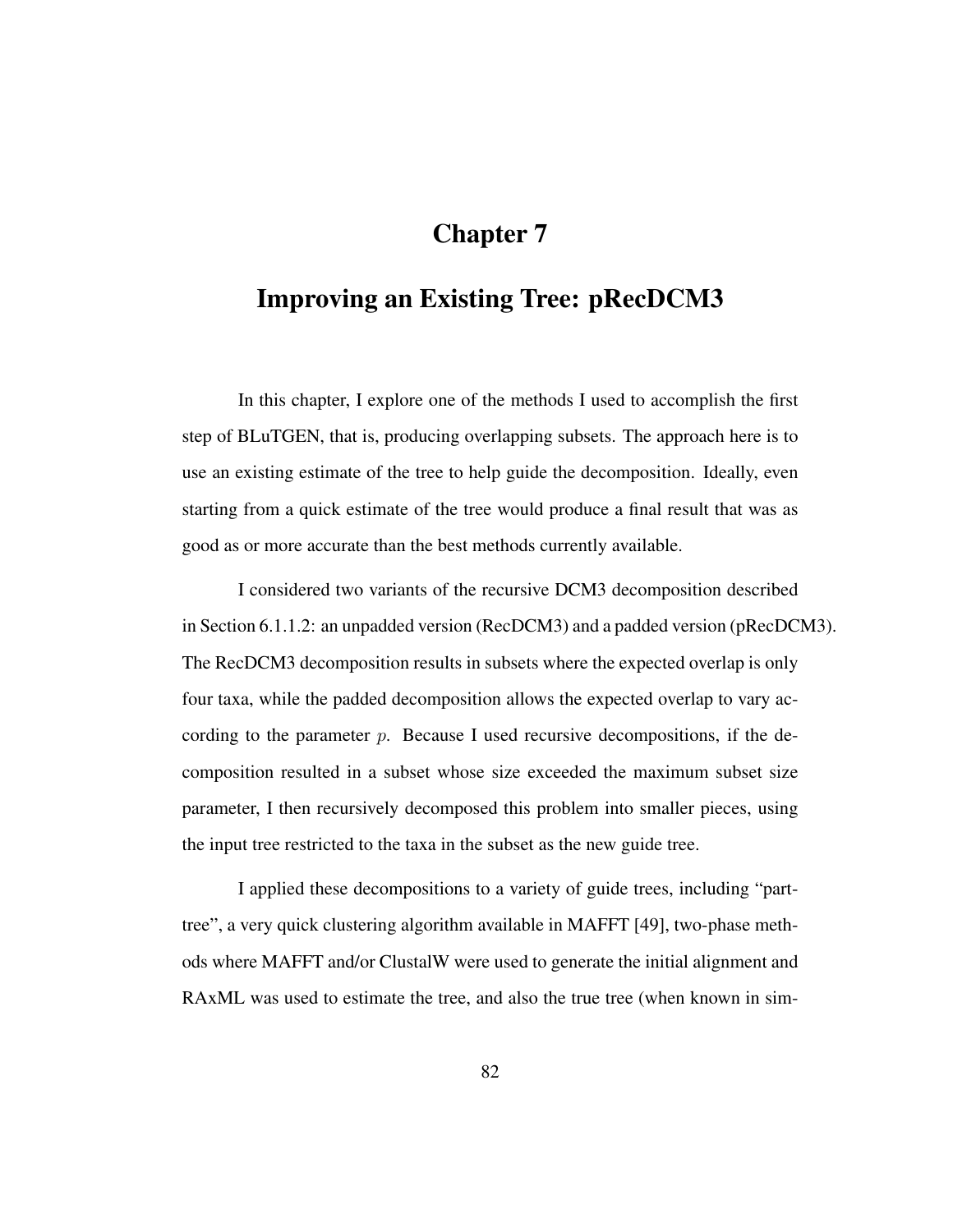ulation). Note that the parttree algorithm in MAFFT can be used to generate both an alignment and a tree. In some cases I used this tree as an input guide tree, and at times I also used the alignment. In general, the parttree tree is quite inaccurate, and the tree estimated by RAxML from the parttree alignment is more accurate. When not computationally prohibitive, the tree estimated by RAxML from the alignment generated by the linsi version of MAFFT is most accurate.

I also examined the effect of iteration for both RecDCM3 and pRecDCM3. In both cases, iteration helps to improve the accuracy of the estimated tree, but pRecDCM3 is overall more accurate<sup>1</sup>. Thus, at the end of this exploration, the best method in this class is a padded Recursive Disk Covering Method (pRecDCM3), where iteration can help fine-tune the result. Note that because this work was exploratory, throughout these experiments I use several different choices for parameter values.

# 7.1 RecDCM3 Based Decompositions

To see if the RecDCM3 decomposition could improve upon a good estimate of the tree, I applied this decomposition to the RAxML(MAFFT) tree for two of the most difficult ROSE datasets (1000M1 and 1000S1), and an easy one as well (1000L5). As Figure 7.1 shows, using my approach resulted in an improvement to the accuracy of the estimated tree as compared to the input guide tree. Note that for

<sup>&</sup>lt;sup>1</sup>The current implementation of pRecDCM3 requires completely resolved binary trees with branch lengths. Because the result of BLuTGEN is not always binary, and does not contain branch lengths, in order to iterate I randomly resolve any polytomies, and then apply approximately unit branch lengths (the branch lengths are random numbers between 0.95 and 1.05).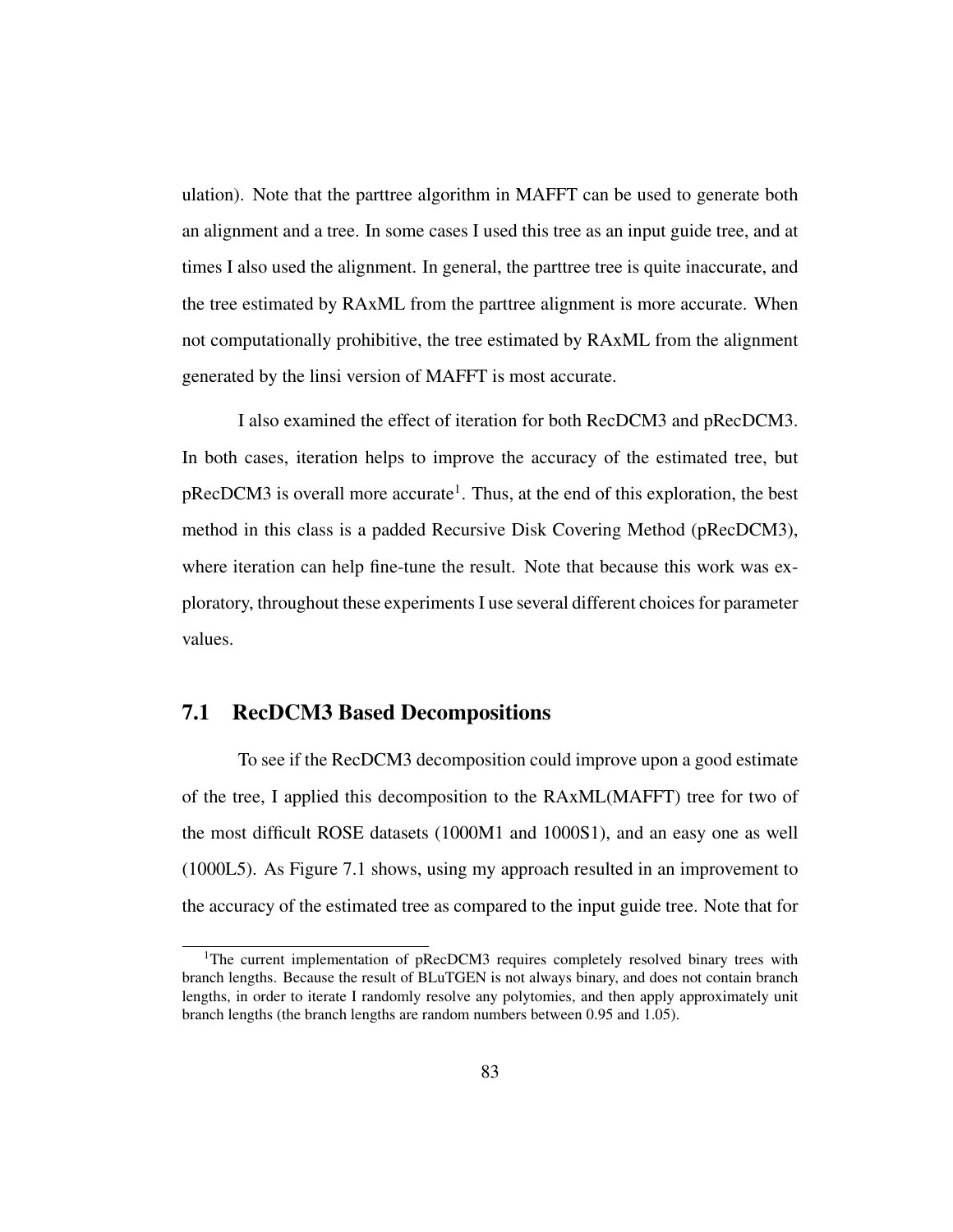these decompositions I set the maximum subset size to 200 and the targeted overlap to 50. Since the RecDCM3 decomposition resulted in an improved tree, the next step was to see if further improvements could be made through the use of iteration. As Figure 7.1 also shows, while further improvements are made, they are not as substantial.

For these experiments, I saved both the final result of using SuperFine, and the SCM tree, which was an intermediate step. One of the interesting things about the RecDCM3 decomposition is that the SCM tree and the SuperFine tree have very similar errors (see Figure 7.2). This means that there is either very little overlap between the subsets, or all subsets agree on the relationships – either way there are not many polytomies in the SCM tree for SuperFine to resolve (see Table 7.1 for polytomy information). Given the nature of a DCM3 decomposition, the expected overlap is only four taxa, and that is before any recursion. To address this, and see if more overlap could help SuperFine produce a more accurate tree, I next considered a padded RecDCM3, where instead of the expected four taxa overlap, I instead have much more. The intuition here is that with more overlap, more accuracy (from the source trees) can be maintained.

# 7.2 pRecDCM3

In Figure 7.3 I show the results of using a padded RecDCM3 decomposition, where I aim to have a common subset size of 50 taxa at each level of the recursion. Though not a huge improvement, only a few percentage points, it is clear that using the padded RecDCM3 decomposition results in more accurate trees as compared to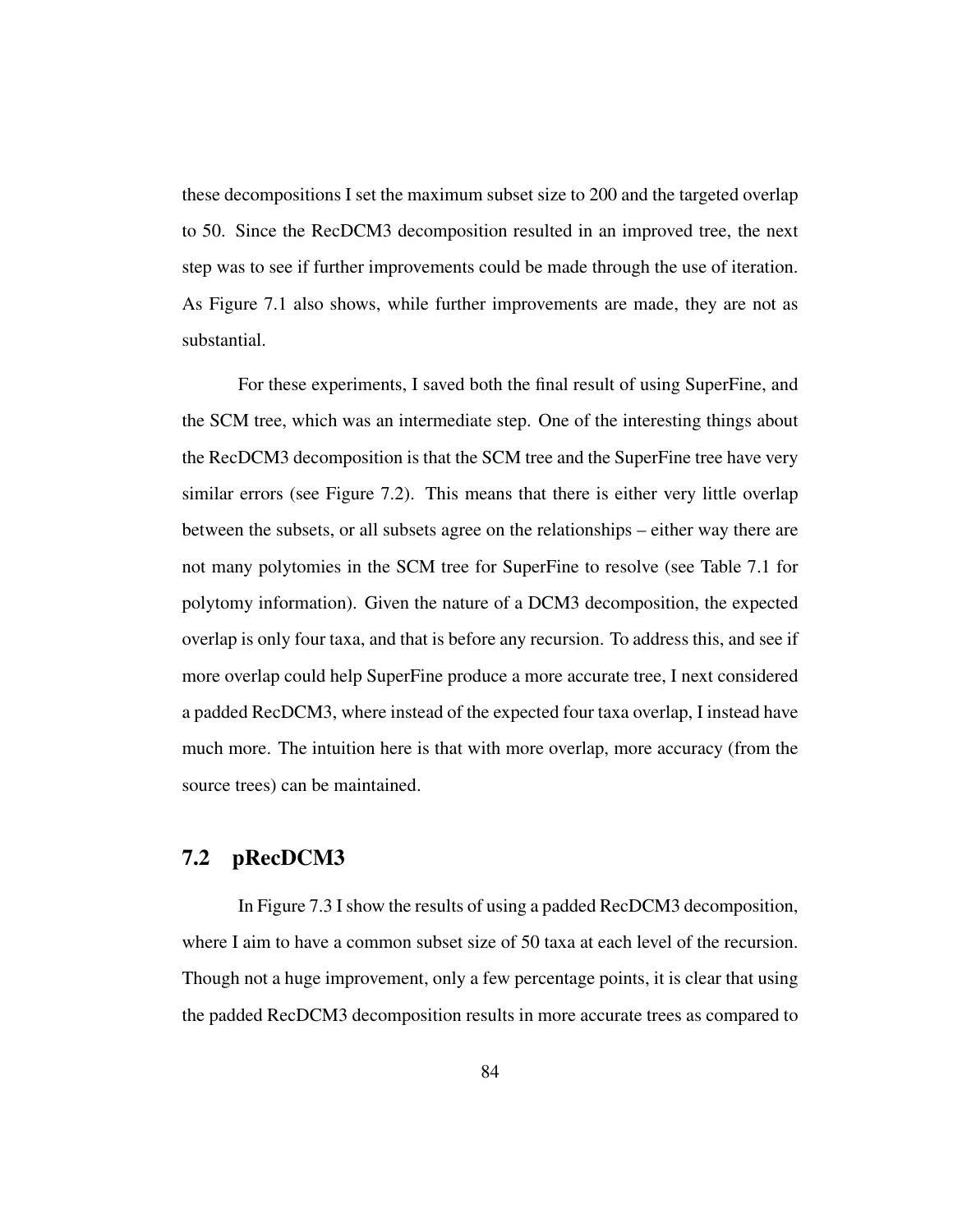

Figure 7.1: **RecDCM3 iterative results on ROSEsim data.** The missing edge rates for trees resulting from RecDCM3 decompositions, starting with the RAxML(MAFFT) tree, and then iterating using the SuperFine result as the new guide tree. ML(MAFFT) indicates the RAxML(MAFFT) starting tree. RD(ML(MAFFT)) indicates the result of using the RAxML(MAFFT) tree as a guide tree for the RecDCM3 decomposition. "RD-1it" indicates using the result of RD(ML(MAFFT)) as a guide tree (i.e. 1st iteration). "RD-2it" indicates using the result of the 1st iteration as a guide tree. ML(TrueAln) indicates RAxML(TrueAlignment).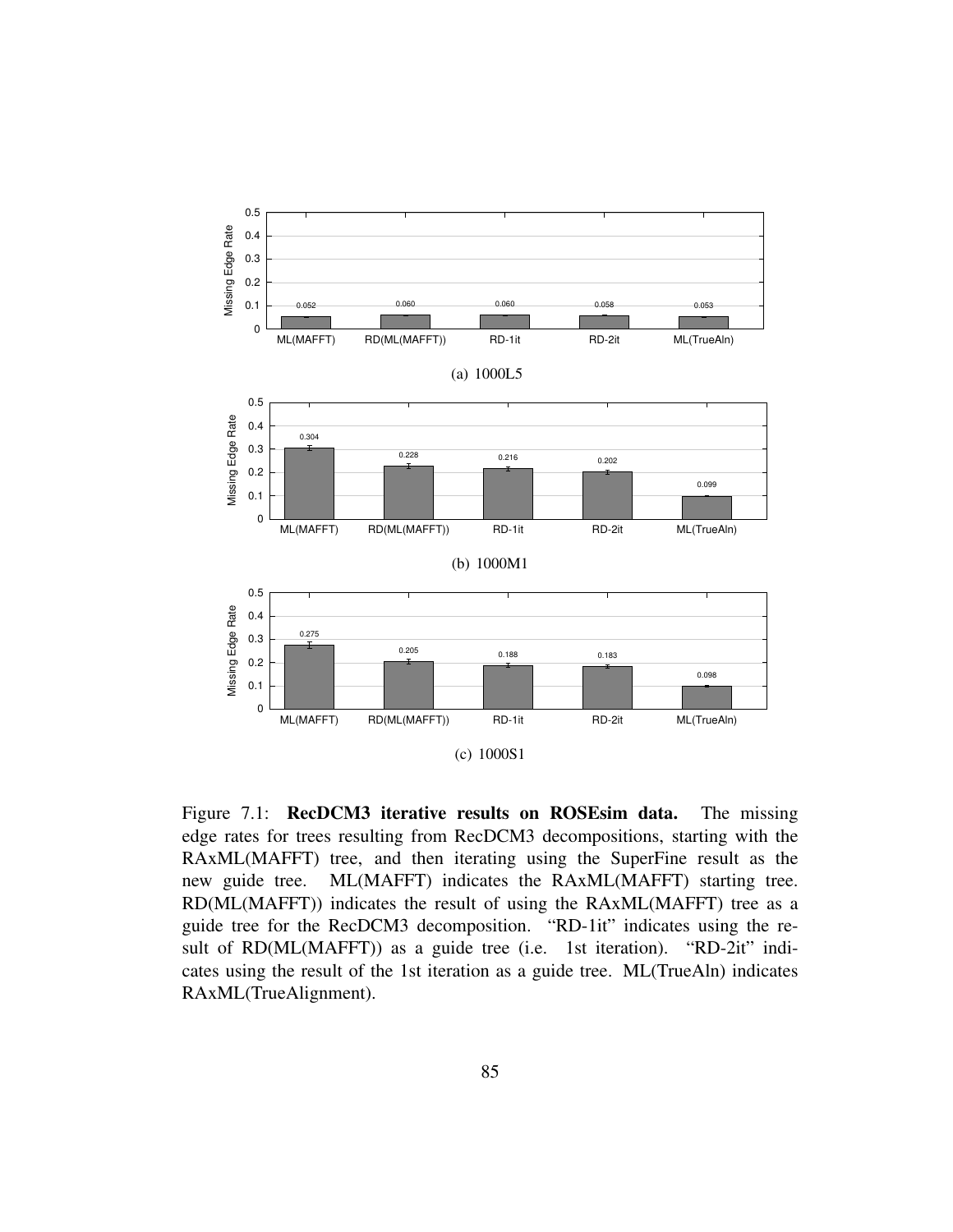

Figure 7.2: Comparison of SCM and SuperFine results for RecDCM3 iterative results on ROSEsim data. The missing edge rate for trees resulting from RecDCM3 decompositions, starting with the RAxML(MAFFT) tree, and then iterating using the SuperFine result as the new guide tree. RD(ML(MF))-SCM indicates the SCM result of using the RAxML(MAFFT) tree as a guide tree to the RecDCM3 decomposition while RD(ML(MFT))-SF indicates the SuperFine result. The iterative trees are referred to analogously.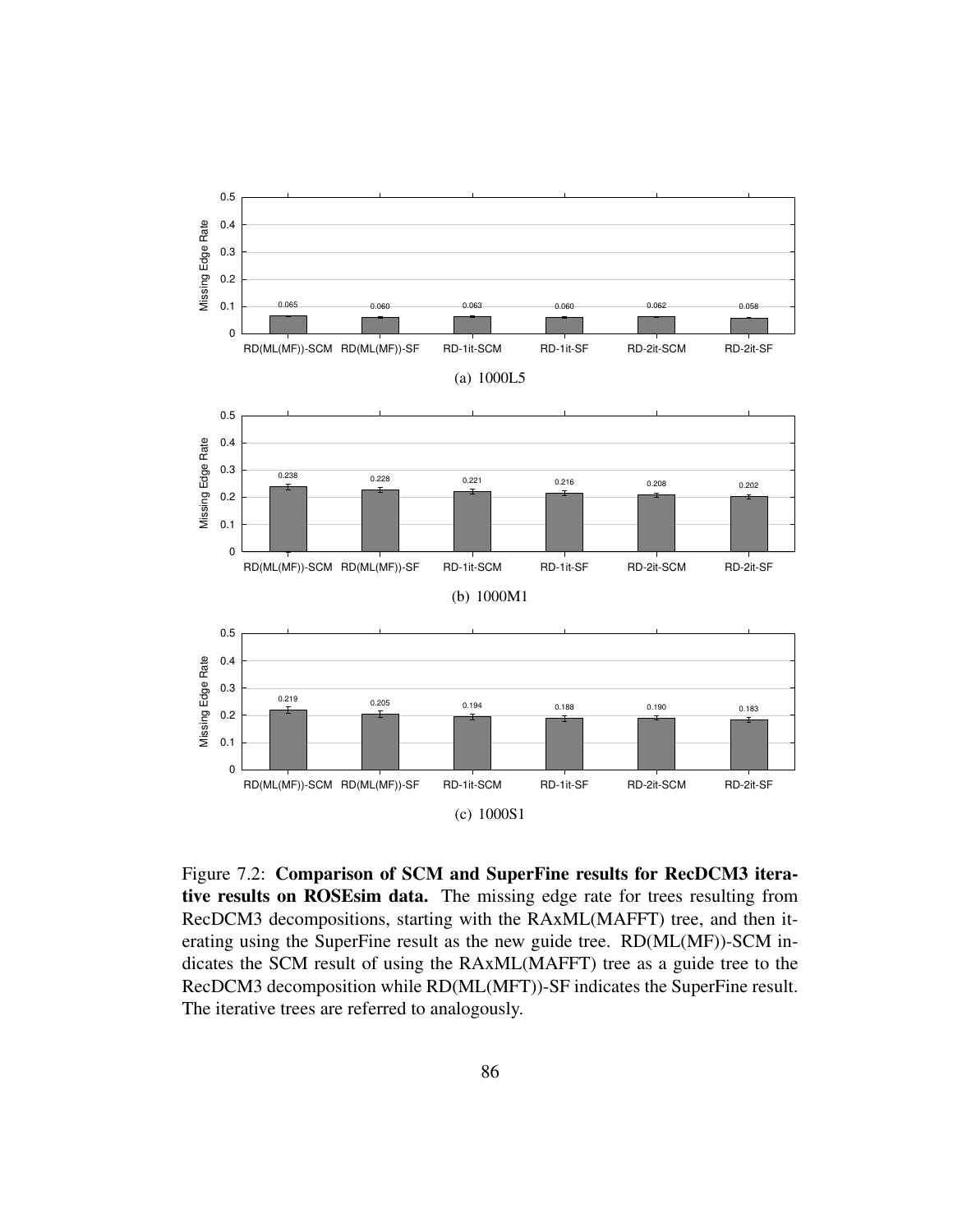| <b>Dataset</b> | <b>Tree</b>       | <b>Max Poly Deg.</b> | # Polytomies |
|----------------|-------------------|----------------------|--------------|
|                | RD(ML(MAFFT))-SCM | 7.9(1.1)             | 2.6(0.3)     |
| 1000L5         | RD-1it-SCM        | 6.4(0.4)             | 3.8(0.4)     |
|                | RD-2it-SCM        | 6.2(0.2)             | 4.3(0.3)     |
| 1000M1         | RD(ML(MAFFT))-SCM | 24.6(1.1)            | 9.6(0.6)     |
|                | RD-1it-SCM        | 37.5(2.4)            | 10.2(0.6)    |
|                | RD-2it-SCM        | 31.3(3.1)            | 9.6(0.5)     |
| 1000S1         | RD(ML(MAFFT))-SCM | 25.0(12.4)           | 9.6(0.6)     |
|                | RD-1it-SCM        | 32.7(2.7)            | 8.9(0.6)     |
|                | RD-2it-SCM        | 30.4(2.6)            | 8.7(0.4)     |

Table 7.1: Polytomy information for iterative RecDCM3 decompositions of ROSEsim data. The maximum polytomy degree and number of polytomies are given for the SCM trees from each of several iterations of RecDCM3. Standard errors are given in parentheses.

the non-padded version.

As with the non-padded RecDCM3, iteration seems like a possible help. Figure 7.4 shows that there is again a small improvement as we iterate with the padded RecDCM3 decomposition technique. However, within a few iterations, keeping parameter values constant, no further improvements are made. However, as Table 7.2 shows, the pRecDCM3 decomposition does result in more overlap as measured by maximum polytomy degree and the number of polytomies in the SCM tree that results as the first step of SuperFine.

Finally, in Figure 7.5 I directly compare pRecDCM3 and RecDCM3. This shows that using padded RecDCM3 decompositions results in more accurate trees than the unpadded version, at each step of iteration. Interestingly, after a few iterations, the padded version has made greater gains in accuracy as compared to the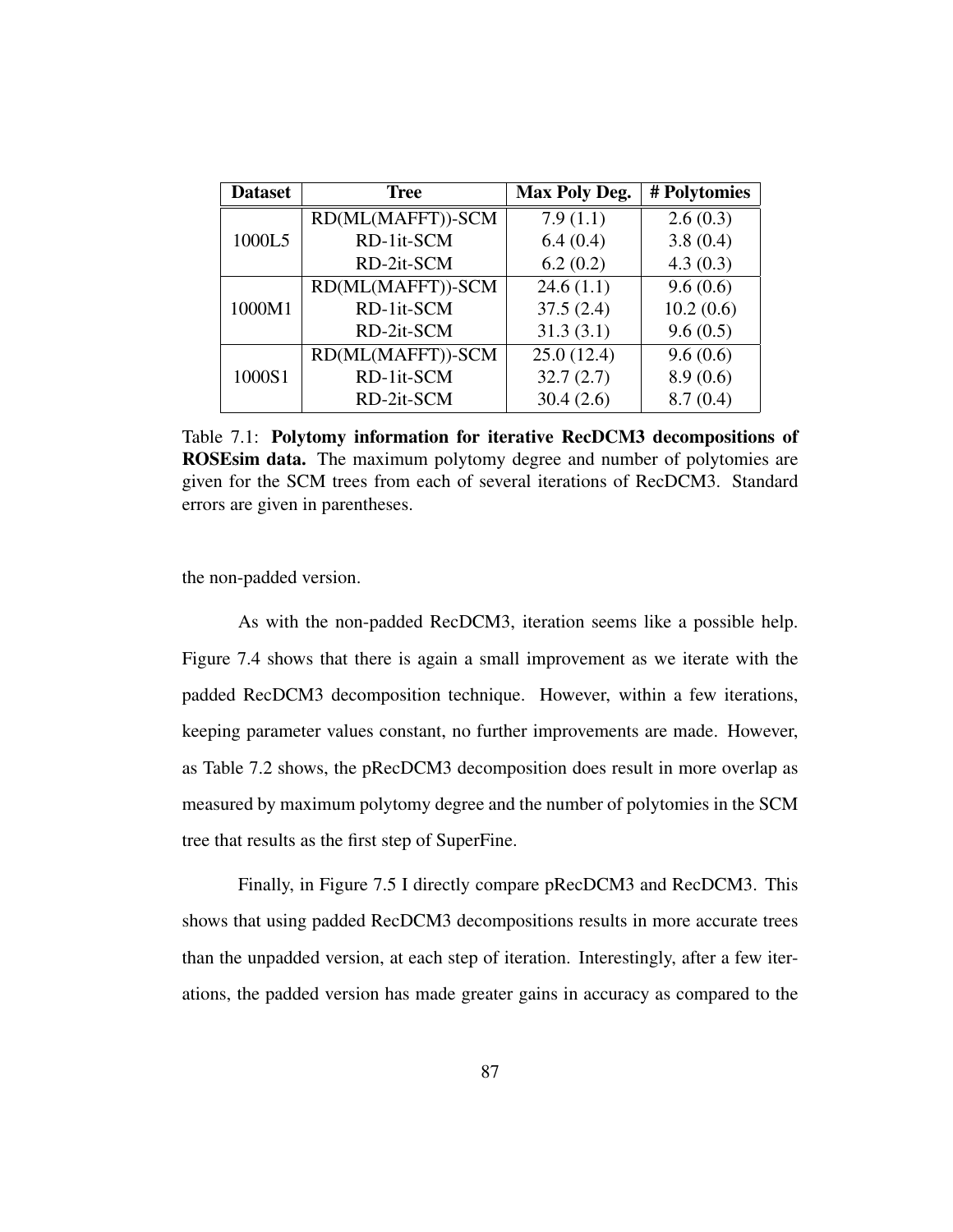

Figure 7.3: Comparison of RecDCM3 and pRecDCM3 decomposition results for ROSEsim data. The missing edge rate for the SuperFine trees resulting from RecDCM3 and pRecDCM3 decompositions, using the RAxML(MAFFT) tree as a guide tree. RD indicates the RecDCM3 result while PRD indicates the padded RecDCM3 result.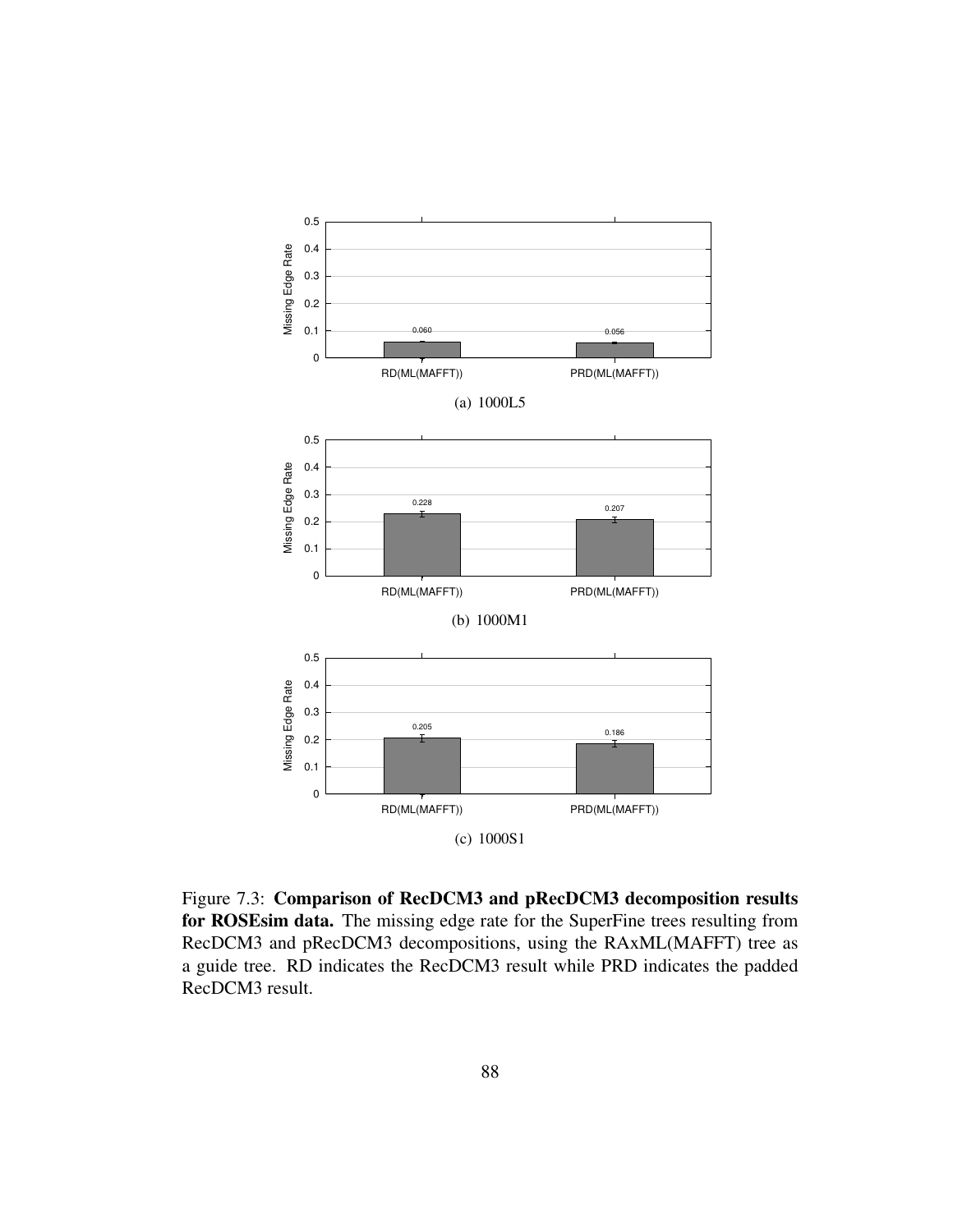

Figure 7.4: Effects of pRecDCM3 iteration on ROSEsim data. Results of iterating using pRecDCM3 with maximum subset size 250 and targeting an overlap of 50 taxa.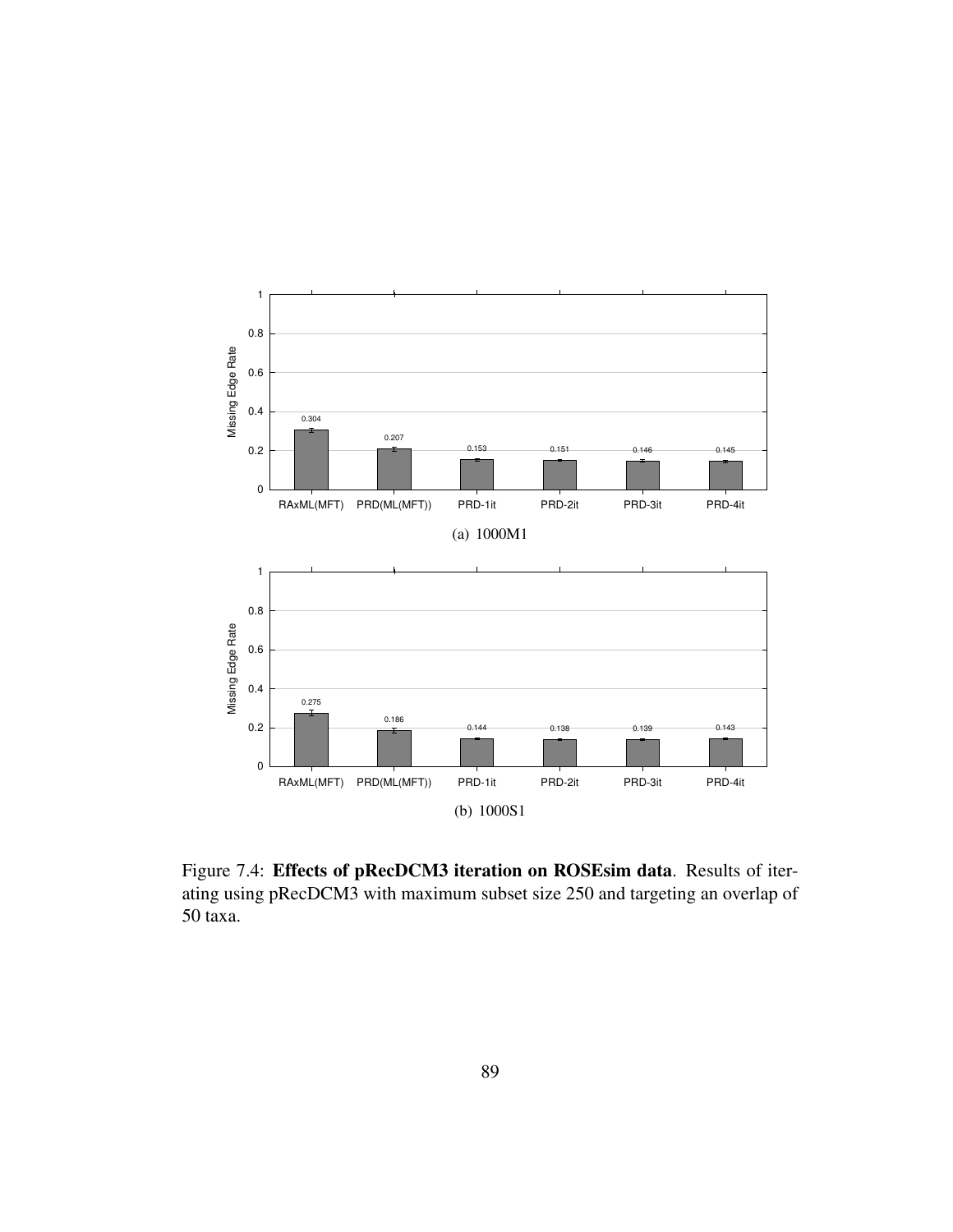| <b>Dataset</b> | <b>Tree</b>        | <b>Max Poly Deg.</b> | # Polytomies |
|----------------|--------------------|----------------------|--------------|
| 1000L5         | PRD(ML(MAFFT))-SCM | 5.1(0.2)             | 7.15(0.4)    |
|                | PRD-1it-SCM        | 5.5(0.2)             | 8.2(0.6)     |
|                | PRD(ML(MAFFT))-SCM | 41.0(3.2)            | 23.2(1.4)    |
| 1000M1         | PRD-1it-SCM        | 55.9(2.4)            | 15.1(0.9)    |
|                | PRD-2it-SCM        | 47.8(2.1)            | 12.6(0.8)    |
|                | PRD(ML(MAFFT))-SCM | 36.9(3.7)            | 21.6(1.6)    |
| 1000S1         | PRD-1it-SCM        | 46.0(2.4)            | 12.4(0.6)    |
|                | PRD-2it-SCM        | 41.4(3.2)            | 13.4(0.8)    |

Table 7.2: Polytomy information for iterative pRecDCM3 decompositions of ROSEsim data. The maximum polytomy degree and number of polytomies are given for the SCM trees from each of several iterations of pRecDCM3. Standard errors are given in parentheses.

unpadded version. That is, even though the initial difference in accuracy between the two versions was only about two percent, after two iterations, the difference was about five percent.

Having developed a method that works well for the 1000 taxon ROSEsim datasets, I then explored even larger datasets.

## 7.2.1 Gutell Datasets

Working with the 16S.3 (6263 taxa) and 16S.T (7350 taxa) datasets presents a new challenge. Unlike the ROSEsim datasets, running a reasonable two-phase method is computationally difficult in terms of both running time and required machine memory. Thus, I was unable to produce a highly accurate estimated tree from which to begin a padded RecDCM3 decomposition technique. Further, since SATé relies on estimating a tree from a full alignment, running SATé for these datasets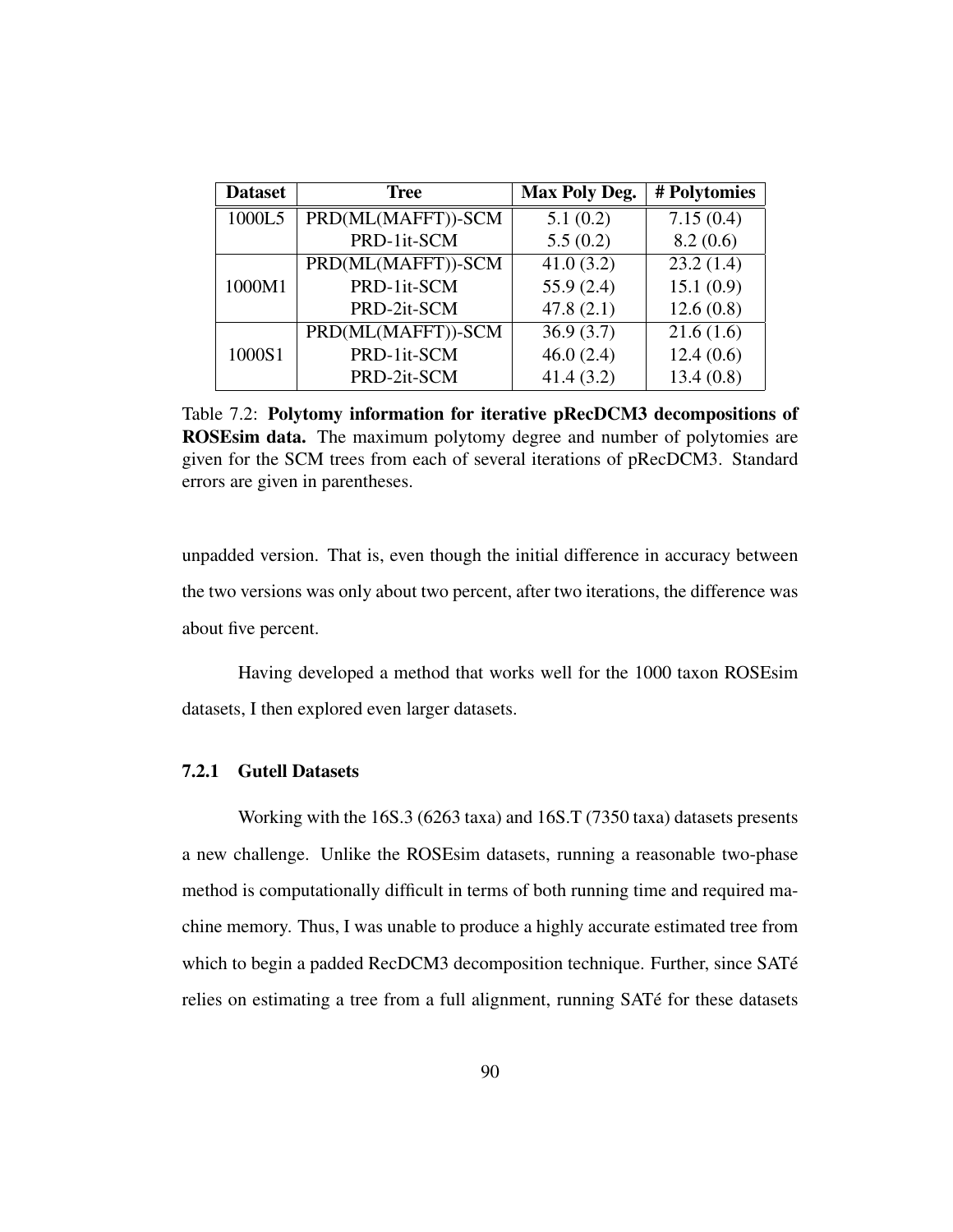

Figure 7.5: Comparison of RecDCM3 (RD) and pRecDCM3 (PRD) iteration on ROSEsim data. Missing edge rates for results of iterating using RecDCM3 and pRecDCM3 with maximum subset size 250 and targeting an overlap of 50 taxa. 1st-application indicates the result of applying the indicated decomposition to the RAxML(MAFFT) tree.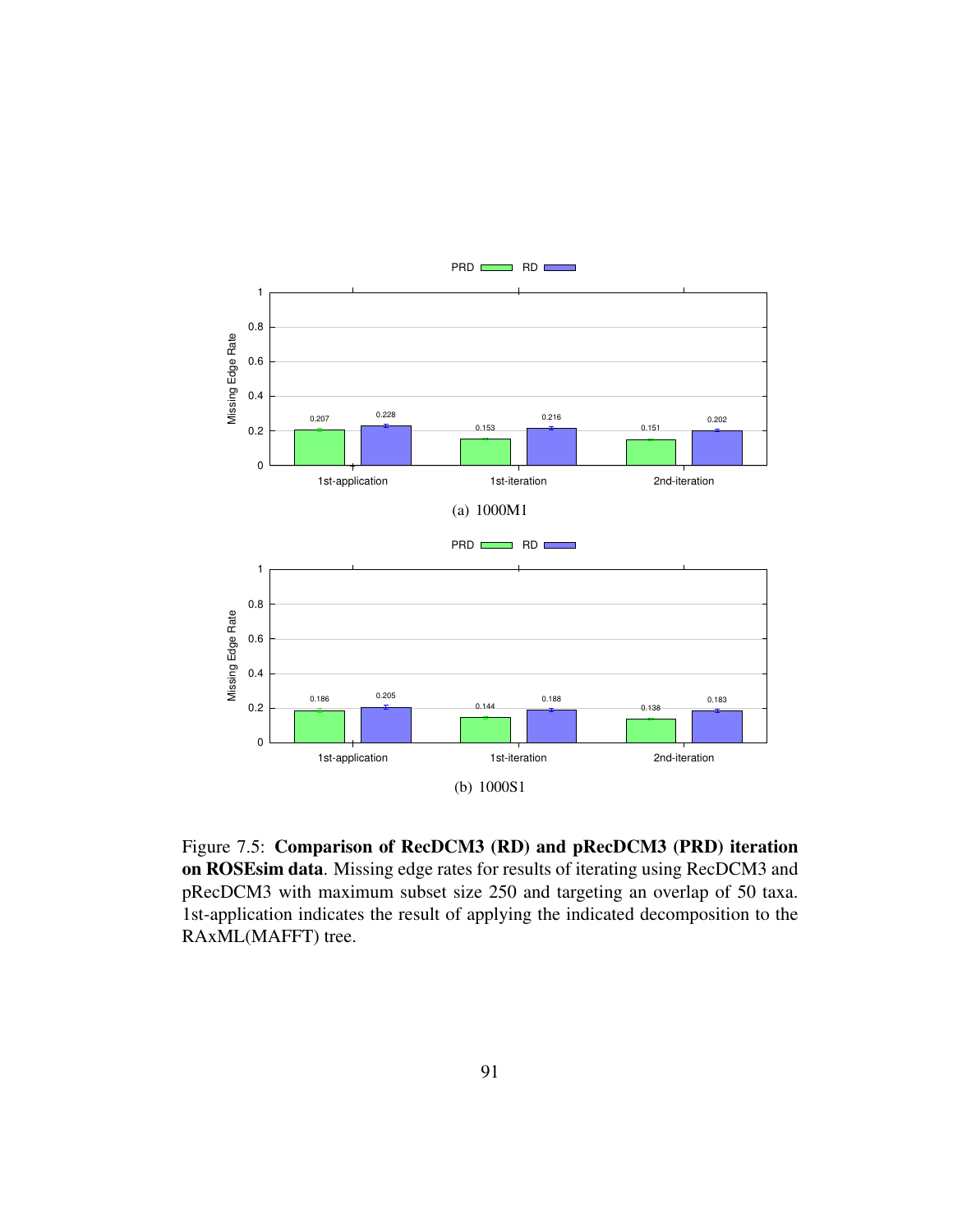was also infeasible. Therefore, the goal with these datasets was to produce a tree that is as accurate as possible.

Since the padded RecDCM3 requires an input guide tree, I began by considering two alignment methods that quickly produce an alignment, though that alignment need not be very good. I used the quicktree option of ClustalW, and the parttree option of MAFFT to quickly generate an alignment for each dataset, and then used RAxML to estimate a tree from each of these alignments. Figure 7.6 shows the accuracy of these estimated trees, as well as the result of using each of these trees as the guide tree for pRecDCM3. As a first observation, the MAFFT alignments result in more accurate trees as compared the the ClustalW alignment, but in each case, applying the pRecDCM3 decomposition is able to boost the accuracy of the initial result.

Since the RAxML(MAFFT) trees were more accurate than the RAxML(ClustalW) trees, I used RAxML(MAFFT) trees as the starting trees for iteration with pRecDCM3. As Figure 7.7 shows, continued improvements are made using this technique. In fact, for the 16S.T dataset, it appears that the iterations may not yet have reached a fixed point, and further iterations might improve the result.

# 7.3 Conclusions

When an initial estimate of a tree is available, it is possible to improve upon this initial tree's accuracy using a divide-and-conquer technique that uses the initial tree as a guide tree. In this chapter I explored the use of a Recursive DCM3 decomposition, and compared this to a padded Recursive DCM3 decomposition. My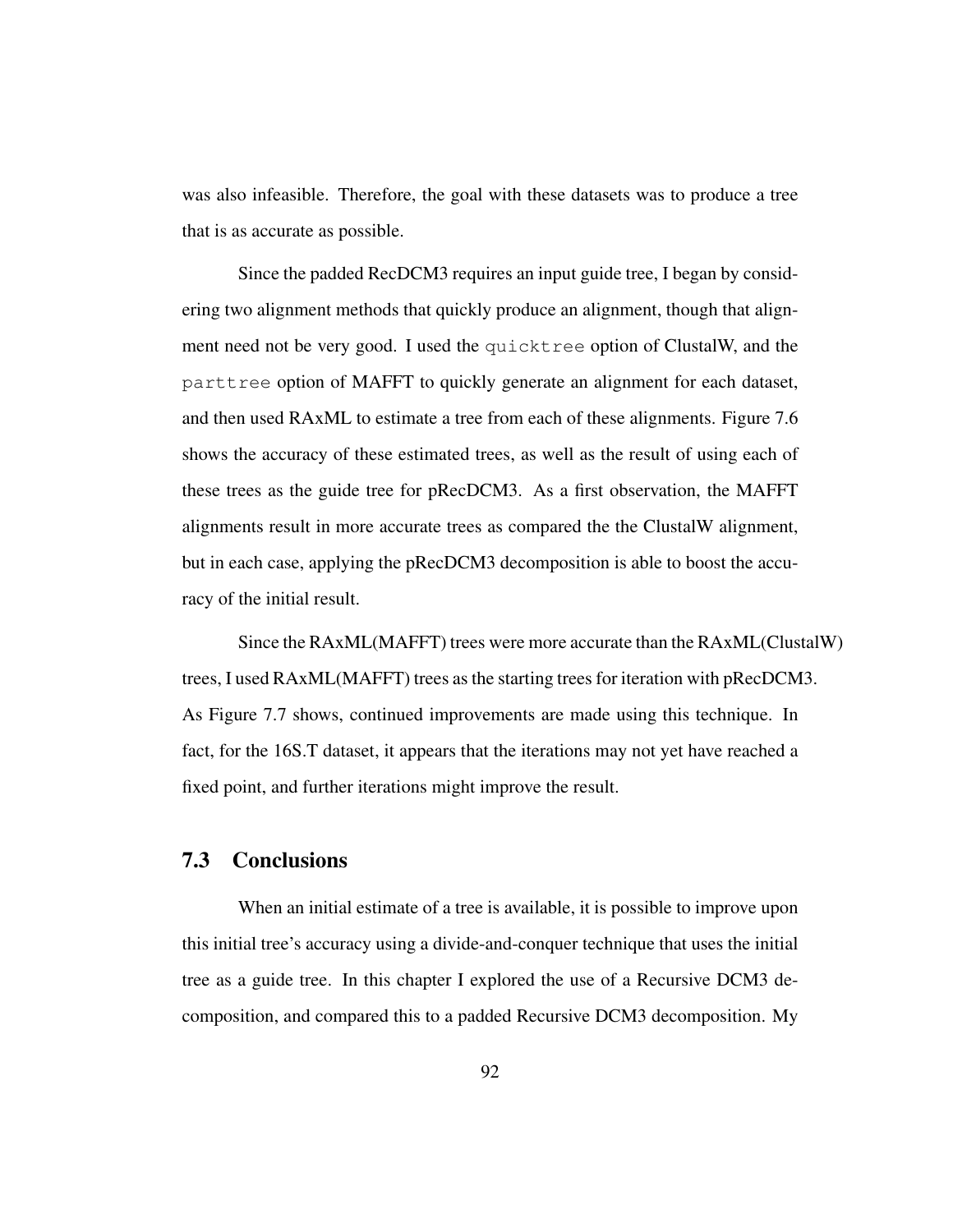

Figure 7.6: Improvements to missing edge rate for Gutell datasets. The missing edge rate are shown for each of several trees. ML(Clustal) is the tree estimated by RAxML on a ClustalW quicktree alignment. PRD(Clustal) is the tree estimated using a single application of the pRecDCM3 decomposition of the ML(Clustal) tree. ML(MAFFT) is the tree estimated by RAxML on the MAFFT parttree alignment. PRD(MAFFT) is the tree estimated using a pRecDCM3 decomposition of the ML(MAFFT) tree. For pRecDCM3, source trees were estimated using MAFFT alignments, and polytomies resolved using MRP with the default 100 ratchet iterations.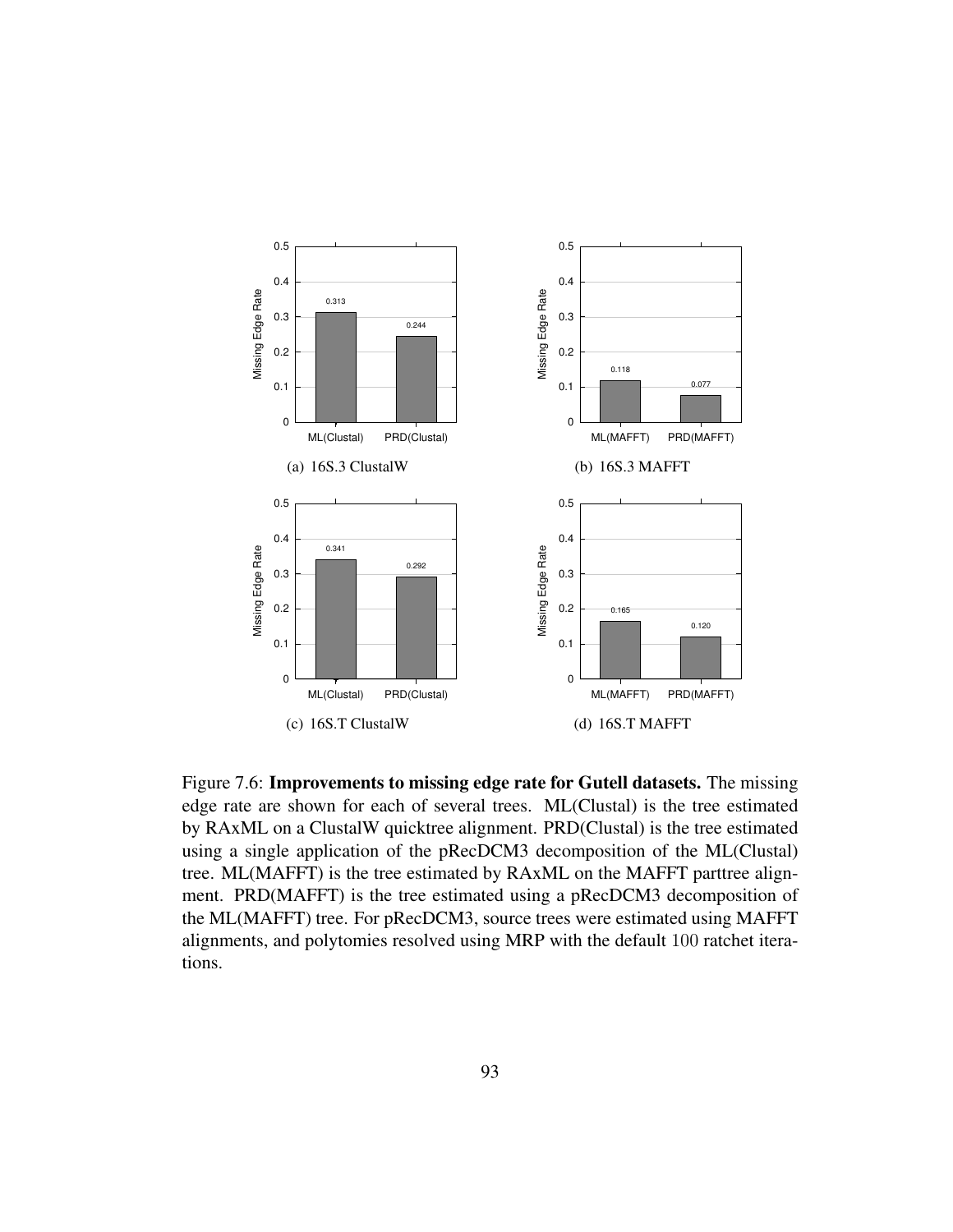

Figure 7.7: Effects of pRecDCM3 iteration on Gutell data. Missing edge rates of iterating using pRecDCM3 with maximum subset size 250 and targeting an overlap of 50 taxa. Source trees were estimated using MAFFT alignments, and polytomies resolved using MRP with the default 100 ratchet iterations.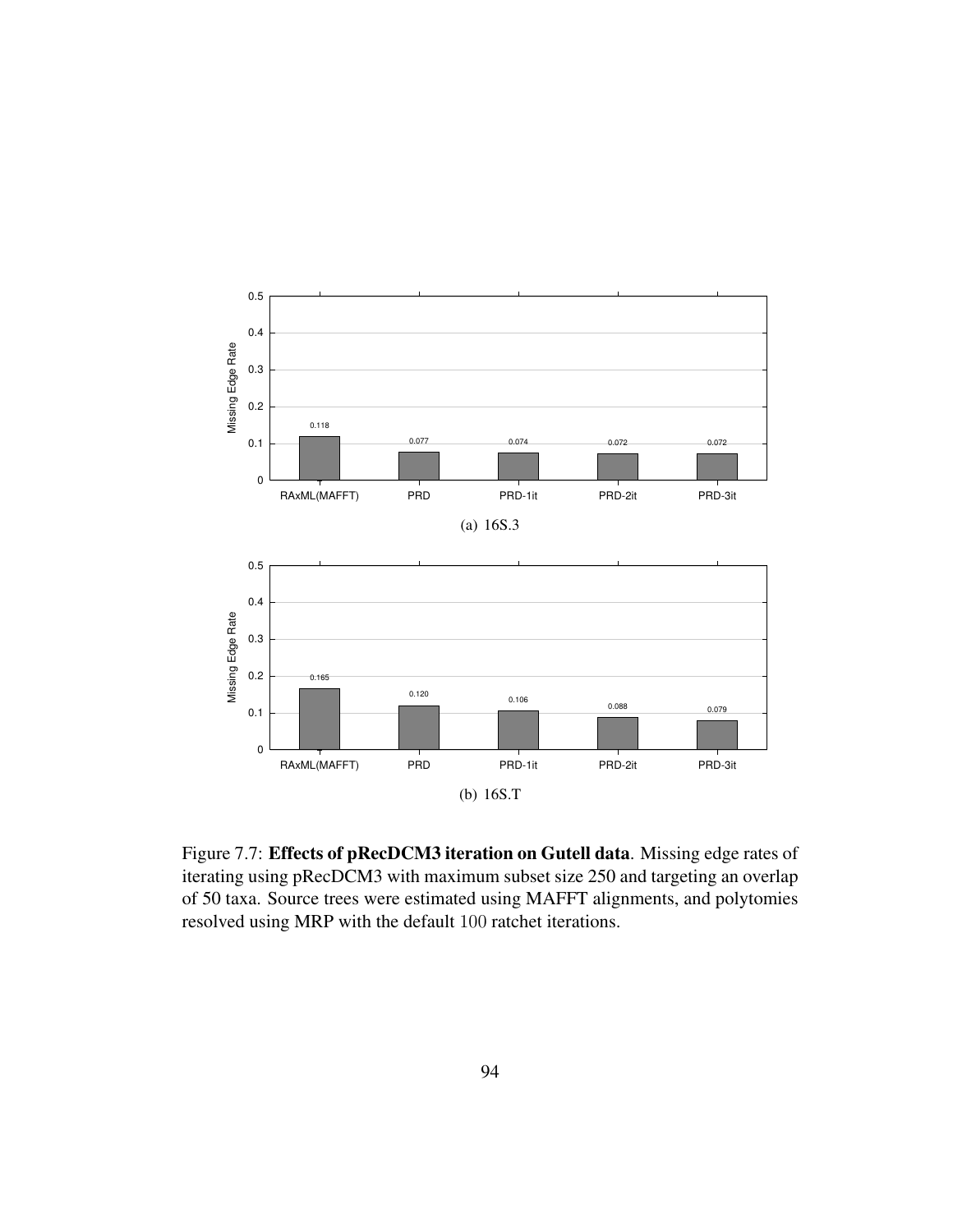results show that the padded decomposition results in improved accuracy as compared to the non-padded version. Further, iterating with this technique results in ever more accurate trees, even for large datasets with more than 5000 taxa.

There are still many things to be learned about these decompositions though. A much more thorough exploration of the parameter space, in particular the maximum subset size and desired overlap parameters, is required. In addition, techniques are needed to determine when "enough" iteration has been performed, and more experiments are desired to discover if changing parameters in the course of iteration might help move the technique away from local optima.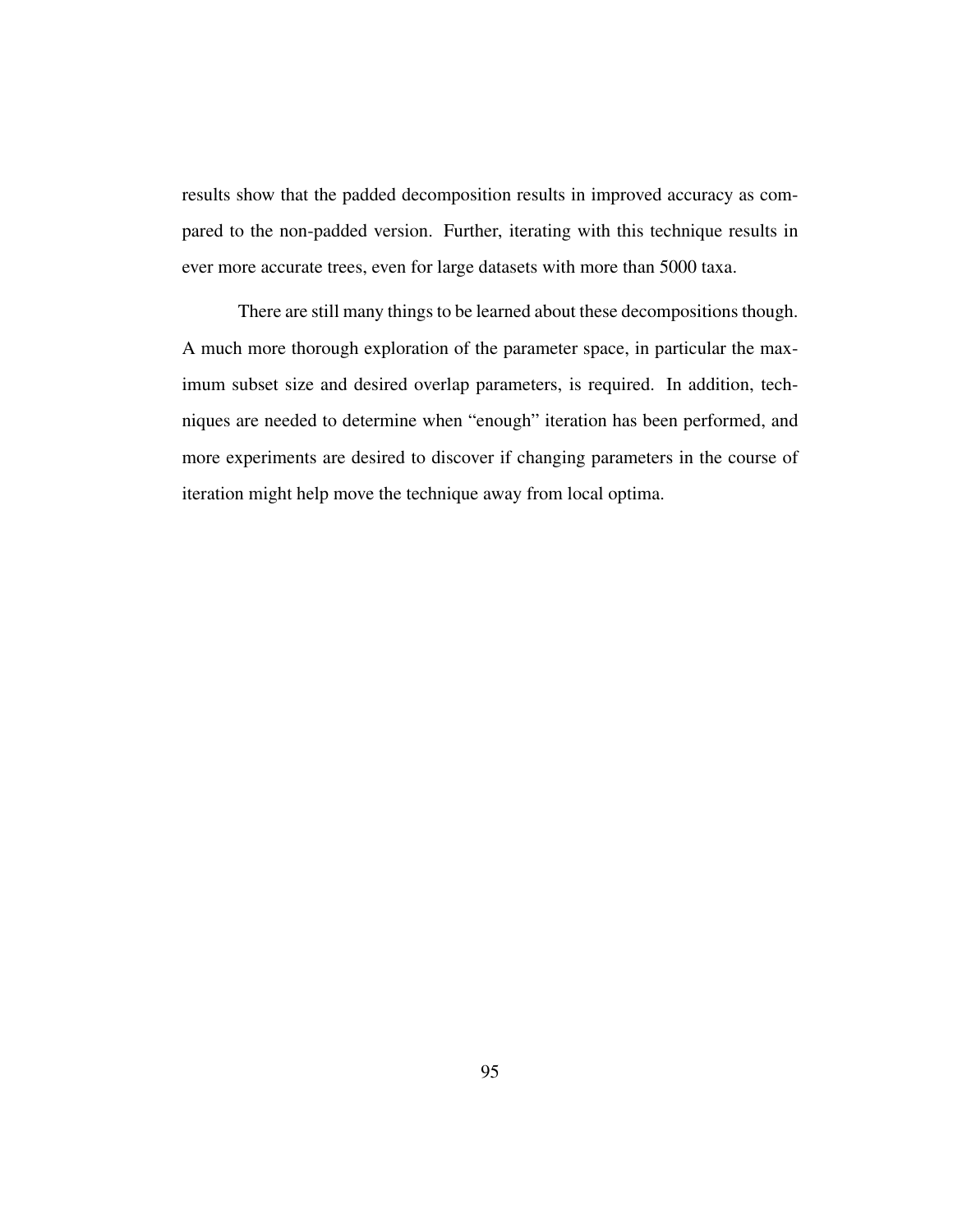# Chapter 8

# Phylogenies Without a Full Alignment

In this chapter I explore another method by which to accomplish the first step of BLuTGEN, that is, dividing the original dataset into overlapping subsets. Chapter 7 showed that if given a reasonable initial estimate of the phylogeny, it is possible to improve the accuracy of the tree using a padded Recursive DCM3 decomposition. In this chapter, I consider what is possible when an initial estimate of the tree is not available. The goal here is to estimate a tree on par with existing two-phase techniques, but without ever generating an alignment for the entire dataset. Then, once I have a reasonable estimate, I can apply the padded Recursive DCM3 method to improve the result, and thus estimate an accurate tree without ever generating an alignment for the full dataset.

I develop several decomposition techniques each of which clusters the sequences into subsets based on their BLAST hit ordering. Each decomposition is named "BL" for "BLAST-based decomposition," and then subsequent letters indicate a variant. The first variant, simply "BL", does not work very well, and after a few initial experiments was discarded. The first successful decomposition was BLD ("D" for "distinct"), with BLS ("S" for "simplified") and BLF ("F" for "fast") improving upon this methodology in terms of speed, and to some extent, accuracy.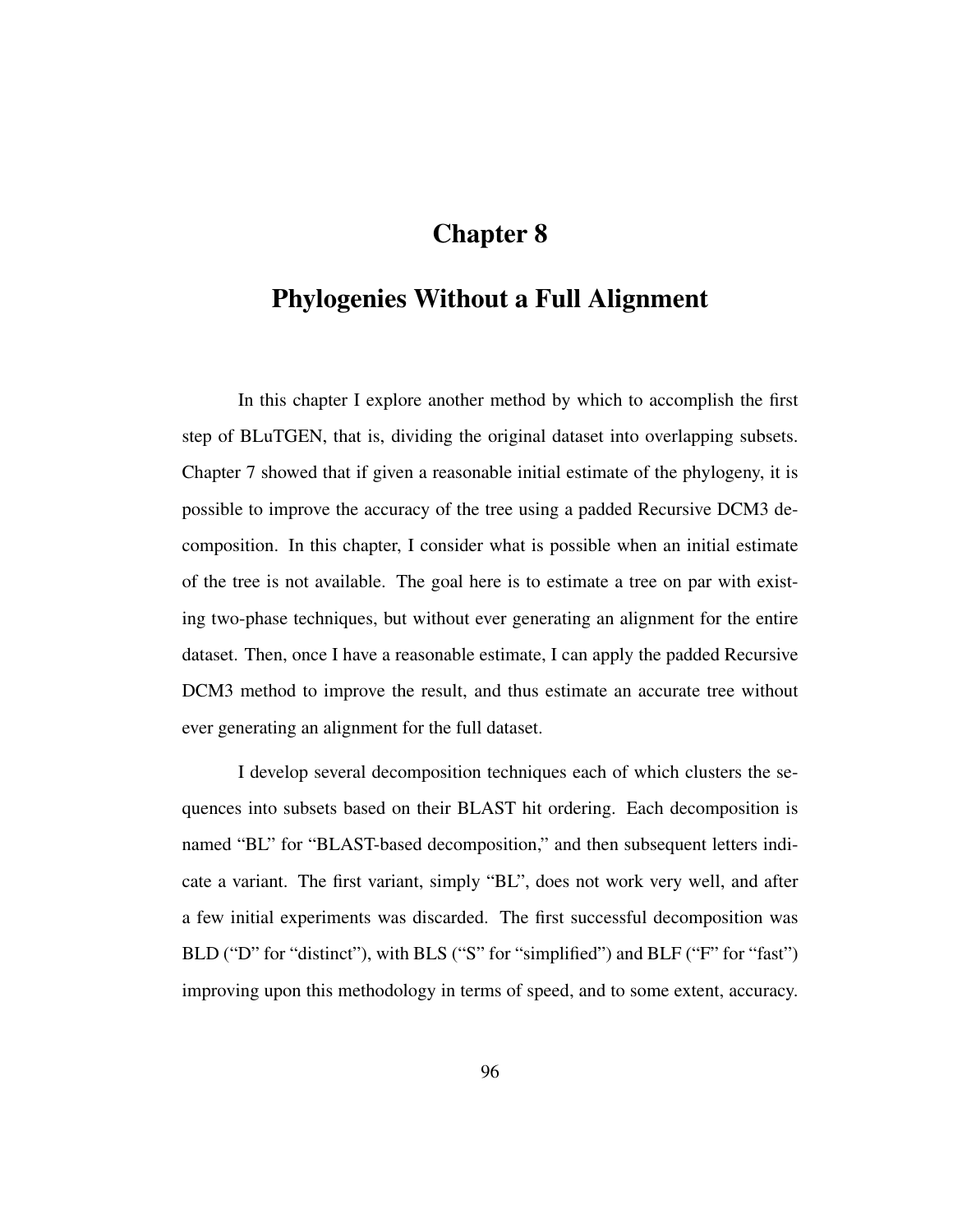As I developed these methods I tested them on a variety of the datasets described in Chapter 6 choosing to attempt to understand the limitations of each method as opposed to exhaustively testing each method on all datasets.

In each of these approaches, I build a BLAST database from the set of sequences (using formatdb) and then BLAST individual sequences against this database (using blastall). The particulars of which sequences I use to BLAST against the database, and which hits form a set, result in several different variants. In every variant, the first set is created by taking the first sequence in the raw sequence file and using it to BLAST against the database. The top hits, up to the maximum subset size specified, make up the first set. The variants differ according to how they create subsequent hits.

At the end of this exploration, the BLF decomposition is the best in terms of speed, and also accuracy.

## 8.1 BL Decomposition

The first decomposition I tried, BL, has two additional parameters in addition to the maximum subset size: low and high. These parameters are used to bound the amount of overlap between the current set being created, and a previously generated set. As I create each set, I keep track of the number of taxa not previously part of some set added to the current set, as well as the amount of overlap with a previous set. Figure 8.1 gives the pseudocode for this decomposition.

To create subsequent sets, I consider the previous ordering, and use as a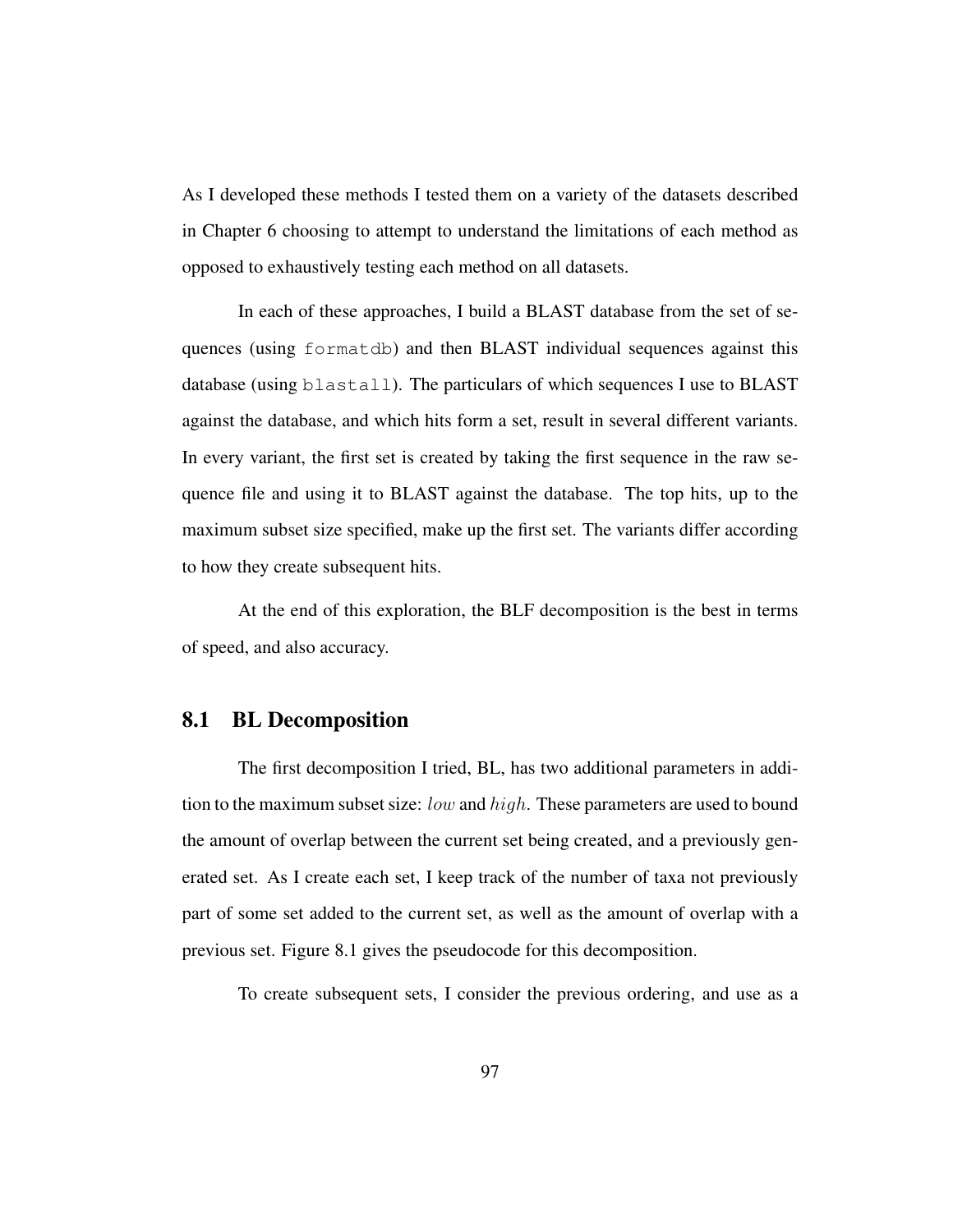```
1. Generate first set from firstOrdering
2. Generate currentOrdering from first taxon \
                  following those in first set
3. While some taxon is not assigned to a set
   3a. Reset variables: numberNew = 0
                        numberInCurSet = 0
                        setToMatch = unknown
                        seedForNextOrdering = unknown
   3b. foreach currentHit in currentOrdering
       If setList[currentHit] is undefined
         If numberNew > (#maxSize# - #low#)
            if seedForNextOrdering is unknown
                 seedForNextOrdering = currentHit
            else
                 move on to next hit
         else
            Add currentHit to currentSet
            update numberInCurSet, numberNew
       else
         If setToMatch is unknown:
             setToMatch = first set of setList[currentHit]
             Add currentHit to currentSet
         else
             if setList[currentHit] does not match \
                                        setToMatch
                move on to next hit
             else
                if (numberInCurSet - numberNew) < #high#
                   move on to next hit
                else
                   Add currentHit to currentSet
                   Update numberInCurSet
      If numberInCurSet = #maxSize#
         set currentOrdering to hit ordering from \
            BLASTing database using seedForNextOrdering
         break out of foreach loop
```
Figure 8.1: BL decomposition.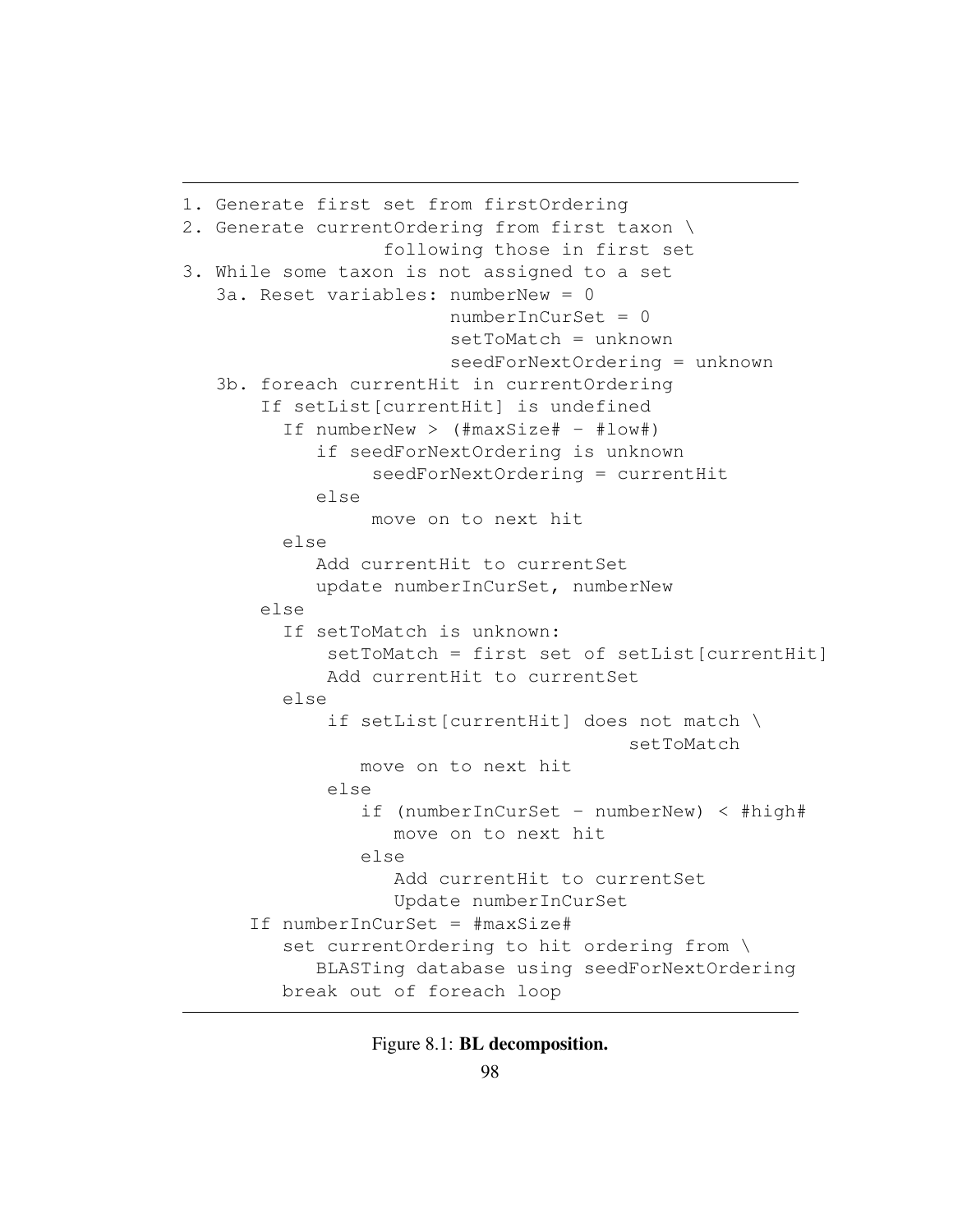seed the first sequence from the ordering that is not yet contained in any set. I again consider the hits in order. If the hit is not yet contained in any set, and I have no more than  $maxSize-low$  new hits added to the current set. I add it to the current set. If I have already added the maximum number of new hits, and have not yet saved a hit as the next seed, I mark the current hit as the next seed. If the hit is contained in some set, and I have not yet found such a hit, I mark the set that contained the hit as the target overlap set, and add the hit to the current set. If I have already found a target overlap set, and this hit is not a member of the overlap set, or I have already found high overlap hits, I discard the hit. This continues until I have found a next seed, and I have at least low overlap with a previous set, and  $maxSize - high$  new hits.

Since my original goal was to create a method that could scale to large datasets, I began by considering the RNAsim datasets which have 8192 and 16384 taxa. I set the maximum subset size to 250, low to 25 and high to 50. Unfortunately, using this BL decomposition as the first step to BLuTGEN results in rather inaccurate trees (see Figure 8.2), even when using the true alignment for subtree generation. Looking at the SCM and SuperFine tree accuracy though (Figure 8.3), I noted that each had very similar error, indicating that perhaps not enough overlap was being generated. In an attempt to address this, I used the same technique, but doubled the low and high parameters. Figure 8.4 shows that the parameter change did result in a substantial improvement. However, the resulting trees still had much more error than desired, especially considering that the tree estimated by RAxML from the default MAFFT alignment indicated that these datasets are actually quite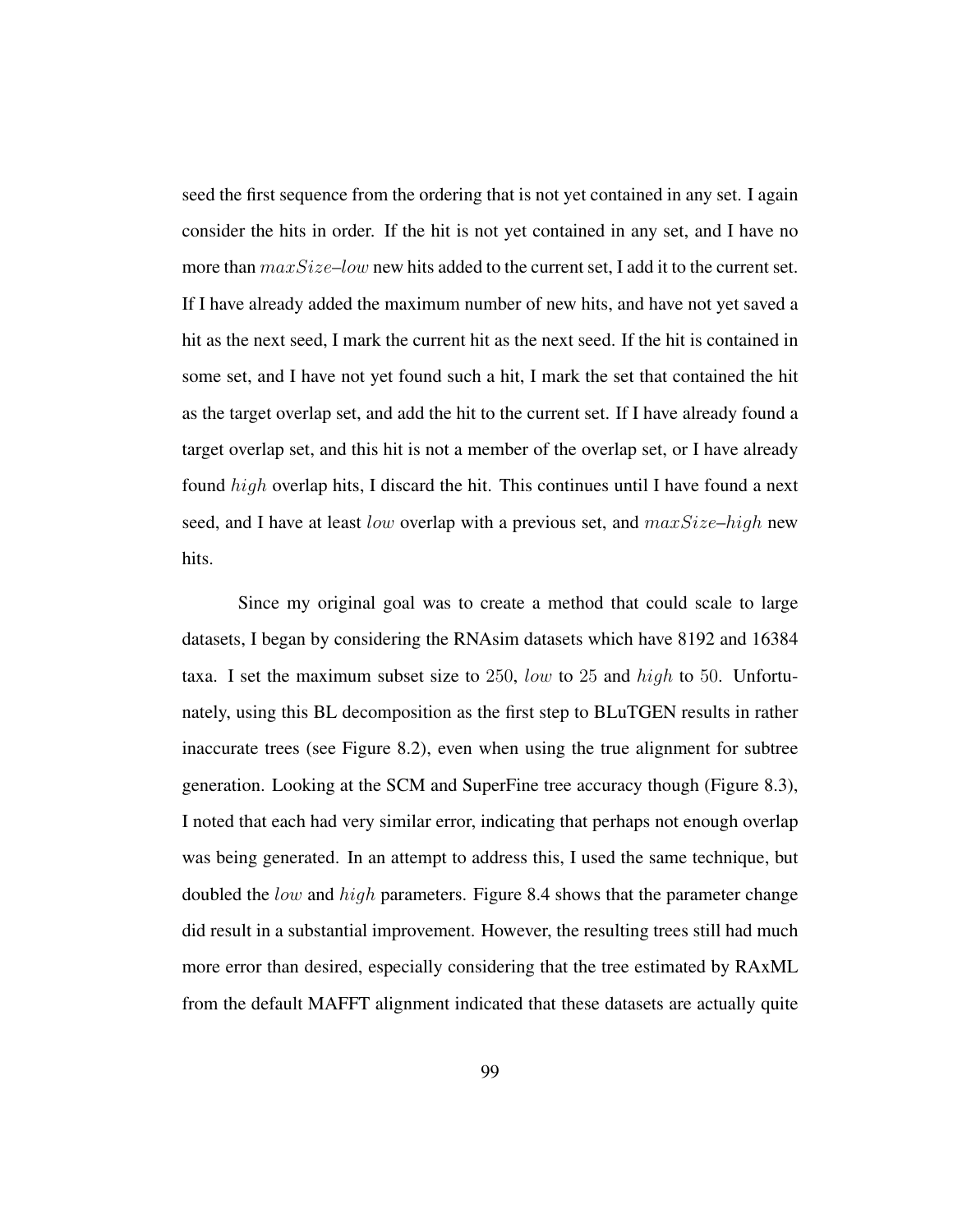

Figure 8.2: BL decomposition on RNAsim data. The missing edge rate is shown for the BL decomposition method, using true alignments for subset generation, and resolving polytomies with MRP. The maximum subset size is 250,  $low = 25$  and  $high = 50$ .

easy.

## 8.2 BLD Decomposition

The "D" of this decomposition's name is for "distinct". This BLAST-based decomposition technique gets its name from the fact that it tries to create distinct subsets, that is, subsets with enough, but not too much overlap. It does this through the use of three new parameters, two of which  $(low$  and  $new$ ) bound the amount of overlap between sets. The third new parameter, seed, gives a new starting position from which to find subsequent sets. Figures 8.5–8.7 give pseudocode for this variant.

As with all BLAST-based decompositions, the first set is simply the top hits from the ordering creating by BLASTing the first sequence in the file against the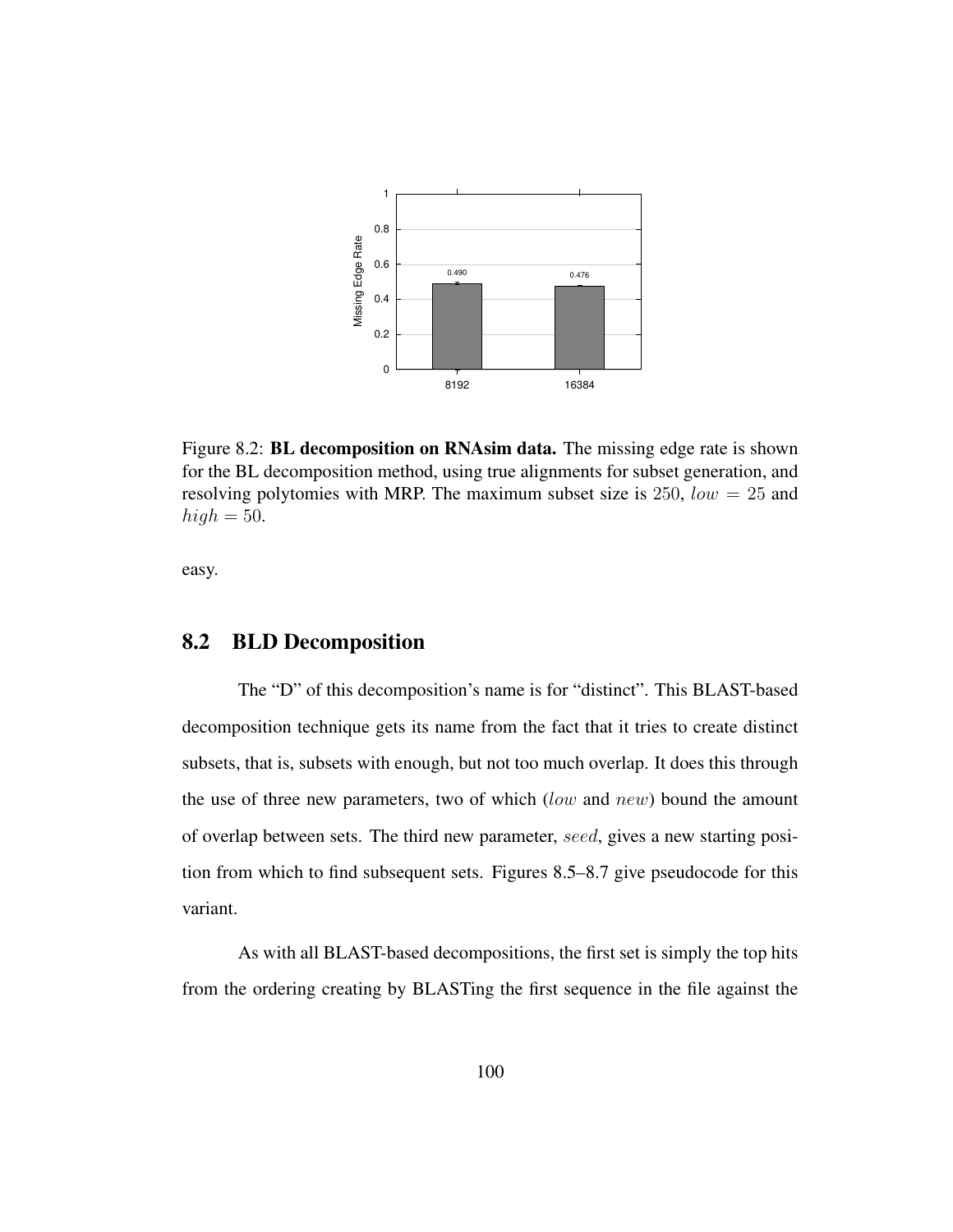

Figure 8.3: Comparison of SCM and SuperFine trees for BL decomposition on RNAsim data. The missing edge rate is shown for the SCM and SuperFine trees resulting from the BL decomposition method, using true alignments for subset generation, and resolving polytomies with MRP. The maximum subset size is 250,  $low = 25$  and  $high = 50$ .

database. Creating subsequent sets proceeds in three phases:

- 1. Strict: Consider the top  $maxSize$  hits using the hit from the previous set in position seed as the seed. If the set has low overlap with some previously defined set, and has at least new number of hits not already in some set, accept the set. If this new set under consideration does not meet the criteria, consider in turn as seeds the hits from the previous set following the initial seed hit until some seed results in an accepted set, which then becomes the previous set in the next loop iteration. If at any time all taxa have been put in some set, the decomposition completes.
- 2. Relaxed: If some taxa are not in a set after the strict phase, I relax the requirement that a new set must have a least new number of hits not already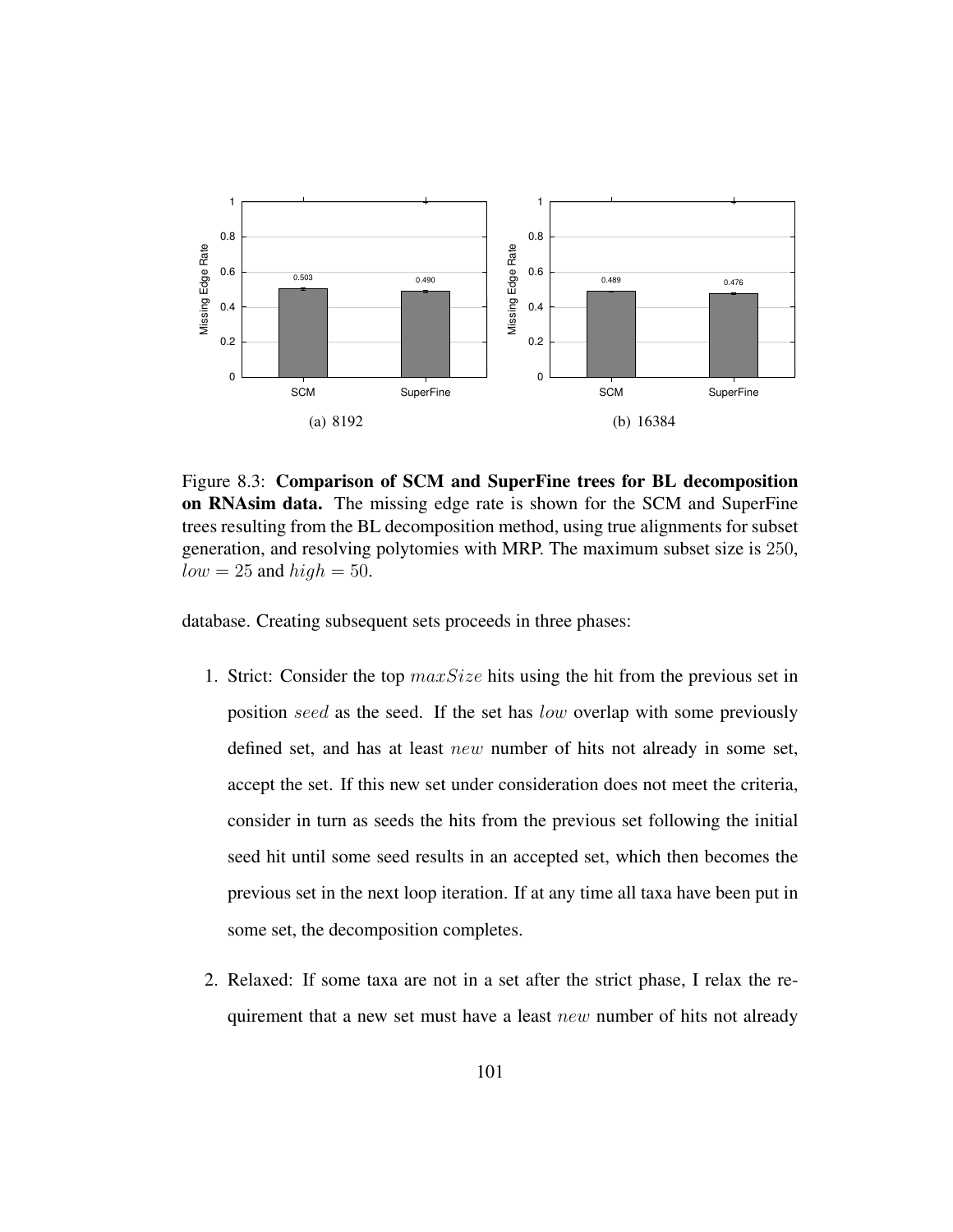

Figure 8.4: Two BL decompositions on RNAsim data. The missing edge rates are shown for two parameter choices for the BL decomposition method, using true alignments for subset generation, and resolving polytomies with MRP. Both Small and Large have a maximum subset size of 250. Small sets  $low = 25$  and  $high = 50$ while Large sets  $low = 50$  and  $high = 100$ .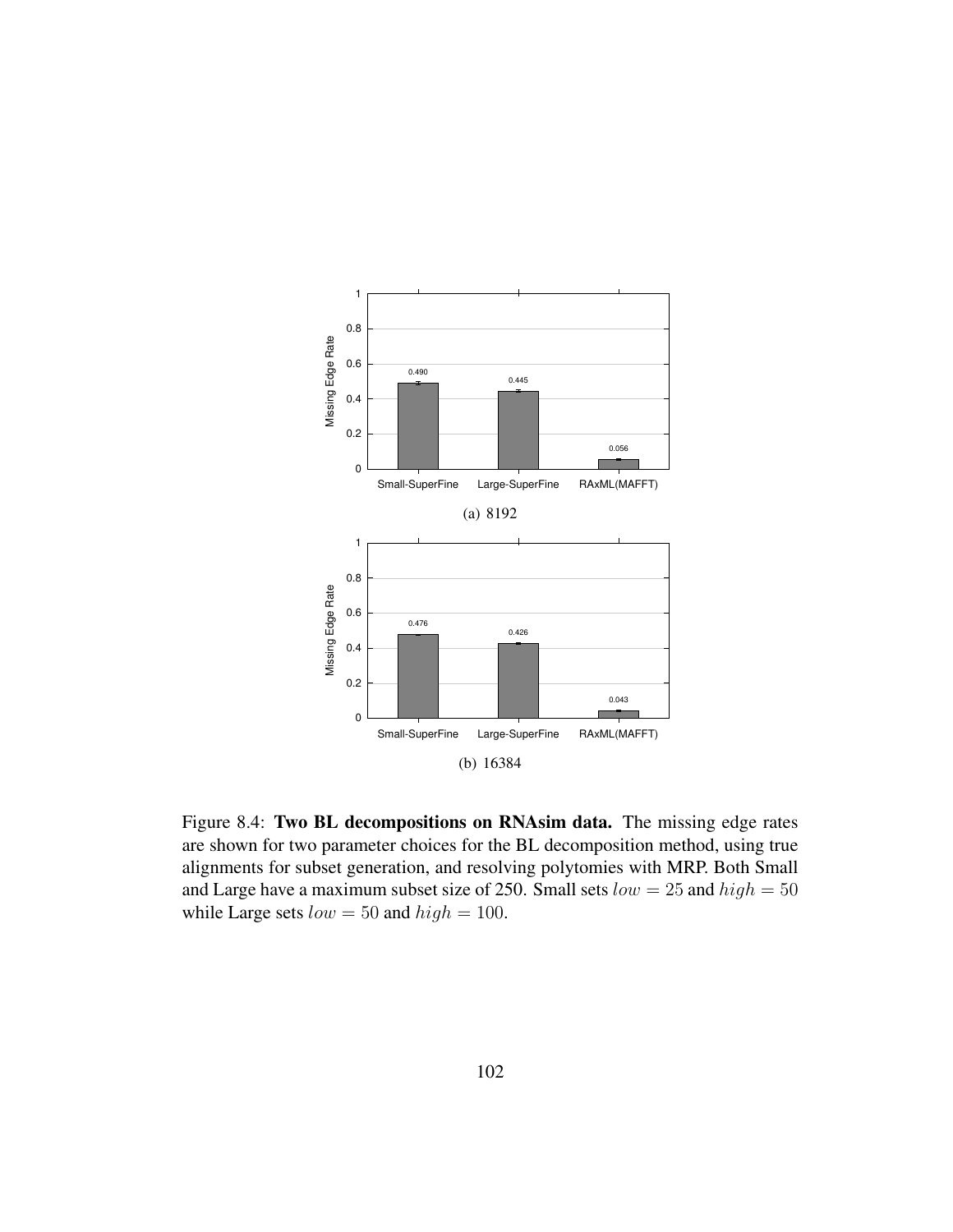```
1. Generate first set from firstOrdering
2. Set previousOrdering to firstOrdering
3. Generate currentOrdering from taxon in position seed \
                                      in first ordering
4. While possible seeds have not been exhausted
   4a. Consider set of top #maxSize# hits in \
                              currentOrdering
       If consideredSet has #low# overlap with some \
                        previous set and \
                        has at least #new# new hits
           Accept consideredSet
           Set possibleSeed to taxon in position seed of \
                                         currentOrdering
       else
           Set possibleSeed to taxon in position one \
                 further past current seed (if possible) \
                 in previousOrdering
       If each taxon is in some set
           Break from while loop
```
Figure 8.5: Strict phase of BLD decomposition.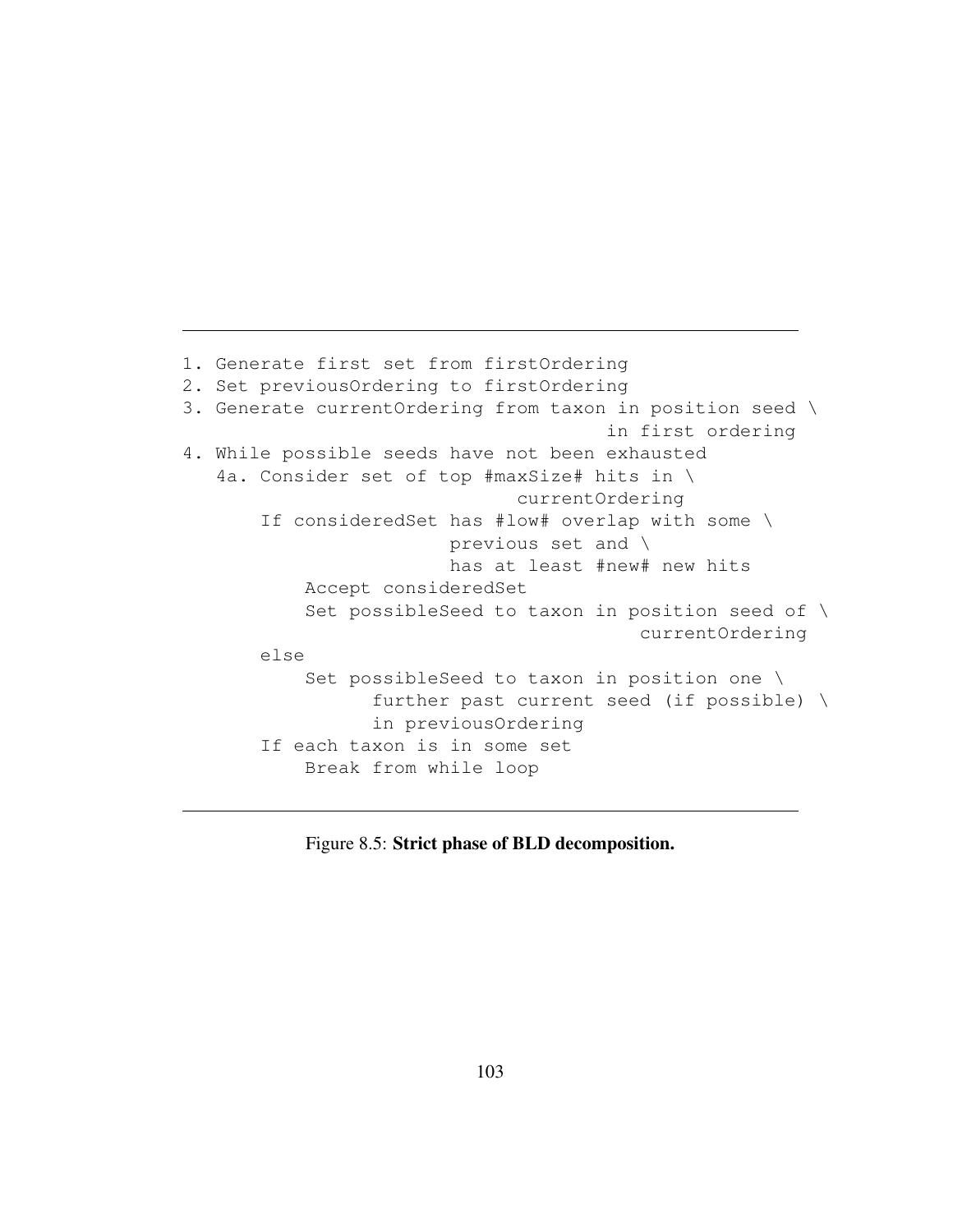```
1. Set previousOrdering to be what Strict phase last had
2. Generate currentOrdering from taxon in position #seed# \
                                    in previousOrdering
3. While possible seeds have not been exhausted
   3a. Consider set of top #maxSize# hits in \
                              currentOrdering
       If consideredSet has #low# overlap with some \
                                   previous set and \
                        has at least 2 new hits
          Accept consideredSet
           Set possibleSeed to taxon in position #seed# \
                                     of currentOrdering
       else
           Set possibleSeed to taxon in position one \
           further past current seed (if possible) in \
                                     previousOrdering
       If each taxon is in some set
           Break from while loop
```
Figure 8.6: Relaxed phase of BLD decomposition.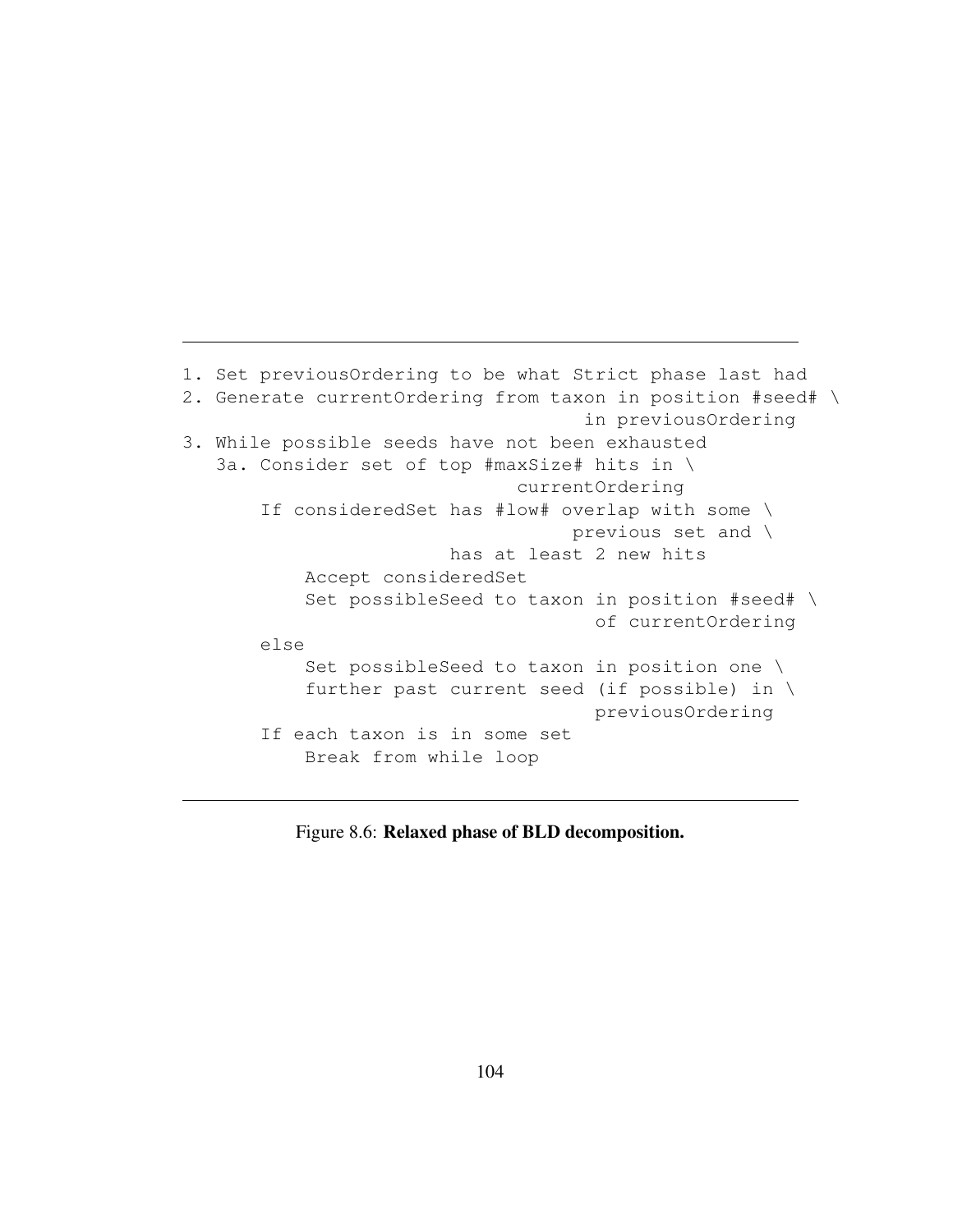```
1. Foreach taxon not currently in some set
   1a. Generate currentOrdering using current taxon as \
                                                   seed
   1a. Consider set of top size hits in currentOrdering
       If consideredSet has low overlap with some \
                                     previous set
           Accept consideredSet
       If each taxon is in some set
           Break from loop
```
Figure 8.7: Loose phase of BLD decomposition.

in some set. Instead, I simply require at least two hits not in some previous set. I consider again all hits after the seed hit in the most recent ordering that resulted in an accepted set.

3. Loose: If some taxa are still not in a set, consider each as a seed. If the resulting set has low overlap with some previously defined set, accept the set, and update the list of taxa not yet in a set accordingly so as not to consider them as a seed.

In the Loose phase, a single pass through the set of taxa not assigned to a subset is made. If at the end of the Loose phase the completed sets do not contain all taxa, the decomposition fails. Note that it is possible that further passes through the taxa not assigned to a subset could result in a valid decomposition that otherwise fails, but I do not currently pursue this option.

I began by testing this method on the ROSEsim datasets. Figure 8.8 shows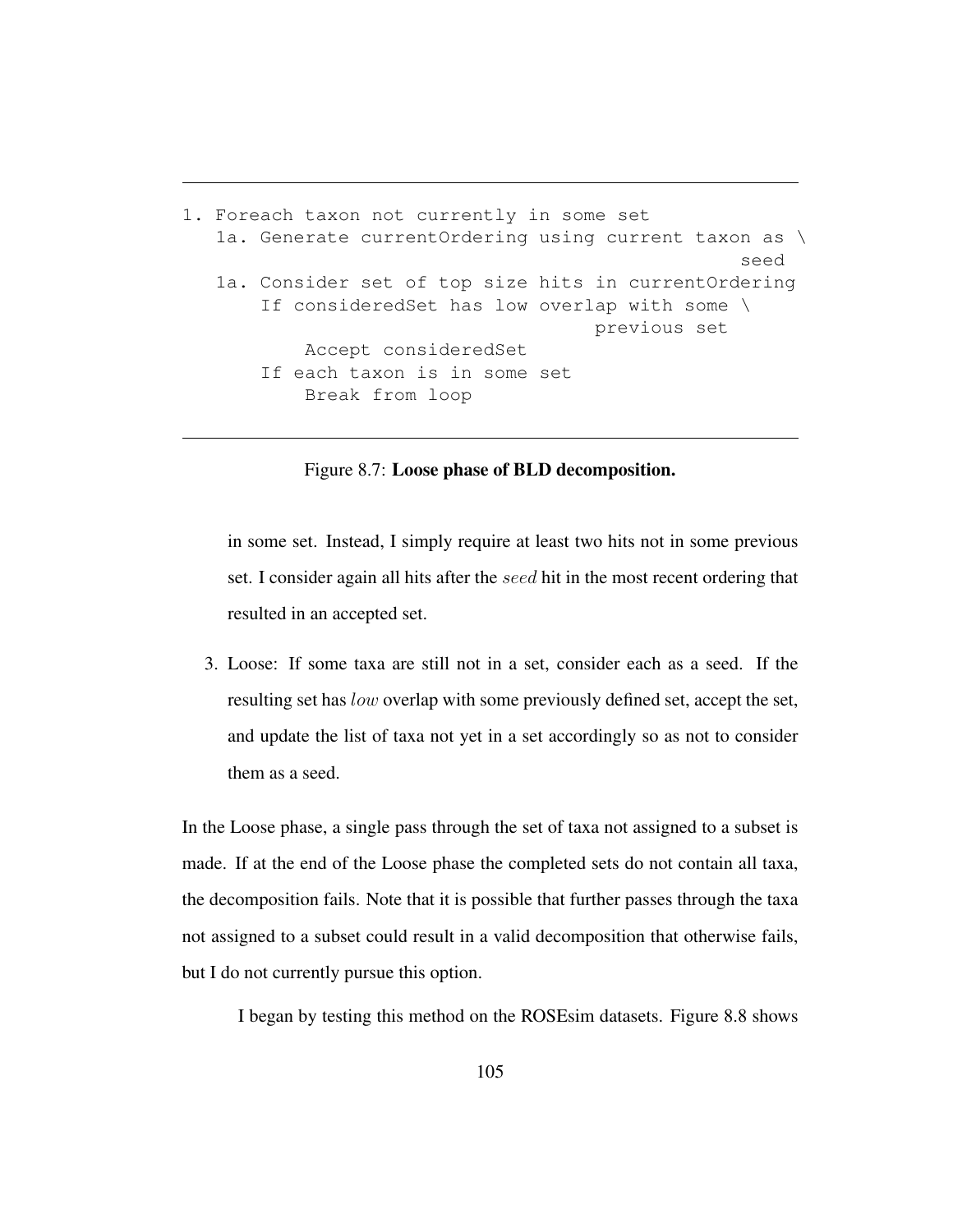

Figure 8.8: BLD decomposition average source tree error for ROSEsim data. The average missing edge rate is shown for the source trees estimated from the BLD decomposition method, using MAFFT alignments for subset generation.

the average subset tree error for this decomposition, which indicates that I have managed to create reasonably accurate source trees (though they could be improved) and Figure 8.9 shows the resultant full tree errors. The BLD errors are still significantly greater than RAxML(MAFFT), but the BLD errors are more reasonable than those the BL decomposition returned. Further, the ROSEsim datasets are more difficult than the RNAsim datasets, so even though I do not give a direct comparison of the BL and BLD decompositions, the BLD decomposition is preferred.

Though it is possible that the BLD decomposition could fail to return a successful decomposition, for the ROSEsim datasets it always returned a valid decomposition, and results in trees with a more reasonable accuracy. Unfortunately it cannot be applied to larger datasets due to computation time. Attempts to use the BLD decomposition for the RNAsim datasets failed to complete after more than 15 hours of processing. Looking for the bottleneck of the algorithm, I soon discovered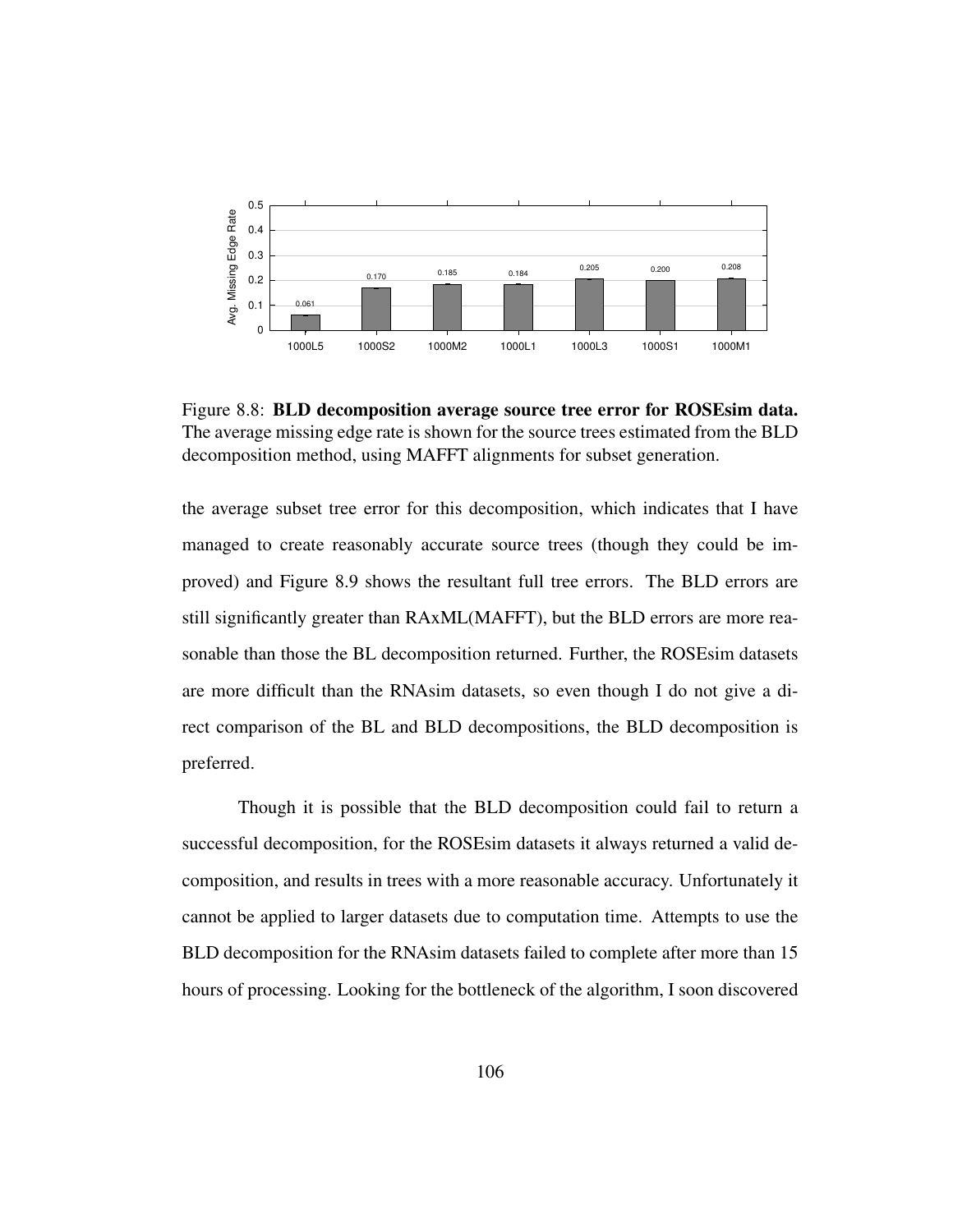

Figure 8.9: Missing edge rate of BLD decomposition on ROSEsim data. The missing edge rate is shown for the BLD decomposition method, using MAFFT alignments for subset generation, and resolving polytomies with MRP as well as for the RAxML(MAFFT) tree.

that the many calls to blastall were to blame. On a decent desktop machine (3.4GHz processor), it takes approximately 0.07 seconds to create a hit ordering from a database with 1000 taxa, 26 seconds for a database with 8192 taxa, and 54 seconds when the database has 16384 taxa. Despite the fact that 54 seconds seems a trivial amount of time, the BLD decomposition in the worst case considers every taxon as a seed, which would mean more than 10 days of processing for datasets with 16K taxa.

## 8.3 BLS Decomposition

To see if I could speed up the BLD decomposition, without degrading performance, I created the BLS decomposition ("S" for "simplified"), which is the same as BLD, but removes Phase 2 (thus the name). Using the BLS decomposition resulted in much faster decompositions for the 1000 taxon datasets (see Table 8.1), and maintained about the same accuracy (see Figure 8.10).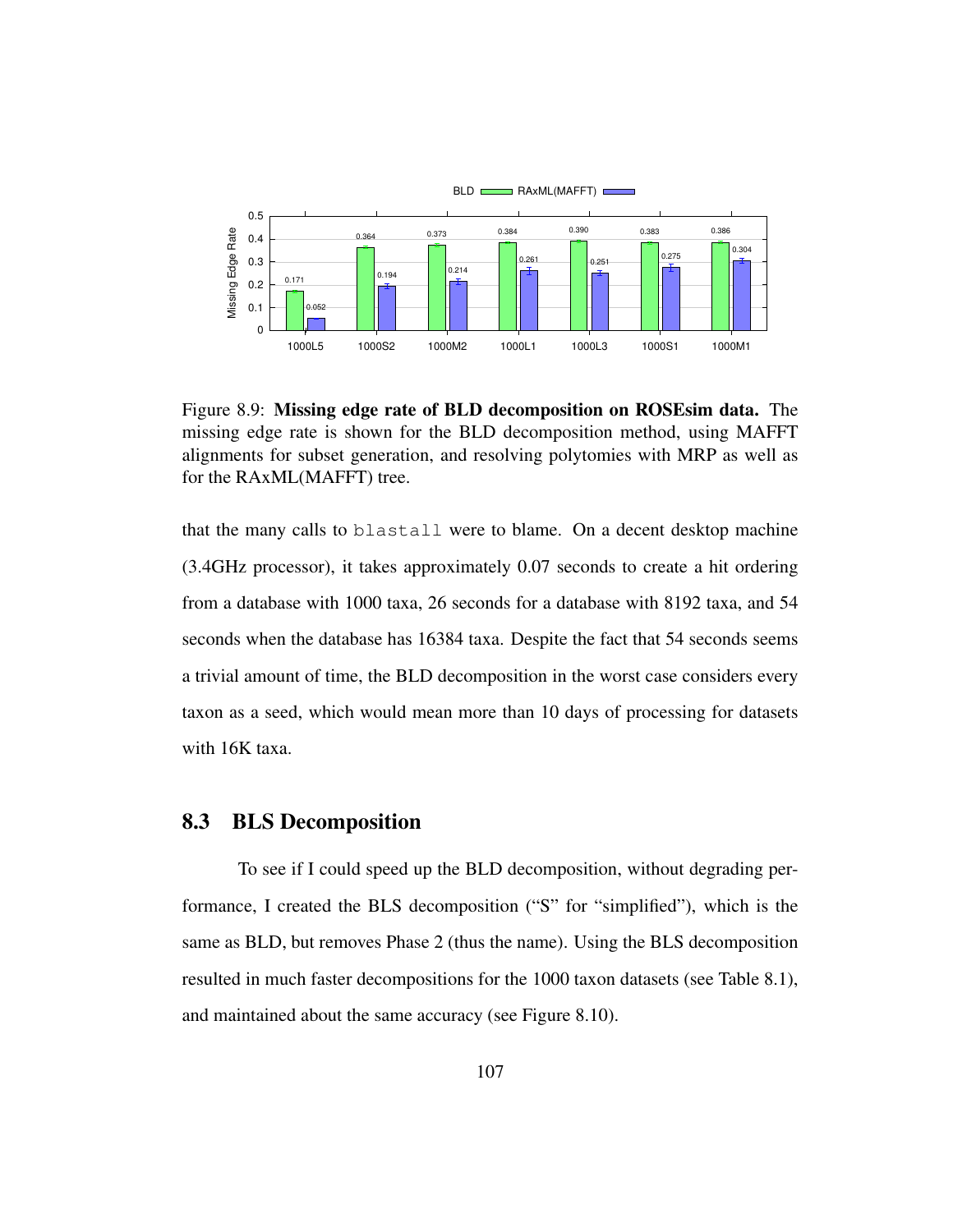| <b>Model Condition</b><br><b>Method</b> |                   | <b>Decomposition Time (secs)</b> |
|-----------------------------------------|-------------------|----------------------------------|
| 1000M1                                  | BLD-50-250        | 223.1(23.7)                      |
| 1000M1                                  | <b>BLS-50-250</b> | 25.5(1.5)                        |
| 1000S1                                  | BLD-50-250        | 223.4(20.3)                      |
| 1000S1                                  | <b>BLS-50-250</b> | 22.0(1.3)                        |

Table 8.1: BLD and BLS decomposition times. For simulated data, all times are given in seconds, and are averages over 20 replicates per model condition, using a heterogeneous mix of computers available through the UTCS condor system. Standard errors shown in parentheses.



Figure 8.10: Comparison of BLD and BLS decomposition missing edge rates. The missing edge rates are shown for the BLD and BLS decomposition methods, using MAFFT alignments for subset generation, and resolving polytomies with MRP.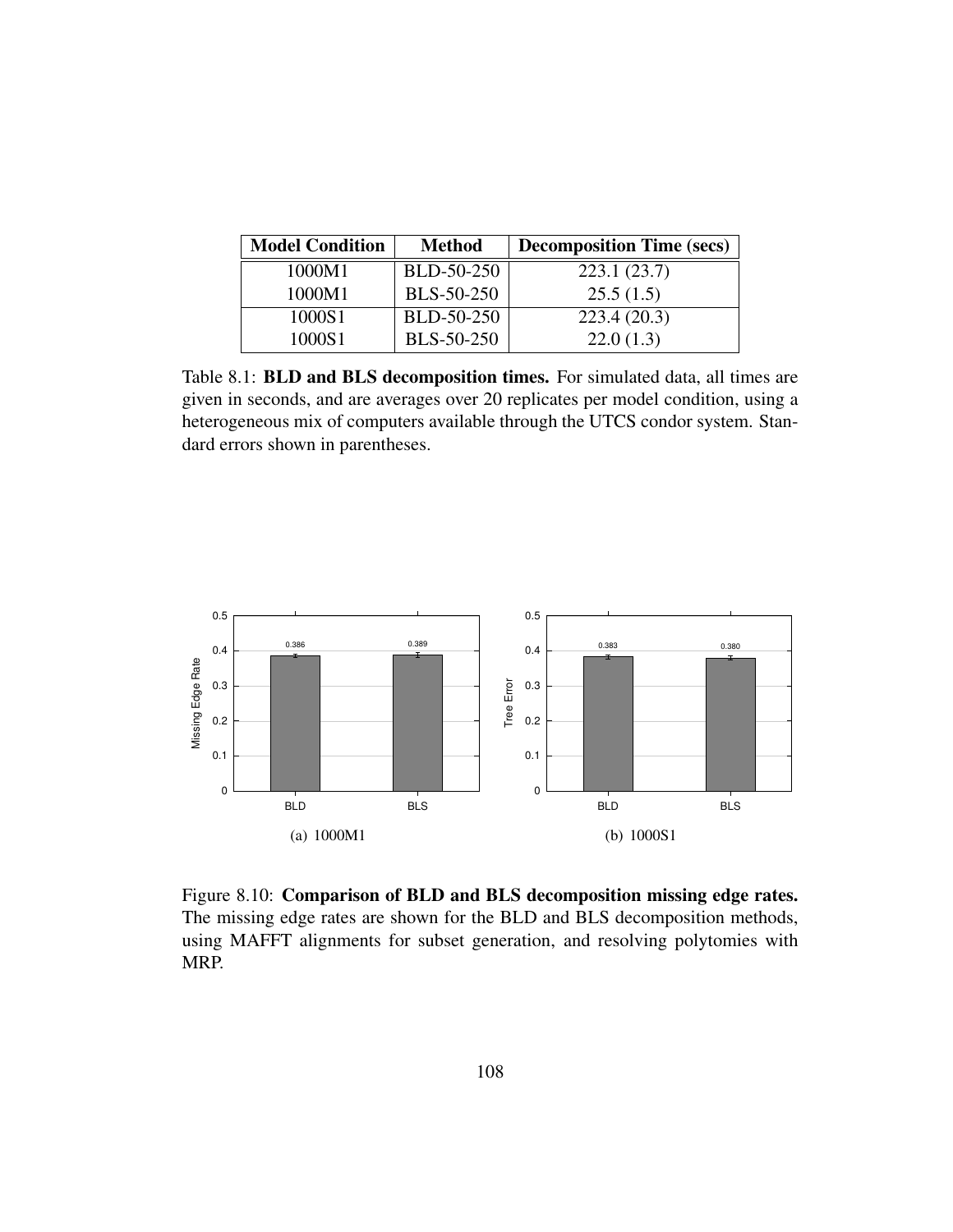Unfortunately, it still takes unacceptably long to generate the BLS decomposition for larger datasets, taking about seven hours for the 16S.3 dataset with 6263 taxa, and over eight hours for the 16S.T dataset with 7350 taxa (exact hardware unknown, since run through the UTCS condor system). Even more troubling, the decomposition was not successfully generated! Instead, after the last phase, the union of the taxa in all sets was a proper subset of the taxa in the original dataset. The BLS decomposition is the same as the BLD decomposition, just less restrictive in the generation of early sets, indicating that if the BLD decomposition could be run to completion for these datasets, it too would likely fail to produce a valid decomposition. Of course, since the early sets might be different, it is possible that the BLD decomposition could succeed where the BLS decomposition fails. Either way though, the BLS decomposition is still slower than desired.

### 8.4 BLF Decomposition

The BLF decomposition ("F" for "Fast", since that was the goal of this variant) overcomes the limitations of the BLD and BLS decompositions by reducing the number of calls to blastall and guaranteeing that source trees generated as a result of the decomposition will be an acceptable input to a supertree method. The pseudocode for this method is given in Figure 8.11.

The BLF decomposition creates the first set just as all BLAST-based decomposition method do, and has just one additional parameter: low. In this variant, to create subsequent sets, I consider the previous order, and use as a seed the first sequence after the hits that made up the previous set that is not yet in a set. I con-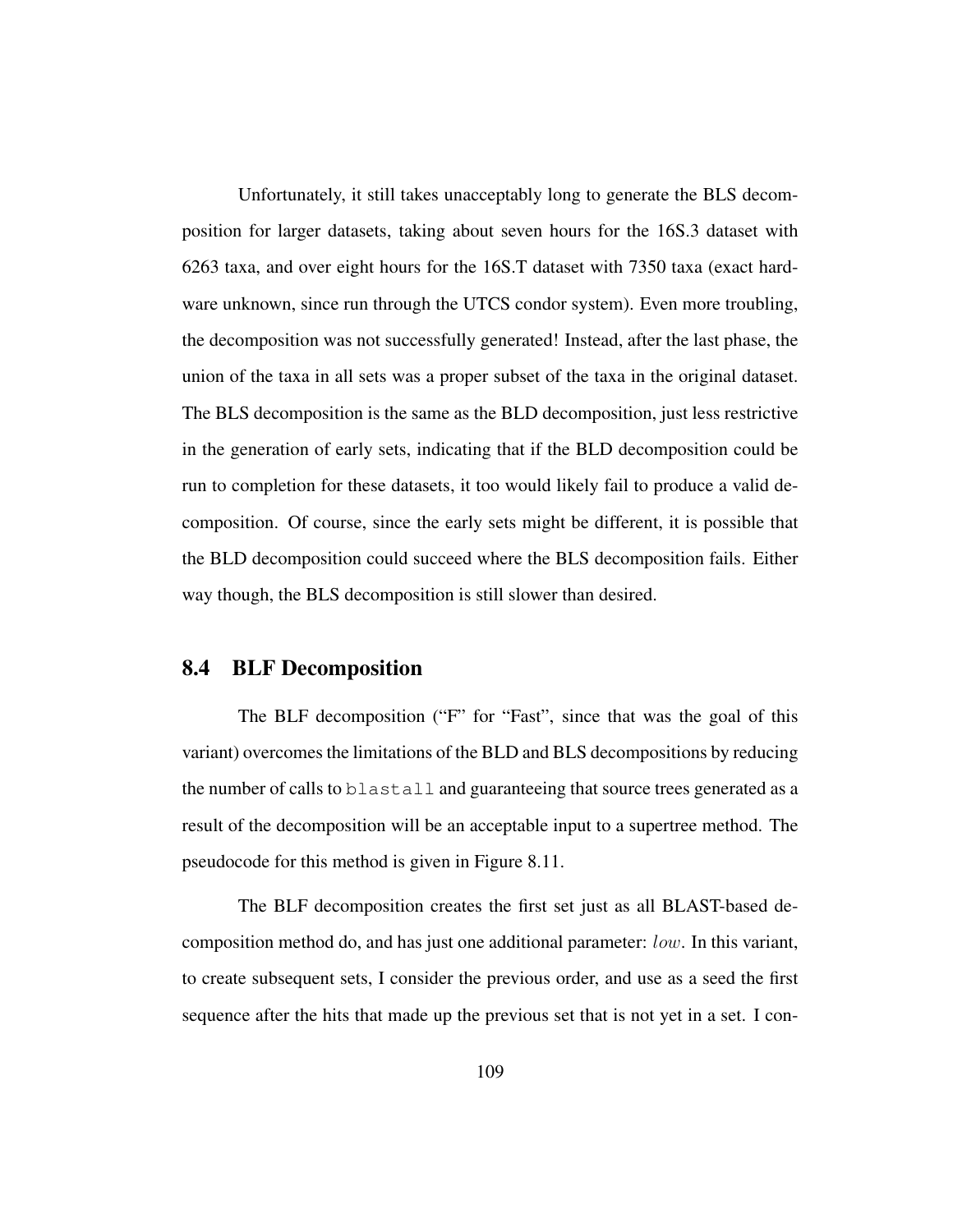```
1. Generate first set from firstOrdering
2. Generate currentOrdering from first taxon \
                  following those in first set
3. While some taxon is not assigned to a set:
   3a. Reset variables: numberInCurSet = 0
                        seedForNextOrdering = unknown
   3b. Foreach currentHit in currentOrdering
       If numberInCurSet < #maxSize#
            Add currentHit to currentSet
            Update numberInCurSet
       else
         If setList[currentHit] is unknown
             Set seedForNextOrdering to currentHit
         else
             Move on to next hit
      If numberInCurSet = \text{ImaxSize}\# and\
                         seedForNextOrdering is known
         set currentOrdering to hit ordering from \
            BLASTing database using seedForNextOrdering
         break out of foreach loop
4. Create overlap graph
5. Foreach set, use overlap graph to determine if more \
                                overlap should be added
   5a. If overlap is too low, determine highest \
                                 overlapping set
   5b. Using a common taxon to highest overlapping set, \setminusand to create hitOrdering
   5c. Loop through hitOrdering
       If currentHit adds overlap to highest overlapping set
          Add currentHit to currentSet
```
Figure 8.11: BLF decomposition.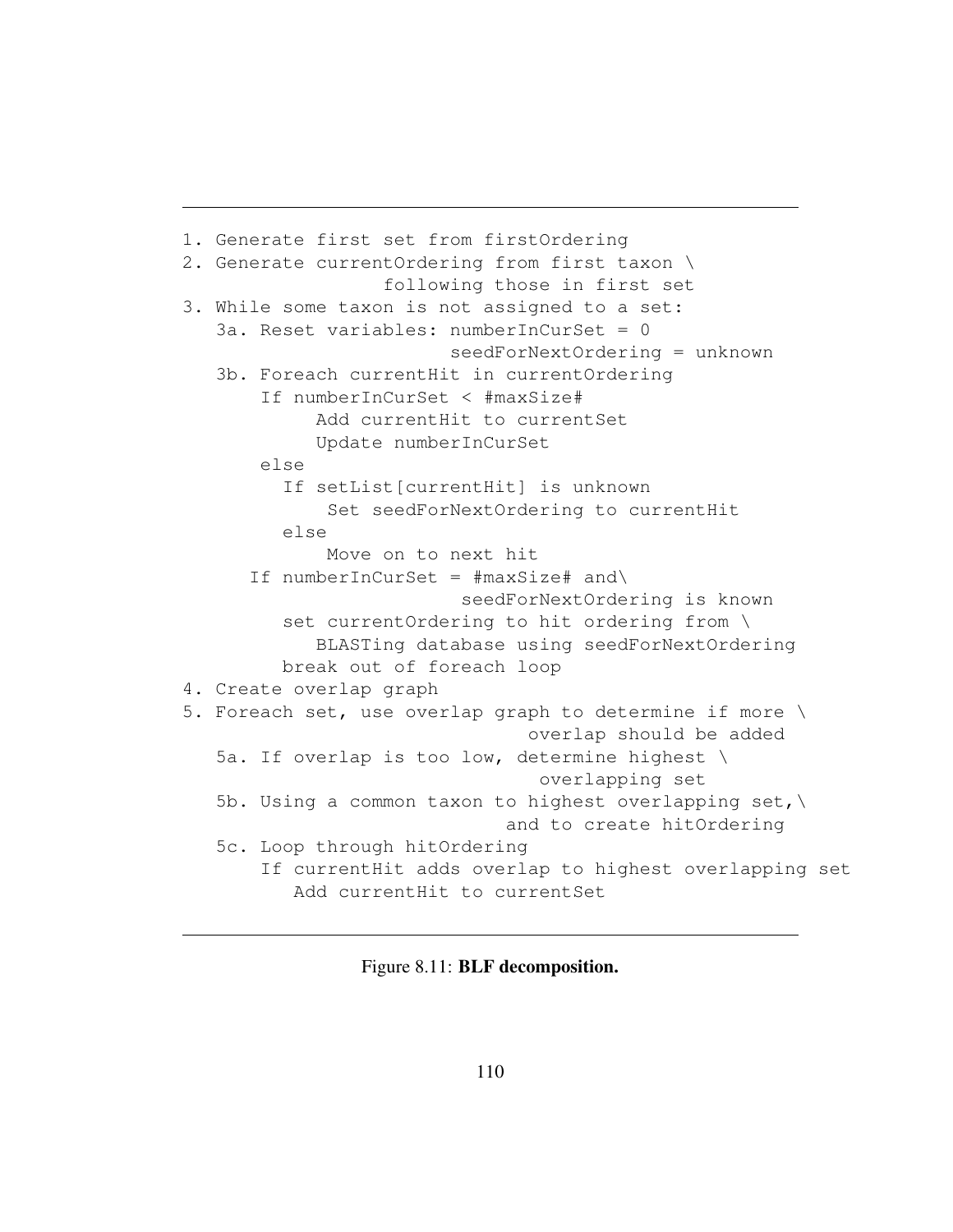|               | <b>BLS</b>         | <b>BLF</b>                                     |
|---------------|--------------------|------------------------------------------------|
| Dataset/Model |                    | <b>Decomposition Time   Decomposition Time</b> |
| 1000M1        | $25.5(1.47)$ secs  | $< 1$ sec                                      |
| 1000S1        | $21.95(1.33)$ secs | $< 1$ sec                                      |
| 16S.3         | 7 hours            | 45 min                                         |
| 16S.T         | 8+ hours           | $45 \text{ min}$                               |

Table 8.2: BLS and BLF decomposition times. For the simulated data, all times are averages over 20 replicates per model condition (single data point for real data). All times are the result of using a heterogeneous mix of computers available through the UTCS condor system. Standard errors (where applicable) are given in parentheses.

tinue until every sequence is in some set. However, at this point, there may not be sufficient overlap, so I post-process the sets. I create an overlap graph, where the nodes of the graph are the sets, and there is an edge between the nodes if the corresponding sets have at least low overlap. I then add hits to sets as necessary to ensure low overlap with some other set, and to ensure that the overlap graph is connected.

Figure 8.12 compares the BLD and BLF decompositions source tree error rates for the ROSEsim datasets, while Figure 8.13 compares the resulting full tree error rates. It is clear that the BLF decomposition results in trees that are just as accurate, and perhaps even better, than those generated with the BLD decomposition. Further, as Table 8.2 shows, it is also a win in terms of running time, making BLAST-based decompositions feasible for datasets with over 5000 taxa.

To assess the impact of the *low* and  $maxSize$  parameters, I decreased these parameters, naively thinking that smaller subsets would translate to more accurate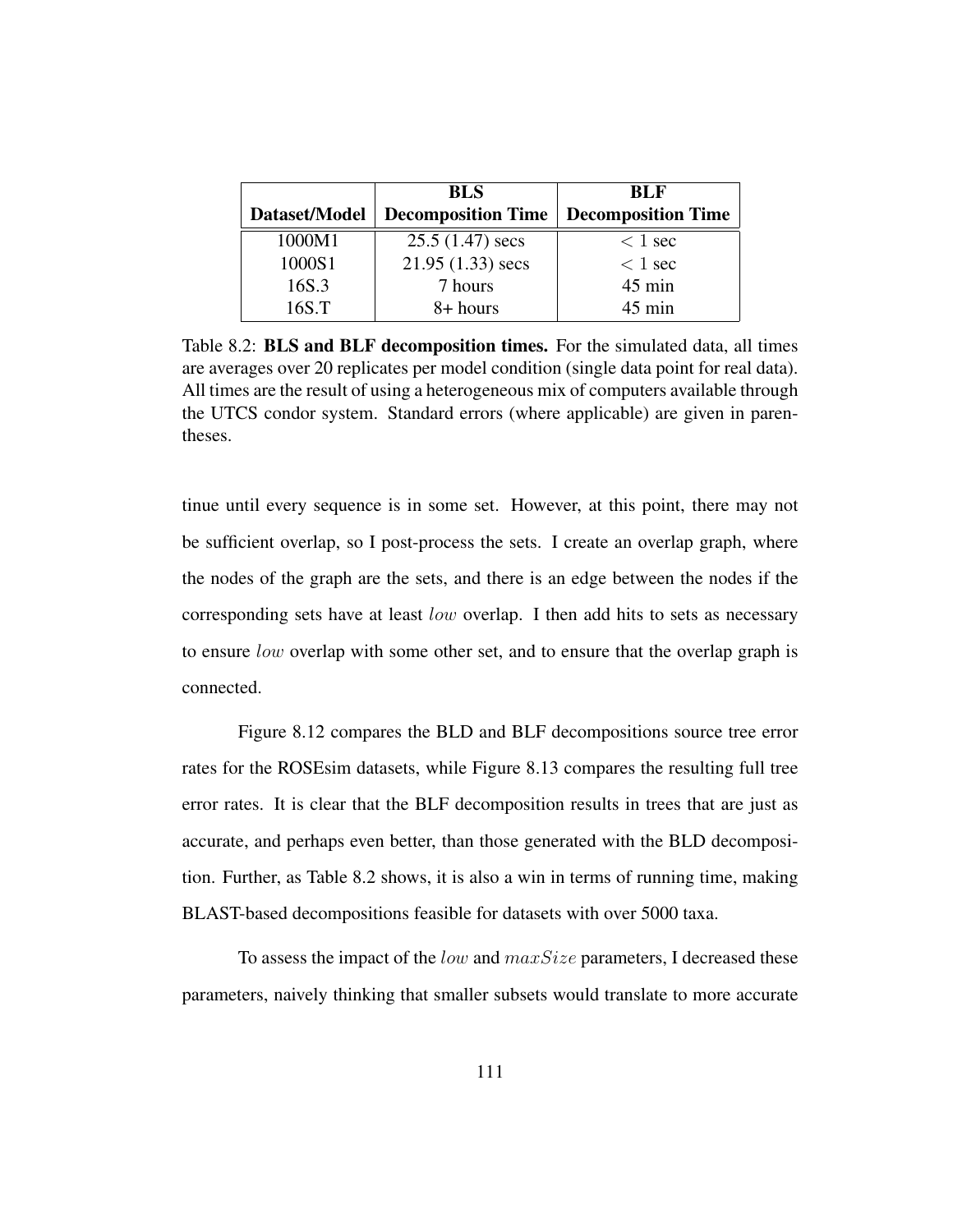

Figure 8.12: Comparison of BLD and BLF decomposition average source tree error rates for ROSEsim datasets. The average missing edge rates for source trees are shown for the BLD and BLF decomposition methods, using MAFFT alignments for subset tree generation. Both methods use a maximum subset size of 250, and low set to 50.



Figure 8.13: Comparison of BLD and BLF decomposition error rates for ROS-Esim datasets. The missing edge rates are shown for the BLD and BLF decomposition method using source trees estimated using MAFFT alignments, and polytomies resolved using MRP. Both methods use a maximum subset size of 250, and low set to 50.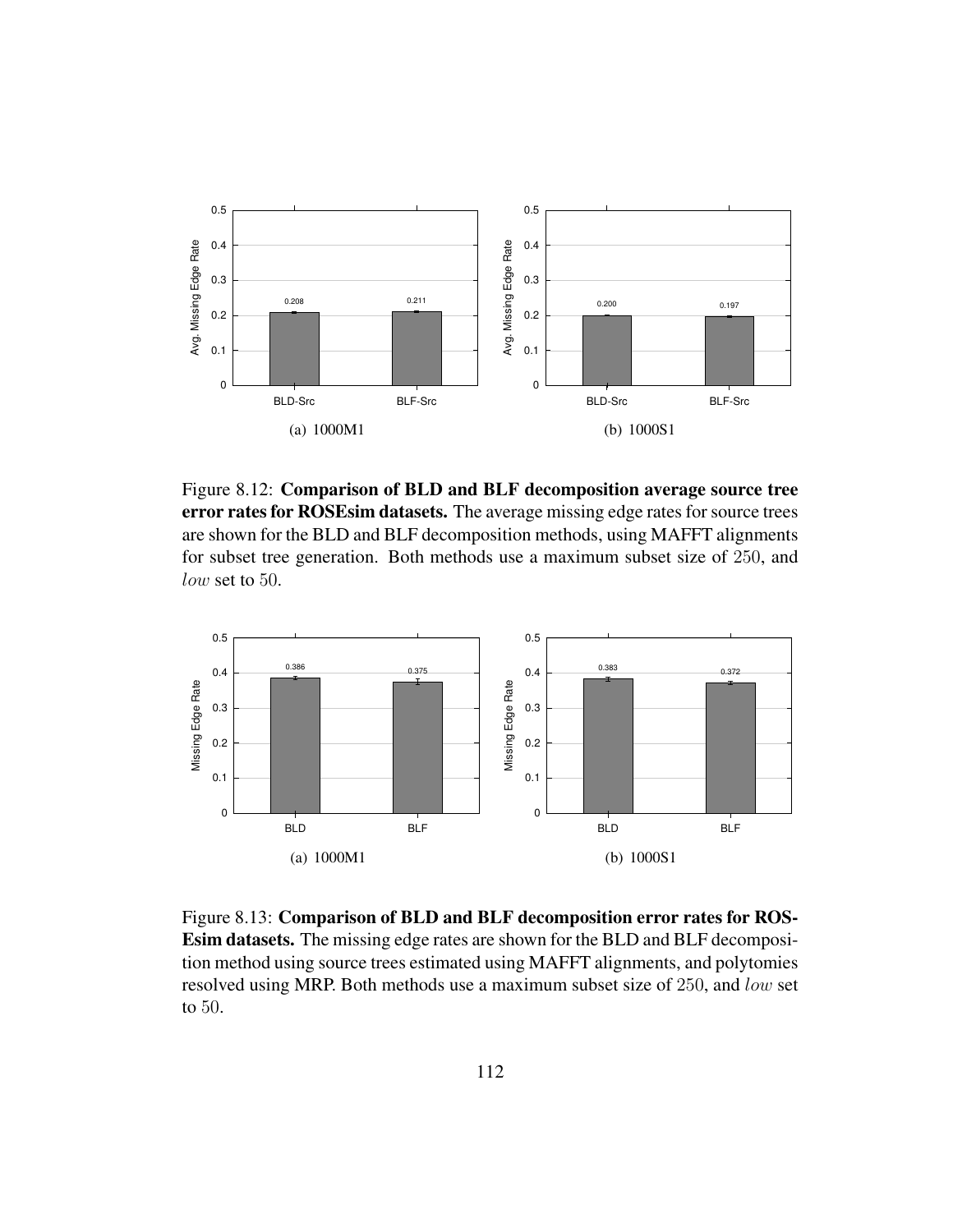

Figure 8.14: Comparison of BLF decomposition error rates given different parameters for ROSEsim datasets. The missing edge rate is shown for two versions of the BLF decomposition method, using MAFFT alignments for subset generation, and resolving polytomies with MRP. Small sets  $low = 25$  and the maximum subset size to 100 while Large sets  $low = 50$  and the maximum subset size to 250.

source trees, and thus more accurate full trees. However, as Figure 8.14 shows, this was not the case. Instead, the source tree accuracy was reduced (see Figure 8.15), perhaps because of insufficient taxon sampling, resulting in significantly less accurate full trees.

Now, to determine if this BLF decomposition would be practical for even larger datasets, I used it on the RNAsim datasets, setting the maximum subset size to 250, and minimum overlap parameter  $low$  to 50. Figure 8.16 compares the BL and BLF decompositions (since BL was the last successful decomposition for these datasets). The BLF decomposition resulted in trees with much lower error for the RNAsim datasets even though the BL decomposition had several advantages. First, the results for the BL decomposition use true alignments to generate subtrees, while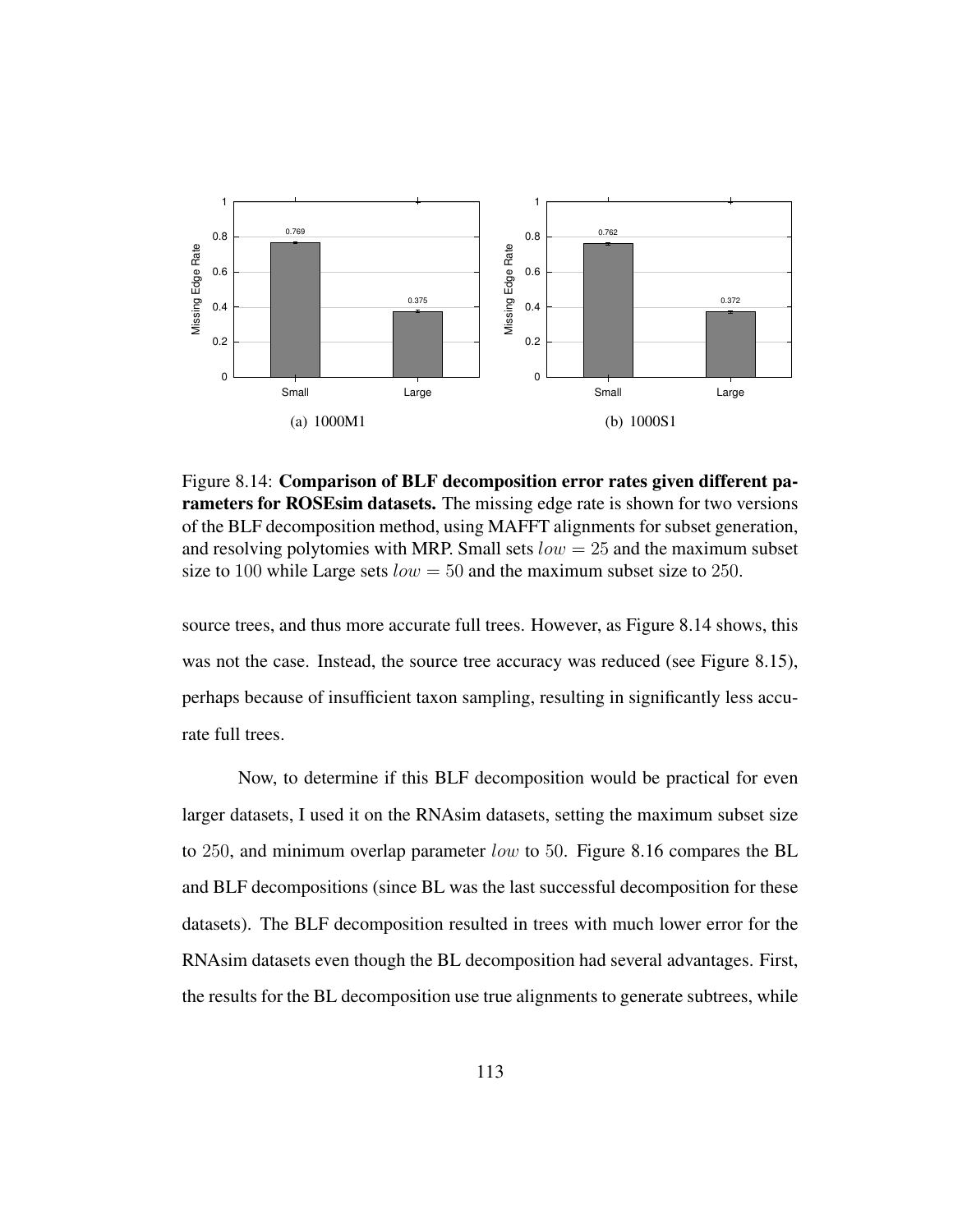

Figure 8.15: BLF decomposition average source tree error. The average missing edge rates for source trees produced by two versions of the BLF decomposition method. Source trees were estimated using MAFFT alignments. Small sets  $low = 25$  and the maximum subset size to 100 while Large sets  $low = 50$  and the maximum subset size to 250.

the results for the BLF decomposition use alignments estimated by MAFFT. Second, the results for the BLF decomposition of the 16384 dataset are based on a non-standard (fast, but less accurate) version of SuperFine due to the extreme running time of the usual method (see Section 9.1 for further details).

To conclude this section, Figures 8.17 and 8.18 show the accuracy of the BLF method on the full set of ROSEsim and Gutell datasets. Though the BLF method does not result in trees more accurate than RAxML(MAFFT) for the ROS-Esim datasets, given that no alignment is ever generated these results are positive. Further, for the two smaller Gutell datasets (16S.M and 16S.M.aa ag) the BLF decomposition results in a tree with accuracy on par with that of the RAxML(MAFFT) tree (where MAFFT was run using the most accurate linsi option). For the two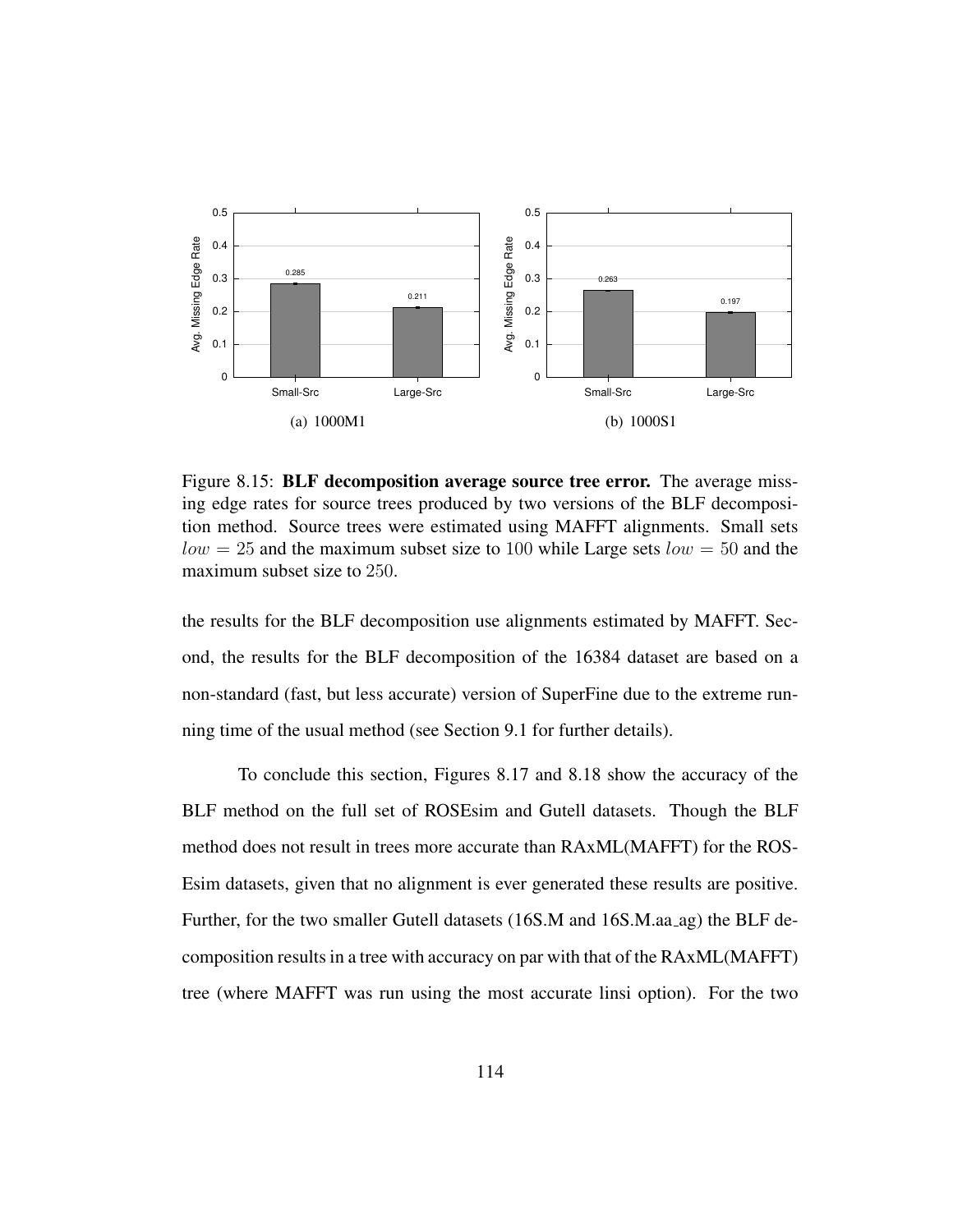

Figure 8.16: Comparison of BL and BLF decomposition error rates for RNAsim datasets. The missing edge rate is shown for the BL and BLF decomposition methods. The BL method uses true alignments for subtree generation, and resolves polytomies with the default of SuperFine (QMC). The BLF method uses alignments estimated by MAFFT for subtree generation, and resolves polytomies using a time-limited MRP.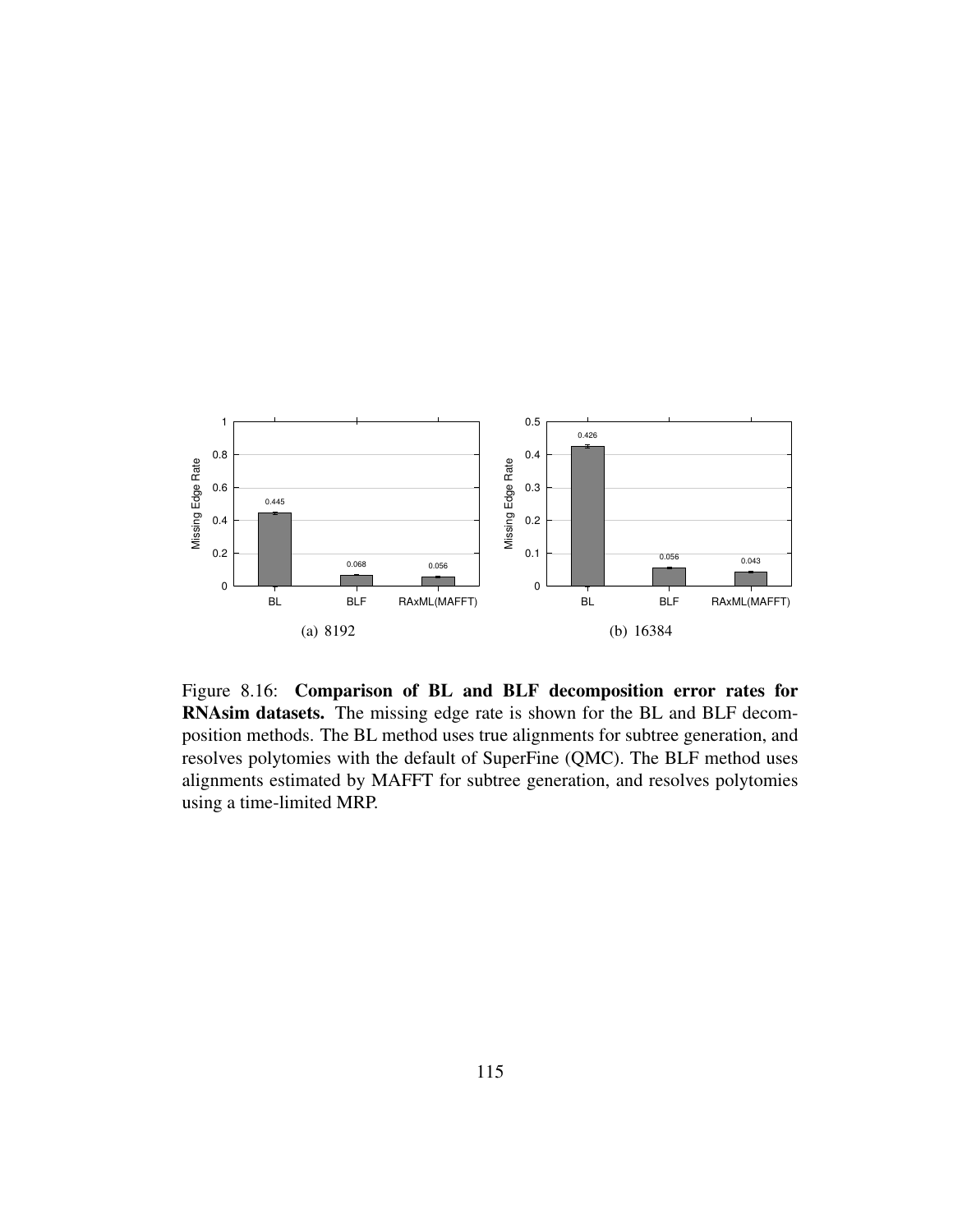larger Gutell datasets (16S.3 and 16S.T), where the most accurate version of MAFFT is no longer feasible, the BLF decomposition result is considerably better than the tree estimated by RAxML using the alignment generated by the parttree version of MAFFT.

### 8.5 Future Directions

While the final tree error using the BLF decomposition method is still quite high, I now have a "reasonable", or at the very least no longer horrible, starting tree, for which no full alignment was ever generated. I can now use this result as the guide tree to a pRecDCM3 decomposition, and thereby estimate an accurate tree without generating a full alignment.

As with the pRecDCM3 decomposition, there is still much to be discovered and optimized about this approach. First, as Figure 8.14 indicated, appropriate parameters are required in order for BLF to work well. A thorough exploration of the impact of parameter choice on the resulting full trees would be enlightening. Also, as will be explored further in Chapter 9, the BLF decomposition tends to create large polytomies in the first part of SuperFine that then must be resolved. It would be preferable to find an alternative to BLF that maintained its speed and accuracy, but did not result in such large polytomies.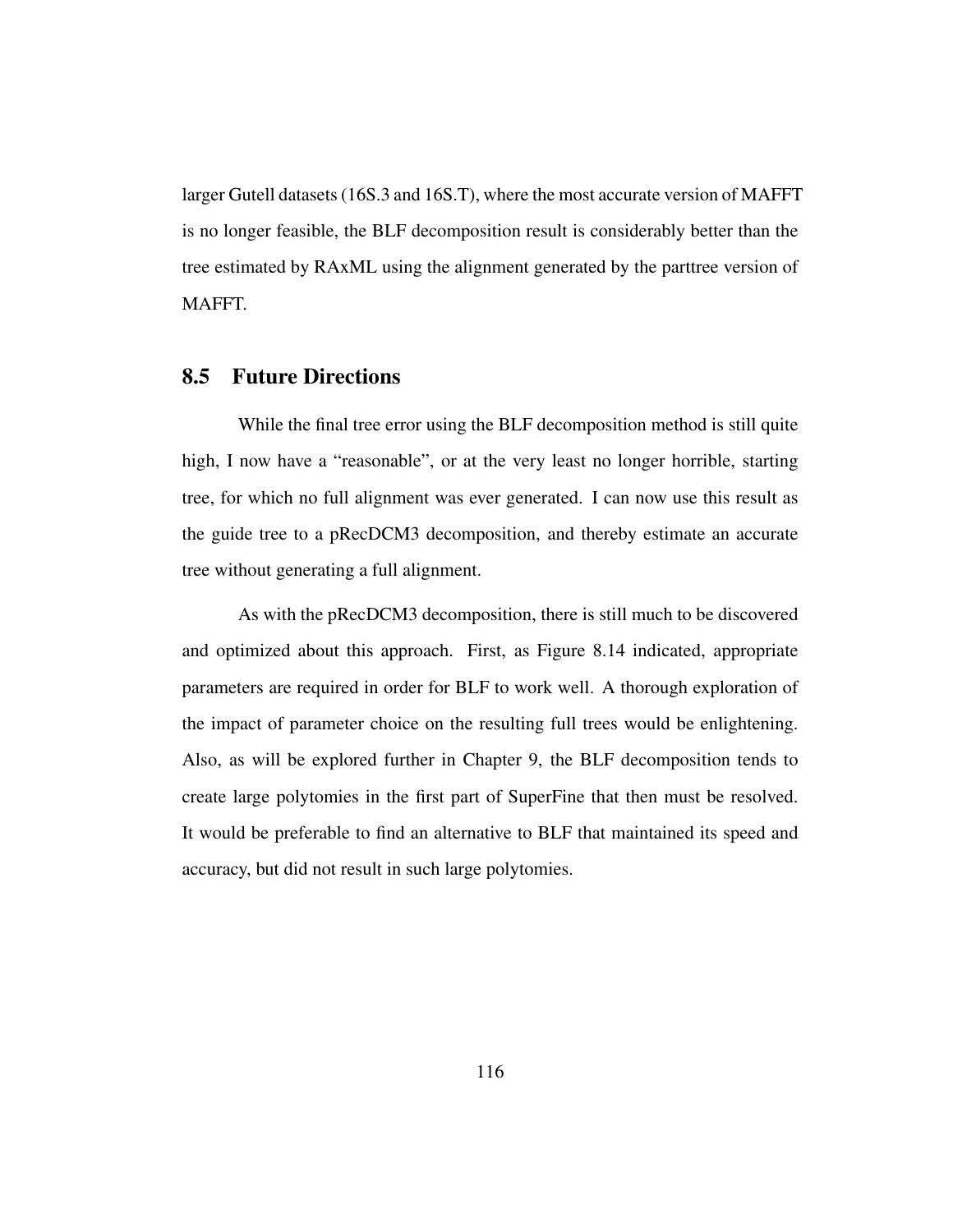

Figure 8.17: BLF decomposition error for ROSEsim datasets. The missing edge rates are shown for the BLF decomposition method using source trees estimated using MAFFT alignments, and polytomies resolved using MRP (maximum subset size of 250, and low set to 50. The accuracy of RAxML(MAFFT) is shown for comparison, where MAFFT was run in its most accurate setting, linsi.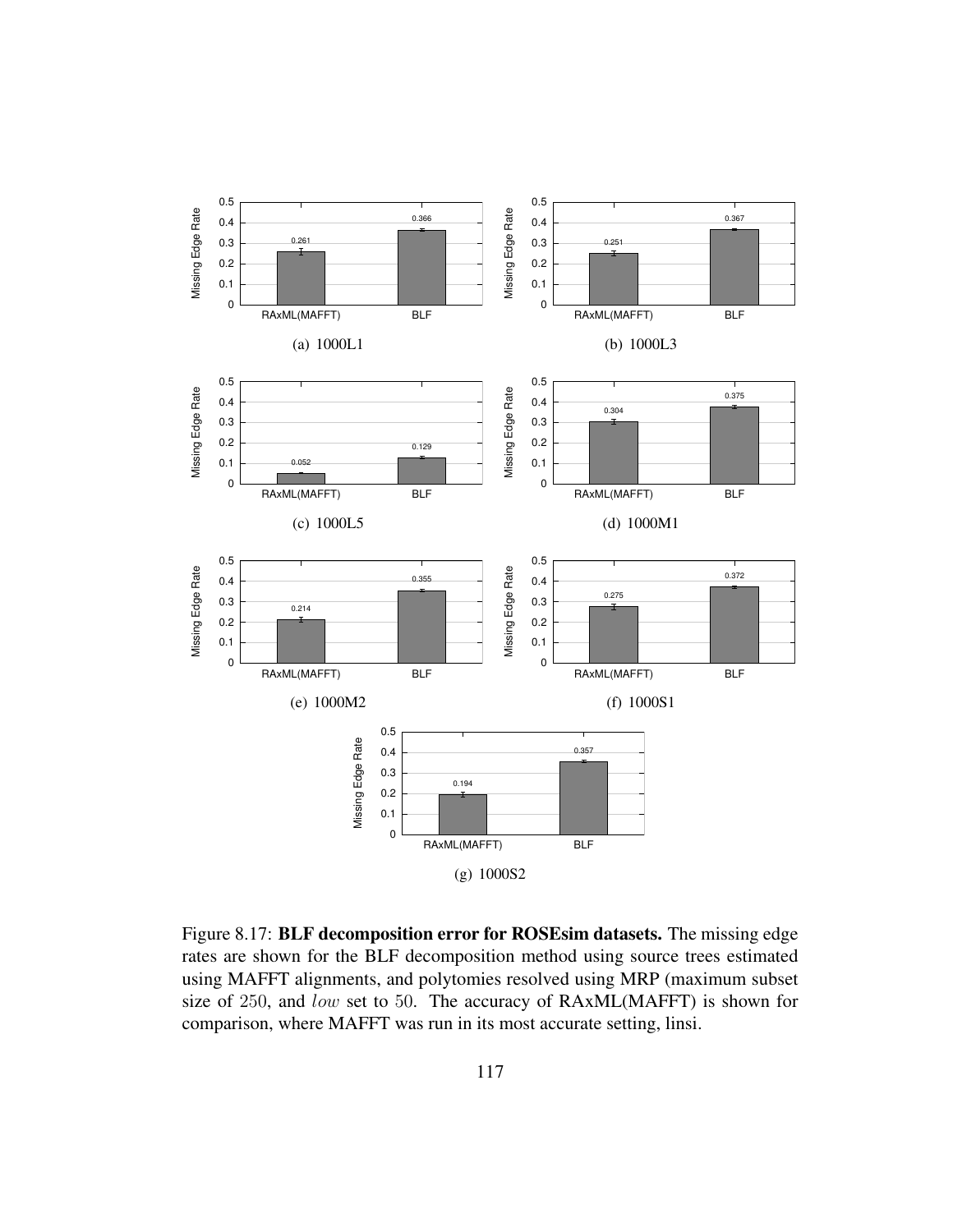

Figure 8.18: BLF decomposition error for Gutell datasets. The missing edge rates are shown for the BLF decomposition method using source trees estimated using MAFFT alignments, and polytomies resolved using MRP (maximum subset size of 250, and low set to 50. The accuracy of RAxML(MAFFT) is shown for comparison. MAFFT was run in its most accurate setting, linsi, for 16S.M and 16S.M.aa ag and using the fast parttree algorithm for the remaining two datasets.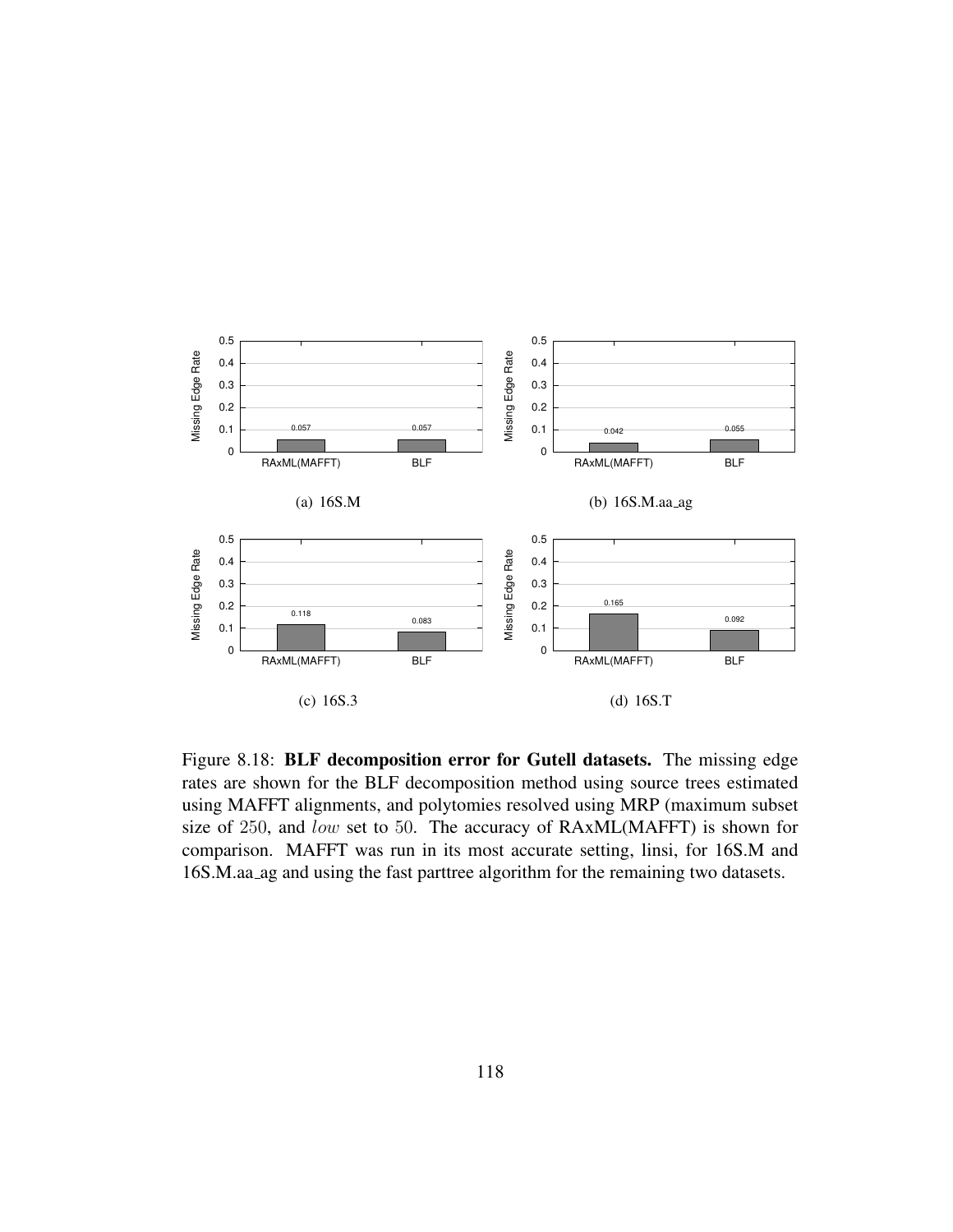# Chapter 9

## Extending BLuTGEN

In the past few chapters I have described the development of BLuTGEN, which works by dividing the dataset into subsets, estimating trees for each subset, and then assembling a full tree from the subtrees. In order to get a tree without ever generating an alignment, BLuTGEN uses a BLF decomposition to build an initial estimate of the phylogeny for a set of unaligned sequences, and then improves this estimate using a padded recursive DCM3 decomposition. In this chapter I consider an improvement to the basic algorithm that allow BLuTGEN to be used for large datasets, and also consider the impact of starting tree for iterative pRecDCM3 decompositions. Finally, I apply the pRecDCM3 decomposition to a very large dataset (27643 taxa) where even generating a reference tree is problematic.

## 9.1 Improving Merge Times

To assess the effectiveness of BLuTGEN on large datasets, I used the BLF decomposition method for the 16S.3 Gutell dataset, and attempted to use it for the 16S.T dataset. Unfortunately, after over 5 days of processing, SuperFine had failed to produce a tree for the 16S.T dataset, though I did manage to recover the SCM tree produced in the first phase of SuperFine. This long computation time stemmed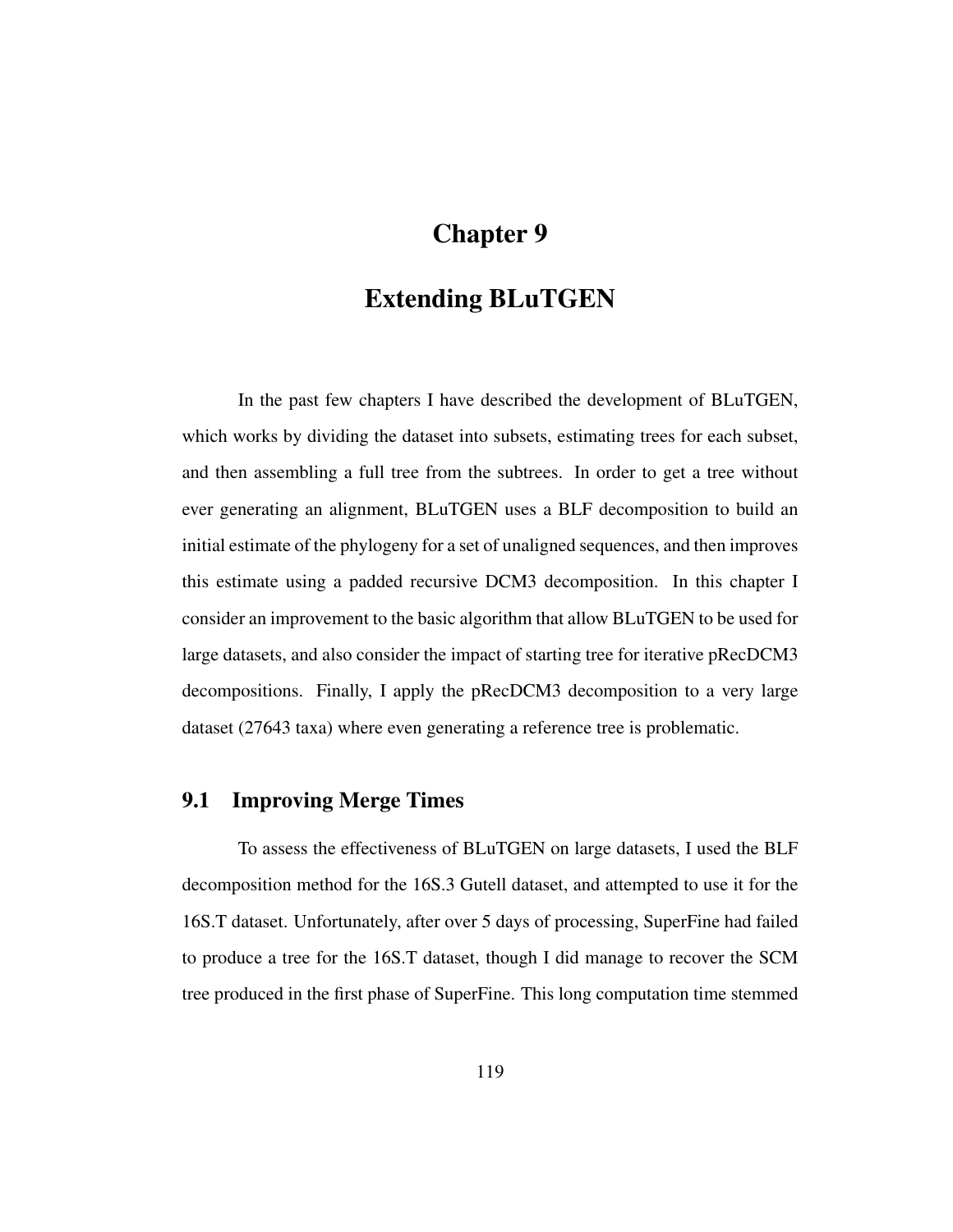from the impact of the polytomy degrees in the SCM tree which is an intermediate result of SuperFine.

When the largest degree polytomy in the SCM tree is very big, resolving the polytomy of the SCM tree becomes a bottleneck. The default behaviour of SuperFine, when resolving with MRP, is to do a careful search for the best resolution, and then take a greedy consensus of the best trees that resulted from the search. Unfortunately, the time for this search can be extreme if the polytomy is large.

Given that I often have large degree polytomies when using a BLAST-based decomposition (see Section 9.3), and that I then randomly refine this result before using it as input to a padded RecDCM3 decomposition (since the current implementation of pRecDCM3 requires a binary input tree), I wondered if reducing the accuracy of the resolution step could reduce the time required by BLuTGEN, without substantially degrading performance.

The 16S.3 BLF SCM result has 478 polytomies, where the largest degree polytomy has degree 1339. The 16S.T BLF SCM result has 533 polytomies, with the largest degree polytomy having degree 2495. Figure 9.1 compares the accuracy of the SCM tree, the SCM tree randomly-refined, and the result of using SuperFine resolving with MRP in a very fast manner (a single two hour MRP tree search). Figure 9.1(a) also shows the accuracy of the SuperFine result for 16S.3 when a more thorough search for the MRP tree was completed (the analogous result for 16S.T was not available after more than 5 days of processing). Though the SuperFine result with a careful ratchet search is indeed the best, using the much faster (see Table 9.1) time-limited search does not hurt accuracy enough to warrant the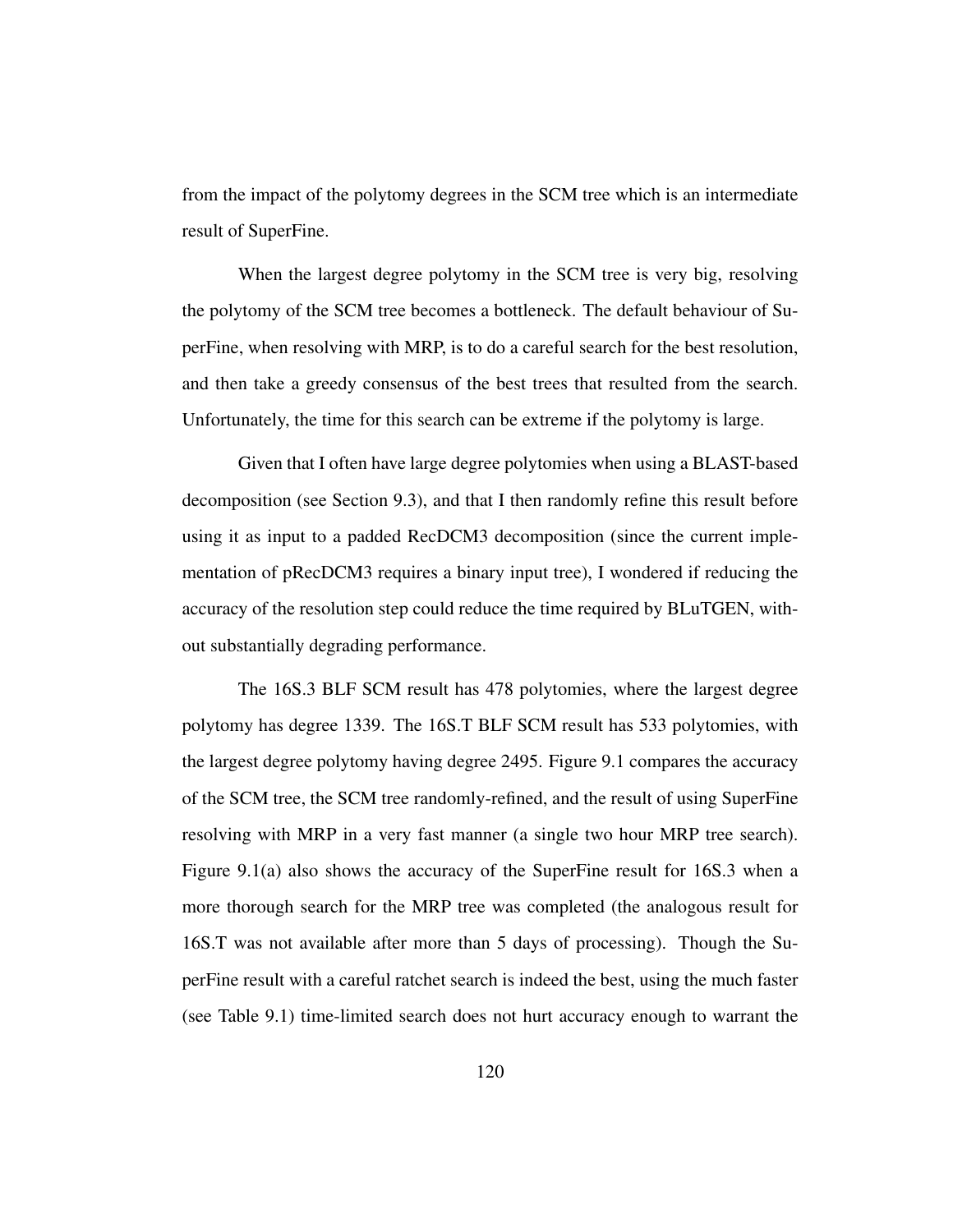| <b>Dataset</b> | <b>Resolution Type</b>       | <b>Time</b> |
|----------------|------------------------------|-------------|
| 16S.3          | Random refinement            | 3.5 seconds |
|                | Time limited fast MRP search | 1.95 hours  |
|                | Default MRP search           | 19.7 hours  |
| 16S.T          | Random refinement            | 4.7 seconds |
|                | Time limited fast MRP search | 10.07 hours |
|                | Default MRP search           | $> 5$ days  |

Table 9.1: Resolution times. For the large 16S datasets, a comparison of running times for variations of the refinement step of SuperFine. Note that times are not directly comparable as several different machines were used.

considerable increase in computation time.

## 9.2 Starting Tree Choice

The BLAST-based BLF decomposition works well to generate an tree without ever generating an alignment for the full dataset. But if a reasonable two-phase method could be applied (such as a MAFFT alignment followed by estimating a tree with RAxML), the question becomes whether or not using the BLAST-based decomposition is worthwhile. To explore this, I used the 16S.3 and 16S.T Gutell datasets and considered starting an iterative pRecDCM3 approach starting from a quick and dirty alignment (in this case the parttree alignment available in MAFFT) as compared to starting from the BLF decomposition result (using the fast MRP searches). Figure 9.2 shows that starting from either of the BLF-based or MAFFTbased trees quickly converges to trees with very similar accuracy.

I also used two of the hard ROSEsim datasets for a similar comparison, where I used a more accurate version of MAFFT (linsi) to generate the RAxML(MAFFT)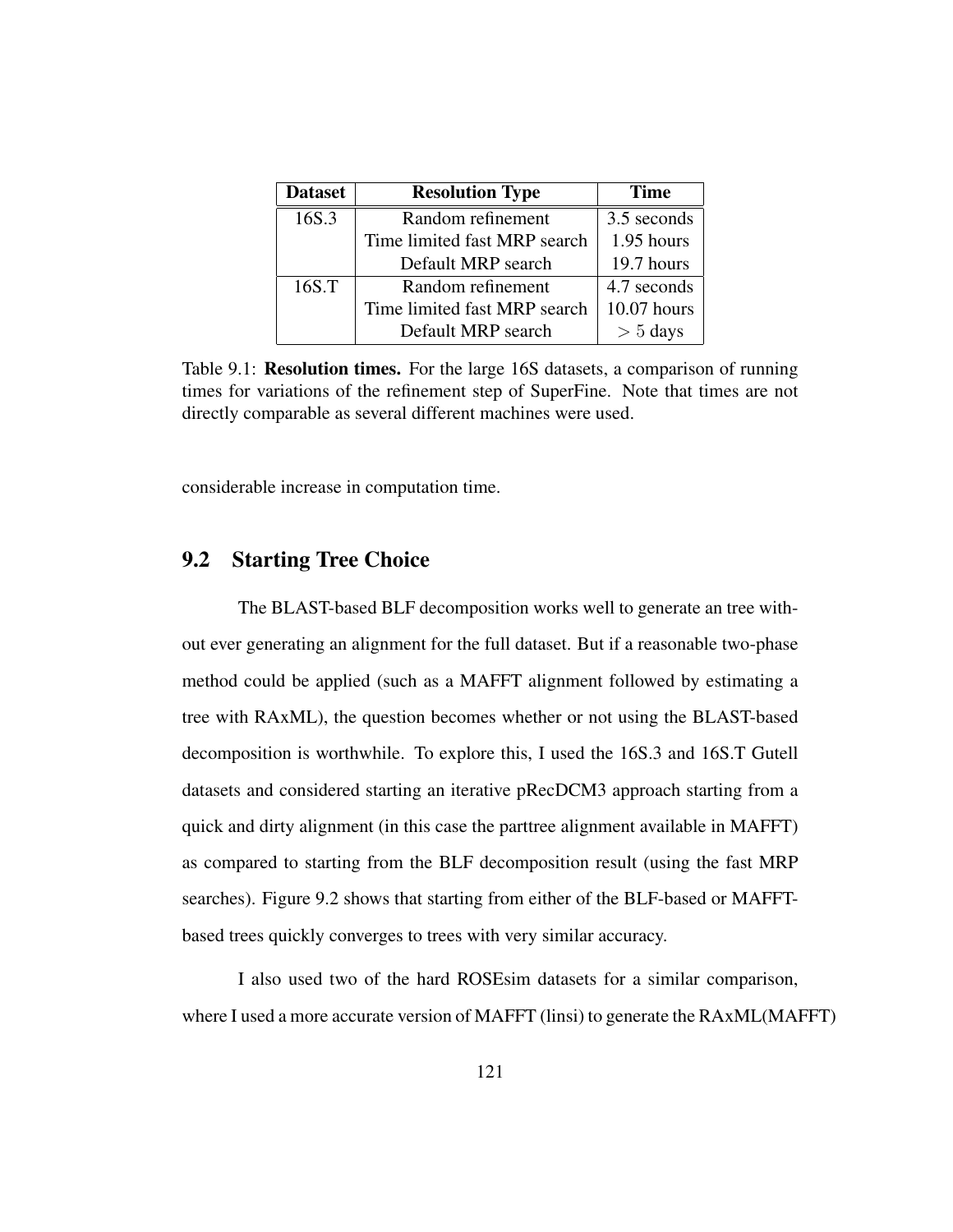

Figure 9.1: Comparison of accuracy of several resolutions of SCM tree for Gutell datasets. Missing edge rates are given. SCM is the strict consensus merger tree that is the result of the first stage of SuperFine. Random-Refinement is the SCM tree randomly refined. Fast-SuperFine is the SCM tree resolved using MRP, but using a fast search for each MRP tree. Default-SuperFine resolves the SCM tree in the default manner (using the greedy consensus of 100 ratchet iterations for the MRP tree with no time limits for each polytomy).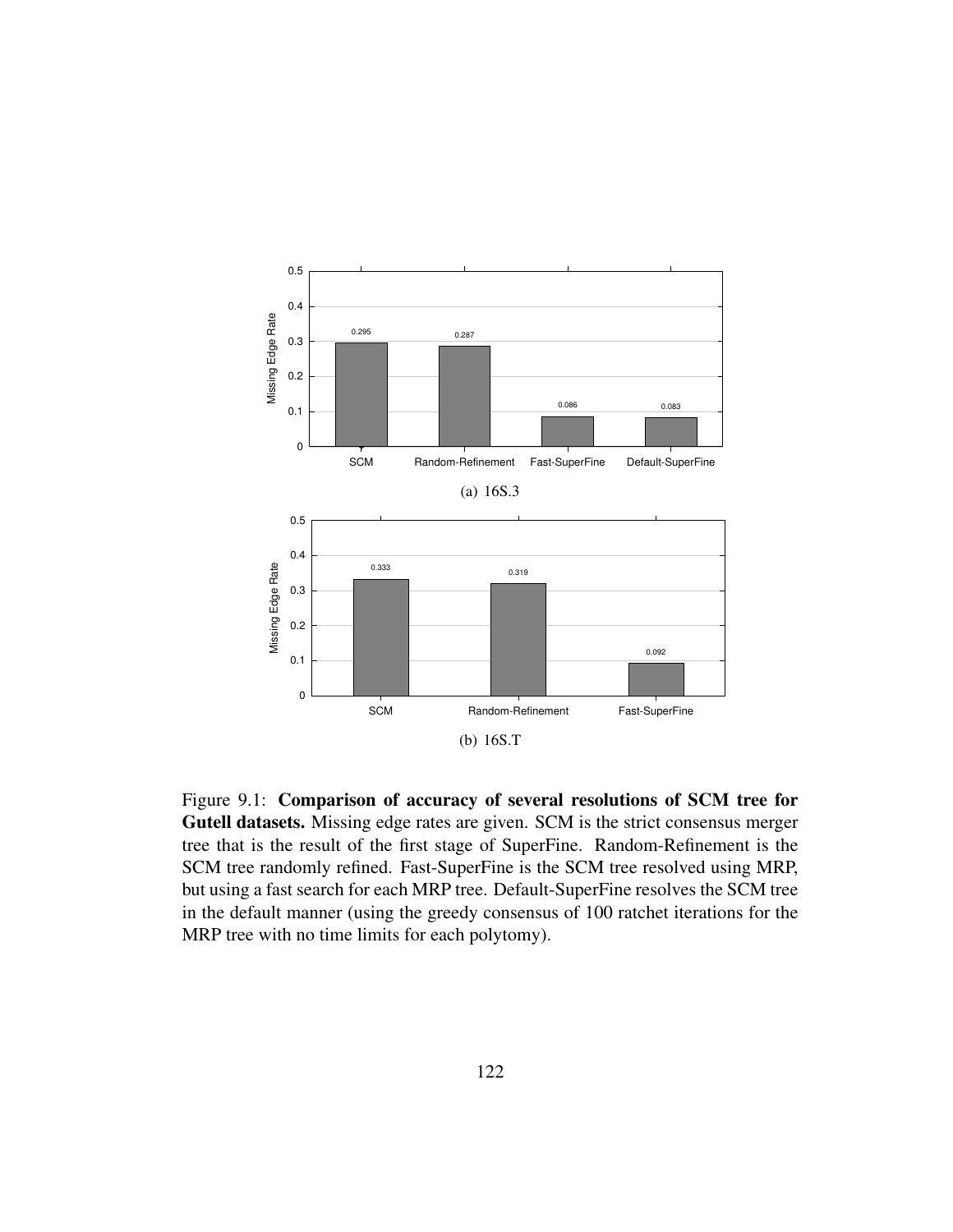

Figure 9.2: Impact of starting tree on iterative pRecDCM3 decompositions on Gutell datasets. The accuracy of each starting tree (RAxML(MAFFT) and BLF result) are shown together with four iterative applications of the pRecDCM3 decomposition (maximum subset size of 250, targeted overlap of 50). All decompositions used MAFFT subset alignments and default MRP searches to resolve polytomies.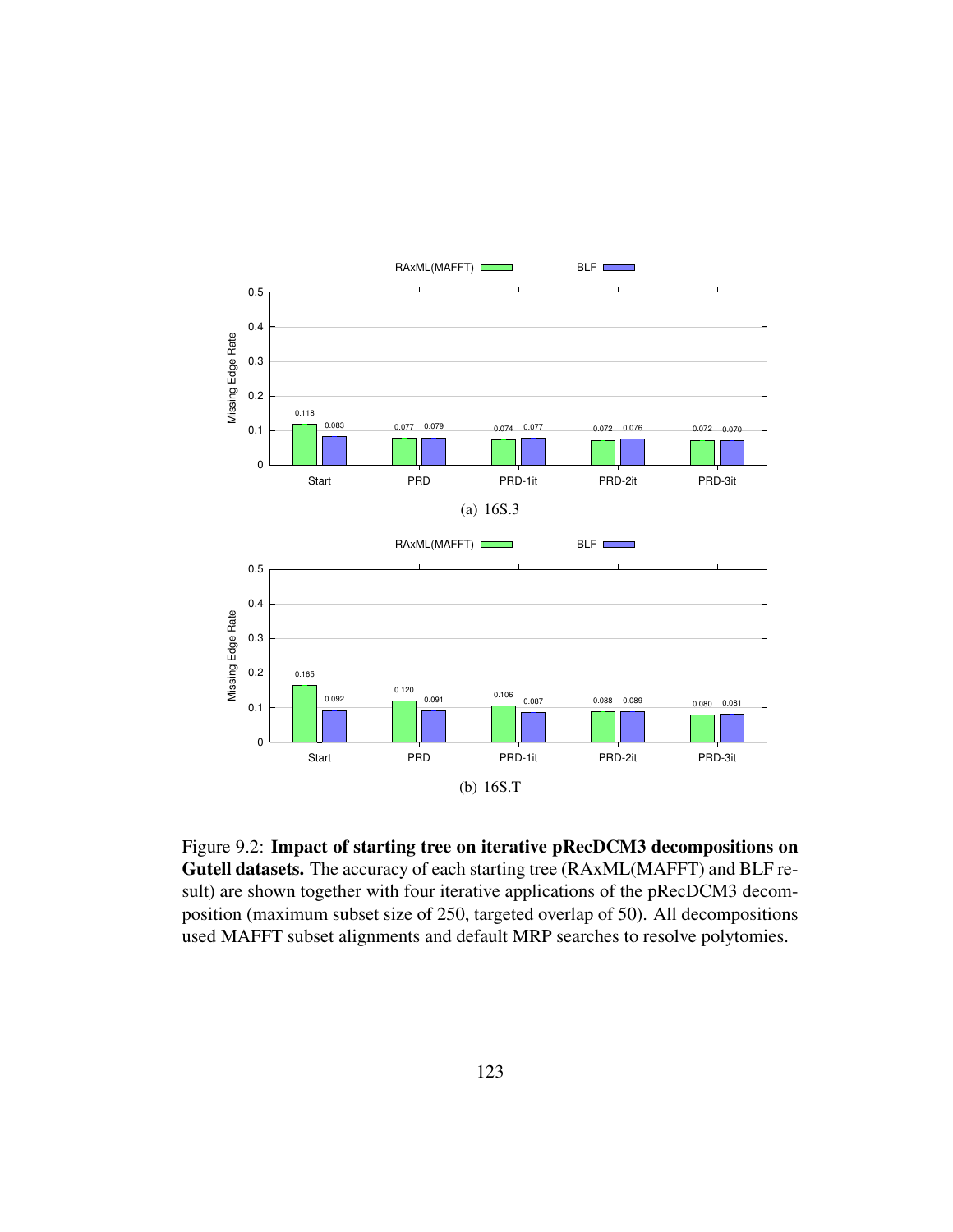starting tree (see Figure 9.3), and used the more thorough MRP search option to resolve polytomies. Again, starting from either the BLF or RAxML(MAFFT) trees quickly converges to a result tree with similar accuracy, but starting from the BLF tree reaches convergence in fewer iterations.

## 9.3 Understanding Decompositions

To further understand the decomposition methods, Table 9.2 shows a variety of the statistics for two ROSEsim model conditions, the 16S.3 and 16S.T datasets, and several decomposition methods.

For each dataset size, each of the BLAST-based decomposition methods generate about the same number of subsets, but the pRecDCM3 decomposition results in much fewer. Also, the average size of the pRecDCM3 decompositions are smaller, which translates to faster MAFFT alignments, and faster RAxML tree estimations, as compared to the BLAST-based decompositions (see Table 9.3). A smaller average subset size, and a smaller number of subsets means that the pRecDCM3 decompositions have much less overlap than the BLAST-based decompositions, which is reflected in the maximum polytomy size resulting in the SCM tree. This can also been seen by comparing the time required to merge the source trees from the various decompositions: merging from pRecDCM3 decompositions is much faster than merging BLAST-based decompositions.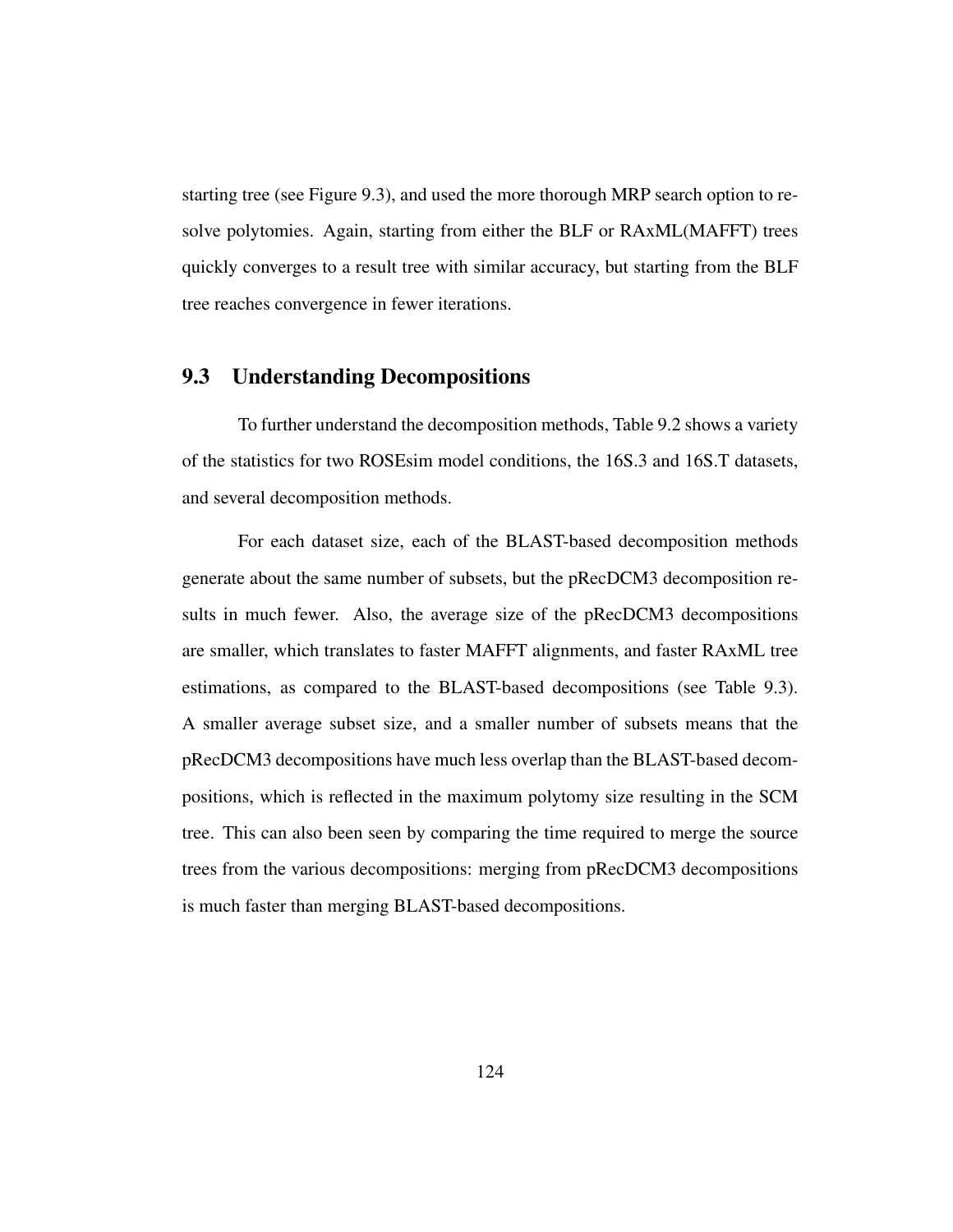

Figure 9.3: Impact of starting tree on iterative pRecDCM3 decompositions for ROSEsim datasets. The accuracy of each starting tree (RAxML(MAFFT) and BLF result) are shown together with five iterative applications of the pRecDCM3 decomposition (maximum subset size of 250, targeted overlap of 50). All decompositions used MAFFT subset alignments and default MRP searches to resolve polytomies.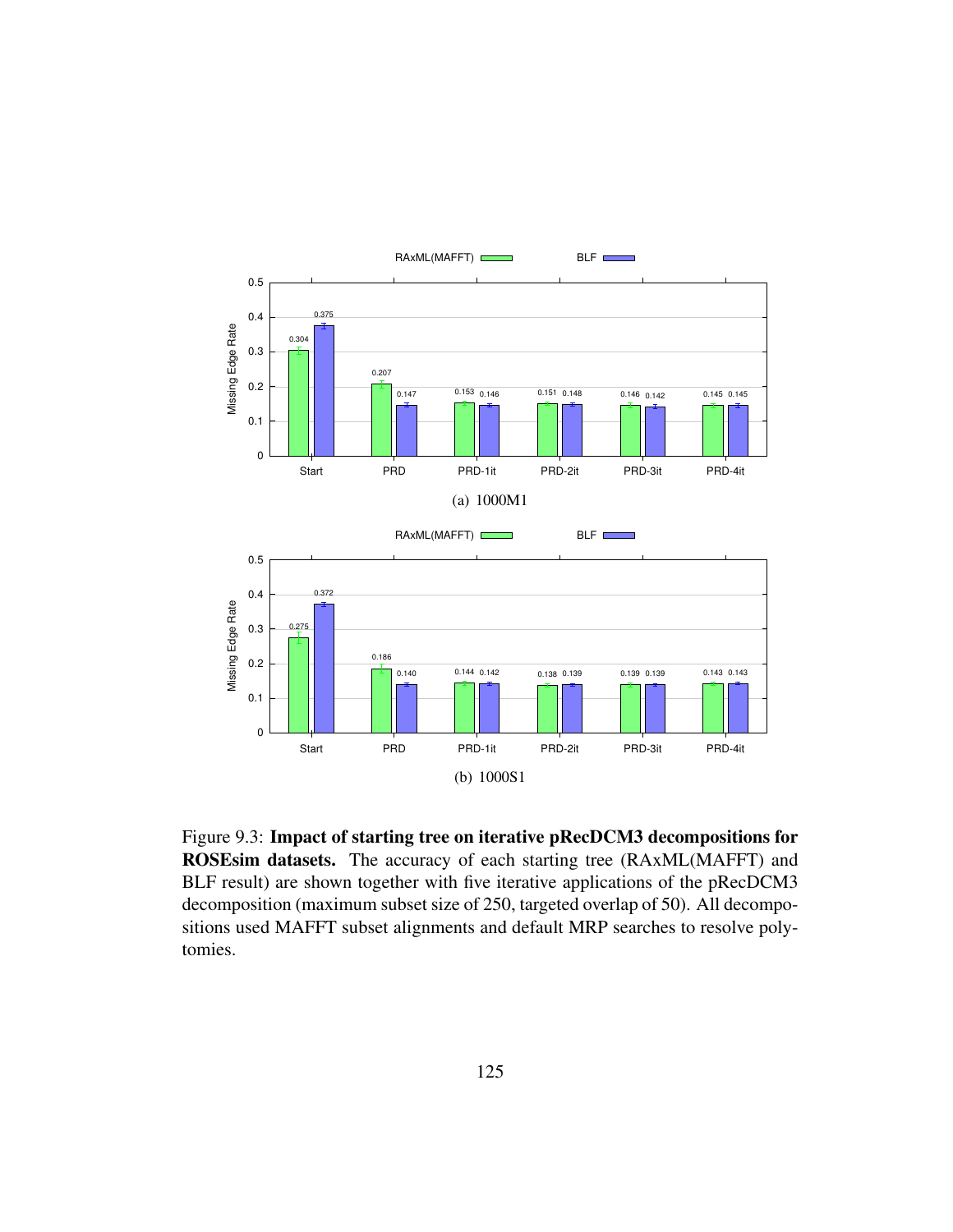| <b>Model</b>     |                       | Number of        | Avg Src     | <b>SCM Max</b> |
|------------------|-----------------------|------------------|-------------|----------------|
| <b>Condition</b> | <b>Method</b>         | <b>Src Trees</b> | <b>Size</b> | Poly degree    |
|                  | BLD-50-250            | 31.4(0.3)        | 250(0)      | 758.4 (5.8)    |
|                  | <b>PRD-BLD-50-250</b> | 11.1(0.3)        | 131.3(3.2)  | 53.9(3.4)      |
|                  | <b>BLS-50-250</b>     | 29.1(0.4)        | 250(0)      | 417.5(25.3)    |
| 1000M1           | <b>PRD-BLS-50-250</b> | 10.7(0.3)        | 135.1(3.4)  | 54.2(4.3)      |
|                  | <b>BLF-25-100</b>     | 49.0 $(0.6)$     | 123.8(0.1)  | 657.1(24.3)    |
|                  | BLF-50-250            | 30.3(0.4)        | 250(0)      | 407.0 (34.9)   |
|                  | <b>PRD-BLF-50-250</b> | 10.9(0.3)        | 133.2(3.4)  | 53.5(4.1)      |
|                  | BLD-50-250            | 30.1(0.5)        | 250(0)      | 752.8(5.5)     |
|                  | PRD-BLD-50-250        | 11.1(0.3)        | 132.9(3.4)  | 48.0(3.2)      |
|                  | <b>BLS-50-250</b>     | 28.3(0.5)        | 250(0)      | 330.9 (24.6)   |
| 1000S1           | <b>PRD-BLS-50-250</b> | 10.8(0.3)        | 134.6(3.6)  | 47.8(3.4)      |
|                  | <b>BLF-25-100</b>     | 48.9 (0.6)       | 123.7(0.1)  | 613.2 (24.8)   |
|                  | BLF-50-250            | 29.3(0.6)        | 250(0)      | 363.1 (27.3)   |
|                  | PRD-BLF-50-250        | 10.7(0.3)        | 135.1(3.5)  | 48.2(3.1)      |
| 16S.3            | BLF-50-250            | 245              | 252.0(0.6)  | 1339           |
|                  | PRDF-50-250           | 70               | 133.7(5.4)  | 124            |
| 16S.T            | BLF-50-250            | 291              | 252.1(0.6)  | 2495           |
|                  | PRDF-50-250           | 75               | 139.9(6.2)  | 284            |

Table 9.2: A comparison of decomposition statistics. The number of source trees resulting from the decomposition, the average number of taxa per subset, and the maximum polytomy degree in the SCM tree are given. The low parameter and maximum subset size are given for each decomposition. PRD-BLD indicates a padded RecDCM3 decomposition of the BLD result. PRD-BLS indicates a padded RecDCM3 decomposition of the BLS result. PRD-BLF indicates a padded RecDCM3 decomposition of the BLF result. Standard errors are given in parentheses.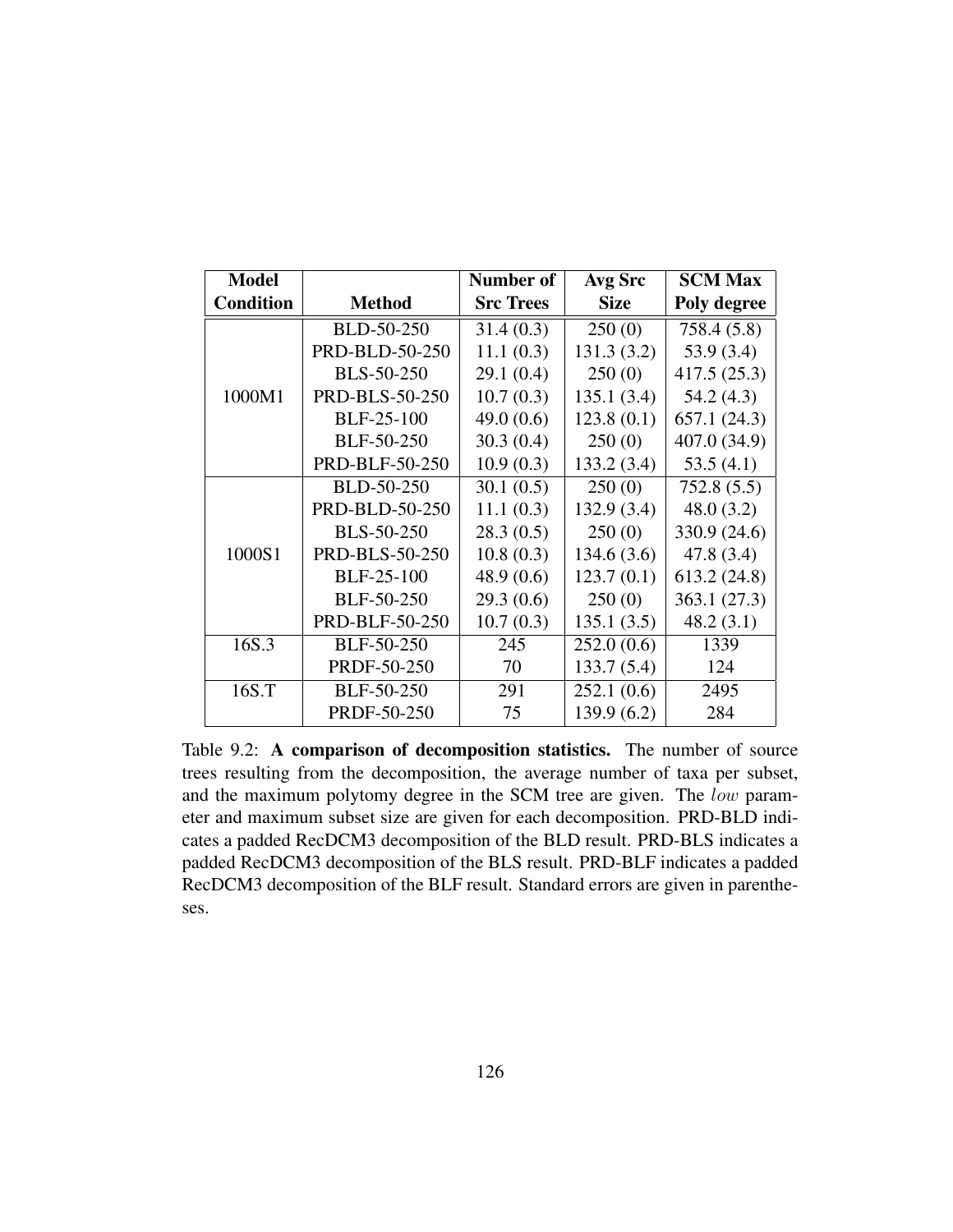| Model            |               |             | Avg Src       | Avg Src       |                | <b>Serial</b>        |
|------------------|---------------|-------------|---------------|---------------|----------------|----------------------|
| <b>Condition</b> | <b>Method</b> | Decomp      | Align         | <b>Tree</b>   | Merge          | <b>Total (hours)</b> |
|                  | BLD-50-250    | 223.1(23.6) | 1228.5(10.1)  | 1661.0(26.5)  | 1174.9 (357.3) | 25.6                 |
|                  | PRDD-50-250   | 0.35(0.16)  | 386.1 (18.8)  | 465.6(21.2)   | 14.6(1.3)      | 2.6                  |
| 1000M1           | BLF-25-100    | ${<}1$      | 262.0(1.6)    | 431.6(6.2)    | 2544.5 (224.8) | 10.2                 |
|                  | BLF-50-250    | $\leq$ 1    | 1183.1 (8.2)  | 1830.8 (38.2) | 529.4(81.1)    | 25.5                 |
|                  | PRDF-50-250   | 0.3(0.14)   | 383.8 (18.9)  | 464.2(23.2)   | 3.0(0.5)       | 2.6                  |
|                  | BLD-50-250    | 223.4(20.3) | 1121.5(7.7)   | 1424.8 (27.4) | 785.5 (125.0)  | 21.6                 |
|                  | PRDD-50-250   | 0.2(0.13)   | 349.2 (16.7)  | 462.7(24.3)   | 4.35(0.6)      | 2.5                  |
| 1000S1           | BLF-25-100    | $<$ 1       | 247.2(1.7)    | 374.7(5.4)    | 3372.2 (309.9) | 9.4                  |
|                  | BLF-50-250    | $\leq$ 1    | 1096.1 (7.4)  | 1294.1 (21.4) | 760.5 (158,0)  | 19.7                 |
|                  | PRDF-50-250   | 0.3(0.12)   | 378.0 (19.6)  | 421.2(20.2)   | 2.0(0.6)       | 2.4                  |
| 16S.3            | BLF-50-250    | 2710        | 2027.8 (34.0) | 433.8 (12.5)  | 8257           | 170.6                |
|                  | PRDF-50-250   | 136         | 789.5 (73.6)  | 260.3(28.3)   | 337            | 20.5                 |
| 16S.T            | BLF-50-250    | 2710        | 1845.2 (35.2) | 481.6 (13.7)  | 13620          | 192.6                |
|                  | PRDF-50-250   | 820         | 806.0 (81.4)  | 349.6 (40.2)  | 1579           | 24.7                 |

Table 9.3: Running times. All times are given in seconds unless otherwise indicated. For simulated data, all times are averages over 20 replicates per model condition; analyses were run using a heterogeneous mix of computers available through the UTCS condor system. The low parameter and maximum subset size are given for each decomposition. PRDD indicates a padded RecDCM3 decomposition of the BLD result. PRDF indicates a padded RecDCM3 decomposition of the BLF result. Standard errors are given in parentheses. Serial total was computed using the average times for each subset analysis. Times for PRD analyses do not include the time to generate the tree used as input to the decomposition.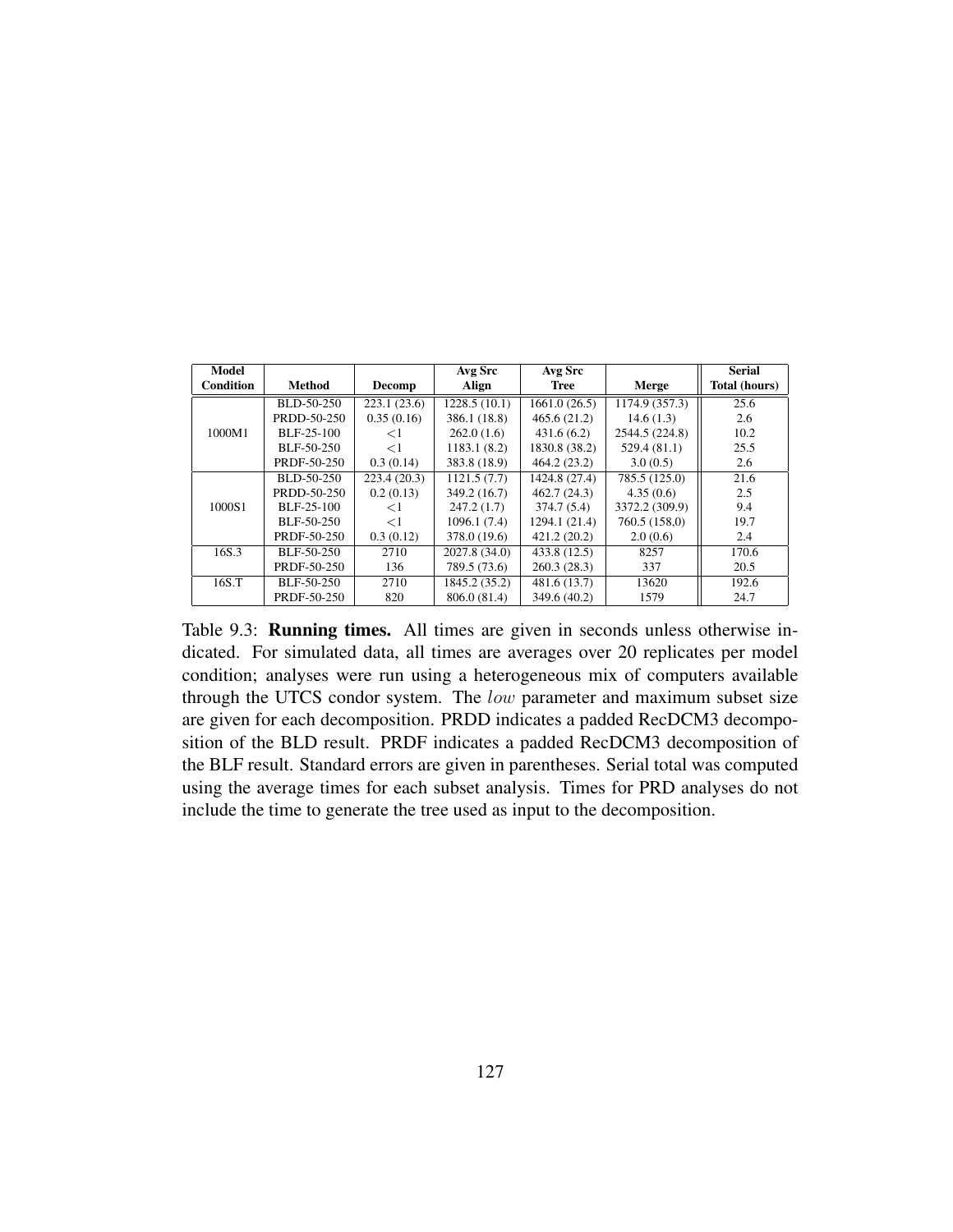| <b>Dataset</b> | <b>Taxa</b> | <b>Sites</b> | <b>MNHD</b>     | ANHD   | Gap             | Avg Gap | <b>Ref. Tree</b> |
|----------------|-------------|--------------|-----------------|--------|-----------------|---------|------------------|
|                |             |              | $\mathcal{G}_0$ | $(\%)$ | $\mathscr{G}_o$ | Len     | Resolut'n        |
| 16S.M          | 901         | 4722         | 88.7            | 35.9   | 78.1            | 17.2    | 46.9             |
| $16S.M.$ aa_ag | 1028        | 4907         | 100             | 34.2   | 82.6            | 22.0    | 42.4             |
| 16S.3          | 6323        | 8716         | 83.3            | 31.5   | 82.1            | 9.4     | 50.2             |
| 16S.T          | 7350        | 11856        | 90.1            | 34.5   | 87.4            | 12.1    | 49.5             |
| 16S.B.ALL      | 27643       | 6857         | 76.9            | 21.0   | 80.0            | 4.9     | $\Omega$         |

Table 9.4: Gutell dataset statistics with 16S.B.ALL. The number of taxa, number of sites, average normalized Hamming distance (ANHD), percentage of the matrix which is a gap character (Gap), and average gap length (Avg Gap Len) are shown. Also, the resolution of the reference tree is given for each dataset.

### 9.4 And now for something really big

The Gutell data I have presented thus far are just a few of the curated rRNA datasets available from Robin Gutell's comparative RNA database [12]. One more dataset available here is the 16S.B.ALL dataset, which, after being "cleaned" like the others (see Section 6.2.0.3), has 27643 taxa. Table 9.4 gives further details about this alignment in addition to the previous Gutell datasets.

For this 16S.B.ALL dataset, a single estimate of the tree from the curated alignment took over a week of processing (though the wall-clock time was less since a threaded version of RAxML was used). Thus, no bootstrapping was accomplished for this dataset, and therefore the only reference tree that exists for this dataset is the single RAxML tree from the curated alignment. While this reference tree is actually fully resolved, I list the resolution of the reference tree as "?". This is due the fact that if I could do bootstrapping, I would not expect a highly resolved tree; the average normalized Hamming Distance of the curated alignment – 21%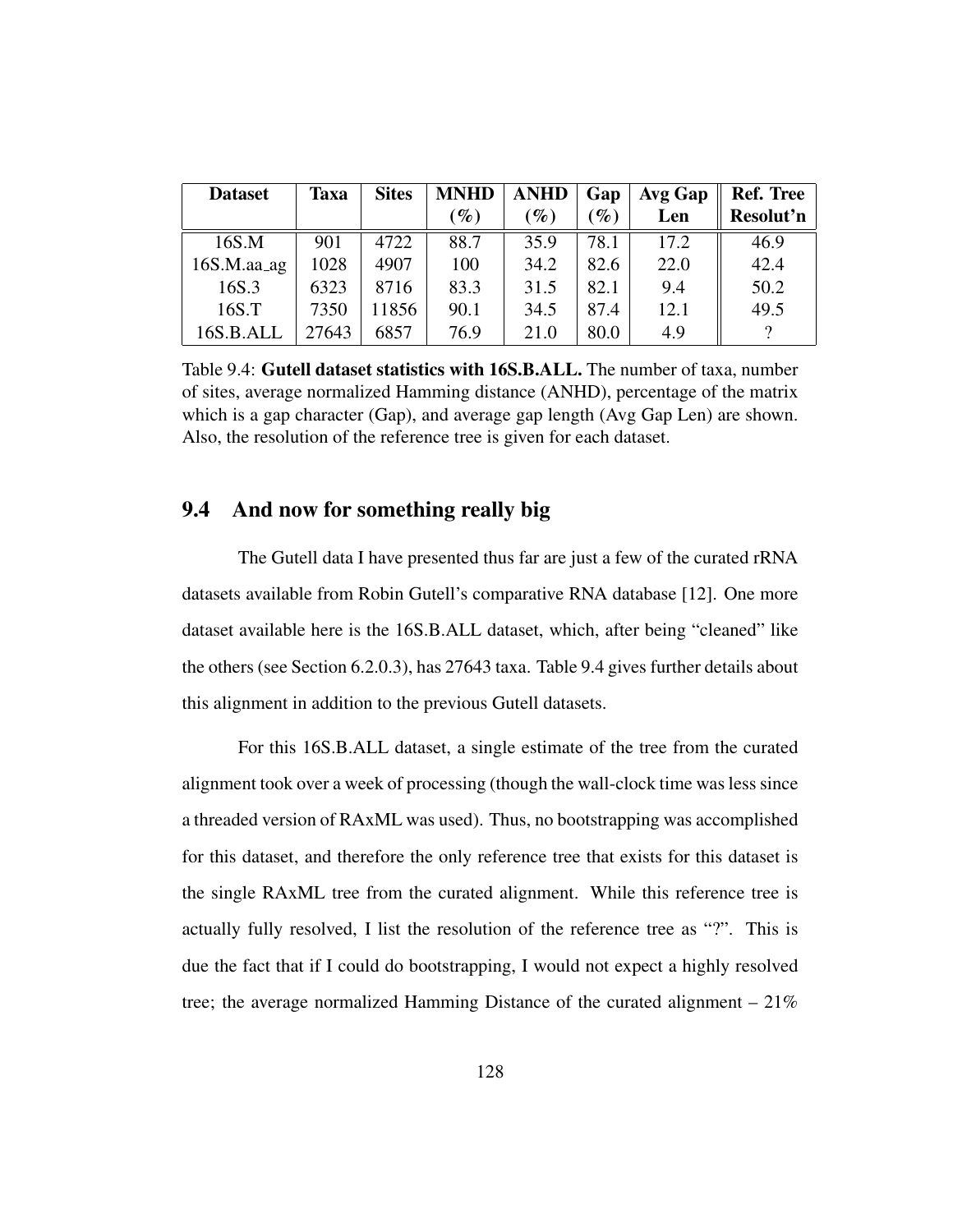– is small enough that there are likely short edges in the true tree. Further, the number of characters/sites in the dataset, 6857, is so small in comparison to the number of taxa that a highly supported fully resolved tree is very unlikely – each character would need to be informative for more than four edges in the tree. Thus, given the curated alignment parameters, I would not expect the 75% bootstrap tree to be more than 30% or 40% resolved. This means that, using the current reference tree, missing edge rates of 60-70% *might* be the best possible, even using a highly accurate alignment.

I computed the BLF decomposition for this dataset, and successfully generated a tree for each subset. Unfortunately, the SCM tree from the first step of SuperFine has 1174 polytomies, and a resulting resolution of 26%. Though most of these polytomies have degree less than 200 (easily handled by an MRP resolution), the maximum polytomy degree is 15533. To resolve this polytomy with MRP, the SuperFine algorithm creates a matrix to be analyzed using maximum parsimony. In particular, SuperFine relabels source trees to reduce the problem size [93] and codes the resulting edge information as binary characters, but this results in over 471K characters. Thus, to resolve this 15533 degree polytomy using MRP requires writing an input file for PAUP that takes more than the available 2G of space in the /tmp directory on the machine I used. Even if SuperFine were changed so that the PAUP file could be written to a place with enough space for the entire file, it is unclear if PAUP could handle the required analysis of over 15K taxa and more than 471K characters.

However, on this very large dataset I was able to use pRecDCM3 to gener-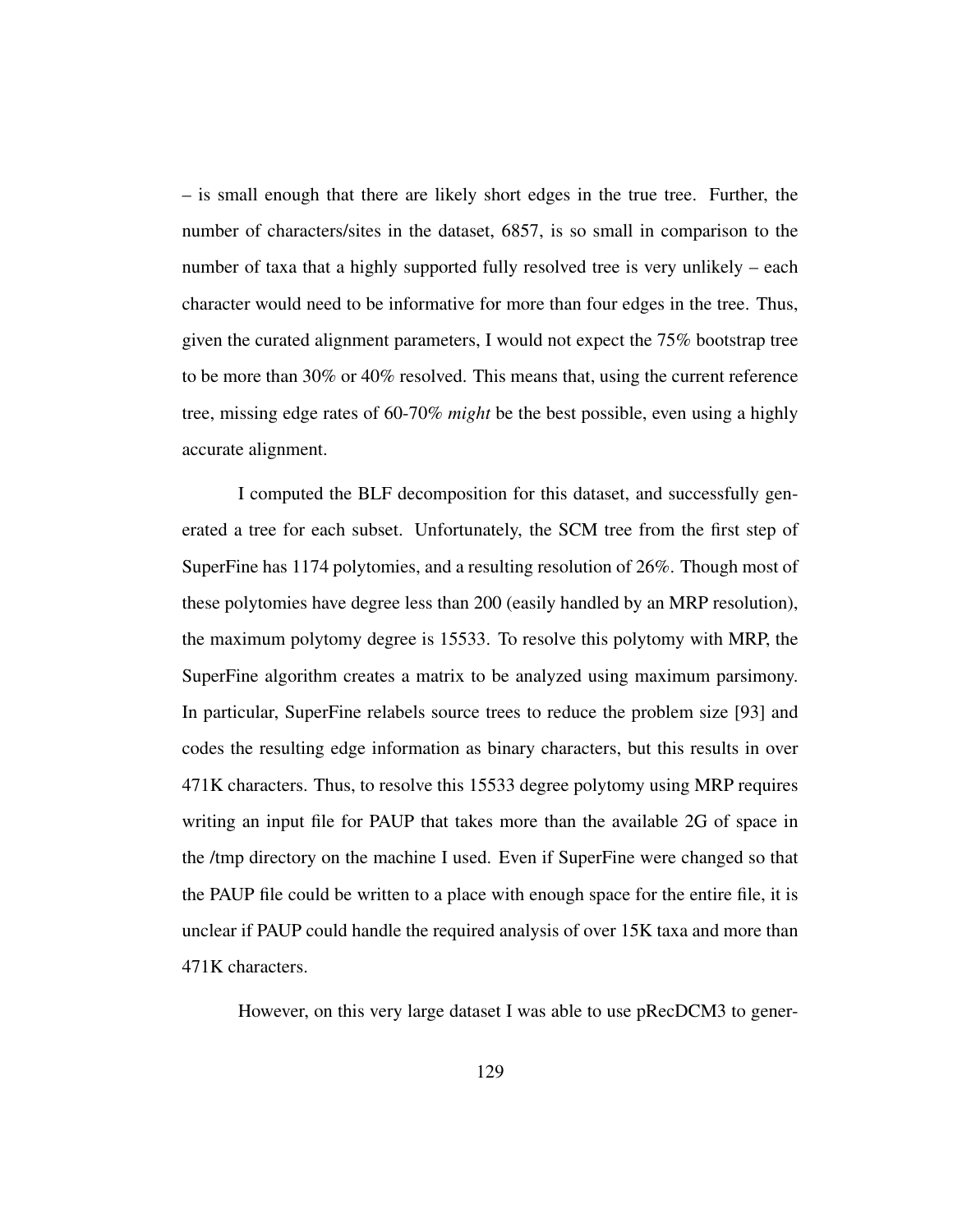|               | Number of        | Avg Src     | <b>SCM Max</b> |  |
|---------------|------------------|-------------|----------------|--|
| <b>Method</b> | <b>Src Trees</b> | <b>Size</b> | Poly degree    |  |
| BLF-50-250    | 2311             | 250.9(0.1)  | 15533          |  |
| PRD-50-250    | 302              | 133.4(3.0)  | 427            |  |
| PRD-75-500    | 139              | 261.9(9.2)  | 465            |  |
| PRD-100-1000  | 80               | 435.7(22.4) | 392            |  |

Table 9.5: Decomposition statistics for 16S.B.ALL (27643 taxa). The number of source trees resulting from the decomposition, the average number of taxa per subset, and the maximum polytomy degree in the SCM tree are given. The *low* parameter and maximum subset size are given for each decomposition.

ate trees. To create the guide tree, I used the fast MAFFT parttree alignment, and used RAxML to quickly estimate a maximum parsimony tree (the starting tree for its search). I used the parttree alignment technique since it was the one alignment technique that seemed likely to complete (other MAFFT variations may be possible, as might the quicktree option of ClustalW, but I was trying to quickly find a starting point). I used the quick estimate of the maximum parsimony tree as opposed to the result of the RAxML search since the search failed after approximately 5 days of processing on a machine with 32G of RAM.

I started by considering three variants of the pRecDCM3 decomposition:

- PRD-50-250 sets *low* to 50, and maximum subset size to  $250$
- PRD-75-500 sets low to 75, and maximum subset size to 500
- PRD-100-1000 sets low to 100, and maximum subset size to 1000

Table 9.5 shows decomposition statistics for each of these decompositions.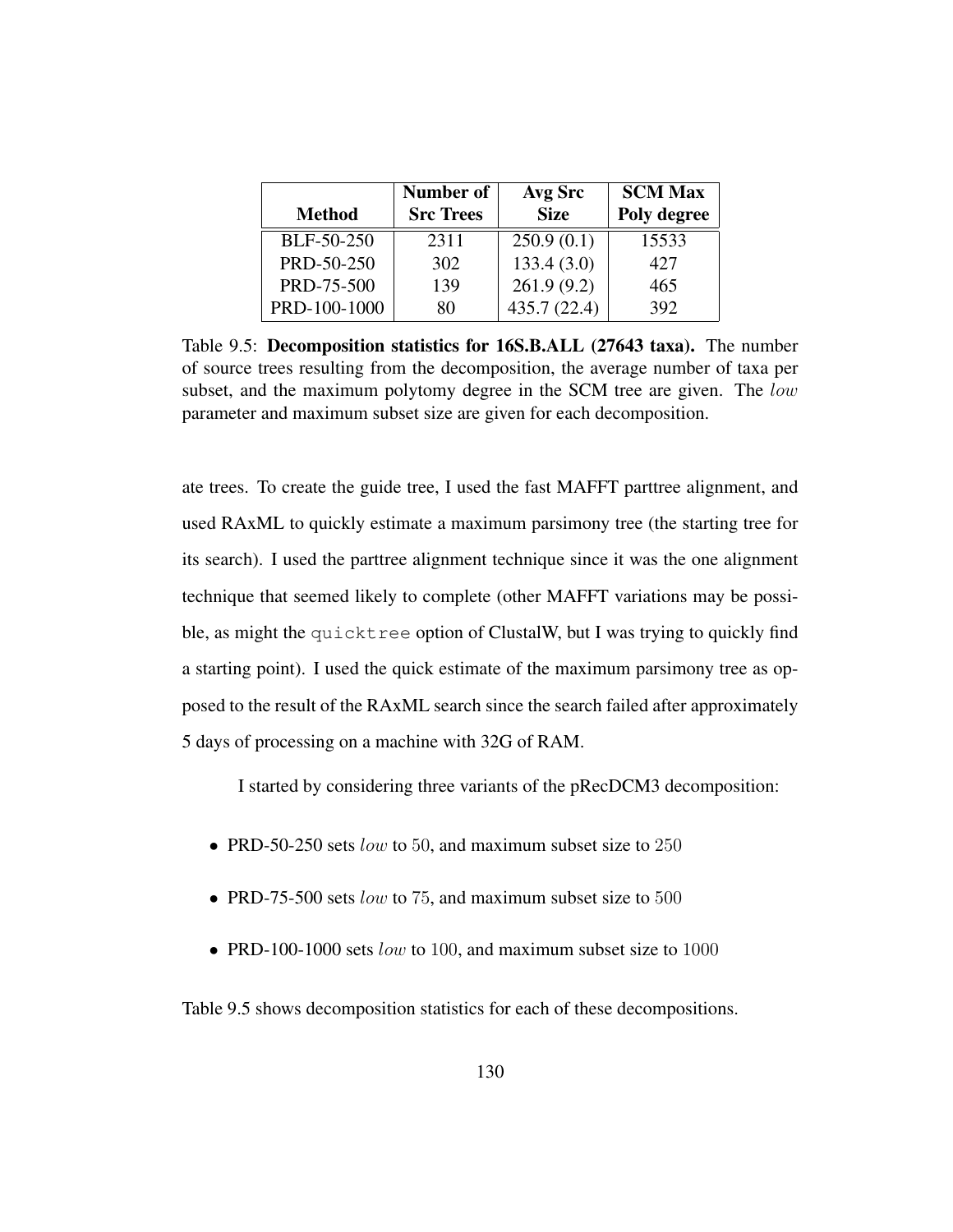Figure 9.4 shows the comparison of the resulting trees as well as the initial MP tree that was used as a guide tree, each as compared to the reference tree. Note that the missing edge rate decreases by one percent each time the minimum overlap ( $low$ ) and maximum subsize size are increased. Given that this tree has over 27K taxa, this represents an improvement of more than 270 edges for each change. Thus, though these are small numbers in terms of percentage, they are not as small in terms of absolute numbers, suggesting that increasing the subset size can lead to improvements in accuracy.

Note also that even the best tree here is missing about 70% of the reference tree edges. However, as previously discussed, we do not expect many of the reference tree edges to have high bootstrap support. In comparing the empirical statistics of the Gutell datasets, in fact, we would expect this dataset to have proportionally fewer edges with high bootstrap support, with perhaps only 30-40% of the edges having bootstrap support at the 75% level or higher. Thus, missing edge rates of somewhere between 60-70% may be the best that can be obtained with respect to the current reference tree, even with the best analyses (RAxML on the true alignment, if computational requirements were not an issue). This means that the analyses using pRecDCM3 may in fact be quite good.

Table 9.6 gives the running time information for each of the pRecDCM3 decompositions for this very large dataset. Note that by far the most time is spent in estimating trees for subsets (since a source alignment and source tree must be esimtated for each subset), but that this step is also highly parallelizable.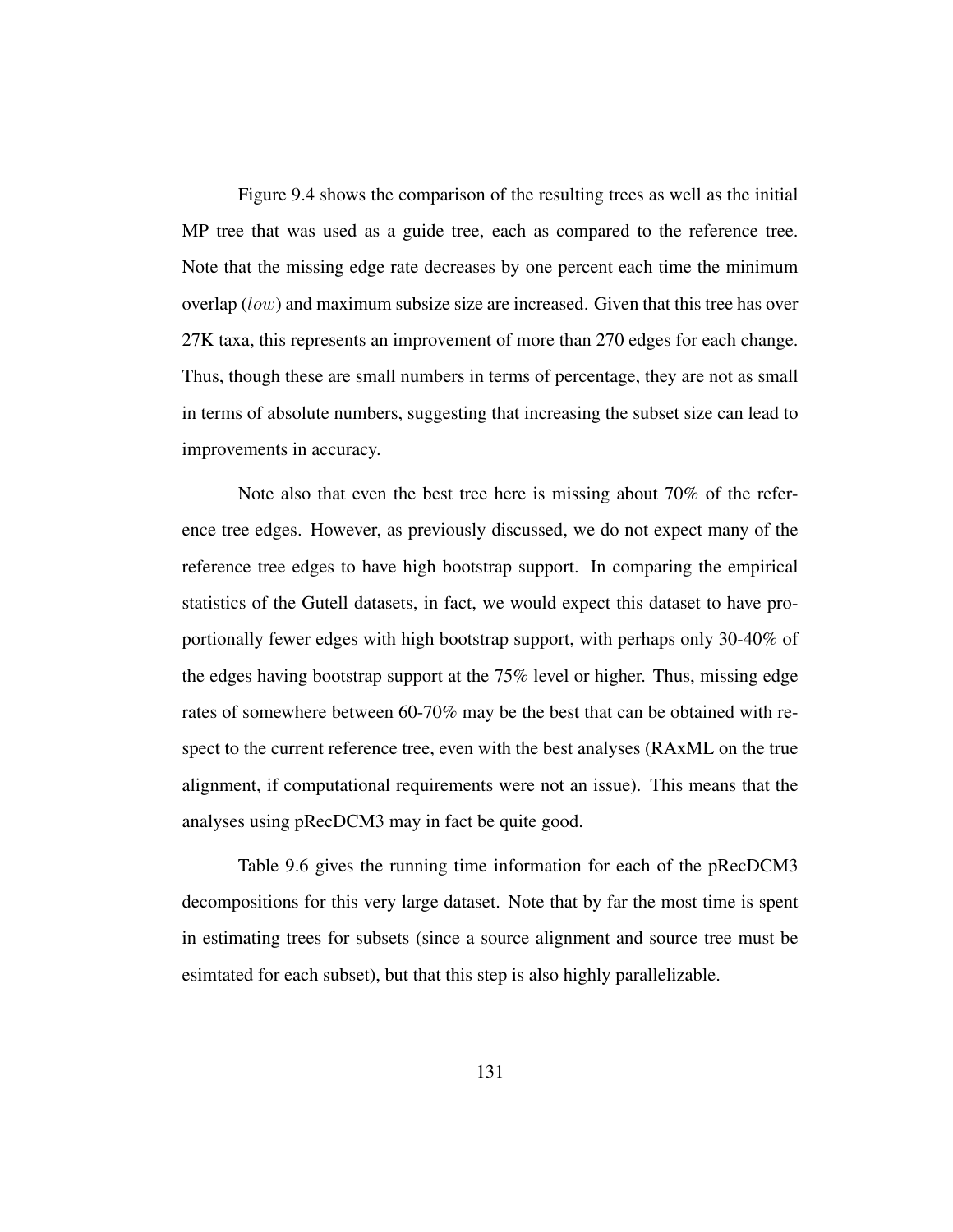

Figure 9.4: pRecDCM3 applied to 16S.B.ALL Gutell dataset (27643 taxa). Each of several estimated trees are compared to a single tree estimated by RAxML on the curated alignment. MP indicates the maximum parsimony guide tree used for the pRecDCM3 decomposition, PRD indicates the pRecDCM3 result. Targeted overlap and maximum subset size parameters are given for each decomposition. In each case subset alignments were estimated using MAFFT (with the linsi option) and polytomies were resolved using the default MRP search.

|               |                  | Avg Src          | Avg Src          |       | <b>Serial</b> |
|---------------|------------------|------------------|------------------|-------|---------------|
| <b>Method</b> | Decomp           | Align            | <b>Tree</b>      | Merge | <b>Total</b>  |
| PRD-50-250    | 4.5h             | 478.0 s (23.0)   | 173.9 s $(9.8)$  | 8.9h  | 68 h          |
| PRD-75-500    | 2.7h             | 1835.5 s (118.1) | 653.8 s $(48.2)$ | 9.5h  | 108.3h        |
| PRD-100-1000  | 3.0 <sub>h</sub> | 5390.9 s (506.1) | s(193.3)         | 4.4 h | 168.3 h       |

Table 9.6: Running times for pRecDCM3 decompositions of 16S.B.ALL (27643 taxa). Both the low and maximum subset size parameters are given. All times are approximate, with "h" indicating hours and "s" indicating seconds. Decomposition and merge steps run on machines with 32G RAM. Subset analyses performed using the UTCS condor pool. When applicable, standard errors are given in parentheses. Serial total was computed using the average times for each subset analysis and does not include the time required to generate the tree used as input to the PRD decomposition.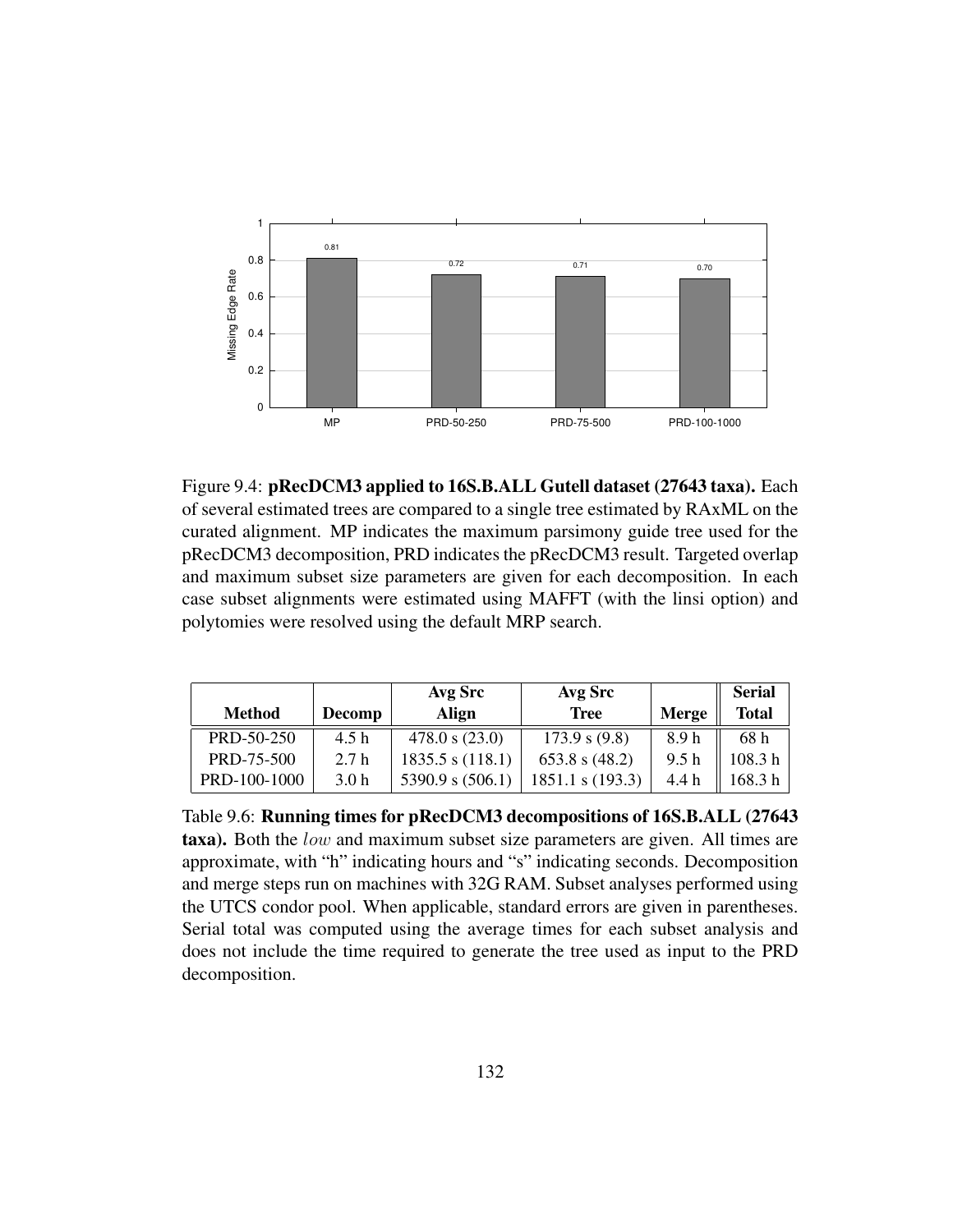```
1. Generate BLF decomposition tree by:
   1a. Create BLF decomposition
  1b. Estimate a tree for each subset
   1c. Assemble tree on full dataset using SuperFine
2. Generate PRD decomposition tree by:
   2a. Create PRD decomposition
   2b. Estimate a tree fore ach subset
  2c. Assemble tree on full dataset using SuperFine
3. Iterate step 2 if desired.
```
#### Figure 9.5: BLuTGEN

## 9.5 Conclusions

Generating a tree without ever generating an alignment for the complete dataset is a lofty goal. But by combining approaches I have developed a new method, BLuTGEN, which does just that, with good accuracy on hard datasets. The pseudocode for BLuTGEN is given in Figure 9.5. The algorithm begins by using the BLF decomposition to estimate a tree without generating a full alignment, and then improves this result by using the pRecDCM3 decomposition.

Though the BLF decomposition often creates large polytomies, changes to the heuristics SuperFine uses to resolve polytomies allow this potential bottleneck to be overcome – up to a point. Using the fast MRP search heuristic effectively trades time and accuracy, allowing the BLF decomposition to generate a good starting point for pRecDCM3 for large datasets. For extremely large datasets though, the BLF decomposition results in polytomies which are too large to be handled in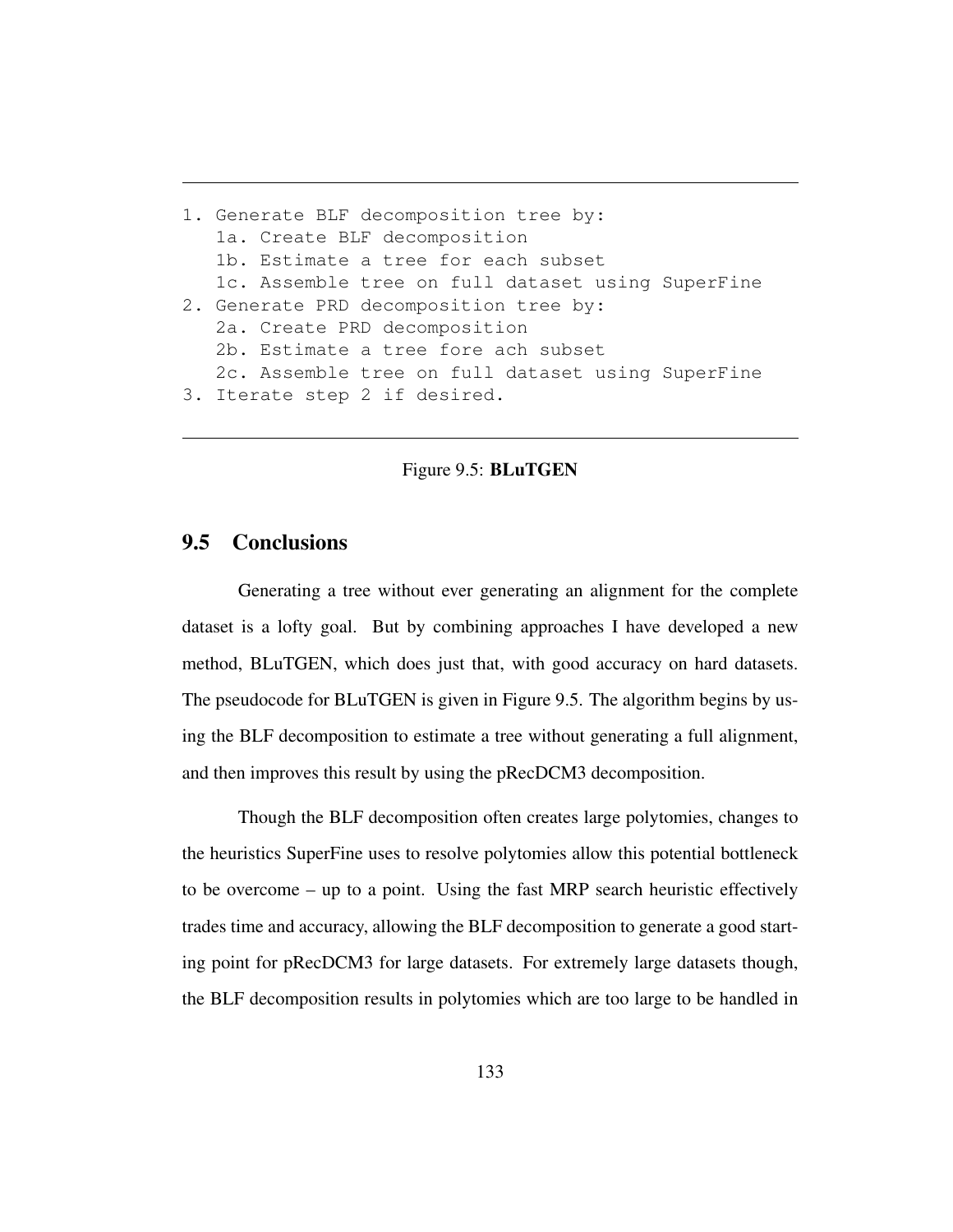the usual way. Thus, new clustering techniques, which do not produce such large polytomies will be required.

Finally, when an initial estimate of the tree can be generated in an alternative way, using pRecDCM3 effectively improves the accuracy of the initial estimate, and as I showed with the 16S.B.ALL dataset with 27643 taxa, this technique works well even for very large datasets.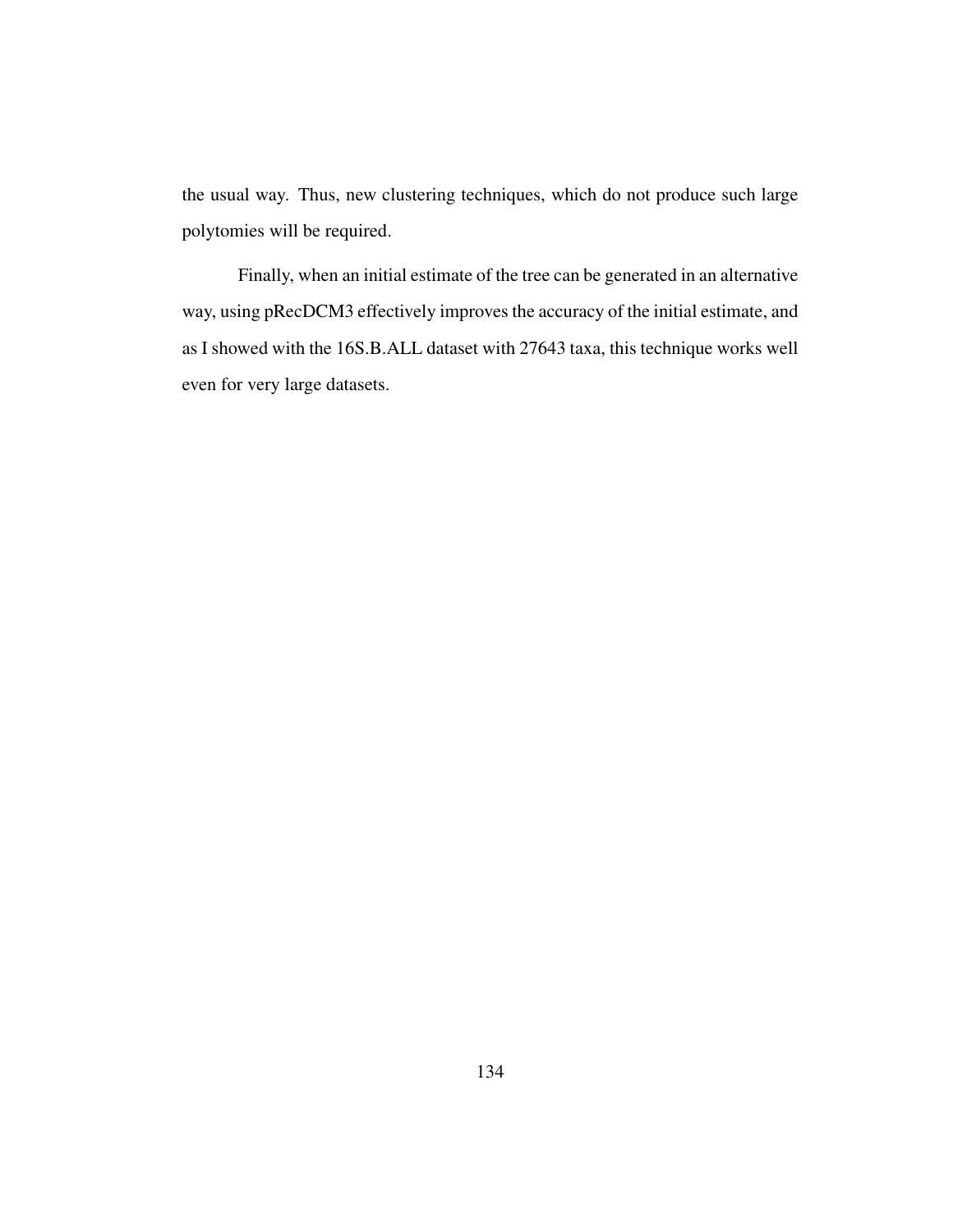# Chapter 10

# Conclusions and Future Work

This dissertation has contributed to the solutions of several of the problems inherent to reconstructing phylogenetic trees. The work on TASPI gave a structure to reduce the storage size requirements of large collections of trees. It also showed that working with improved data structures can greatly reduce the computation time required for strict and majority consensus analysis. Further, by developing the code base in ACL2, and proving properties of the code, I have shown that confidence in code can be attained. Given the ways in which phylogenetics is used, for example in health care and law, ideally all phylogenetic code would be verified in some way.

There are still many ways that TASPI could be improved and extended, particularly as post-tree analyses continue to be developed. For one specific example, the data structures developed could lend themselves well to tree-profiling, especially if an ordering element were also maintained. Also, the current representation is limited when branch lengths are considered. Though TASPI can correctly read and store branch lengths, their effect on the storage requirements has not been fully explored. It seems likely that branch lengths for a subtree, particularly those with 20 decimal places such as those output by RAxML, will not be identical even if the topology is identical. It would be enlightening to consider the effect of a bin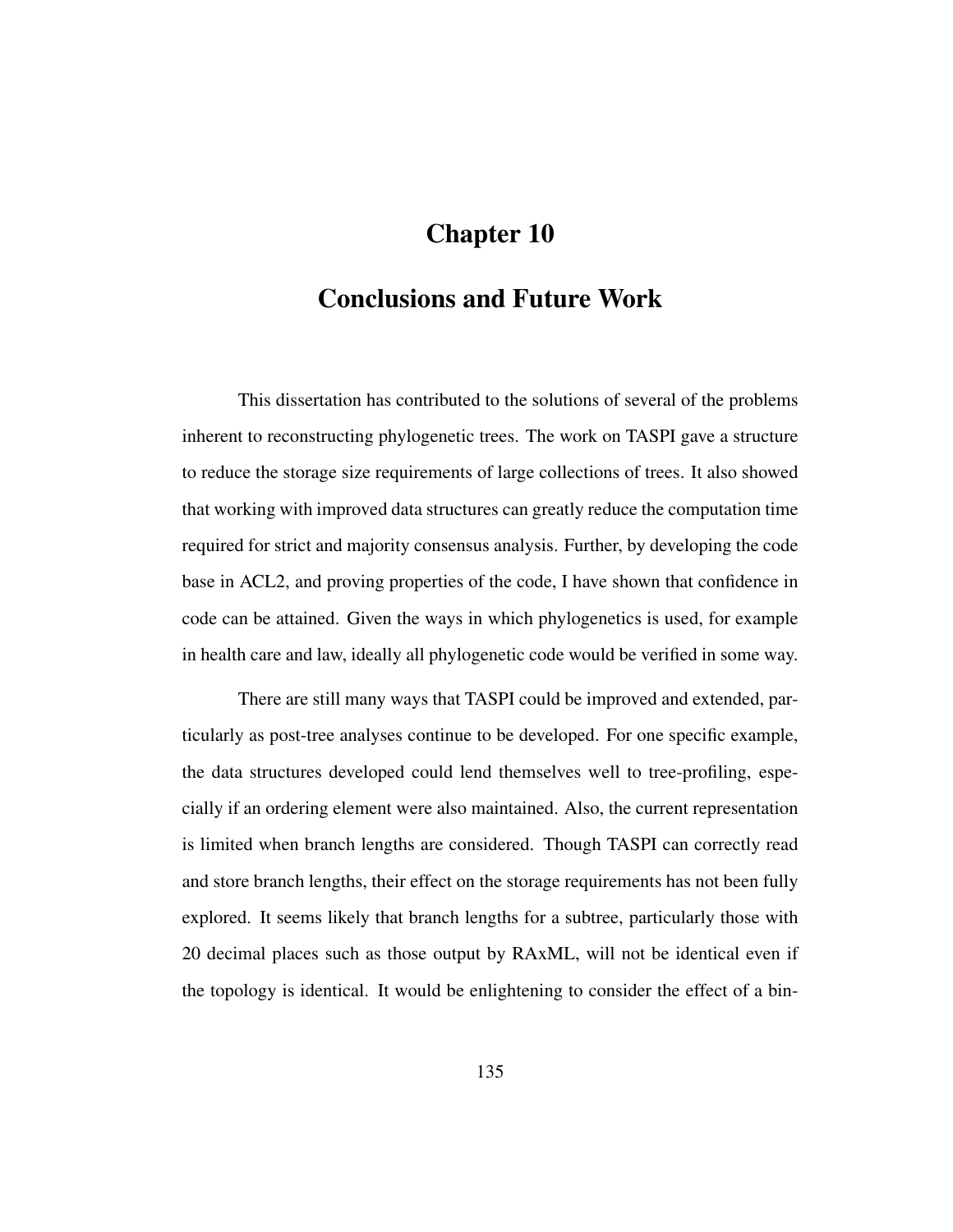ning algorithm for these branch lengths, since two or three decimal places are likely sufficient to make comparisons between trees.

The work on guide trees showed that improving the guide tree for MSA methods can improve estimated phylogenies, provided that appropriate multiple alignment methods are used. Trees estimated from ProbCons and Prank alignments were significantly more accurate when the alignments were generated using a preestimated guide tree. One of the interesting questions that arose from this study has to do with alignment-error metrics. Given that SP-error fails to predict the ability of an alignment to generate an accurate phylogeny, might there be a better measure of alignment error?

And finally, BLuTGEN provides a means by which to estimate a tree from sequence data, without generating an alignment on the full dataset. It does this by combining two approaches to decomposing the full dataset into overlapping subproblems, and using a recent supertree method to combine the subproblems into a full solution.

There are many ways that BLuTGEN might be improved and optimized. The most readily apparent would be in the use of parallelization. In my experiments, I made use of a condor pool of machines to generate source trees in parallel, but this parallelization could be built directly into an executable. Also, there are several parameters to the decompositions of BLuTGEN that could be explored to determine if there are optimal settings that balance computation time with source tree accuracy. In particular, finding a BLAST-based decomposition that maintained speed and necessary overlap without causing very large polytomies could greatly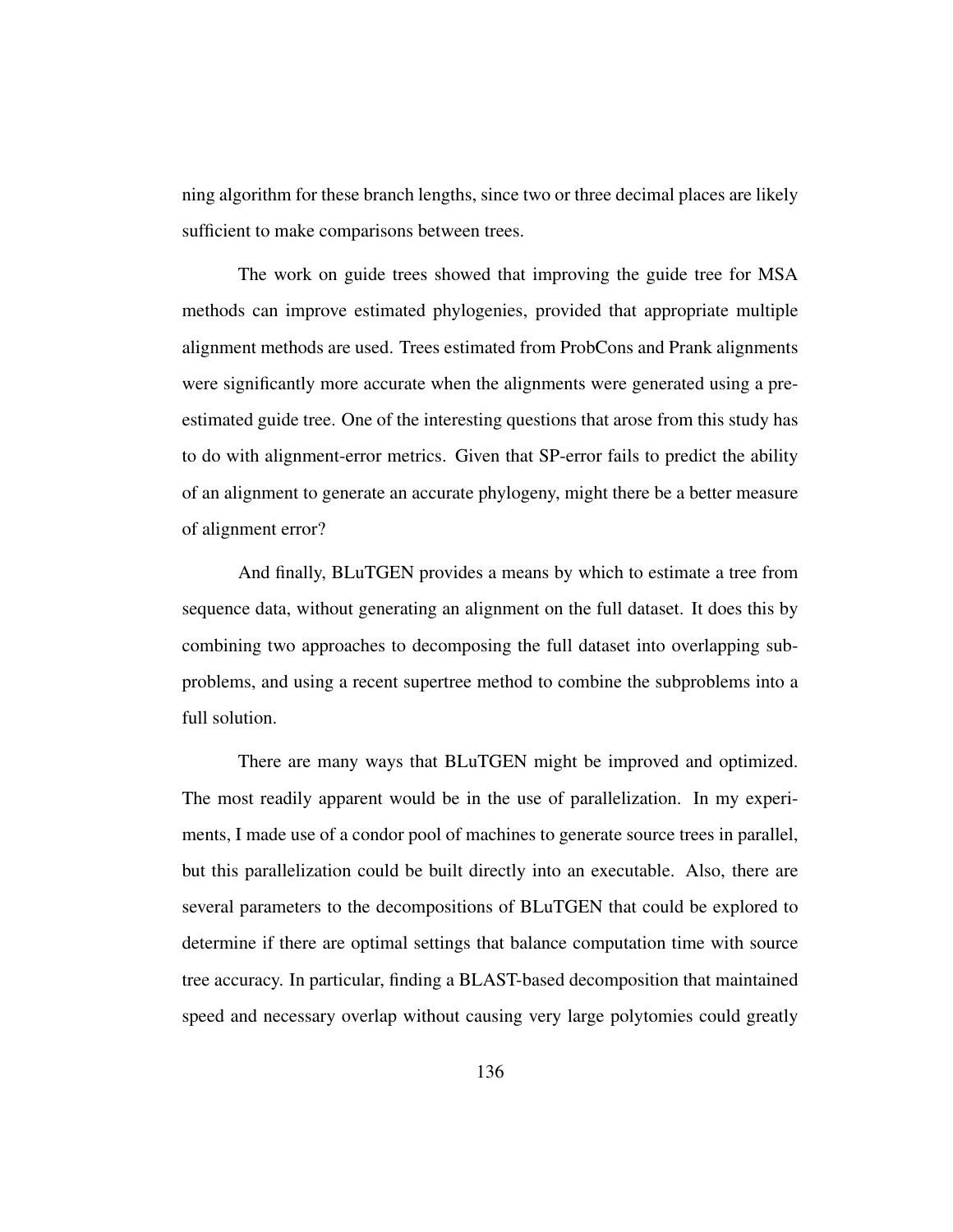reduce the running time of BLuTGEN, and allow even larger datasets to be analyzed without generating an alignment on the full dataset.

There are also several ways SuperFine could be changed (for example varying the merge and polytomy resolution options), perhaps resulting in even more accurate trees, or more speed. One more future direction considers again the use of iteration. If the second phase of BLuTGEN is to be run several times, developing an appropriate stopping criterion will be necessary (for example, one possibility might be to stop when the consensus tree stopped changing, an instance where using TASPI to generate the consensus could prove useful).

Though there are still many challenges in reconstructing the Tree of Life, my dissertation includes a few steps towards the goal of understanding the relationships that surround us. In particular, the development of BLuTGEN will allow very large datasets to be accurately analyzed in reasonable time frames, bringing us closer to a fully assembled tree of life.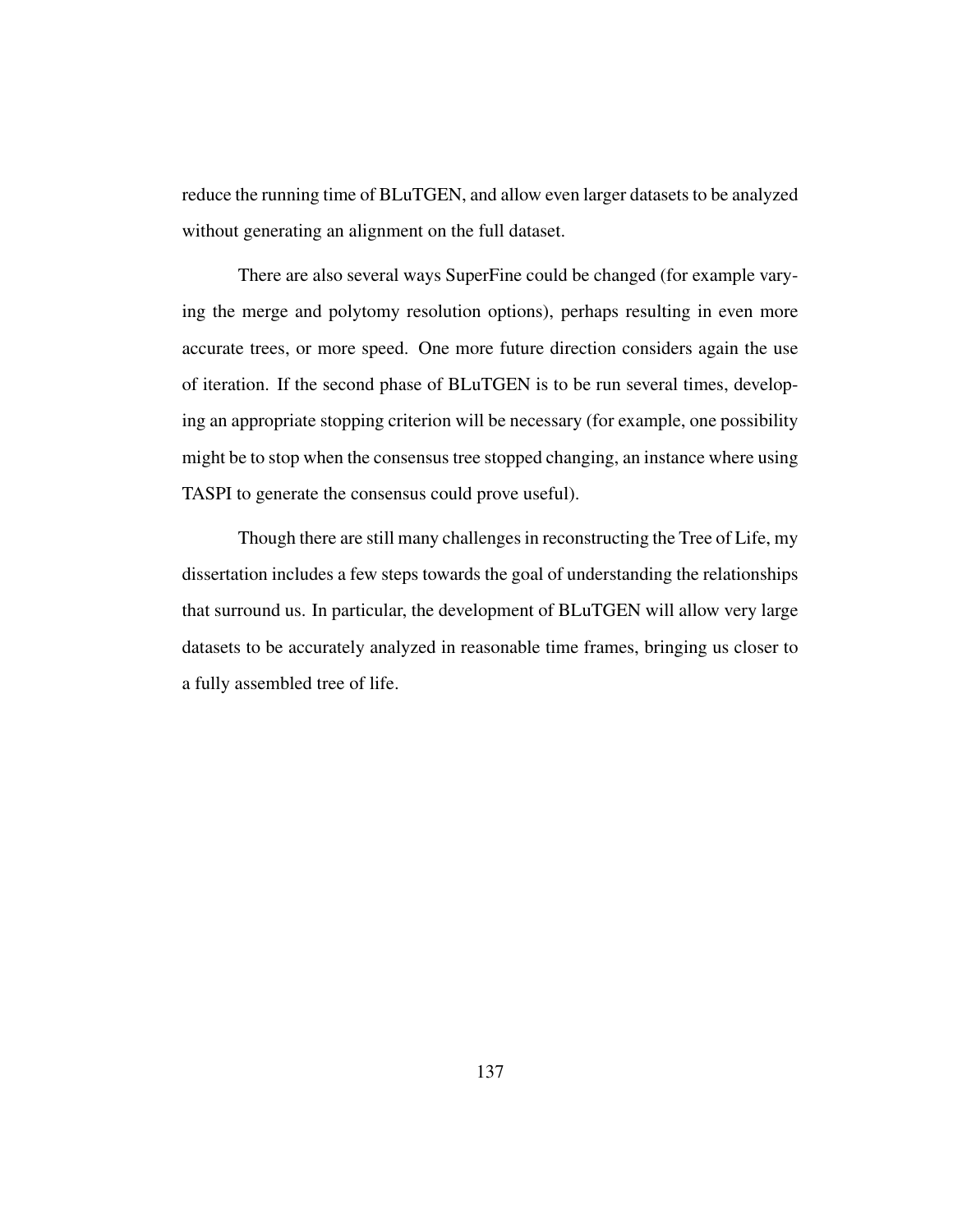Appendix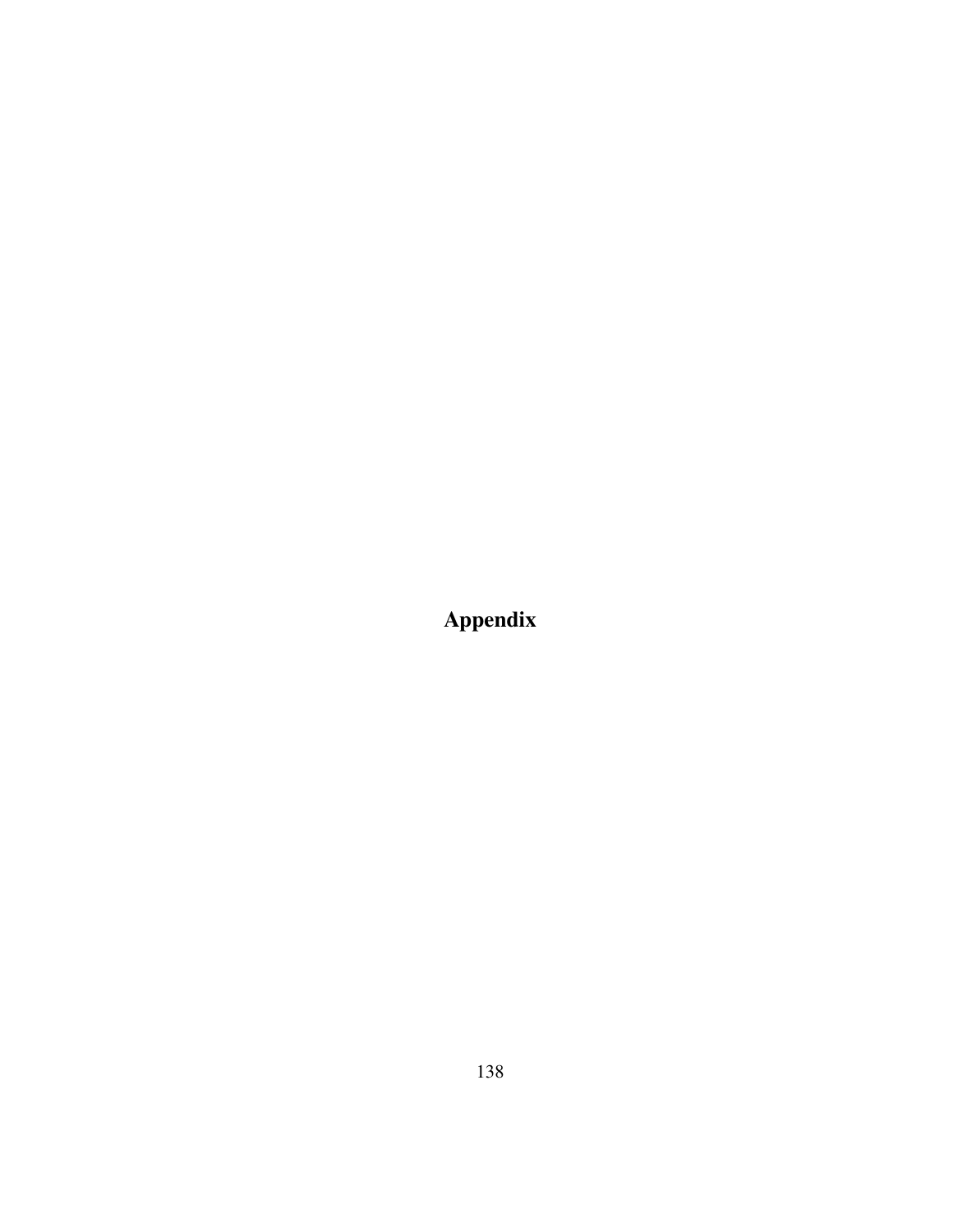# Appendix 1

# Commands for Software

## 1.1 Commands from Chapter 3

• PAUP v 4.0b10 for Unix

```
contree all/strict=no majrule=yes percent=<percent> \
treefile=<outfile> replace;
```
• TNT version 1.0

Strict consensus:

```
tsave * <outfile>;
nelsen *;
save /;
tsave /;
```
Majority consensus:

```
tsave * <outfile>;
majority = \langlepercent> *;
save /;
tsave /;
```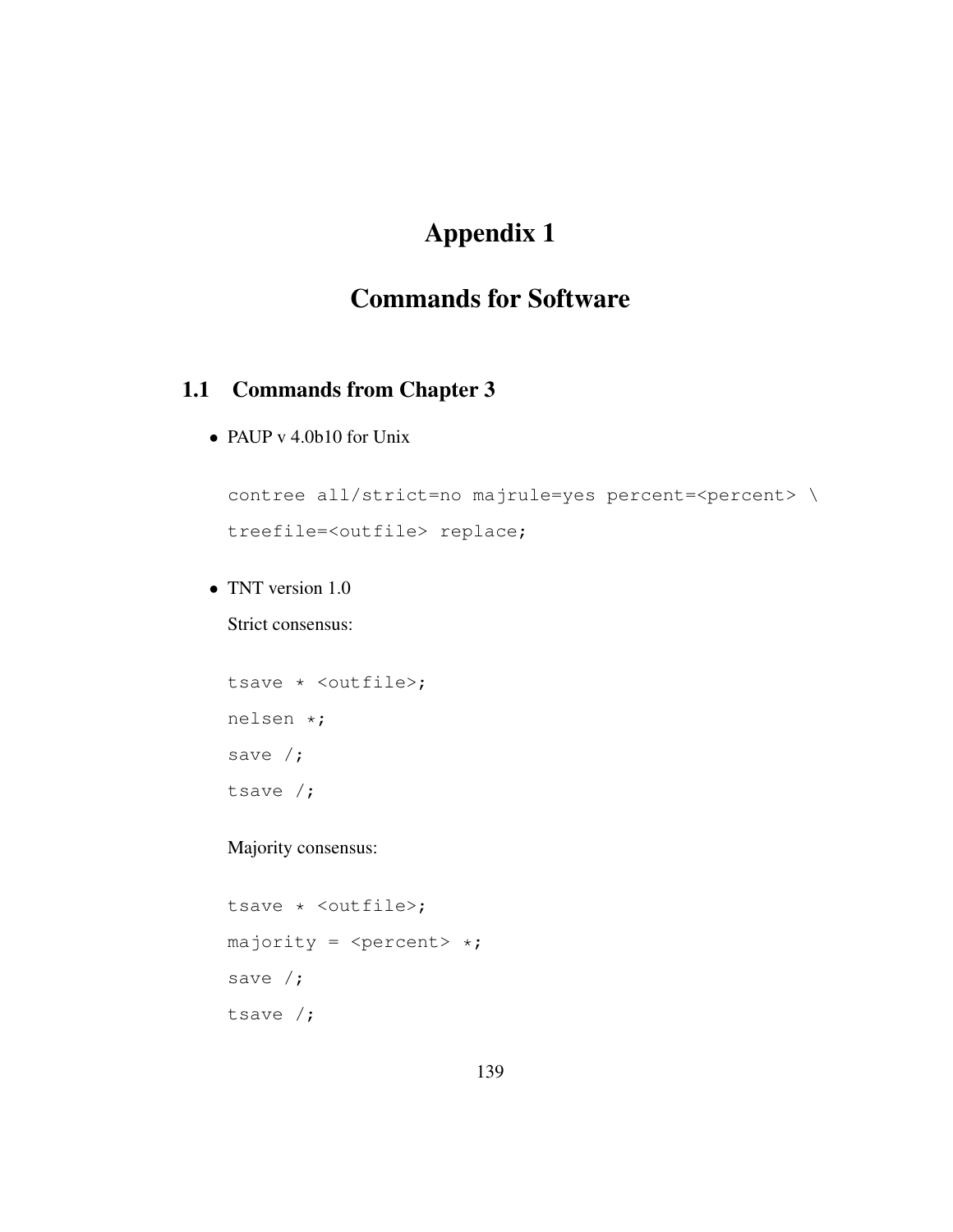## 1.2 Commands from Chapter 4

• Clustal v  $2.0.9$ 

Default alignment:

```
clustalw -align -infile=<raw sequence file> \
  -outfile=<output file> -output=fasta \
  -newtree=<file for default guide>
```
Passing guide:

```
clustalw -infile=<raw sequence file> \
-outfile=<output file> -output=fasta \
-usetree=<guide tree file name>
```
• Muscle v3.7

Default alignment:

```
muscle -in <raw sequence file> \
-fastaout <output file> \
-tree1 <file for default guide>
```
Passing guide:

```
muscle -in <raw sequence file> \
-fastaout <output file> \
-usetree_nowarn <guide tree file name>
```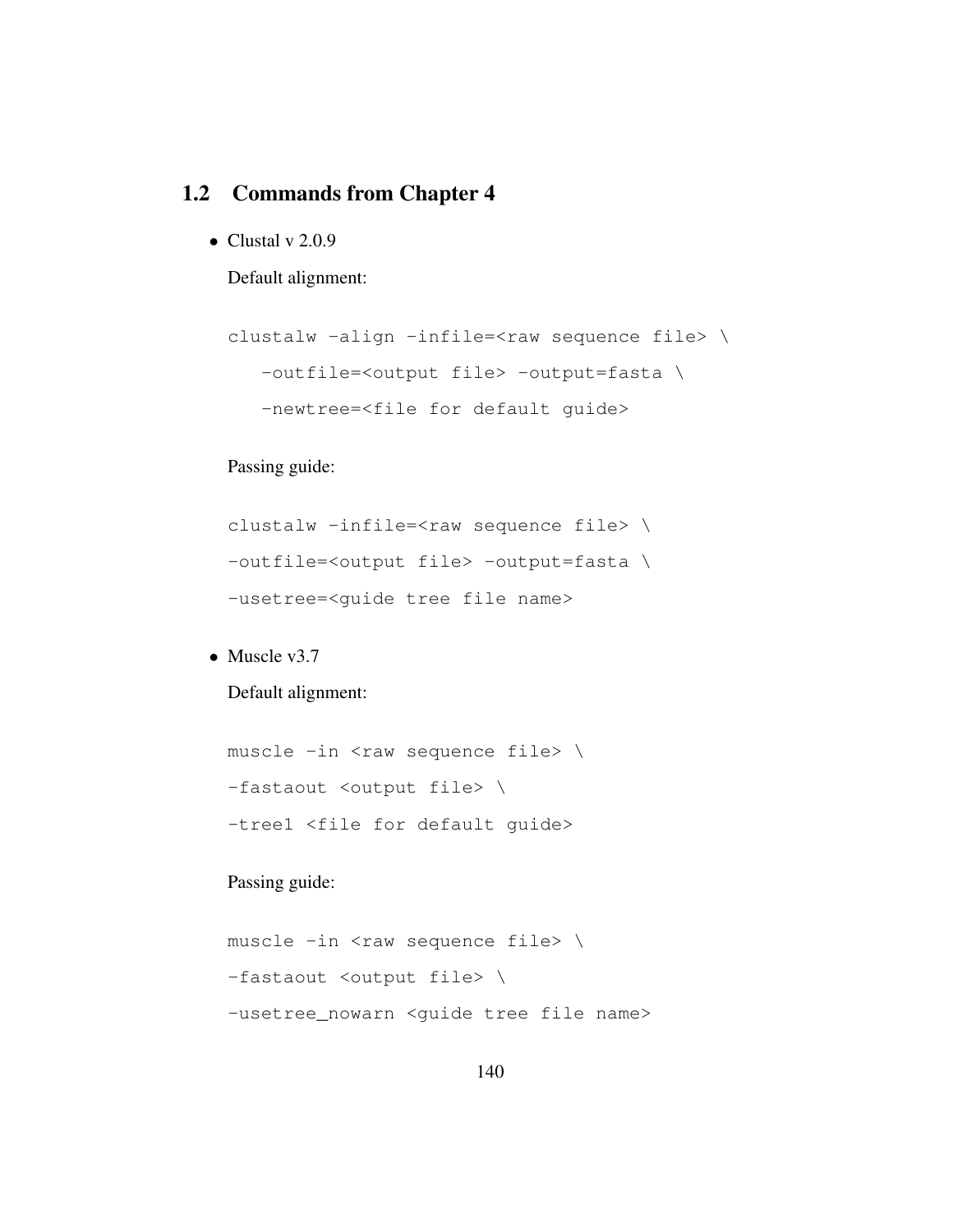• ProbCons v1.12 (modified to take a user input guide tree) Default alignment:

probcons <raw sequence file> <output file>

Passing guide:

probcons <raw sequence file> \ -g <guide tree file name>

- MAFFT v 6.504alpha (modified by Gotoh to accept guide trees)
	- MAFFT-linsi

Default alignment:

mafft --localpair \ --maxiterate 1000 <raw sequence file>

Passing guide:

mafft --topin <guide tree file name> \

--localpair --maxiterate 1000 <raw sequence file>

– MAFFT-fftnsi

Default alignment:

```
mafft --retree \
```
--maxiterate 2 <raw sequence file>

Passing guide: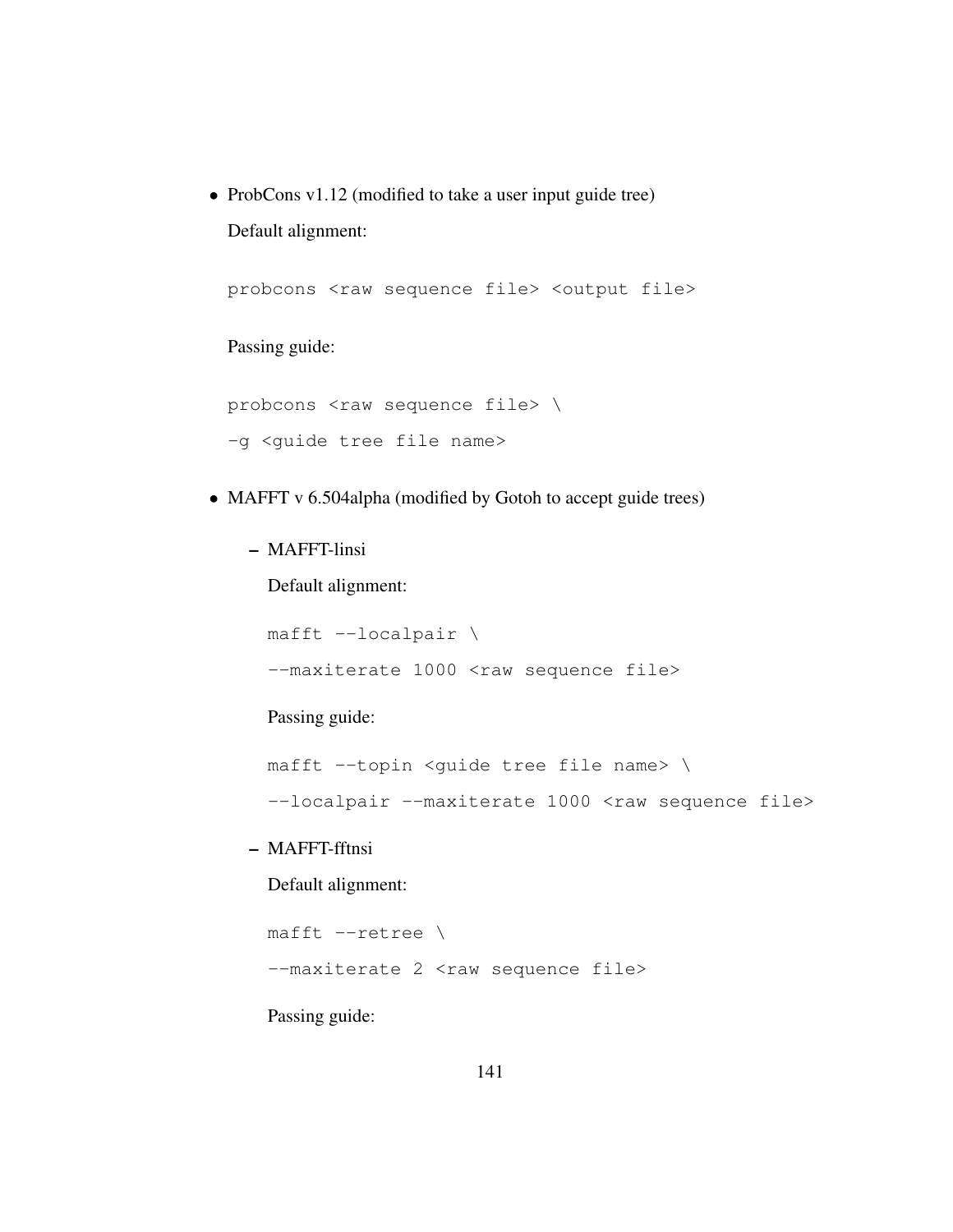mafft --topin <guide tree file name> \ --retree 2 --maxiterate 2 <raw sequence file>

– MAFFT-fftns2

Default alignment:

mafft --retree 2 --maxiterate 0 <raw sequence file>

Passing guide:

mafft --topin <guide tree file name> \  $--$ retree  $2$  --maxiterate  $0$  <raw sequence file>

• Prank v.080707

Default alignment:

prank -d=<raw sequence file> -o=<output file>

Passing guide:

prank -t=<guide tree file name> \ -d=<raw sequence file> -o=<output file>

### • RAxML

raxmlHPC -m GTRGAMMA -w ./ -n <output file> \ -s <aligned sequence file in phylip format>

• PAUP  $v4.0b10$ 

UPGMA: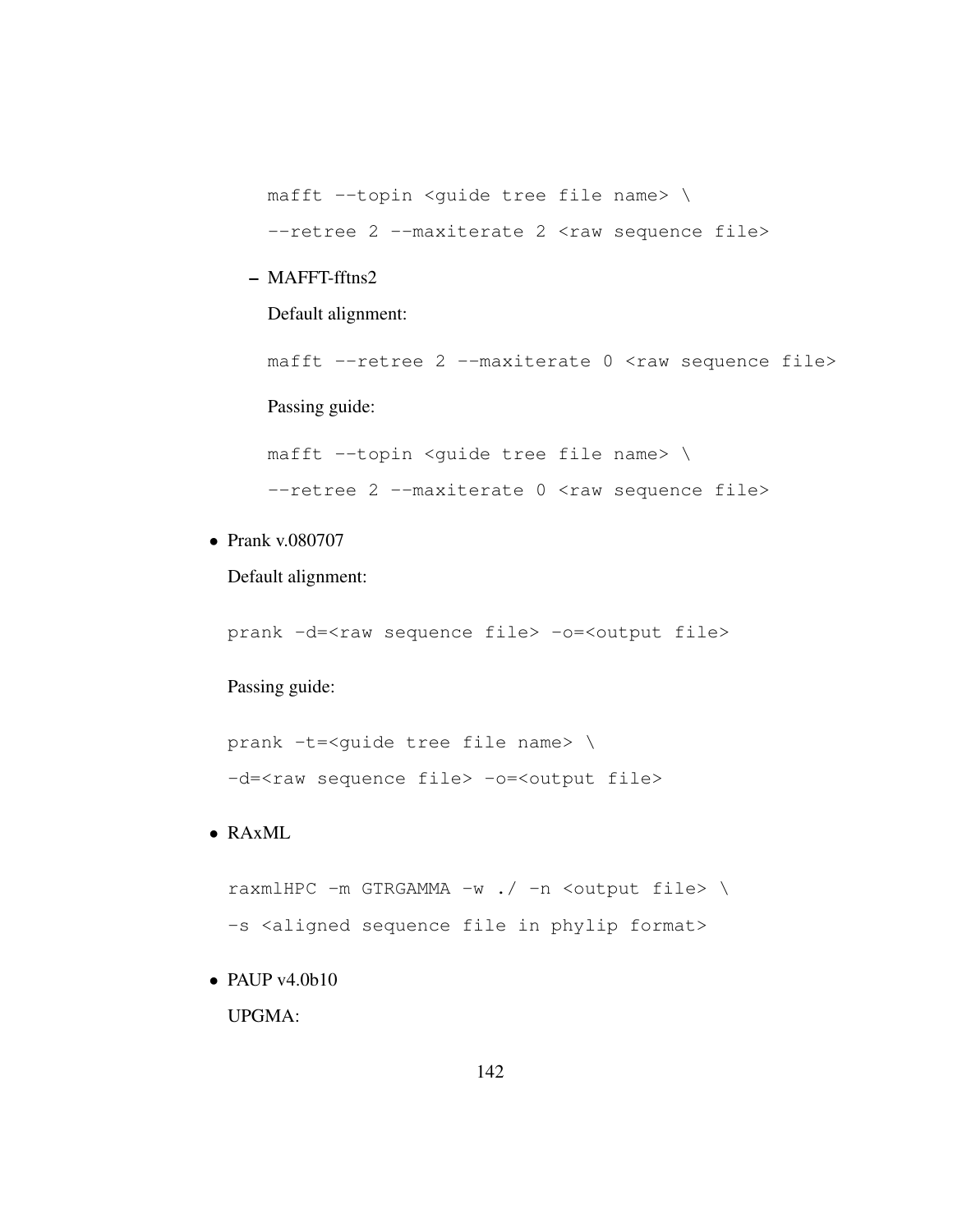```
upgma brlens=yes showtree=no \
treefile=<upgma tree file name>
```
#### Midpoint:

roottrees rootmethod=midpoint userbrlens=yes;

## 1.3 Commands from Chapters 5 – 9

• MAFFT v  $6.240$ 

Parttree:

mafft --retree 0 --treeout --parttree <infile>

#### Subproblems:

mafft-linsi --quiet <infile> > <outfile>

• Clustal v  $2.0.9$ 

```
clustal -align -infile=<infile> -oufile=<outfile> \
-output=fasta -quicktree -newtree=<guidetree>
```
• SuperFine

Resolving with MRP:

```
runReup.py -w <uniqueName> -n <# ratchet iterations> \
-r <rmrp|gmrp> <sourceTrees>
```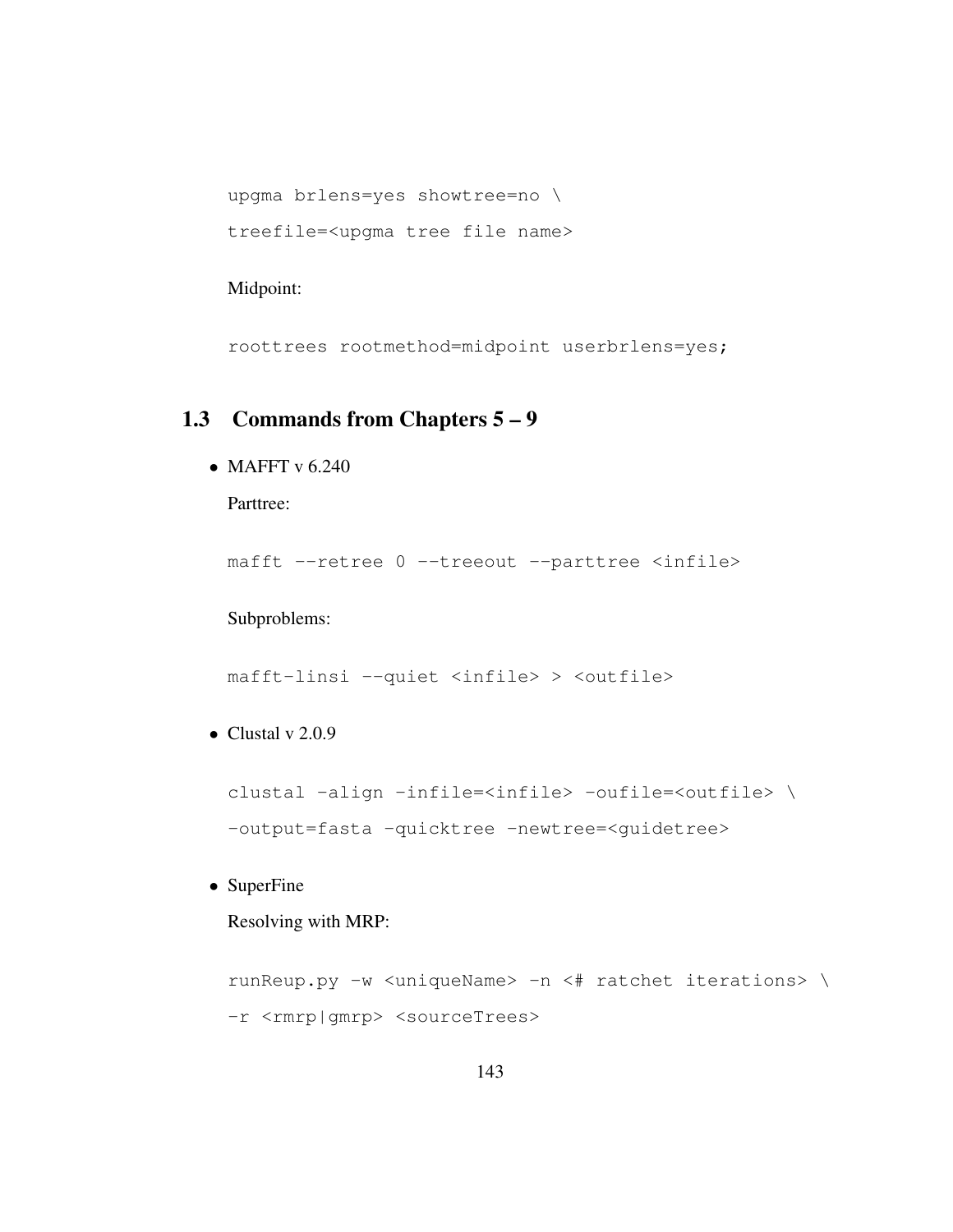Resolving with QMC (the default):

runReup.py -w <uniqueName> <sourceTrees>

• RAxML v 7.0.4

Subproblems:

raxmlHPC -m GTRCAT -w <workDir> -n <output file> \ -s <aligned sequence file in phylip format>

### Parallelized:

raxmlHPC-PTHREADS -s <PHYLIP input alignment> \ -n <name for the run> -m GTRCAT -T 8

### Boostrapping:

raxmlHPC-PTHREADS -s <PHYLIP input alignment> \  $-n$  <name for run>  $-f$  a  $-m$  GTRGAMMA \ -x <random number> -p <random number> -N 500 -T 16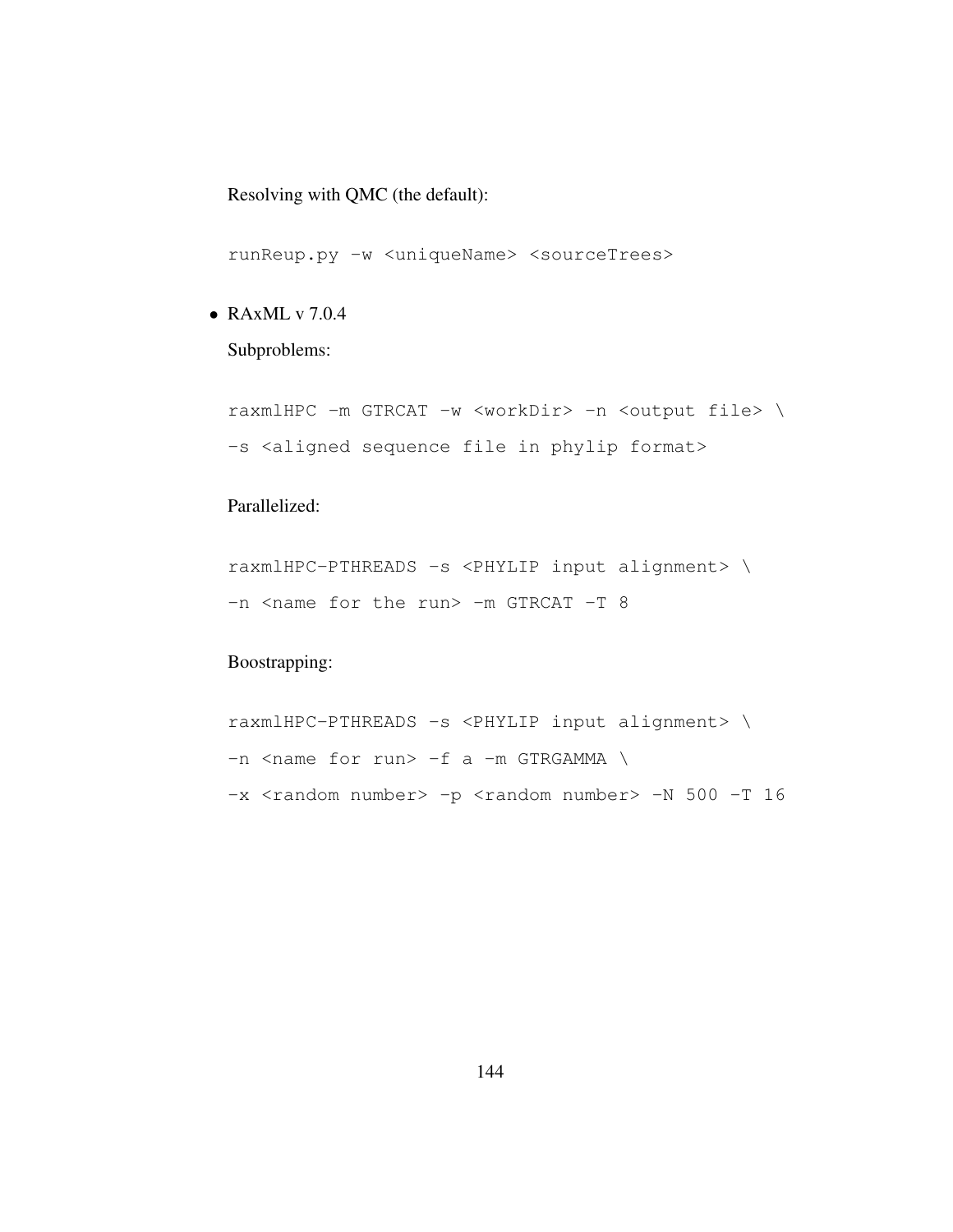# Bibliography

- [1] S. F. Altschul, W. Gish, W. Miller, E. W. Myers, and D. J. Lipman. Basic local alignment search tool. *Journal of Molecular Biology*, 215(3):403–410, 1990.
- [2] N. Amenta, K. St. John, and F. Clarke. A linear-time majority tree algorithm. In G. Benson and R. D. M. Page, editors, *Proceedings of the 3rd International Workshop on Algorithms in Bioinformatics (WABI 2003)*, volume 2812 of *Lecture Notes in Computer Science*, pages 216–227. Springer-Verlag, 2003.
- [3] ATOL Assembling the Tree of Life. Website, 2009. http://atol.sdsc.edu/.
- [4] B. R. Baum. Combining trees as a way of combining data sets for phylogenetic inference, and the desirability of combining gene trees. *Taxon*, 41:3–10, 1992.
- [5] B. R. Baum and M. A. Ragan. The MRP method. In O. R. P. Bininda-Emonds, editor, *Phylogenetic Supertrees: Combining Information To Reveal The Tree Of Life*, page 1734. Kluwer Academic, Dordrecht, the Netherlands, 2004.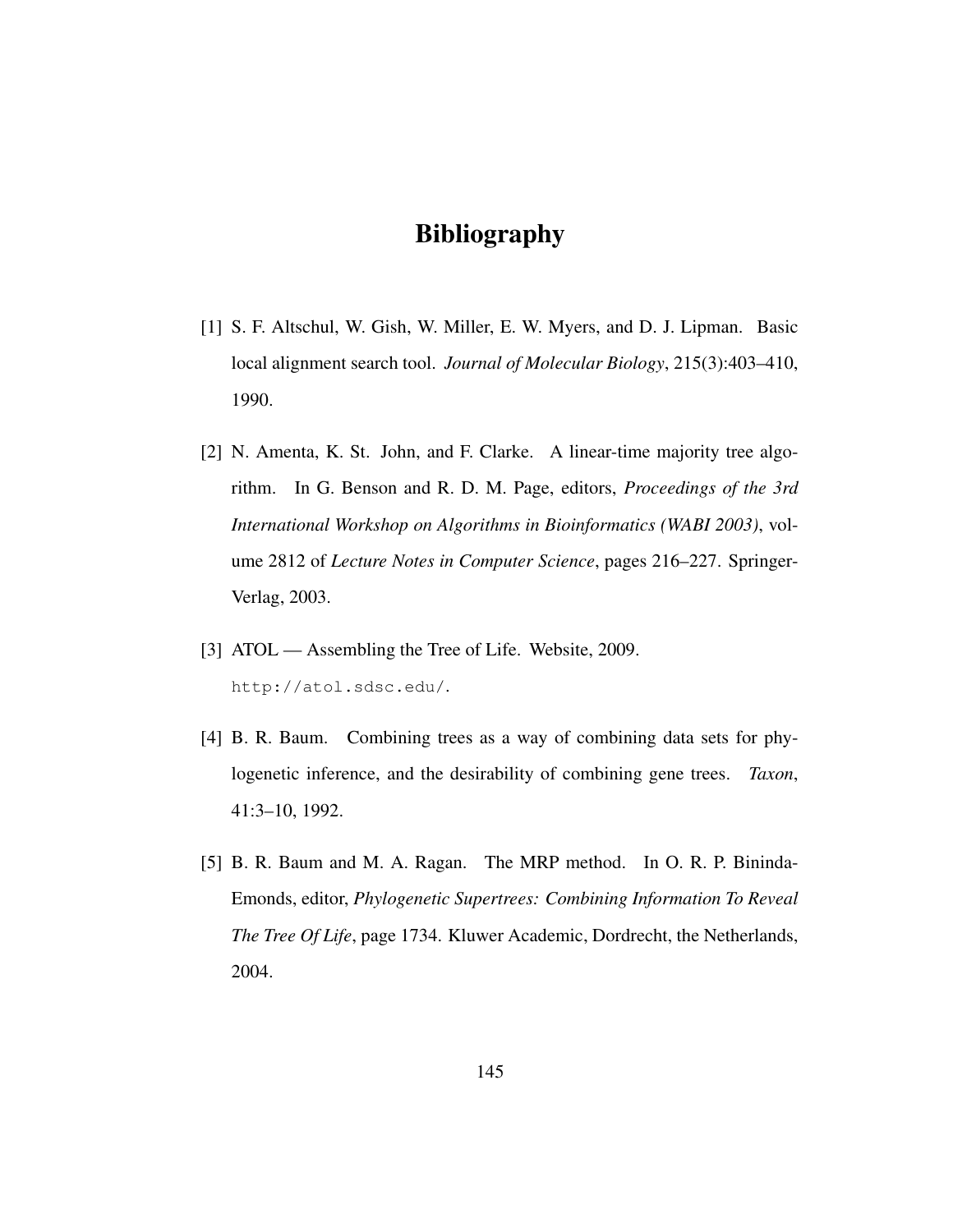- [6] D. A. Benson, I. Karsch-Mizrachi, D. J. Lipman, J. Ostell, and D. L. Wheeler. GenBank. *Nucleic Acids Research*, 33 (Database Issue):D34–D38, 2005.
- [7] Z. D. Blount, C. Z. Borland, and R. E. Lenski. Historical contingency and the evolution of a key innovation in an experimental population of escherichia coli. *Proceedings of the National Academy of Sciences*, 105:7899– 7906, 2008.
- [8] C. Bonnard, V. Berry, and N. Lartillot. Multipolar consensus for phylogenetic trees. *Systematic Biology*, 55(5):837–843, 2006.
- [9] R. S. Boyer, W. A. Hunt Jr., and S. M. Nelesen. A compressed format for collections of phylogenetic trees and improved consensus performance. In R. Casadio and G. Meyers, editors, *Proceedings of the 5th Workshop on Algorithmics in Bioinformatics (WABI 2005)*, Lecture Notes in Bioinformatics 3692. Springer, 2005.
- [10] K. Bremer. Combinable component consensus. *Cladistics*, 6:369–372, 1990.
- [11] D. Bryant. A classification of consensus methods for phylogenetics. In M. Janowitz, F.J. Lapointe, F. McMorris, B. Mirkin, and F. Roberts, editors, *BioConsensus*, DIMACS Series in Discrete Mathematics and Theoretical Computer Science, pages 163–184. DIMACS.AMS., 2003.
- [12] J. J. Cannone, S. Subramanian, M. N. Schnare, J. R. Collett, L. M. D'Souza, Y. Du, B. Feng, N. Lin, L. V. Madabusi, K. M. Muller, N. Pande, Z. Shang,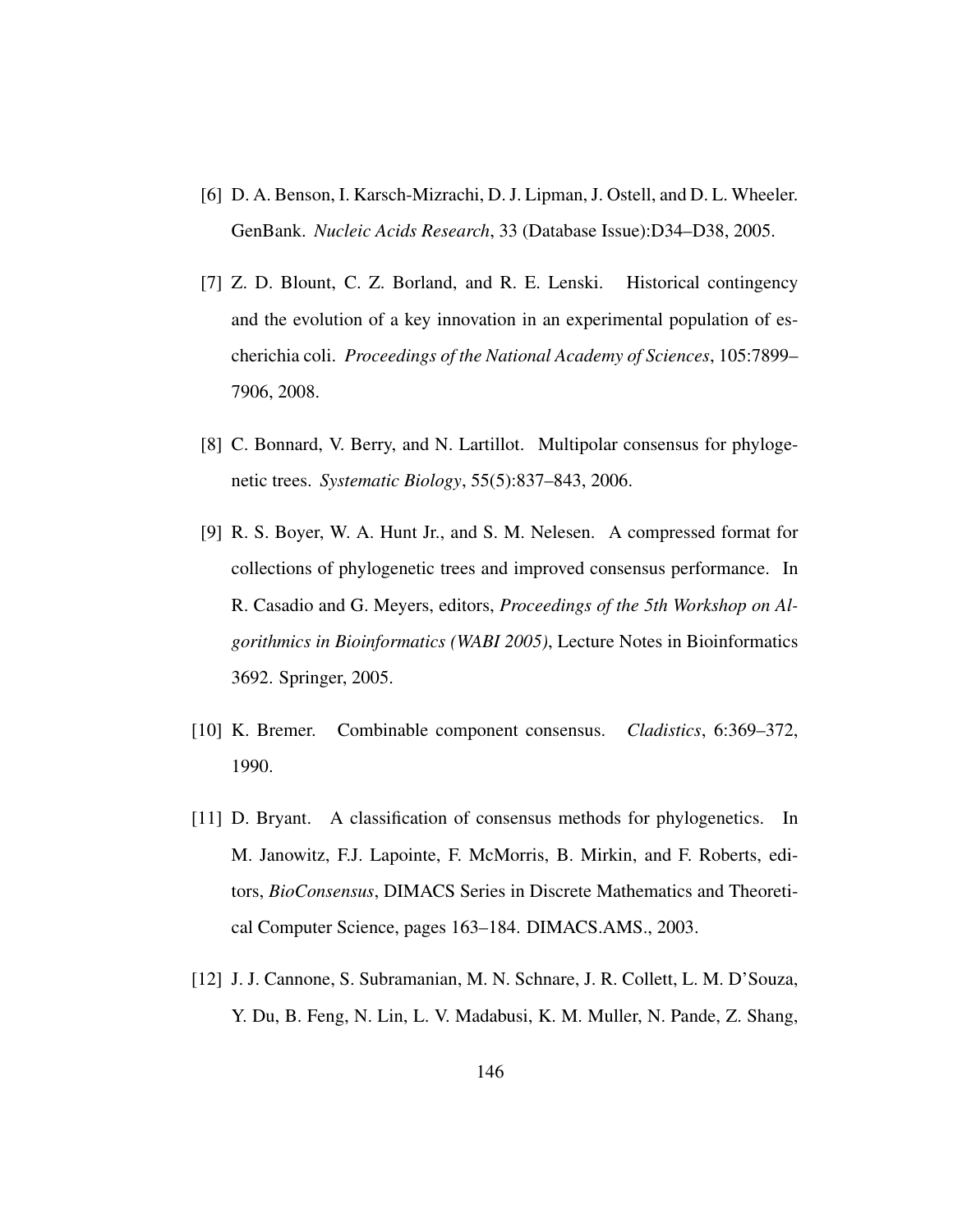N. Yu, and R. R. Gutell. The Comparative RNA Web (CRW) Site: An Online Database of Comparative Sequence and Structure Information for Ribosomal, Intron and Other RNAs. *BMC Bioinformatics*, 3(15), 2002. http://www.rna.ccbb.utexas.edu.

- [13] B. L. Cantarel, H. G. Morrison, and W. Pearson. Exploring the relationship between sequence similarity and accurate phylogenetic trees. *Molecular Biology and Evolution*, 23(11):2090–2100, 2006.
- [14] B. Chor and T. Tuller. Finding the maximum likelihood tree is hard. In *Proceedings of the 9th Annual International Symposium on Research in Computational Biology (RECOMB 2005)*, 2005.
- [15] CIPRES: Cyberinfrastructure for Phylogenetic Research. Website. http://www.phylo.org/.
- [16] CIPRES simulation data. Website, 2009. http://kim.bio.upenn.edu/wiki/html/Public/Software.htm.
- [17] CIPRES: Cyberinfrastructure for Phylogenetic Research Outreach: Utilizing Phylogenetic Information. Website. http://www.phylo.org/sub sections/outreach/outreach b.html.
- [18] W. Day, D. Johnson, and D. Sankoff. The computational complexity of inferring rooted phylogenies by parsimony. *Mathematical Biosciences*, 81:33– 42, 1986.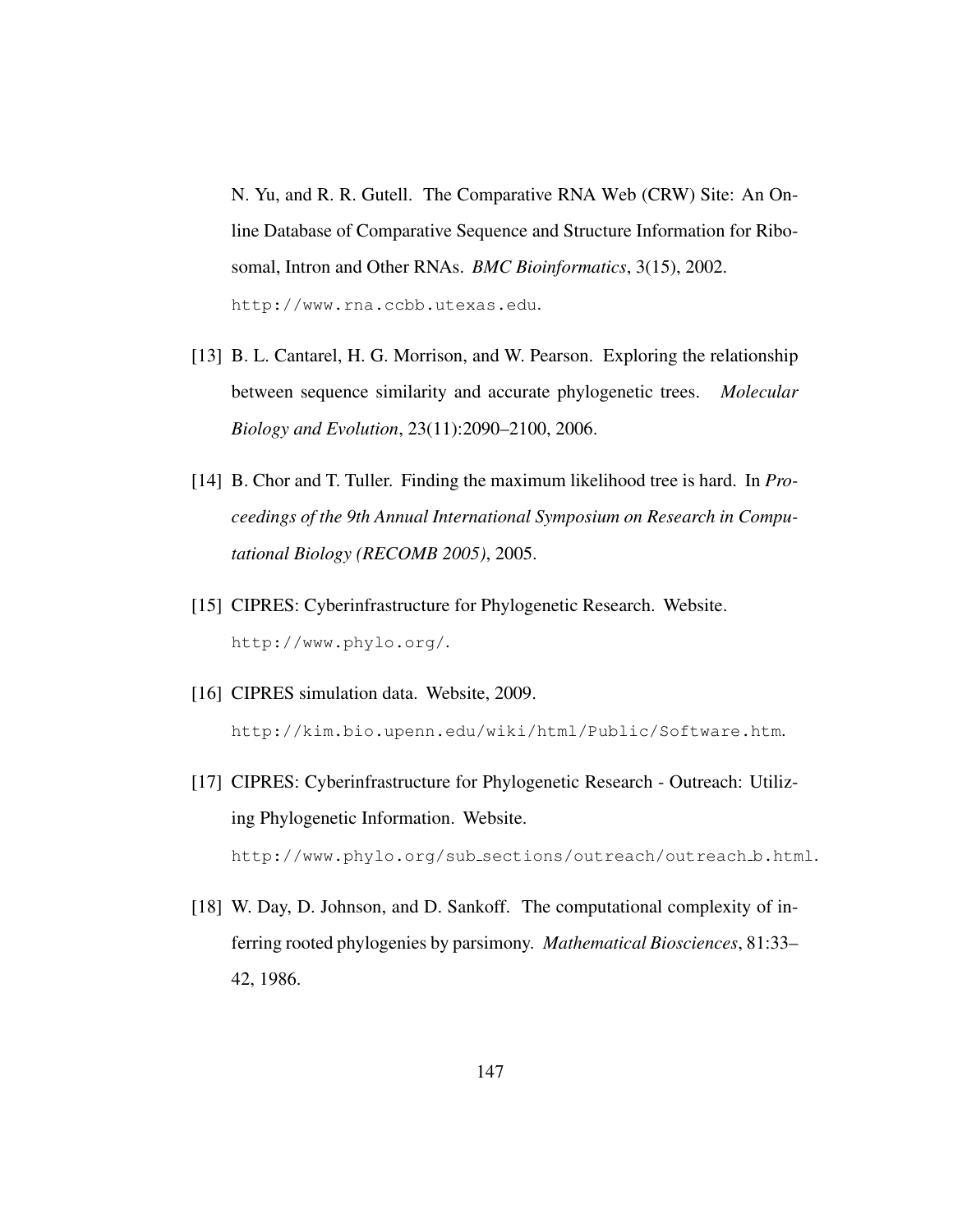- [19] W. H. E. Day. Optimal algorithms for comparing trees with labeled leaves. *Journal of Classification*, 2(1):7–28, 1985.
- [20] C. B. Do, M. S. P. Mahabhashyam, M. Brudno, and S. Batzoglou. PROB-CONS: Probabilistic consistency-based multiple sequence alignment. *Genome Research*, 15:330–340, 2005.
- [21] R. C. Edgar. MUSCLE: A multiple sequence alignment method with reduced time and space complexity. *BMC Bioinformatics*, 5(113), 2004.
- [22] R. C. Edgar. MUSCLE: A multiple sequence alignment with high accuracy and high throughput. *Nucleic Acids Research*, 32(5):1792–1797, 2004.
- [23] R. C. Edgar and S. Batzoglou. Multiple sequence alignment. *Current Opinion in Structural Biology*, 16:368–373, 2006.
- [24] J. Felsenstein. Cases in which parsimony and compatibility methods will be positively misleading. *Systematic Zoology*, 27:401–410, 1978.
- [25] J. Felsenstein. The newick tree format. Website, 1986. http://evolution.genetics.washinton.edu.phylip/newicktree.html.
- [26] J. Felsenstein. *Inferring Phylogenies*. Sinauer Associates, Inc., 2004.
- [27] D. Feng and R. Doolittle. Progressive sequence alignment as a prerequisitetto correct phylogenetic trees. *Journal of Molecular Evolution*, 25(4):351– 360, 1987.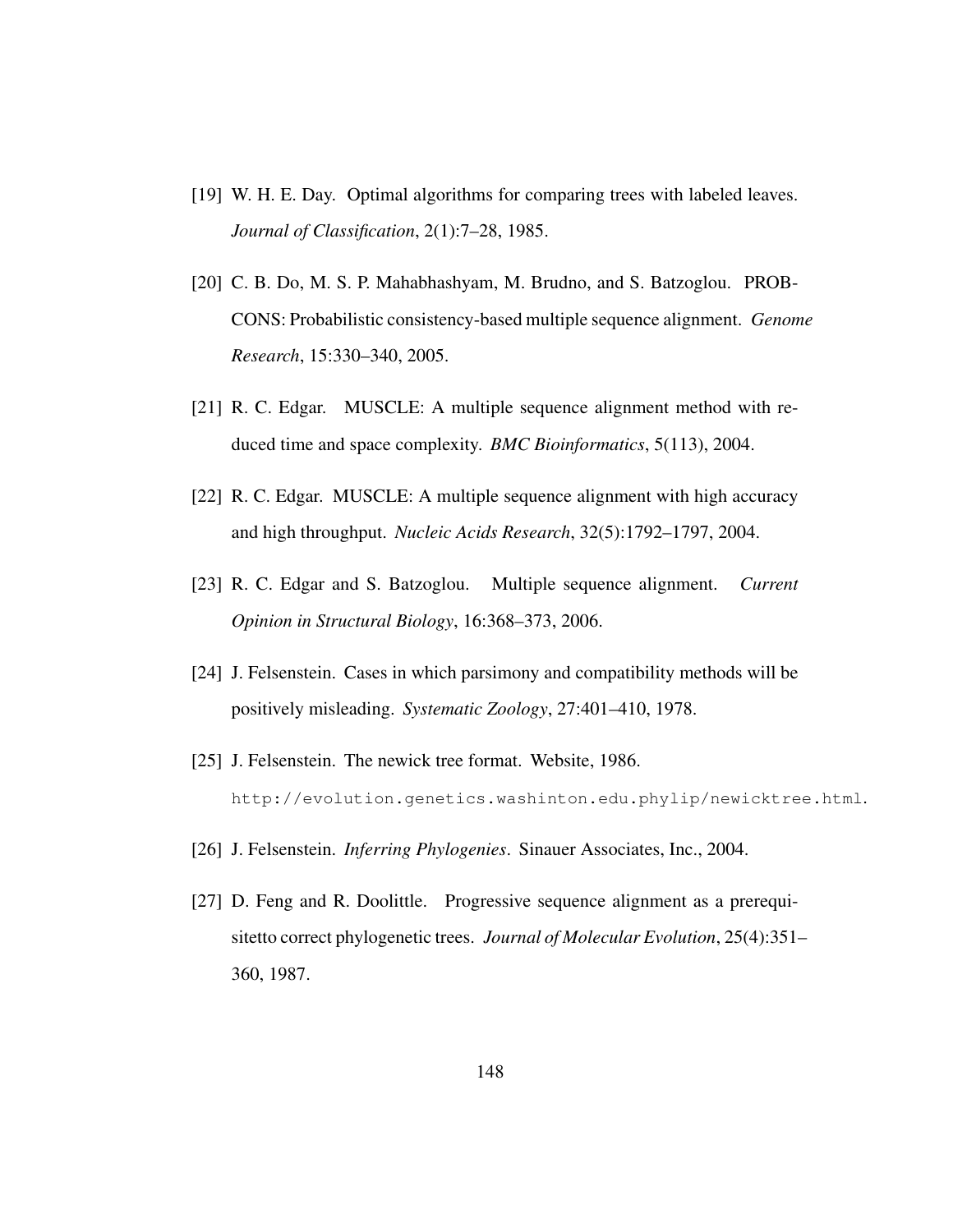- [28] R. Fleissner, D. Metzler, and A. von Haeseler. Simultaneous statistical multiple alignment and phylogeny reconstruction. *Systematic Biology*, 54:548– 61, 2005.
- [29] S. R. Gadagkar and S. Kumar. Maximum likelihood outperforms maximum parsimony even when evolutionary rates are heterotachous. *Molecular Biology and Evolution*, 22(11):2139–2141, 2005.
- [30] G. Ganapathysaravanabavan and T. Warnow. Finding a maximum compatible tree for a bounded number of trees with bounded degree is solvable in polynomial time. In O. Gascuel and B. M. E. Moret, editors, *Algorithms in Bioinformatics: First International Workshop, WABI 2001, Aarhus, Denmark*, volume 2149 of *Lecture Notes in Computer Science*, pages 156–163. Springer Berlin / Heidelberg, August 2001.
- [31] P. A. Goloboff, J. S. Farris, and K. C. Nixon. TNT (Tree analysis using new technology) (BETA) ver. 1.0. Published by the authors, Tucumán, Argentina, 2000.
- [32] E. Goto, T. Soma, N. Inade, T. Ida, M. Idesawa, K. Hiraki, M. Suzuki, K. Shimizu, and B. Philpov. Design of a Lisp machine - FLATS. In *LFP '82: Proceedings of the 1982 ACM Symposium on LISP and functional programming*, pages 208–215, 1982.
- [33] S. Guindon and O. Gascuel. A simple, fast, and accurate algorithm to estimate large phylogenies by maximum likelihood. *Systematic Biology*, 52(5):696–704, 2003.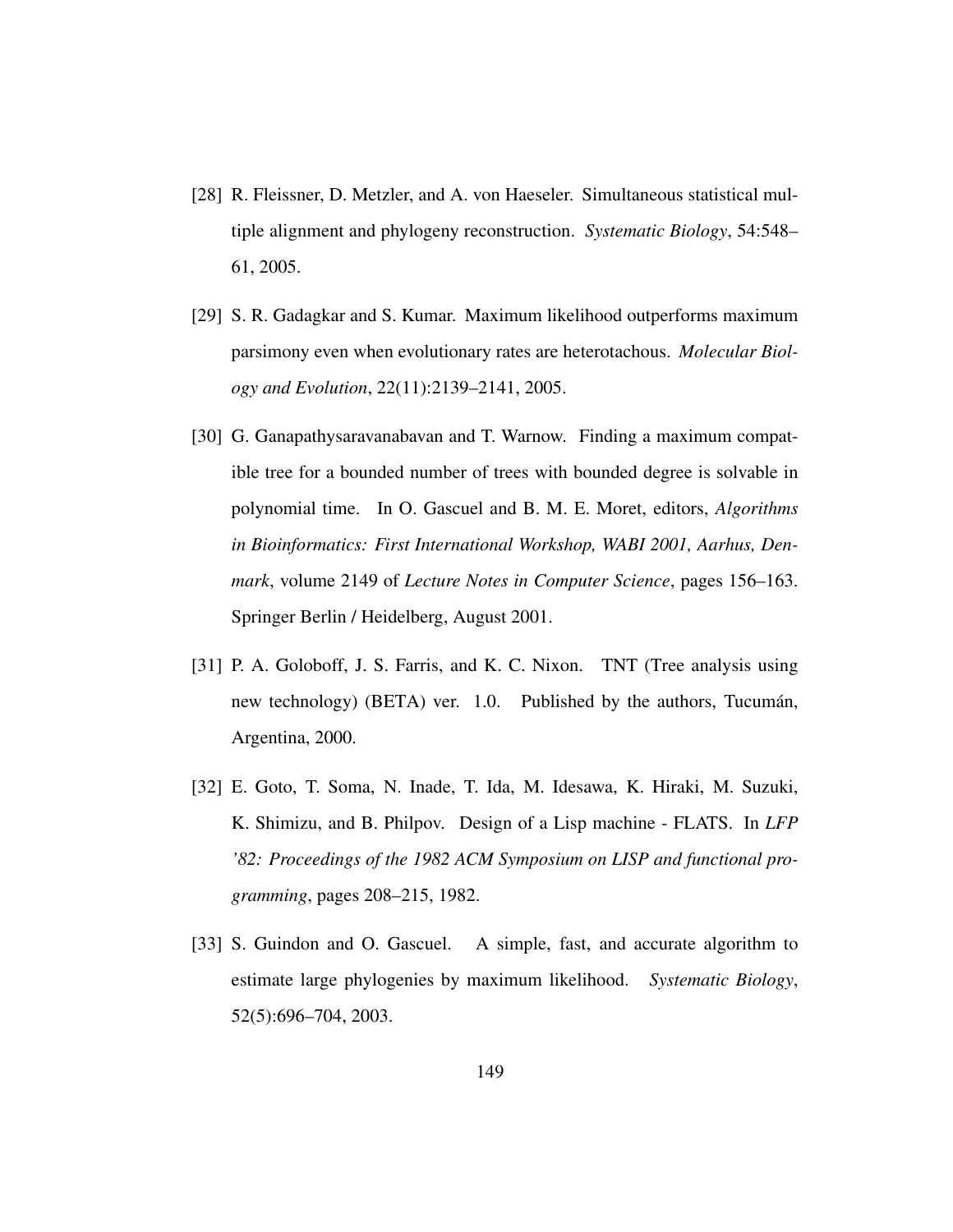- [34] B. G. Hall. Comparison of the accuracies of several phylogenetic methods using protein and DNA sequences. *Molecular Evololution and Biology*, 22(3):792–802, 2005.
- [35] A. M. Hamel and M. A. Steel. Finding a maximum compatible tree is NPhard for sequences and trees. *Applied Mathematics Letters*, 9(2):55–59, 1996.
- [36] R. W. Hamming. Error detecting and error correcting codes. *Bell System Technical Journal*, 29(2):147–160, 1950.
- [37] D. M. Hillis, J. P. Huelsenbeck, and C. W. Cunningham. Application and accuracy of molecular phylogenies. *Science*, 264:671–677, 1994.
- [38] D. M. Hillis, C. Moritz, and B. K. Mable, editors. *Molecular Systematics*. Sinauer Associates, Inc., Sunderland, Massachusetts, 2nd edition, 1996.
- [39] D. S. Hirschberg. A linear-space algorithm for computing maximal common subsequences. *Communications of the ACM*, 18:341–343, 1975.
- [40] J. P Huelsenbeck and F. Ronquist. MrBayes: Bayesian inference of phylogeny. *Bioinformatics*, 17:754–755, 2001.
- [41] J.P. Huelsenbeck. The performance of phylogenetic methods in simulation. *Systematic Biology*, 44:17–48, 1995.
- [42] J.P. Huelsenbeck and D.M. Hillis. Success of phylogenetic methods in the four-taxon case. *Systematic Biology*, 42(3):247–265, 1993.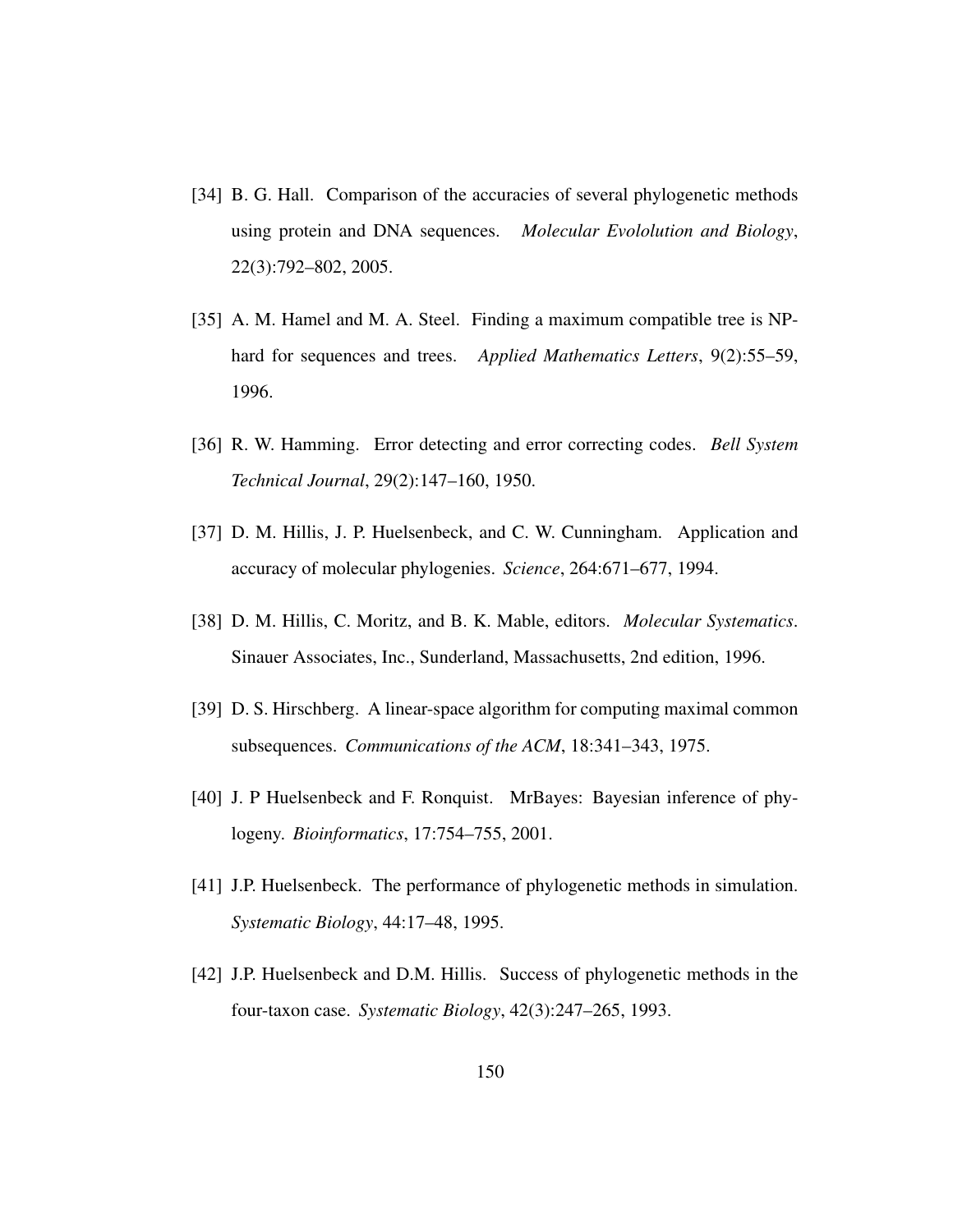- [43] D. Huson, S. Nettles, and T. Warnow. Disk-covering, a fast converging method for phylogenetic tree reconstruction. *Journal of Computational Biology*, 6(3):369–386, 1999.
- [44] D. Huson, L. Vawter, and T. Warnow. Solving large scale phylogenetic problems using DCM2. In *Proceedings of the 7th International Conference on Intelligent Systems for Molecular Biology (ISMB'99)*, pages 118–129. AAAI Press, 1999.
- [45] W. A. Hunt Jr. and S. M. Nelesen. Phylogenetic trees in ACL2. In P. Manolios and M. Wilding, editors, *Proceedings of the Sixth International Workshop on the ACL2 Theorem Prover and its Applications*, 2006.
- [46] W. Just. Computational complexity of multiple sequence alignment with SP-score. *Journal of Computational Biology*, 8(6):615–623, 2001.
- [47] K. Katoh, K. Kuma, H. Toh, and T. Miyata. MAFFT version 5: Improvement in accuracy of multiple sequence alignment. *Nucleic Acids Research*, 33(2):511–518, 2005.
- [48] K. Katoh, K. Misawa, K. Kuma, and T. Miyata. MAFFT: A novel method for rapid multiple sequence alignment based on fast Fourier transform. *Nucleic Acids Research*, 30(14):3059–3066, 2002.
- [49] K. Katoh and H. Toh. Parttree: An algorithm to build an approximate tree from a large number of unaligned sequences. *Bioinformatics*, 23(3):372– 374, 2007.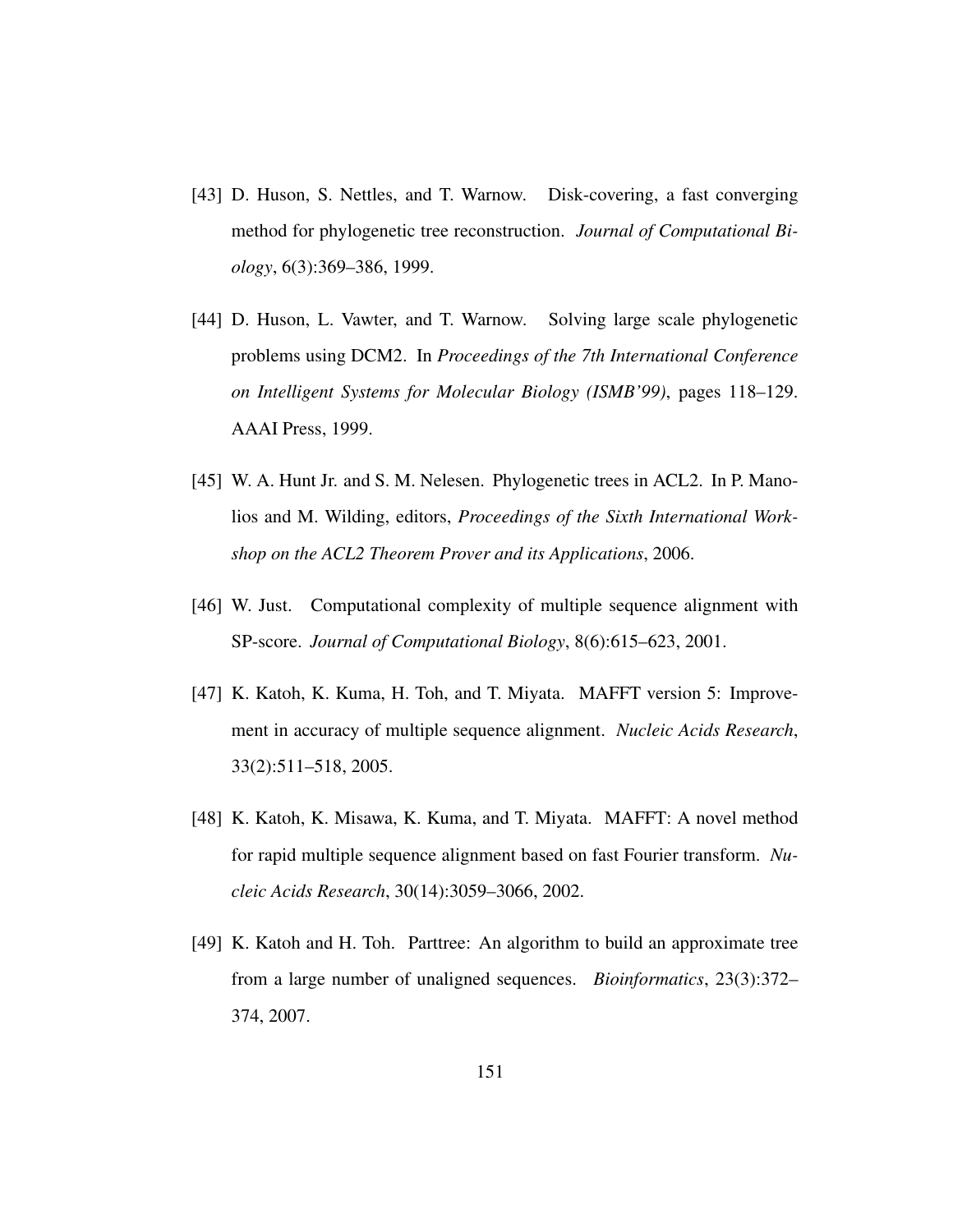- [50] M. Kaufmann, P. Manolios, and J S. Moore. *Computer-Aided Reasoning: An Approach*. Kluwer Academic Publishers, 2000.
- [51] M. K. Kuhner and J. Felsenstein. A simulation comparison of phylogeny algorithms under equal and unequal evolutionary rates. *Molecular Biology and Evolution*, 11(3):459–68, 1994.
- [52] M. Litzkow. Remote UNIX Turning idle workstations into cycle servers. In *Proceedings of Summer 1987 Usenix Conference*, pages 381–384, 1987.
- [53] K. Liu, S. Nelesen, S. Raghavan, C. R. Linder, and T. Warnow. Barking up the wrong treelength: The impact of gap penalty on alignment and tree accuracy. *IEEE Transactions on Computational Biology and Bioinformatics*, 6(1):7–21, Jan.-Mar. 2009.
- [54] K. Liu, S. Raghavan, S. Nelesen, C. R. Linder, and T. Warnow. Rapid and accurate large-scale coestimation of sequence alignments and phylogenetic trees. *Science*, 324(5934):1561–1564, June 2009.
- [55] A. Löytynoja. Goldman Group Software PRANK: Probabilistic Alignment Kit. Website, 2009. http://www.ebi.ac.uk/goldman-srv/prank/prank/.
- [56] A. Löytynoja and N. Goldman. An algorithm for progressive multiple alignment of sequences with insertions. *Proceedings of the National Academy of Sciences*, 102:10557–10562, 2005.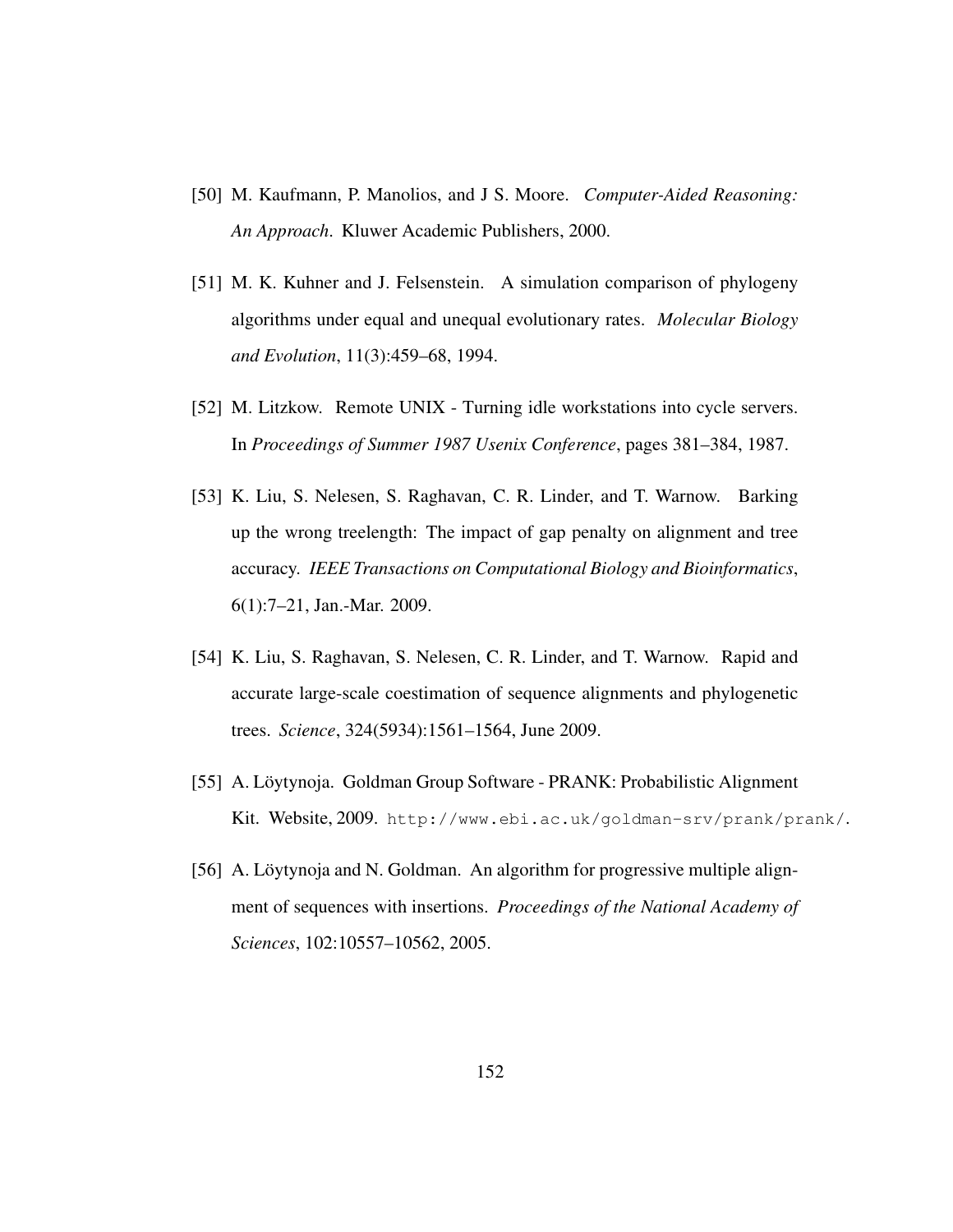- [57] A. Löytynoja and N. Goldman. Phylogeny-aware gap placements prevents errors in sequence alignment and evolutionary analysis. *Science*, 320(5883):1632– 1635, 2008.
- [58] D. R. Maddison. The discovery and importance of multiple islands of mostparsimonious trees. *Systematic Zoology*, 40(3):315–328, 1991.
- [59] T. Margush and F. R. McMorris. Consensus n-Trees. *Bulletin of Mathematical Biology*, 43(2):239–244, 1981.
- [60] B. M. E. Moret, U. Roshan, and T. Warnow. Sequence length requirements for phylogenetic methods. In *Proceedings of the 2nd International Workshop Algorithms in Bioinformatics (WABI'02)*, volume 2452 of *Lecture Notes in Computer Science*, pages 343–356. Springer-Verlag, 2002.
- [61] D. A. Morrison and J. T. Ellis. Effects of nucleotide sequence alignment on phylogeny estimation: A case study of 18S rDNAs of apicomplexa. *Molecular Biology and Evolution*, 14:428–441, 1997.
- [62] L. Nakhleh, B. M. E. Moret, U. Roshan, K. St. John, J. Sun, and T. Warnow. The accuracy of fast phylogenetic methods for large datasets. In *Proceedings of the 7th Pacific Symposium on BioComputing (PSB02)*, pages 211–222. World Scientific Pub, 2002.
- [63] BLAST: Basic Local Alignment Search Tool. Website, 2009. http://blast.ncbi.nlm.nih.gov/Blast.cgi.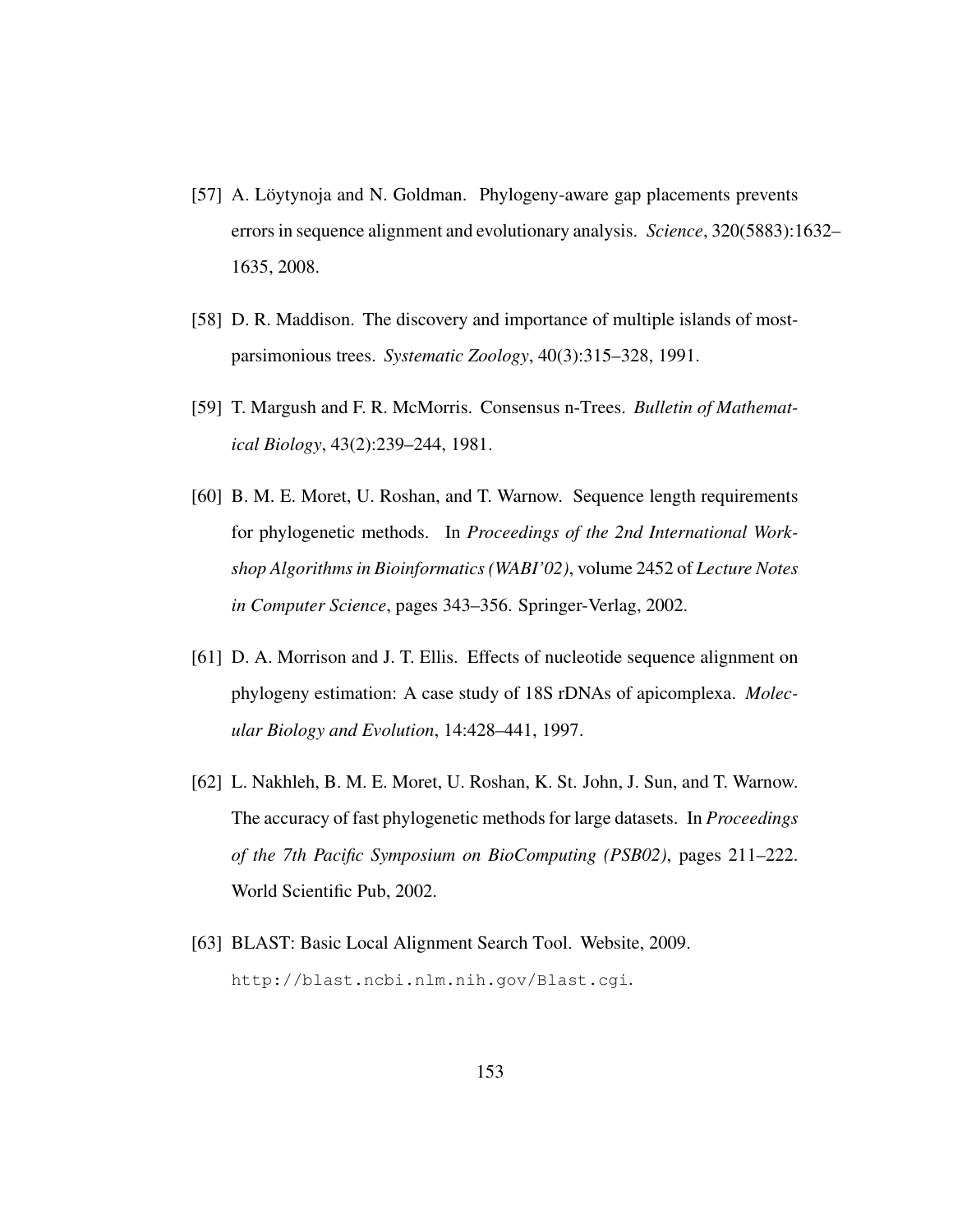- [64] S. B. Needleman and C. D. Wunsch. A general method applicable to the search for similarities in the amino acid sequence of two proteins. *Journal of Molecular Biology*, 48:443–453, 1970.
- [65] S. Nelesen, K. Liu, D. Zhao, C. R. Linder, and T. Warnow. The effect of the guide tree on multiple sequence alignments and subsequent phylogenetic analyses. In *Pacific Symposium on Biocomputing*, volume 13, pages 15–24, 2008.
- [66] The Nematode Branch of the Assembling the Tree of Life Project: NemA-TOL. Website, 2008. http://nematol.unh.edu/tree/tree1/vIch20ct682 c1w1.aln.
- [67] C. Notredame, D. G. Higgins, and J. Heringa. T-Coffee: A novel method for fast and accurate multiple sequence alignment. *Journal of Molecular Biology*, 302:205–217, 2000.
- [68] T. H. Ogden and M. S. Rosenberg. Multiple sequence aligment accuracy and phylogenetic inference. *Systematic Biology*, 55(2):314–328, 2006.
- [69] M. Ott, J. Zola, S. Aluru, and A. Stamatakis. Large-scale maximum likelihoodbased phylogenetic analysis on the IBM BlueGene/L. In *Proceedings of ACM/IEEE Supercomputing Conference 2007*, 2007.
- [70] M. A. Ragan. Phylogenetic inference based on matrix representation of trees. *Molecular Phylogenetics and Evolution*, 1:5358, 1992.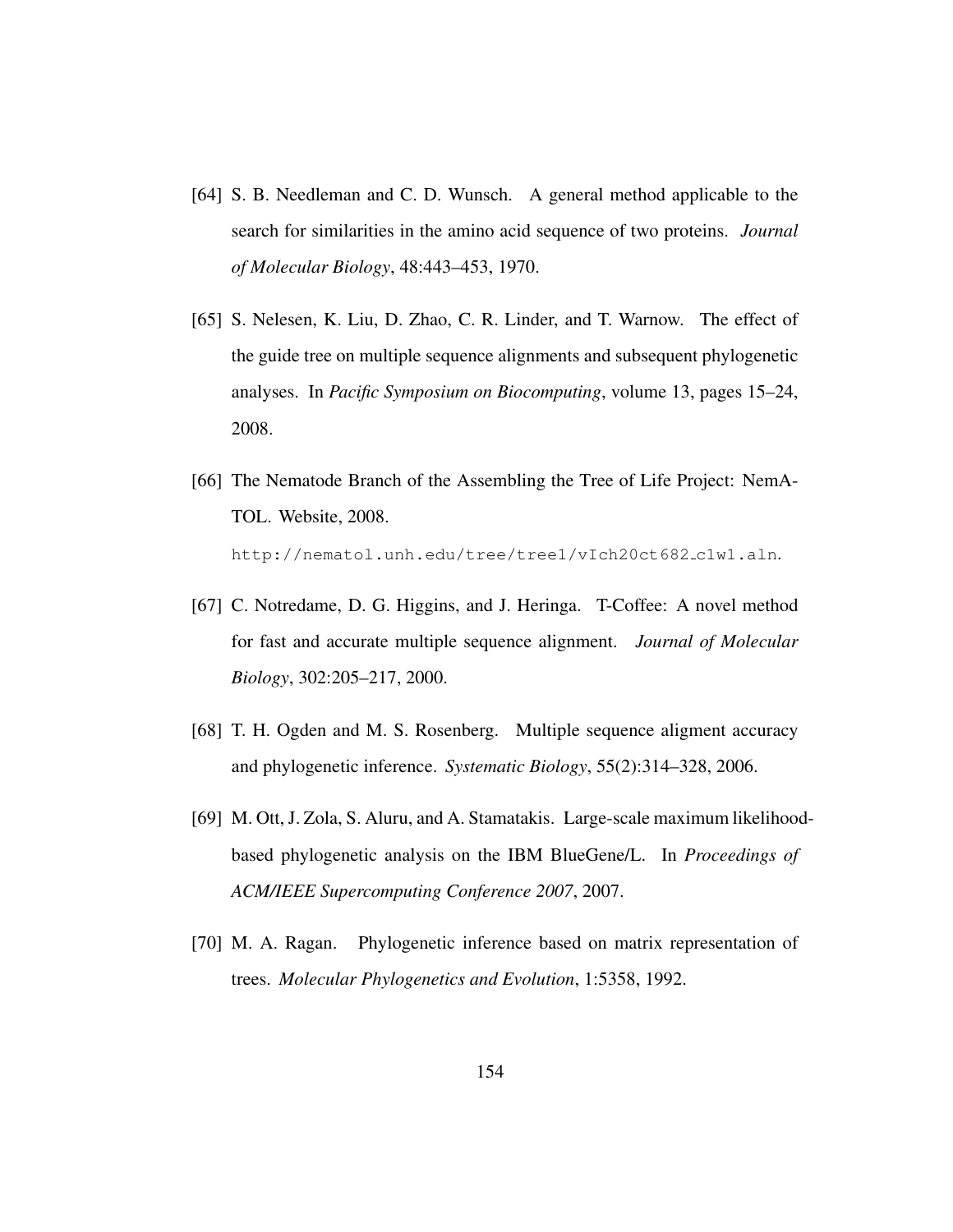- [71] B. D. Redelings and M. A. Suchard. Joint Bayesian estimation of alignment and phylogeny. *Systematic Biology*, 54(3):401–418, 2005.
- [72] D. F. Robinson and L. R. Foulds. Comparison of phylogenetic trees. *Mathematical Biosciences*, 53:131–147, 1981.
- [73] F. Rodriguez, J. L. Oliver, A. Marin, and J. R. Medina. The general stochastic model of nucleotide substitution. *Journal of Theoretical Biology*, 142:485– 501, 1990.
- [74] U. Roshan, D. R. Livesay, and S. Chikkagoudar. Improving progressive alignment for phylogeny reconstruction using parsimonious guide-trees. In *Proceedings of the IEEE 6th Symposium on Bioinformatics and Bioengineering*. IEEE Computer Society Press, 2006.
- [75] U. Roshan, B. M. E. Moret, T. L. Williams, and T. Warnow. Rec-I-DCM3: A fast algorithmic technique for reconstructing large phylogenetic trees. In *Proceedings of the 3rd Computational Systems Biology Conference (CSB'05)*, pages 98–109. Proceedings of the IEEE, 2004.
- [76] N. Saitou and M. Nei. The neighbor-joining method: A new method for reconstructing phylogenetic trees. *Molecular Biology and Evolution*, 4:406– 425, 1987.
- [77] M. J. Sanderson. r8s: Inferring absolute rates of molecular evolution and divergence times in the absence of a molecular clock. *Bioinformatics*, 19(2):301– 302, 2003.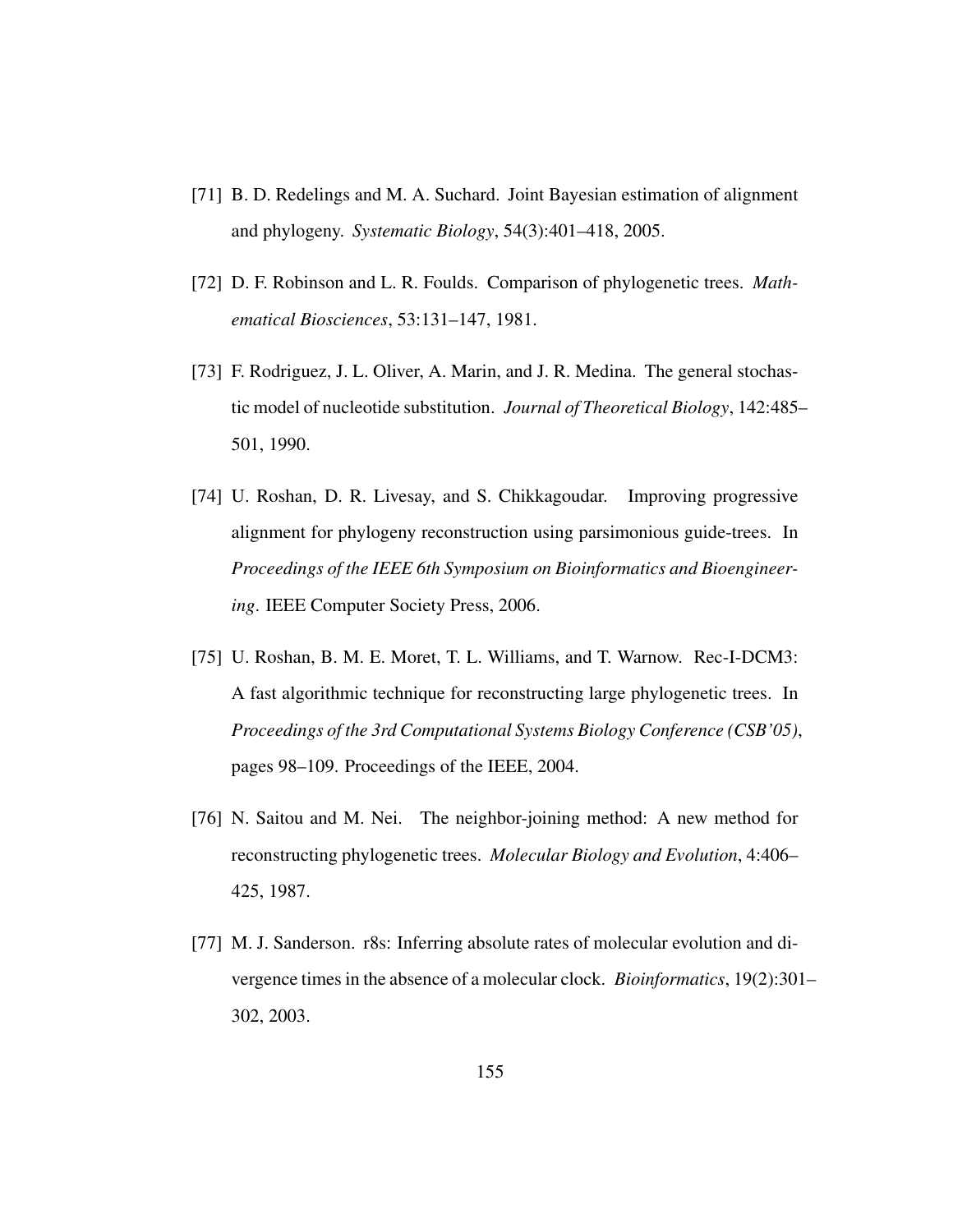- [78] M. J. Sanderson, B. G. Baldwin, G. Bharathan, C. S. Campbell, D. Ferguson, J. M. Porter, C. Von Dohlen, M. F. Wojciechowski, and M. J. Donoghue. The growth of phylogenetic information and the need for a phylogenetic database. *Systematic Biology*, 42:562–568, 1993.
- [79] M. J. Sanderson, M. J. Donoghue, W. Piel, and T. Eriksson. TreeBASE: A prototype database of phylogenetic analyses and an interactive tool for browsing the phylogeny of life. *American Journal of Botany*, 81(6):183, 1994.
- [80] D. Sankoff. Matching sequences under deletion/insertion constraints. *PNAS*, 69:4–6, 1972.
- [81] D. Sankoff. Minimal mutation trees of sequences. *SIAM Journal of Applied Mathematics*, 28(1):35–42, January 1975.
- [82] SATé data and programs. Website. http://www.cs.utexas.edu/users/kliu/public/sate journal.html.
- [83] Large-scale simultaneous multiple alignment and phylogeny estimation. Website. http://www.cs.utexas.edu/users/tandy/ATOL-MSA.html.
- [84] D. B. Searls. Pharmacophylogenomics: Genes, evolution and drug targets. *Nature Reviews Drug Discovery*, 2:613–623, 2003.
- [85] J. Seward. bzip2. Website, 2002. http://sources.redhat.com/bzip2/.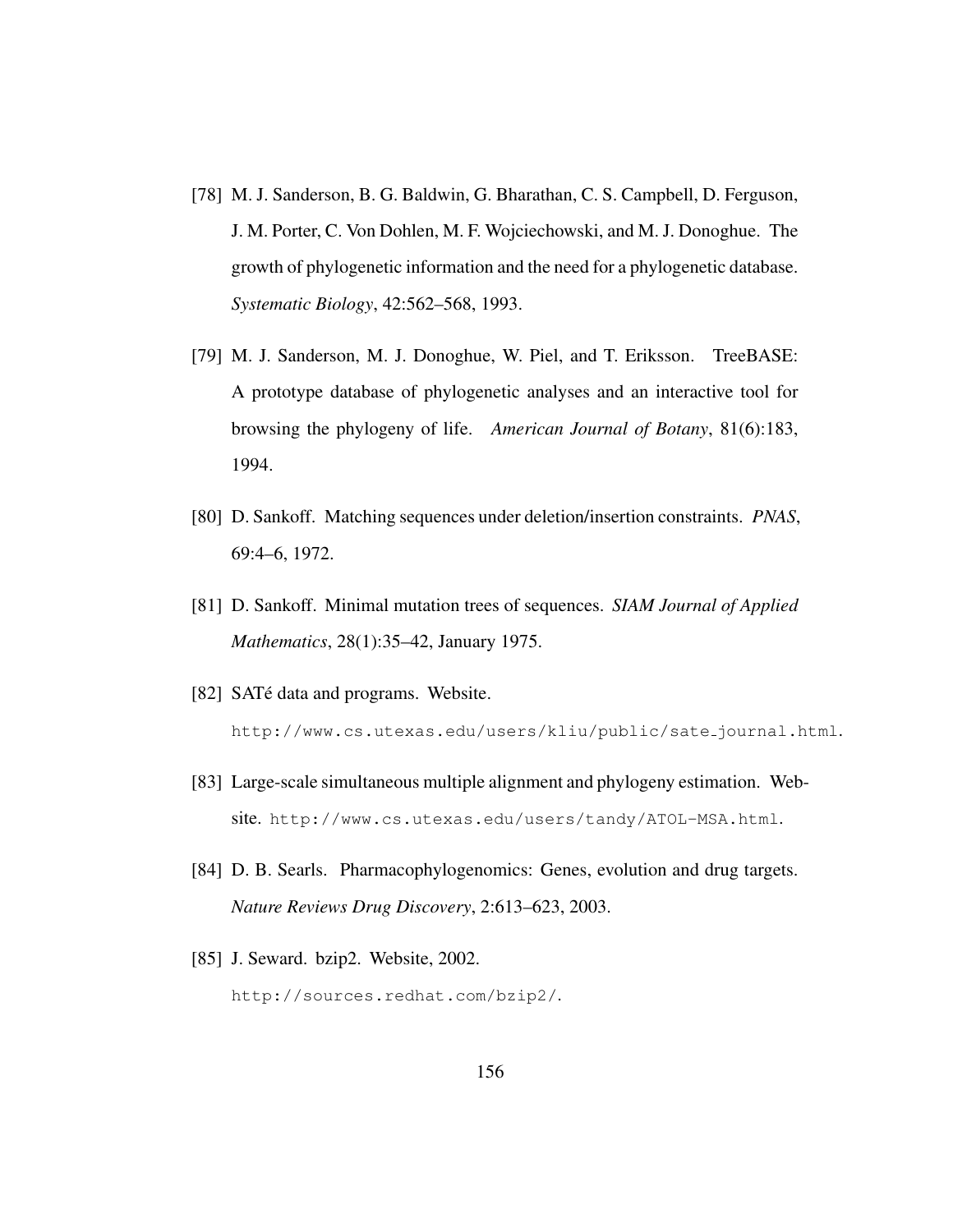- [86] R. R. Sokal and C. D. Michener. A statistical method for evaluating systematic relationships. *University of Kansas Scientific Bulletin*, 28:1409–1438, 1958.
- [87] A. Stamatakis. Phylogenetic models of rate heterogeneity: A high performance computing perspective. In *Proceedings of IPDPS2006*, 2006.
- [88] A. Stamatakis. RAxML-VI-HPC: Maximum likelihood-based phylogenetic analyses with thousands of taxa and mixed models. *Bioinformatics*, 22(21):2688–2690, 2006.
- [89] A. Stamatakis, P. Hoover, and J. Rougemont. A rapid bootstrap algorithm for the raxml web servers. *Systematic Biology*, 57(5):758–771, 2008.
- [90] M. Steel and T. Warnow. Kaikoura tree theorems: Computing the maximum agreement subtree. *Information processing letters*, 48(2):88–82, 1993.
- [91] G. L. Steele. *Common Lisp the Language*, chapter 22.1.4. Digital Press, 2nd edition, 1990.
- [92] J. Stoye, D. Evers, and F. Meyer. Rose: Generating sequence families. *Bioinformatics*, 14(2):157–163, 1998.
- [93] M. Swenson. *Phylogenetic Supertree Methods*. PhD thesis, The University of Texas at Austin, May 2009.
- [94] D. L. Swofford. *PAUP\*: Phylogenetic Analysis Using Parsimony (and Other Methods) 4.0 Beta*. Sinauer Associates, Sunderland, Massachusetts, 2002.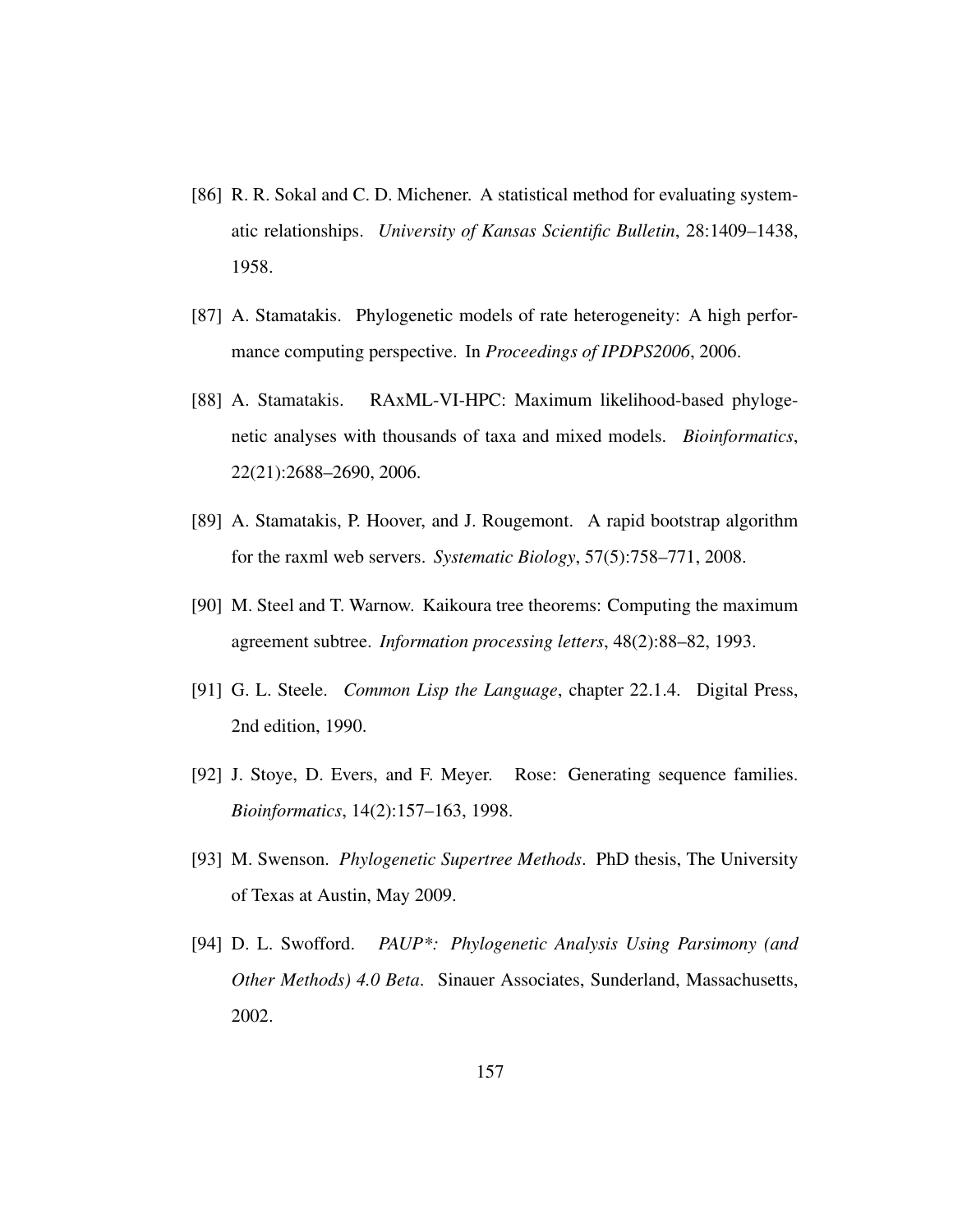- [95] J. Tang and B. M. E. Moret. Scaling up accurate phylogenetic reconstruction from gene-order data. In *Bioinformatics*, volume 19 (Suppl. 1), pages i305– i312, 2003. Proceedings of the 11th International Conference on Intelligent Systems for Molecular Biology ISMB'03.
- [96] J. D. Thompson, D. G. Higgins, and T. J. Gibson. CLUSTAL W: Improving the sensitivity of progressive multiple sequence alignment through sequence weighting, position-specific gap penalties and weight matrix choice. *Nucleic Acids Research*, 22:4673–4680, 1994.
- [97] TreeBASE: A Database of Phylogenetic Knowledge. Website. http://www.treebase.org/treebase/index.html.
- [98] A. Varón, L.S. Vinh, I. Bomash, and W.C. Wheeler. POY software, 2007. Documentation by A. Varón, L. S. Vinh, I. Bomash, W. Wheeler, K. Pickett, I. Temkin, J. Faivovich, T. Grant, and W. L. Smith. Available for download at http://research.amnh.org/scicomp/projects/poy.php.
- [99] L. Wang and T. Jiang. On the complexity of multiple sequence alignment. *Journal of Computational Biology*, 1(4):337–348, 1994.
- [100] K. M. Wong, M. P. Suchard, and J. P. Huelsenbeck. Alignment uncertainty and genomic analysis. *Science*, 319(5862):473–476, January 2008.
- [101] J. Ziv and A. Lempel. A universal algorithm for sequential data compression. *IEEE Transactions on Information Theory*, 23:337–342, 1977.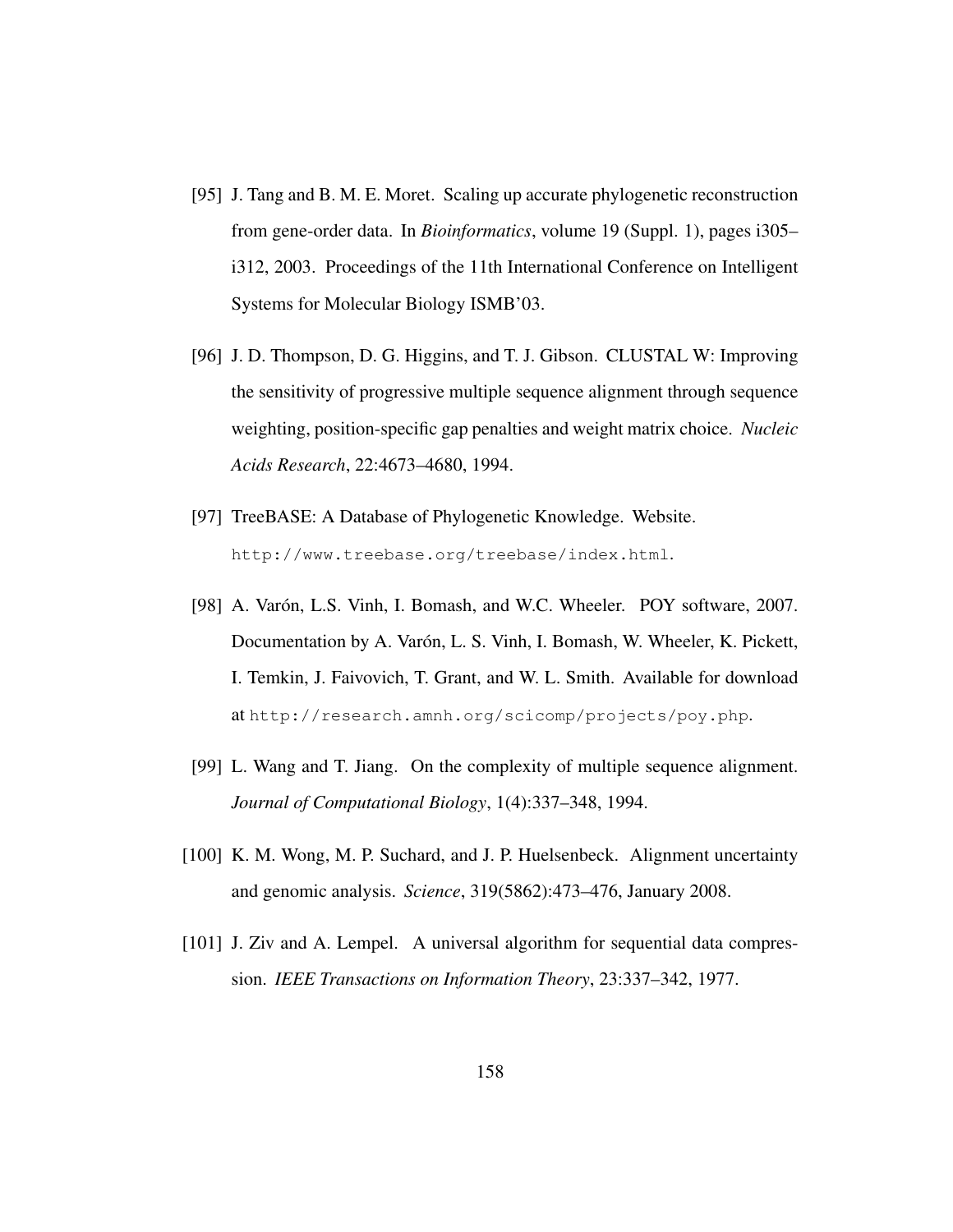## [102] D. Zwickl. GARLI download page. Website, 2006.

http://www.zo.utexas.edu/faculty/antisense/Garli.html.